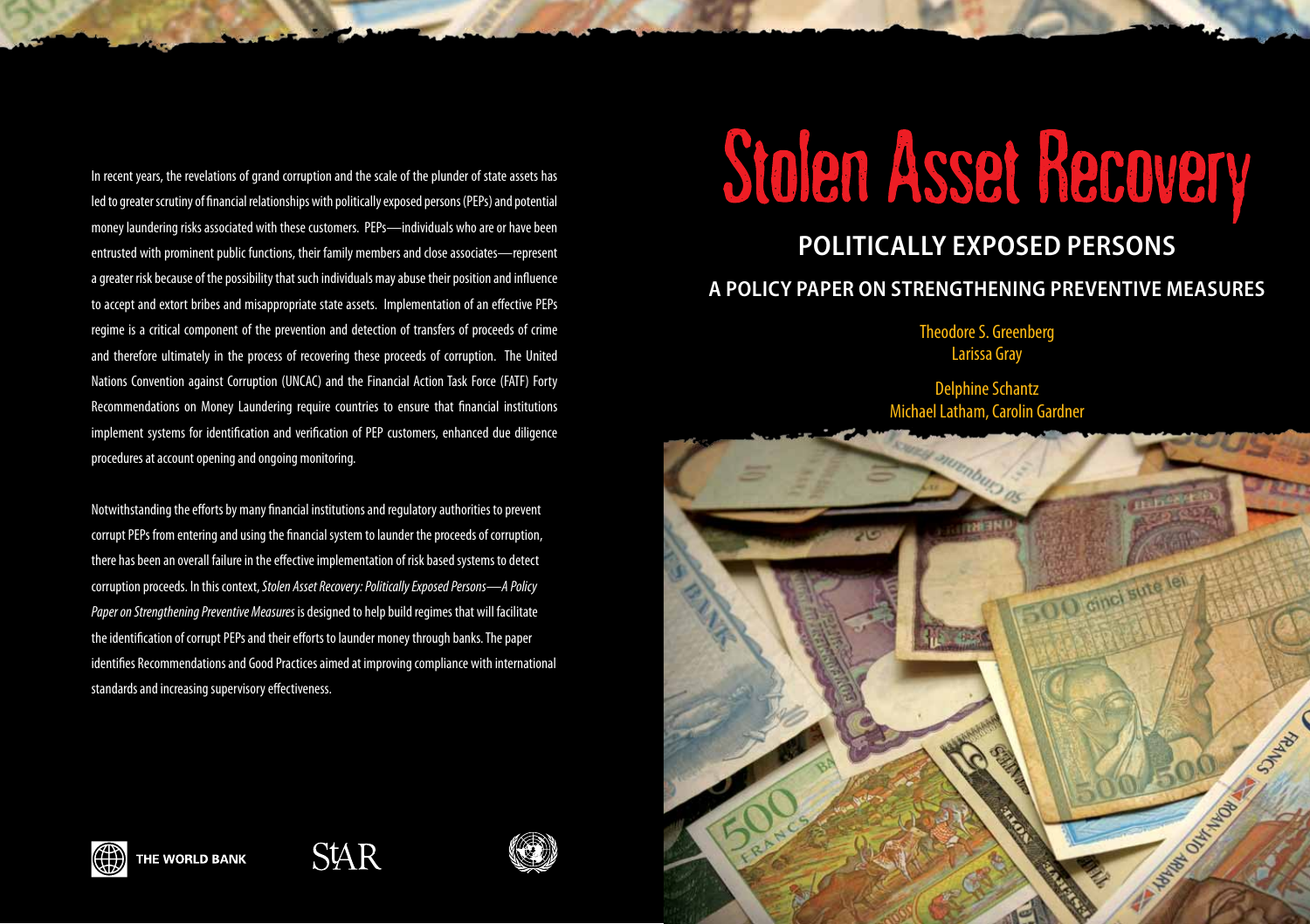# **Stolen Asset Recovery**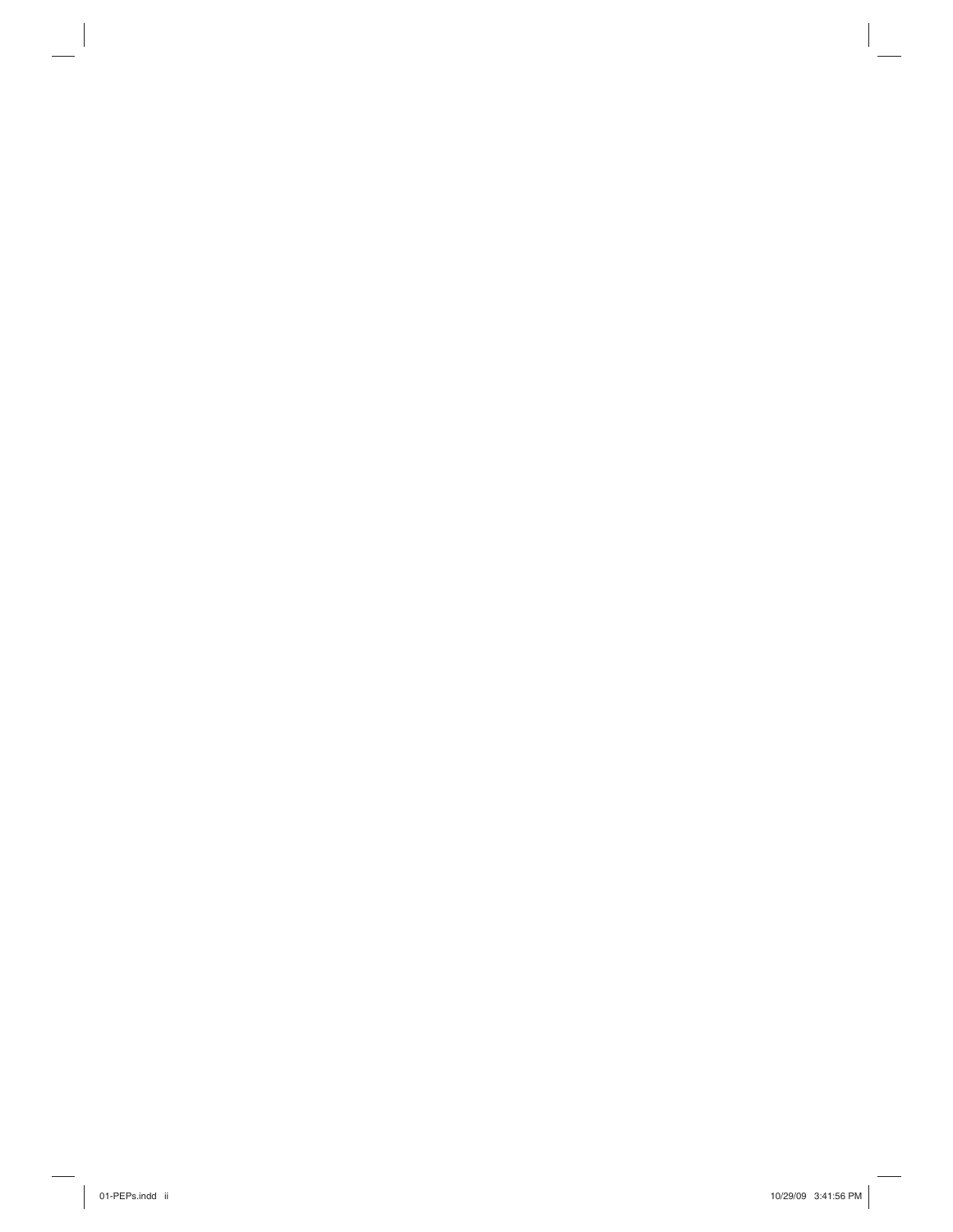Stolen Asset Recovery (StAR) Initiative

# **Stolen Asset Recovery**

Politically Exposed Persons A Policy Paper on Strengthening Preventive Measures

> Theodore S. Greenberg Larissa Gray

> > Delphine Schantz Michael Latham Carolin Gardner



**THE WORLD BANK Washington, D.C.**



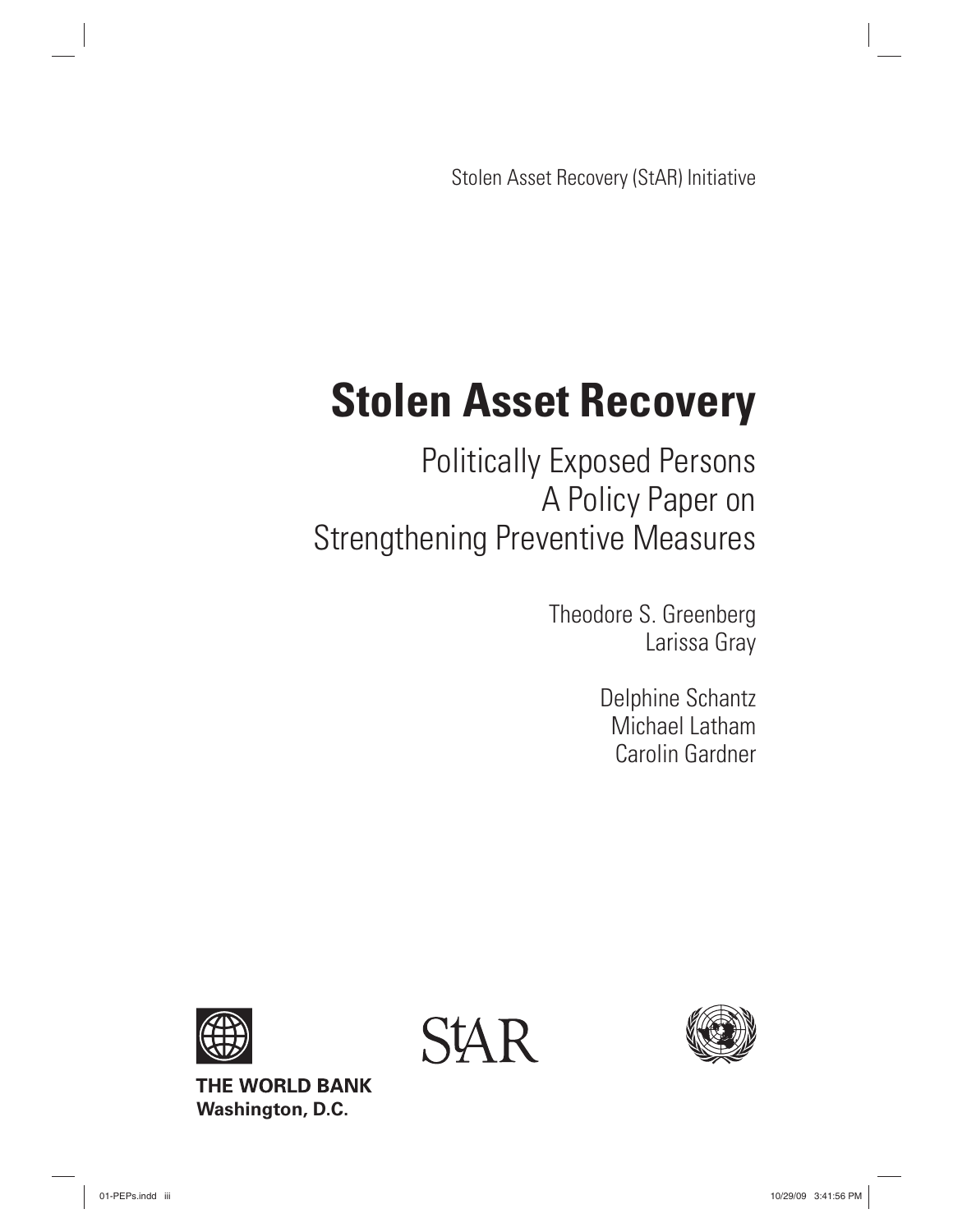© 2009 The International Bank for Reconstruction and Development / The World Bank 1818 H Street NW Washington DC 20433 Telephone: 202-473-1000 Internet: www.worldbank.org E-mail: feedback@worldbank.org

All rights reserved

#### 1 2 3 4 12 11 10 09

This volume is a product of the staff of the International Bank for Reconstruction and Development / The World Bank. The findings, interpretations, and conclusions expressed in this volume do not necessarily reflect the views of the Executive Directors of The World Bank or the governments they represent.

The World Bank does not guarantee the accuracy of the data included in this work. The boundaries, colors, denominations, and other information shown on any map in this work do not imply any judgement on the part of The World Bank concerning the legal status of any territory or the endorsement or acceptance of such boundaries.

#### **Rights and Permissions**

The material in this publication is copyrighted. Copying and/or transmitting portions or all of this work without permission may be a violation of applicable law. The International Bank for Reconstruction and Development / The World Bank encourages dissemination of its work and will normally grant permission to reproduce portions of the work promptly.

For permission to photocopy or reprint any part of this work, please send a request with complete information to the Copyright Clearance Center Inc., 222 Rosewood Drive, Danvers, MA 01923, USA; telephone: 978-750-8400; fax: 978-750-4470; Internet: www.copyright.com.

All other queries on rights and licenses, including subsidiary rights, should be addressed to the Office of the Publisher, The World Bank, 1818 H Street NW, Washington, DC 20433, USA; fax: 202-522-2422; e-mail: pubrights@worldbank.org.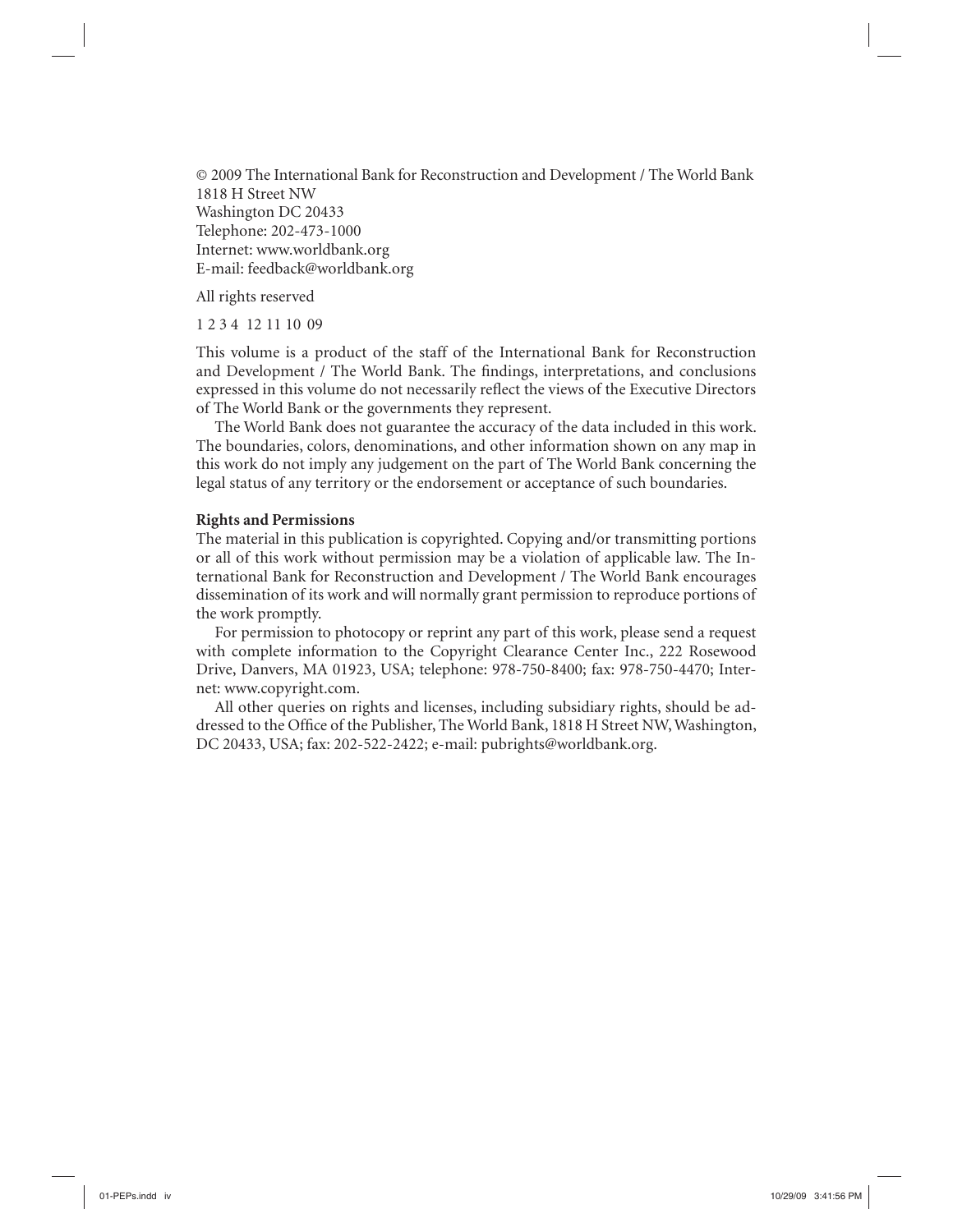# **Contents**

| Part 1            |                                                                     |  |
|-------------------|---------------------------------------------------------------------|--|
|                   |                                                                     |  |
|                   |                                                                     |  |
|                   |                                                                     |  |
|                   |                                                                     |  |
|                   |                                                                     |  |
|                   |                                                                     |  |
|                   | Low Level of Compliance with International Standards 13             |  |
|                   | Link between PEPs and Anti-Money Laundering Policies                |  |
|                   | Banks Generally Indicate Doing More Than FATF, Legislation or       |  |
|                   |                                                                     |  |
| Part <sub>2</sub> | <b>Implementation of International Standards on PEPs by Banks</b>   |  |
|                   |                                                                     |  |
|                   |                                                                     |  |
|                   |                                                                     |  |
|                   | Only the Office Holder versus Family Members and Close Associates27 |  |
|                   |                                                                     |  |
|                   |                                                                     |  |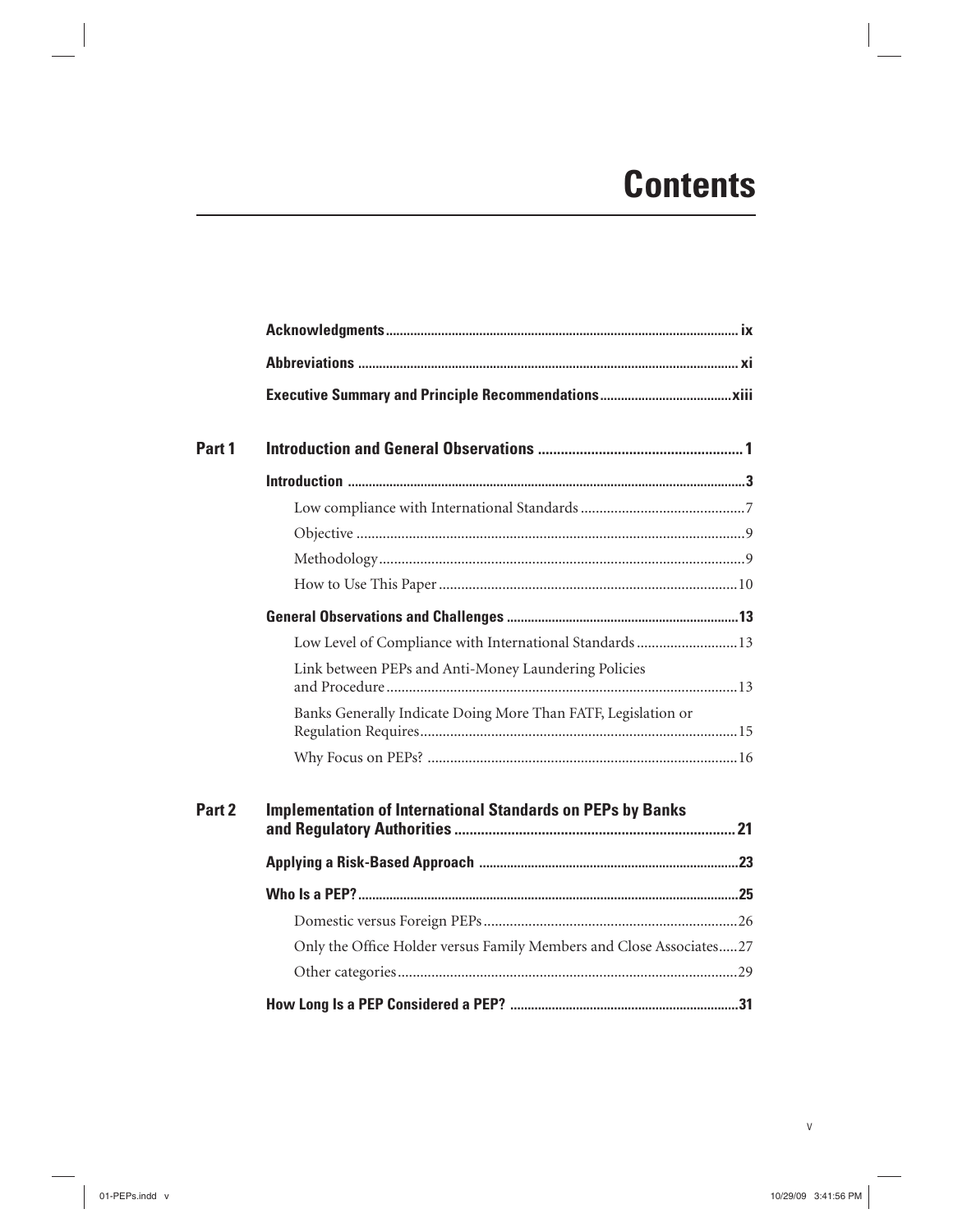| <b>Identification of PEPs: Who to Check and When to Check 33</b> |  |
|------------------------------------------------------------------|--|
|                                                                  |  |
|                                                                  |  |
|                                                                  |  |
| Would a National or International List of PEPs Be Easier? 35     |  |
| Identification of the Beneficial Owner: Will the True Owner      |  |
|                                                                  |  |
| Identification of PEPs: Commercial and In-House Databases 45     |  |
| Identifying and Verifying Source of Wealth and Source of Funds47 |  |
|                                                                  |  |
|                                                                  |  |
|                                                                  |  |
|                                                                  |  |
| Awareness of PEP Customers: Maintaining Access to a List of      |  |
|                                                                  |  |
|                                                                  |  |

| Part 3 | <b>Role of Regulatory Authorities and the Financial</b> |  |
|--------|---------------------------------------------------------|--|
|        |                                                         |  |

|        | Suspicious Transaction Reporting and Financial Intelligence Units  63 |
|--------|-----------------------------------------------------------------------|
|        |                                                                       |
|        |                                                                       |
| Part 4 |                                                                       |
|        |                                                                       |
|        |                                                                       |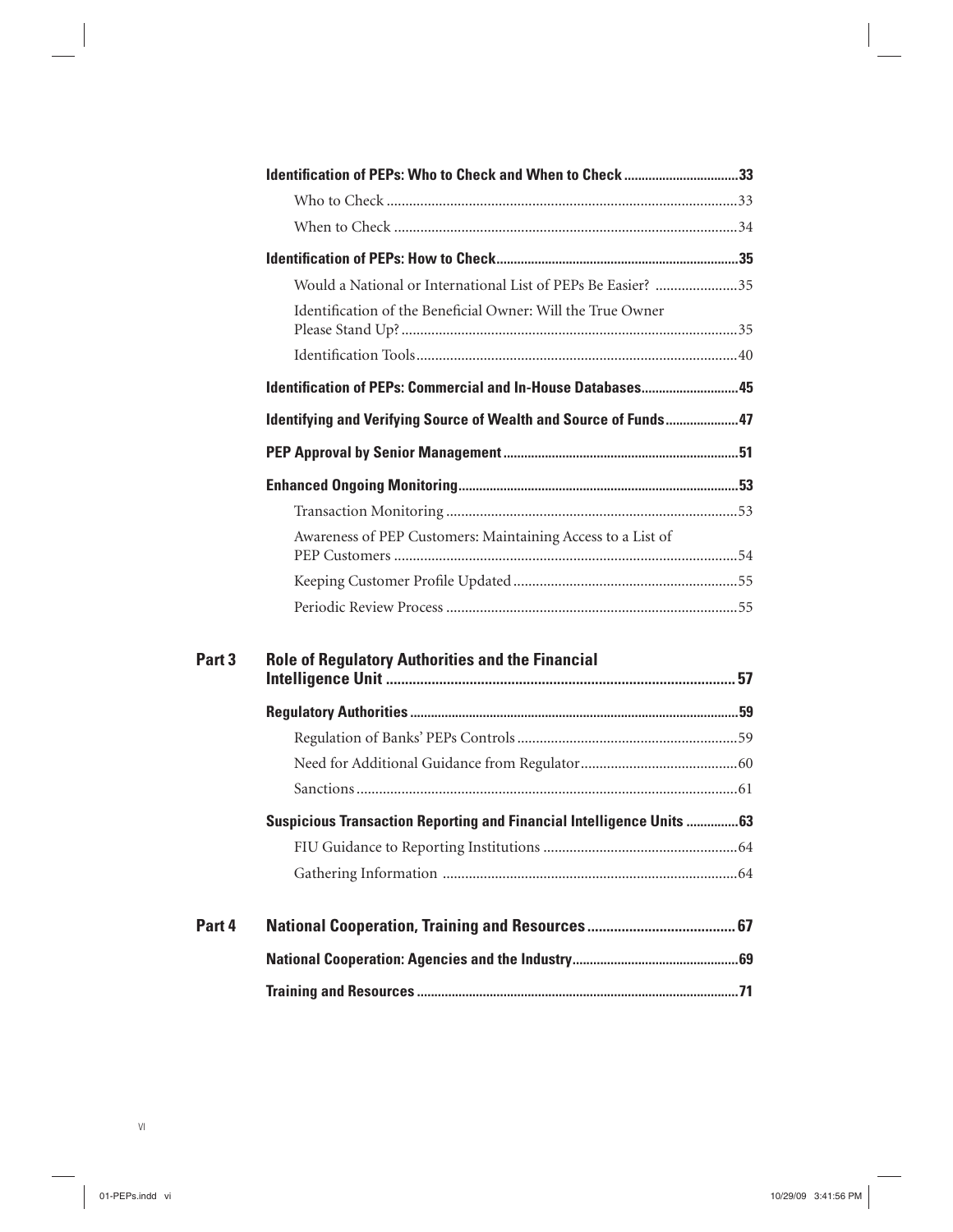| B: Summary of Good Practices--- Quick Reference Sheet 77         |  |
|------------------------------------------------------------------|--|
| C: Comparison of the PEPs Definitions and Enhanced Due Diligence |  |
| D: United Nations Convention against Corruption (UNCAC) and      |  |
| E: Financial Action Task Force on Money Laundering (FATF)—       |  |
|                                                                  |  |
| G: Field Mission Survey-Questions for Banks, Regulators, and     |  |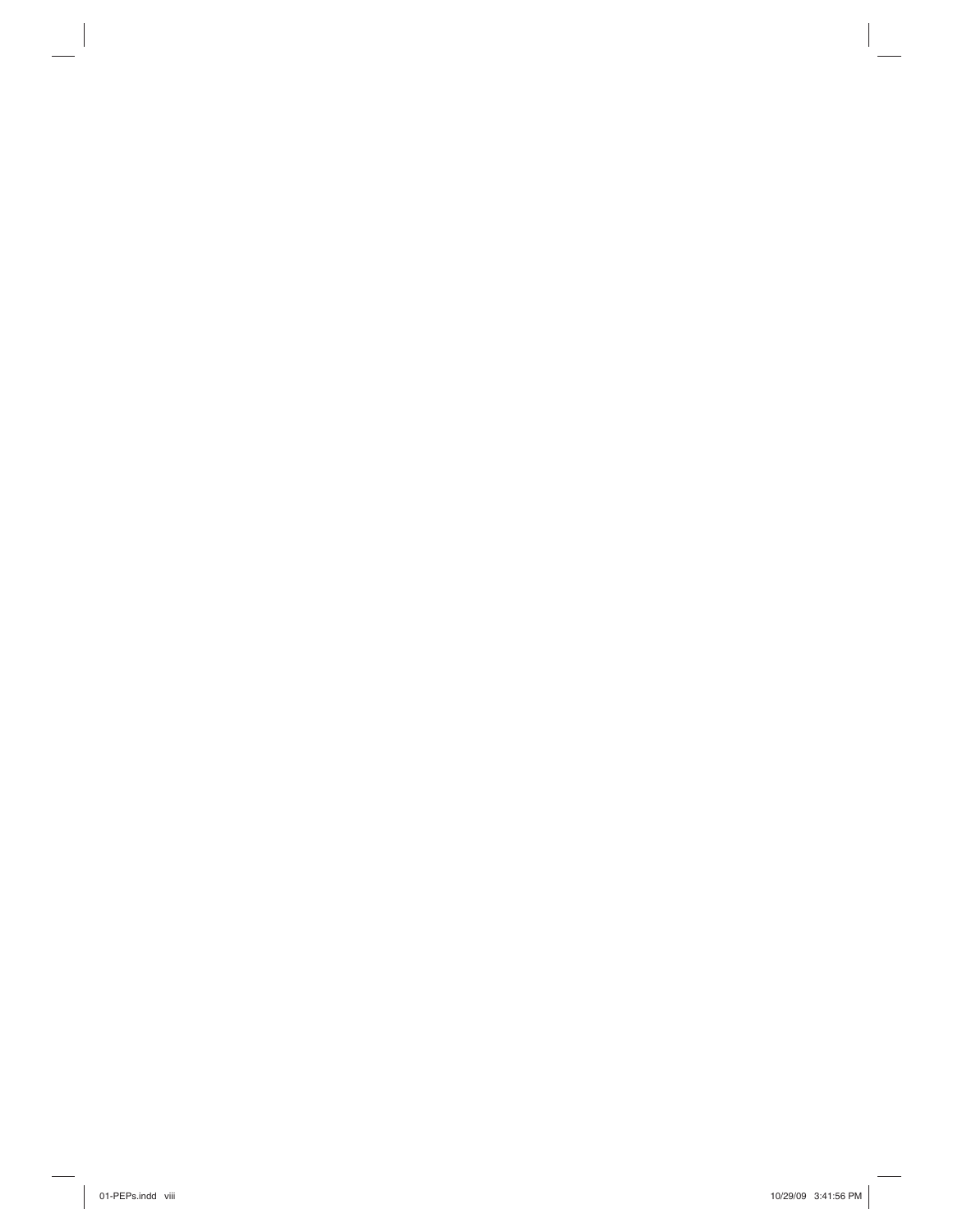This Policy Paper on Politically Exposed Persons (PEPs) is the result of special collaborative efforts from colleagues around the world, whose time and expertise in the antimoney laundering field were generously shared. We especially thank the regulatory and bank officials as well as Financial Intelligence Units and law enforcement authorities that we met with in Argentina, France, Jersey, Hong Kong, Liechtenstein, Switzerland, the United Kingdom and the United States during our field visits.

This publication was written by Theodore S. Greenberg (Financial Market Integrity Unit, World Bank and PEPs Team Leader) and Larissa Gray (Financial Market Integrity, World Bank) with contributions from Delphine Schantz (Global Programme against Money Laundering Proceeds of Crime and the Financing of Terrorism, Law Enforcement, Organized Crime and Anti-Money Laundering Unit, UNODC), Nina Gidwaney (Financial Market Integrity, World Bank), and Michael Latham and Carolin Gardner (UK Financial Services Authority, Financial Crime and Intelligence Division). A special thanks to Larissa Gray for her indefatigable work and support.

The PEPs team is especially grateful to Jean Pesme (Manager, Financial and Private Sector Development) for his support and guidance on this project, and to Adrian Fozzard (StAR Coordinator) and James London (UK Financial Services Authority) for their guidance and suggestions.

The PEPs team benefited from the insightful comments and discussion that helped shape the paper during the Peer Review. The peer reviewers were Elise Bean (Staff Director and Chief Counsel, United States Senate, Permanent Subcommittee on Investigations), André Corterier (Bundesanstalt für Finanzdienstleistungsaufsicht), Anthea Lawson and Robert Palmer (Global Witness), Samuel Munzele Maimbo (Senior Financial Sector Specialist, World Bank), Rick McDonell (Executive Secretary, Financial Action Task Force), Joseph Myers (Assistant General Counsel, Legal Department, International Monetary Fund) and Daniel Thelesklaf (Co-Director, International Centre for Asset Recovery). The team also benefited from the comments on the draft paper which were provided by many that we met with during the field missions.

The team is grateful for the help provided by Pierre-Laurent Chatain (Financial Market Integrity), Ian Matthews (UK Financial Services Authority); and the involvement of Ruxandra Burdescu (Public Sector Governance, World Bank) and Elena Gasol Ramos (Transparency and Accountability, World Bank).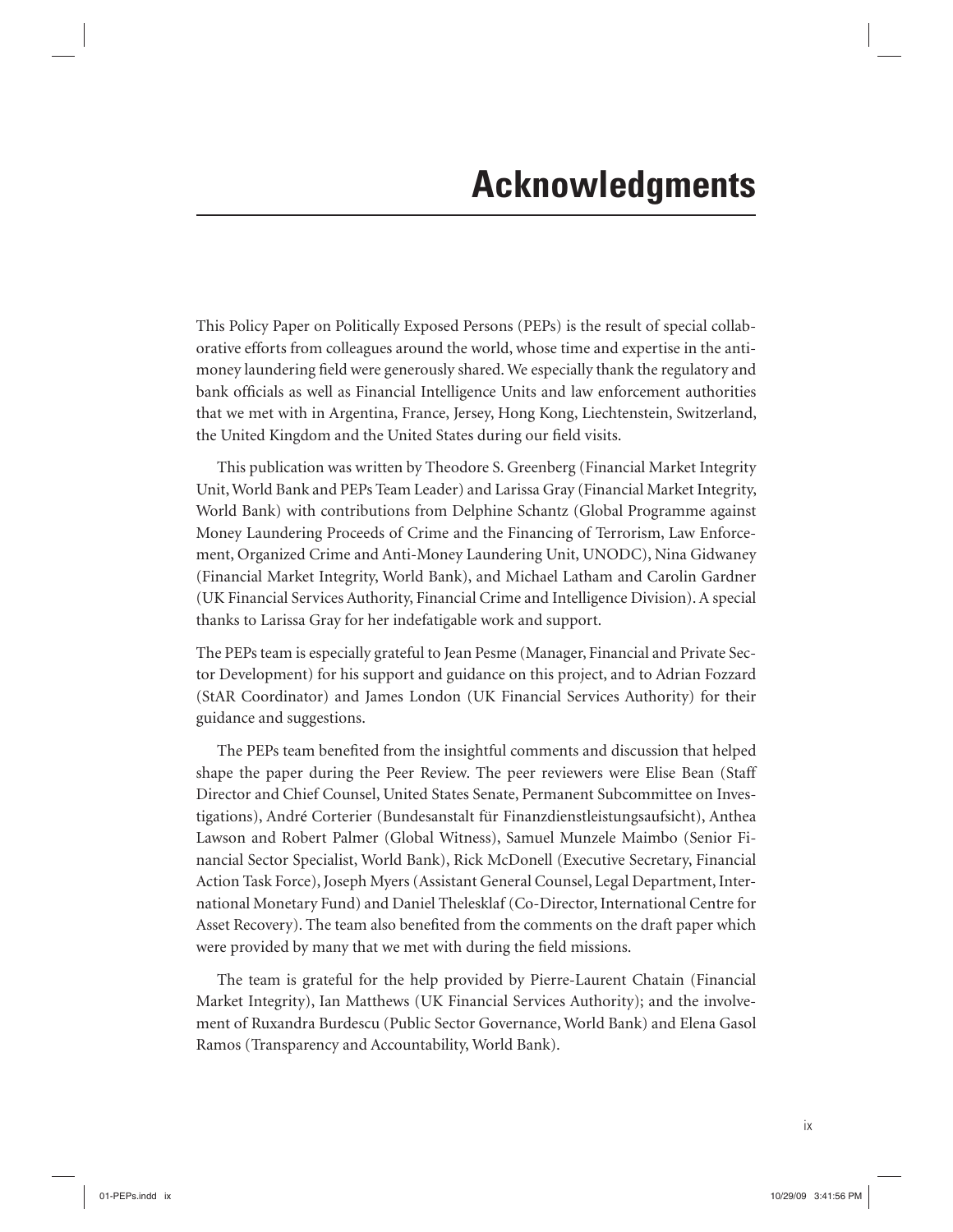A special thanks to Miguel Nicolas de la Riva, Bjarne Hansen, and Maria Orellano (Financial Market Integrity) and Kelley MacNab (UK Financial Services Authority) for their support.

> *Theodore S. Greenberg* PEP Team Leader (FPDFI) World Bank

For further information, please contact: Theodore S. Greenberg (tgreenberg@worldbank.org) Larissa Gray (lgray@worldbank.org)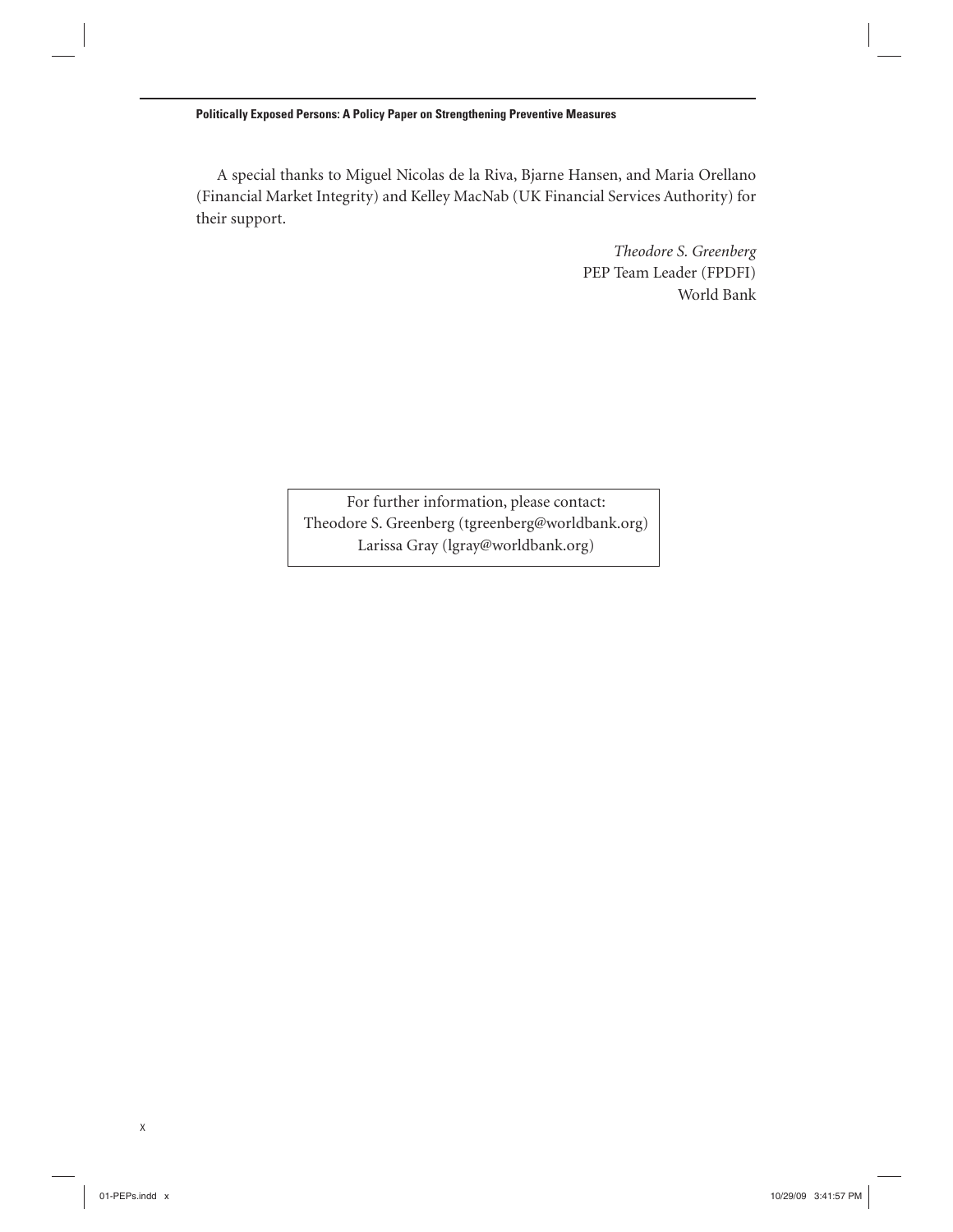| AML          | Anti-Money Laundering                                                                |
|--------------|--------------------------------------------------------------------------------------|
| AML/CFT      | Anti-Money Laundering/Countering the Financing of Terrorism                          |
| CDD          | Customer Due Diligence                                                               |
| <b>EDD</b>   | <b>Enhanced Due Diligence</b>                                                        |
| EU           | European Union                                                                       |
| <b>FATF</b>  | Financial Action Task Force on Money Laundering                                      |
| FATF 40+9    | FATF Forty Recommendations on Money Laundering and Nine                              |
|              | Special Recommendations on Terrorist Financing                                       |
| <b>FIU</b>   | Financial Intelligence Unit                                                          |
| <b>FSRB</b>  | FATF Style Regional Body                                                             |
| G20          | Group of Twenty Finance Ministers and Central Bank Governors                         |
|              | (Argentina, Australia, Brazil, Canada, China, European Union,                        |
|              | France, Germany, India, Indonesia, Italy, Japan, Mexico, the Rus-                    |
|              | sian Federation, Saudi Arabia, South Africa, the Republic of Korea,                  |
|              | Turkey, the United Kingdom, and the United States)                                   |
| GDP          | gross domestic product                                                               |
| IMF          | <b>International Monetary Fund</b>                                                   |
| <b>KYC</b>   | Know Your Customer                                                                   |
| PEP          | Politically Exposed Person                                                           |
| <b>StAR</b>  | World Bank/UNODC Stolen Asset Recovery Initiative                                    |
| <b>STR</b>   | Suspicious Transaction Report                                                        |
|              | Third EU Directive Collectively, Directive 2005/60/EC of the European Parliament and |
|              | of the Council of October 26, 2005, on the prevention of the use of                  |
|              | the financial system for the purpose of money laundering and ter-                    |
|              | rorist financing; Commission Directive 2006/70/ED of August 1,                       |
|              | 2006, laying down implementing measures for Directive 2005/60/                       |
|              | EC with regard to the definition of 'politically exposed person' and                 |
|              | the technical criteria for simplified customer due diligence proce-                  |
|              | dures and for exemption on grounds of a financial activity con-                      |
|              | ducted on an occasional or very limited basis                                        |
| <b>UNCAC</b> | United Nations Convention against Corruption                                         |
| <b>UNODC</b> | United Nations Office on Drugs and Crime                                             |
|              |                                                                                      |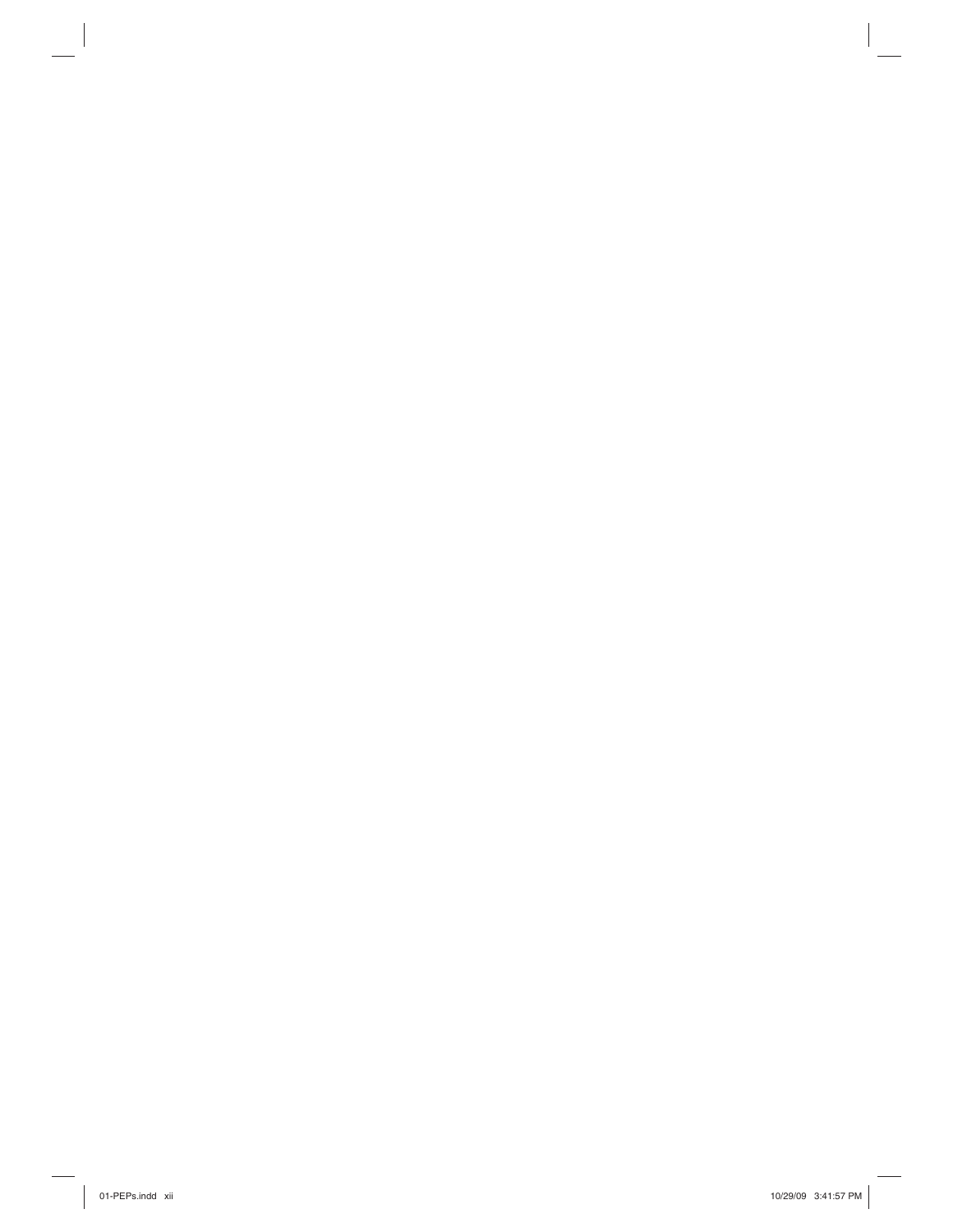### **Executive Summary and Principle Recommendations**

Over the past twenty-five years, the whole world has learned about the gross abuses of corrupt "politically exposed persons" (PEPs), and through outrageous examples, the way in which they plunder state assets, extort and accept bribes, and use domestic and international financial systems to launder their stolen assets.

We do not know the amount of public assets stolen or extorted by prominent public office holders—referred to as *grand corruption*—and mostly laundered through financial institutions, in particular, through banks. Attempts to estimate the sums of money being laundered are hindered by the fact that it is a mostly hidden crime for which accurate statistics are unavailable. At the same time, the "guesstimates" available on overall corruption and bribery offenses help to give an idea of the order of magnitude: The World Bank estimates that more than \$1 trillion is paid in bribes each year.<sup>1</sup> The proceeds of corruption stolen from developing countries alone ranges from \$20 billion to \$40 billion per year—roughly equivalent to the annual GDP of the world's 12 poorest countries where more than 240 million people live.<sup>2</sup>

Grand corruption, asset theft, and international flows of stolen and laundered money have an insidious and devastating impact on development. They degrade and undermine confidence in public institutions. They taint and destabilize financial systems, affecting trust. They damage the victim country's investment climate and prospects for macroeconomic stability. This fuels capital flight. This impedes growth and poverty reduction efforts. This heightens inequalities. These damages are long-lasting and more severe the longer a corrupt regime is in place.<sup>3</sup> In all jurisdictions, political will at the highest levels is critical to fighting corruption and denying corrupt PEPs access to the financial system.

The ways in which corrupt PEPs launder their ill-gotten gains repeat and evolve. In the beginning, corrupt heads of state and prominent public officials banked in their

<sup>1.</sup> The World Bank, "The Costs of Corruption," (April 8, 2004) quoting Daniel Kaufmann, Director for Governance, World Bank Institute. Link available at http://go.worldbank.org/LJA29GHA80.

<sup>2.</sup> UNODC and The World Bank, "Stolen Asset Recovery (StAR) Initiative: Challenges, Opportunities, and Action Plan" (World Bank, Washington, DC, 2007), p. 9.

<sup>3.</sup> UNODC and The World Bank, "Stolen Asset Recovery (StAR) Initiative: Challenges, Opportunities, and Action Plan" (World Bank, Washington, DC, 2007), p. 9.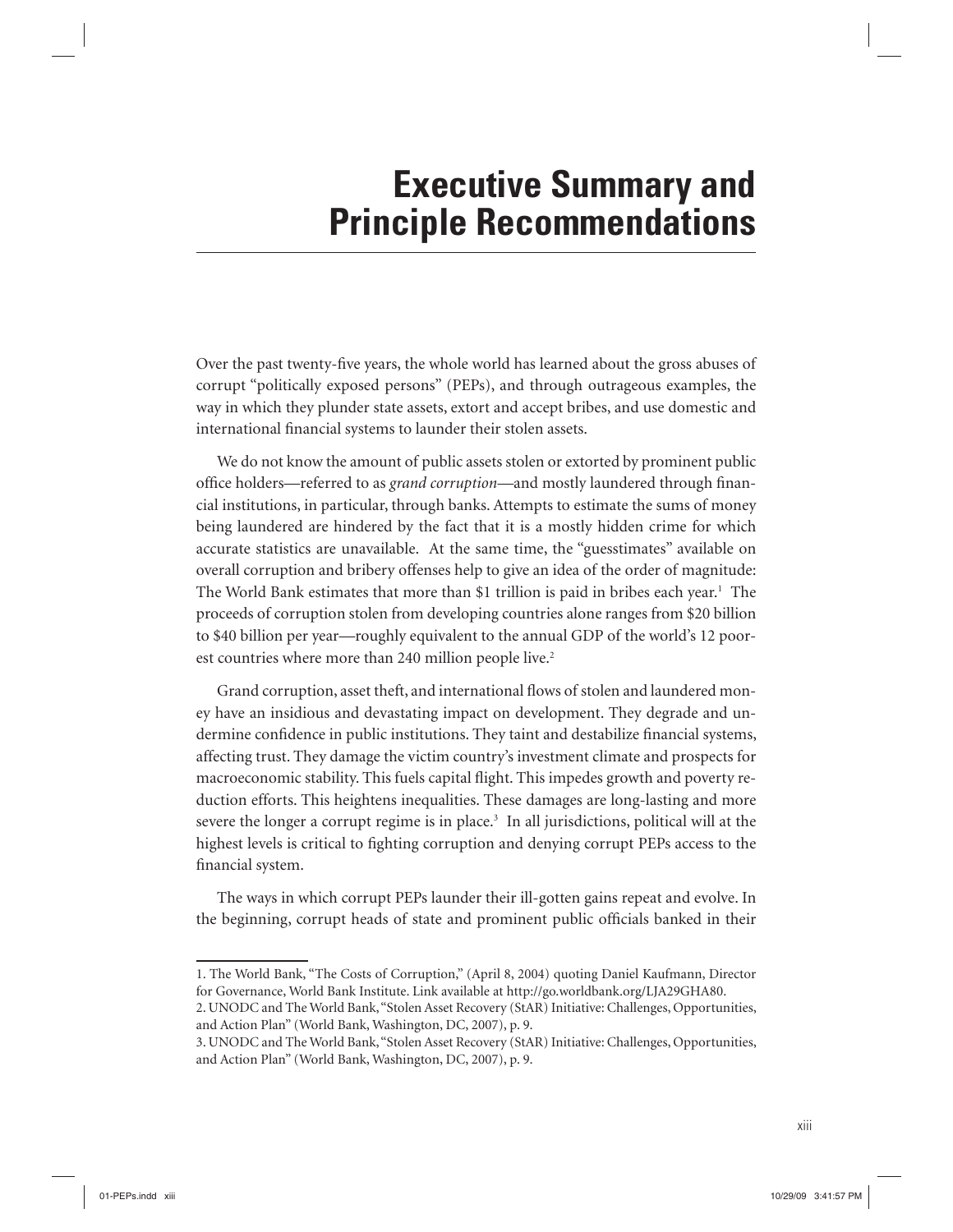own names in foreign jurisdictions or used relatives to open bank accounts. Current techniques continue to include abuse of bank facilities, but also the buying of real estate; the purchase and movement abroad of precious metals, jewels, art work, and the like; and the physical cross border movement of currency and negotiable instruments.4 The use of close associates and corporate vehicles has been and remains a vexing problem. Ultimately most of the methods involve, at least in some way, the use of financial institutions and particularly banks in the laundering of ill-gotten funds.

In addition to the early efforts of some governments, the international community made valuable commitments to address these pressing challenges. The United Nations Convention against Corruption (UNCAC) was concluded in 2003. The same year, the Financial Action Task Force on Money Laundering (FATF) reviewed its Forty Recommendations to include standards that specifically target the laundering the proceeds of corruption. We applaud those efforts and welcome the steps taken by several public agencies (including investigative and prosecutorial agencies), regulatory authorities, and banks to translate these commitments into practice. The reality, however, is that the distance between international commitment and visible, effective action and impact remains wide. Steps taken have not been commensurate with the size and urgency of the challenge.

The Basel Committee on Banking Supervision, an international body of banking supervisors which formulates broad supervisory standards and guidance for implementation by its members made plain the drawbacks for the international financial system of insufficient action as early as 2001:

[I]t is clearly undesirable, unethical and incompatible with the fit and proper conduct of banking operations to accept or maintain a business relationship if the bank knows or must assume that the funds derive from corruption or misuse of public assets. There is a compelling need for a bank considering a relationship with a person whom it suspects of being a PEP to identify that person fully, as well as people and companies that are clearly related to him/her.<sup>5</sup>

Accepting and managing funds from corrupt PEPs will severely damage the bank's own reputation and can undermine public confidence in the ethical standards of an entire financial centre, since such cases usually receive extensive media attention and strong political reaction.<sup>6</sup>

<sup>4.</sup> Money laundering is not confined to the financial services sector. The FATF 40+9 Recommendations apply to other sectors, referred to as designated non-financial businesses and professions (DNFBPs).

<sup>5.</sup> Basel Committee on Banking Supervision, "Customer Due Diligence for Banks," (Bank for International Settlements, October 2001), para. 43.

<sup>6.</sup> Basel Committee on Banking Supervision, "Customer Due Diligence for Banks," (Bank for International Settlements, October 2001), para. 42.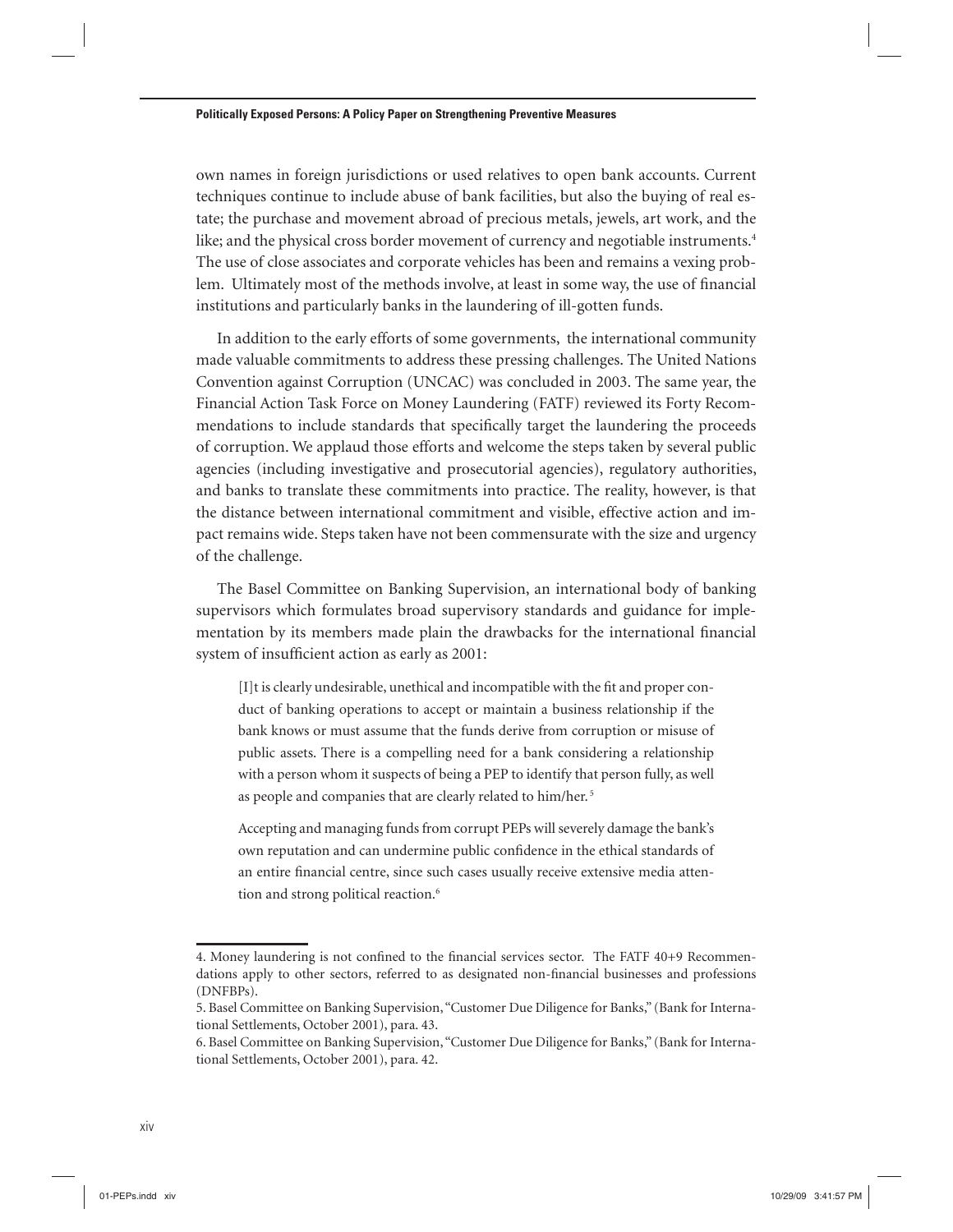What is the reality? The picture today is of an overall failure of effective implementation of international PEP standards. There is surprisingly low compliance with Financial Action Task Force (FATF) requirements on PEPs especially among FATF members. 61 percent of the 124 countries assessed by FATF or FATF-Style Regional Bodies (FSRBs) were non-compliant and 23 percent were partially compliant. More than 80 percent of these jurisdictions are far behind.

This paper identifies three key actions necessary to make a genuine difference:

- 1. *Strong and sustained political will and mobilization*. Political will is needed to change laws and regulations, to create momentum for government authorities to make this a real priority, to ensure allocation of adequate resources, and to support more aggressive enforcement by regulators. It is also important on the implementation side: Absent such political commitment, some banks will not be motivated to make a meaningful commitment to improving customer due diligence procedures with a view to detecting the proceeds of corruption.
- 2. *Clarifi cation and harmonization of the international requirements on PEPs*. The current variations among approaches serve as both a good excuse not to act and are seen by some as a real impediment to the development and implementation of effective PEPs controls. Harmonization would pave the way for useful guidance to be issued at the international or national level. Jurisdictions and banks would be provided with sounder and more consistent parameters.
- 3. *Stock-taking of the emerging typologies, focused on lifting what impedes the identification of beneficial owners who are PEPs*. PEP identification efforts are complicated by the increased use of close associates, legal entities and other methods used to hide beneficial ownership or control by senior public officials.

Against this background, this StAR paper offers a series of Recommendations and Good Practices designed to help increase the quality and effectiveness of those PEP measures adopted by regulatory authorities and banks. In addition, the paper provides Recommendations that we hope the standard setters will consider.

Outlined below are the Principle Recommendations.

#### **Principle Recommendation 1**

#### Apply Enhanced Due Diligence to All PEPs, Foreign and Domestic

**Laws and regulations should make no distinction between domestic and foreign PEPs. The standards adopted by FATF and regional and national standard setters should require similar enhanced due diligence for both foreign and domestic PEPs.**  The distinction between foreign and domestic PEPs in existing standards lets prominent domestic public officials, their families, and close associates "off the hook." There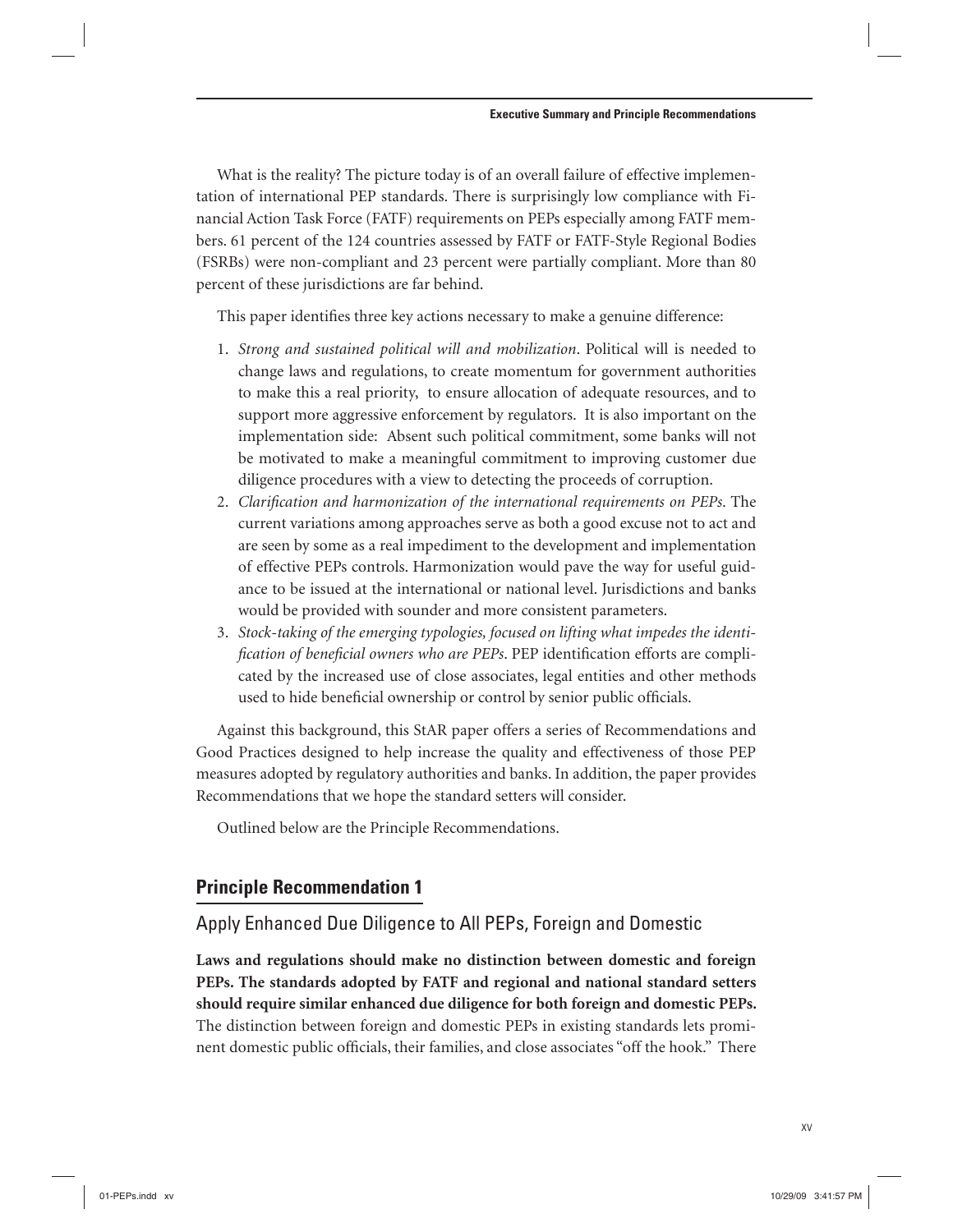is no justifiable basis for the distinction at this time. All PEPs are exposed to the opportunity to misuse their position for personal gain; therefore, this distinction omits an important risk area. Most international banks already apply enhanced due diligence to both domestic and foreign PEPs, even though not required by law or regulation, and small banks generally are well aware of the identity of domestic PEPs. Thus little, if any, additional burden would be placed on banks applying this standard.

#### **Principle Recommendation 2**

#### Require a Declaration of Beneficial Ownership

**At account opening and as needed thereafter, banks should require customers to complete a written declaration of the identity and details of natural person(s) who**  are the ultimate beneficial owner(s) of the business relationship or transaction as a first step in meeting their beneficial ownership customer due diligence requirements **(see sample form X in box 2.2).** A critical problem identified by banks, regulators, and law enforcement alike is the recurring and intractable problem of untying the knot of legal entities formed for the purpose of hiding the identity of the natural persons who are the beneficial owners. Requiring a written declaration of beneficial ownership by the contracting customer should be an important first step in the bank's effort to identify and verify the identity of the beneficial owner. It is not the only step, nor is it sufficient on its own—banks must take additional measures to verify the declaration and conduct complementary customer due diligence and regulatory authorities must ensure that additional actions are taken. The declaration is to be executed in a manner that provides for a criminal penalty for intentionally making a material false statement on the form. While some criminals are unlikely to be deterred, intermediaries, family members, and close associates will be less inclined to lie to banks if they face individual criminal liability for the false statement. In addition, the signed declaration could still be used as evidence of criminal intent in a money laundering or fraud prosecution, as the basis for a civil suit by the financial institution, as a reason for closing the account, and as an important piece of evidence in a non-conviction based freezing or forfeiture proceeding initiated by the government.

#### **Principle Recommendation 3**

#### Request Asset and Income Disclosure Forms

A public official should be asked to provide a copy of any asset and income declaration form filed with their authorities, as well as subsequent updates. If a customer **refuses, the bank should assess the reasons and determine, using a risk-based approach, whether to proceed with the business relationship.** More than 110 countries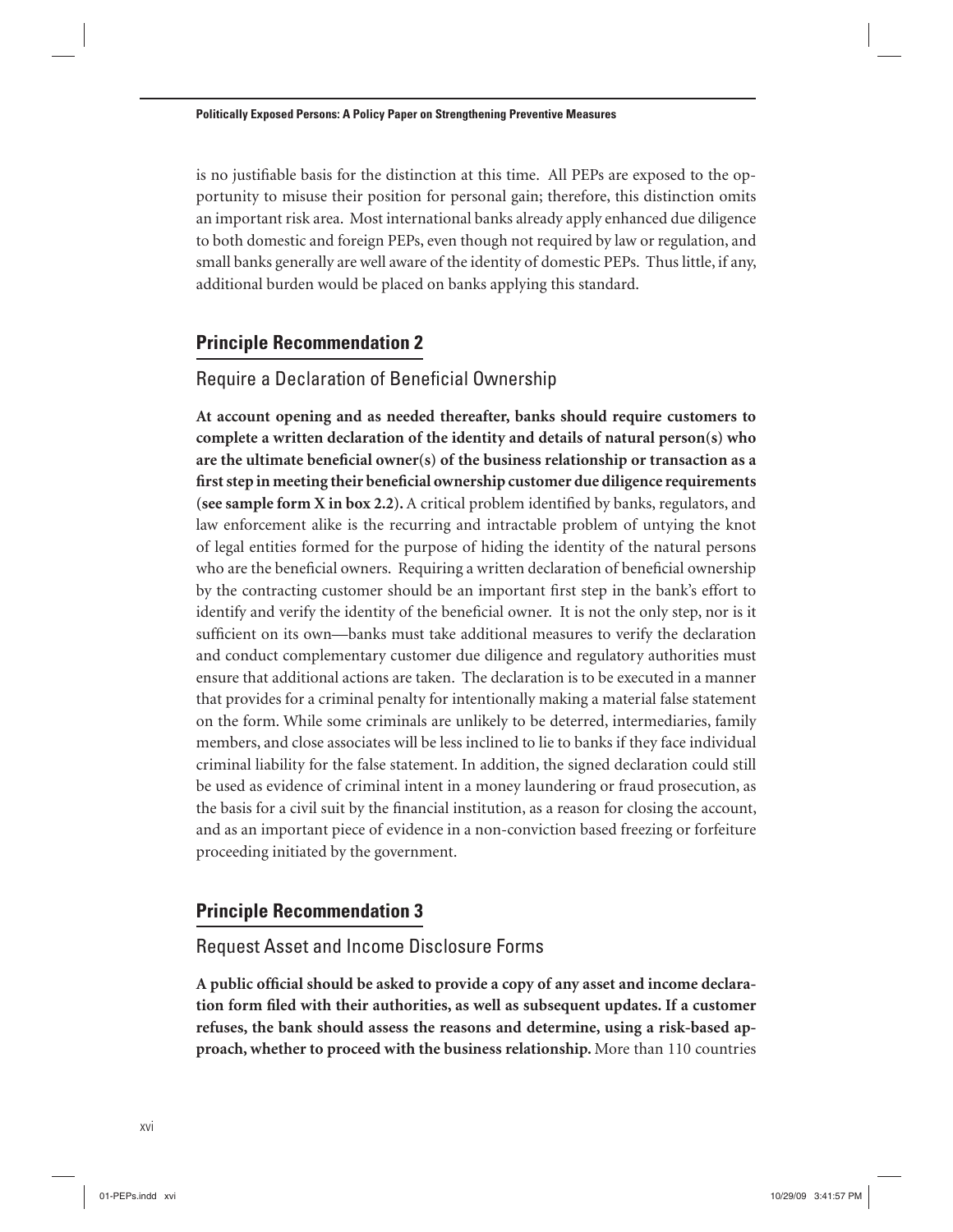require that their public officials file asset and income disclosure forms. Although only one bank was found that asks customers for a copy of the form, all banks agreed that it was an additional tool and noted that they ask for the same information and more during account opening. The form provides an important "snapshot in time" that the bank can use to compare with information provided by the customer or with account activity. Because there may be legitimate reasons for the customer to decline to provide a copy or for not having filed, the bank should ask about the reason for refusal and determine, using a risk-based approach, whether to open the account or continue the relationship. Verification by local authorities of the information on such forms is uneven across jurisdictions, so banks should remain cautious about the information provided, but it can help in customer profiling.

#### **Principle Recommendation 4**

#### Periodic Review of PEP Customers

**PEP customers should be reviewed by senior management or a committee including at least one senior manager using a risk-based approach, at least yearly, and the results of the review should be documented.** Over the course of a business relationship with a PEP, ongoing monitoring procedures may reveal changes to the profile and activity. The PEP may have been promoted or elected to a more senior position, engaged in litigation, or perhaps transactions have deviated from the norm. Considered separately, the activities, transactions or profile changes may not be sufficient to raise "red flags." Once the information is assembled however, the "big picture" may reveal increases in risk overall or raise suspicions of corrupt activity. Implementing a periodic review of PEP customers on a risk-based approach, and at least yearly, helps to overcome this silo approach in which decisions are made transaction-by-transaction, activity-by-activity. A common practice among the banks visited, it ensures that the banks assemble a comprehensive picture of each PEP customer which is analyzed and considered by senior management or a committee compromised of at least one senior manager on a regular basis. This enhances the oversight of the PEPs customer relationships by the bank's management. The individual or committee subsequently takes decisions on termination or continuation of the business relationship.

#### **Principle Recommendation 5**

#### Avoid Setting Limits on the Time a PEP Remains a PEP

**Where a person has ceased to be entrusted with a prominent public function, countries should not introduce time limits on the length of time the person, family member, or close associate needs to be treated as a PEP.** Many geographic, cultural, and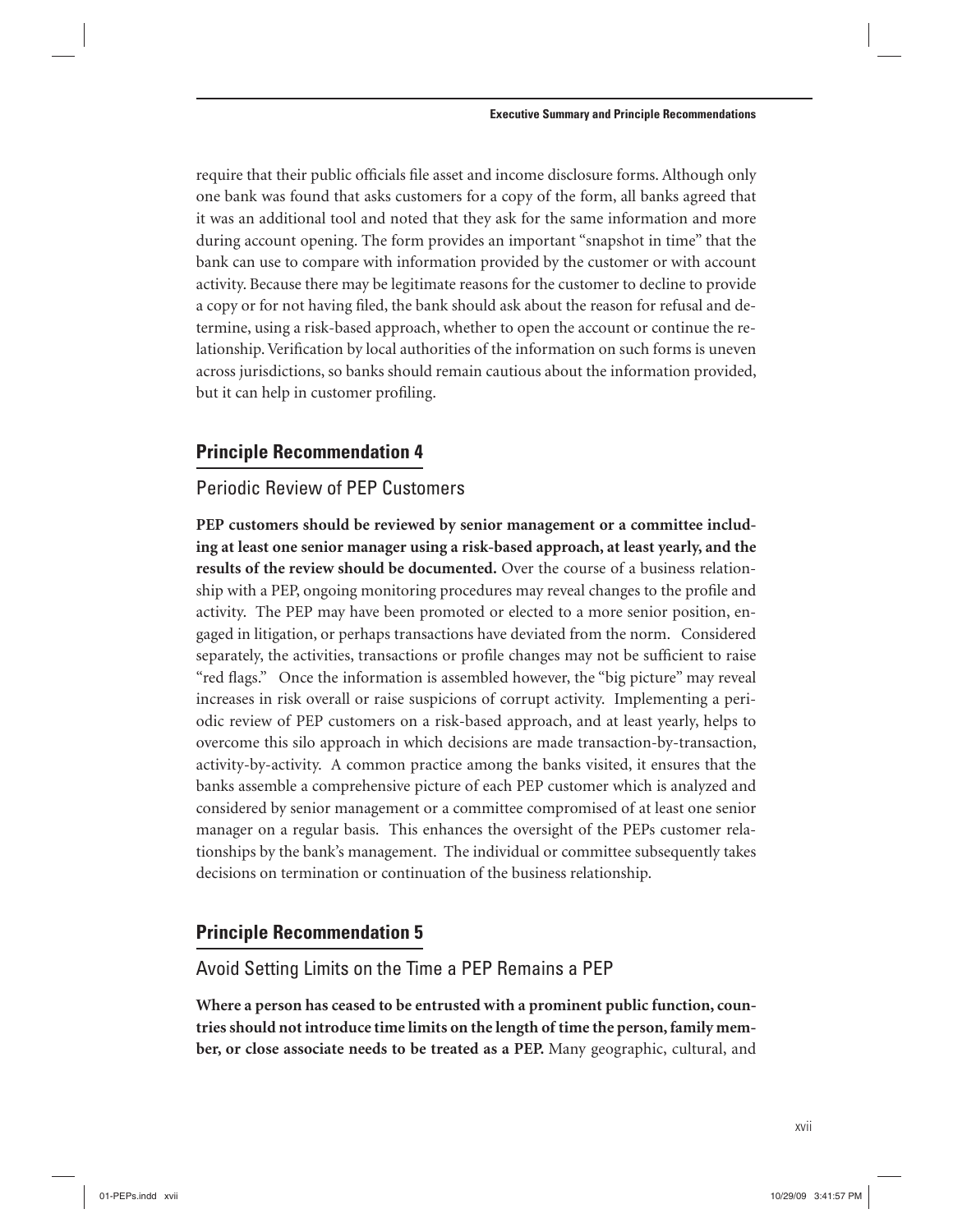political factors determine the duration of the power and influence held by public officials, relatives, and close associates. In many cases, the influence held by prominent public officials and close associates outlasts the term in office by years and even decades, and corrupt monies do not become legitimate after a certain time period. Rather than setting time limits, banks should be encouraged to consider the ongoing PEP status of their customers on a case-by-case basis using a risk-based approach, and regulatory authorities should provide guidance about what this entails. If the risk is low, banks can consider declassifying the relationship, but only after careful consideration of continuing anti-money laundering risks and approval by senior management.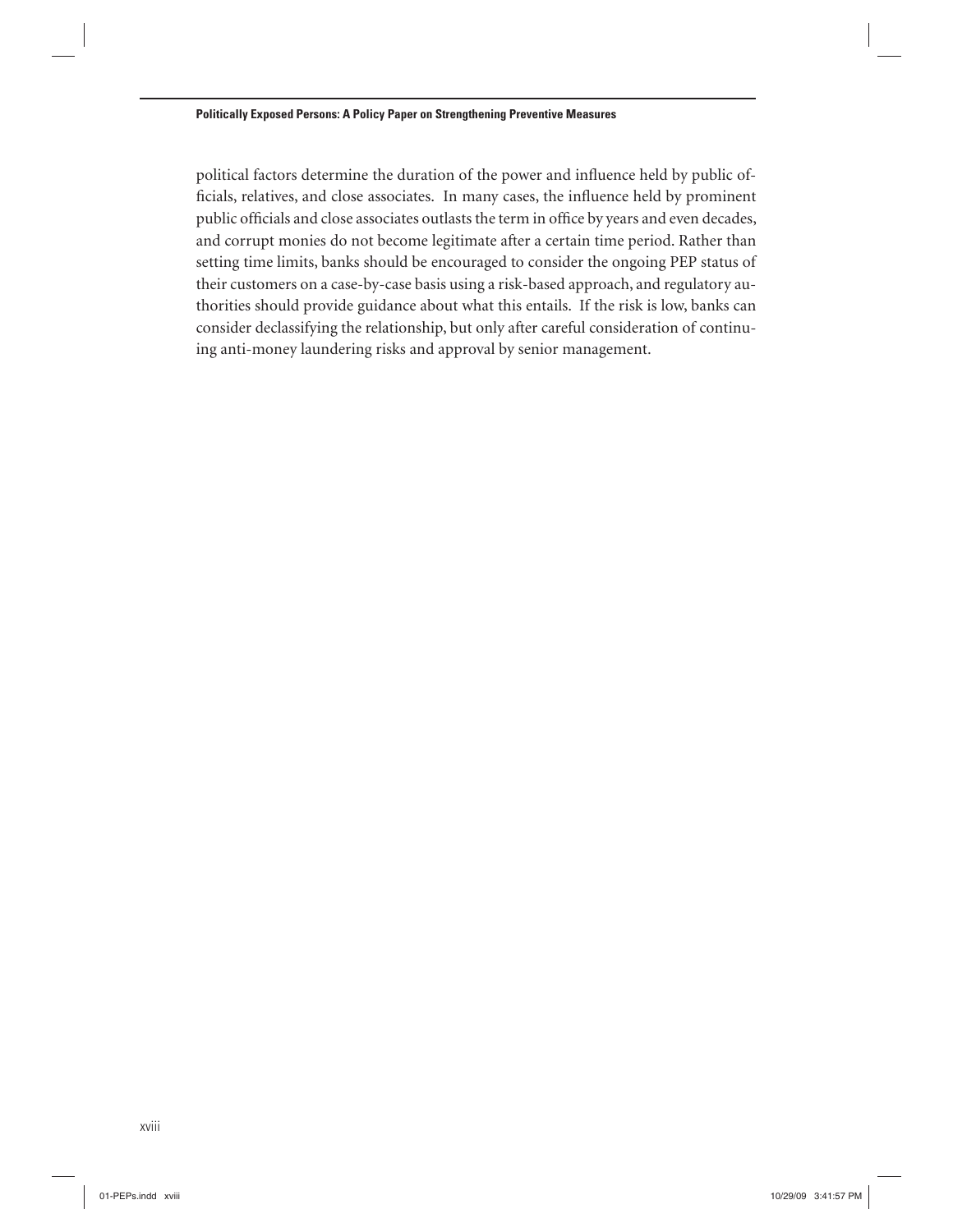# **PART 1**

# Introduction and General Observations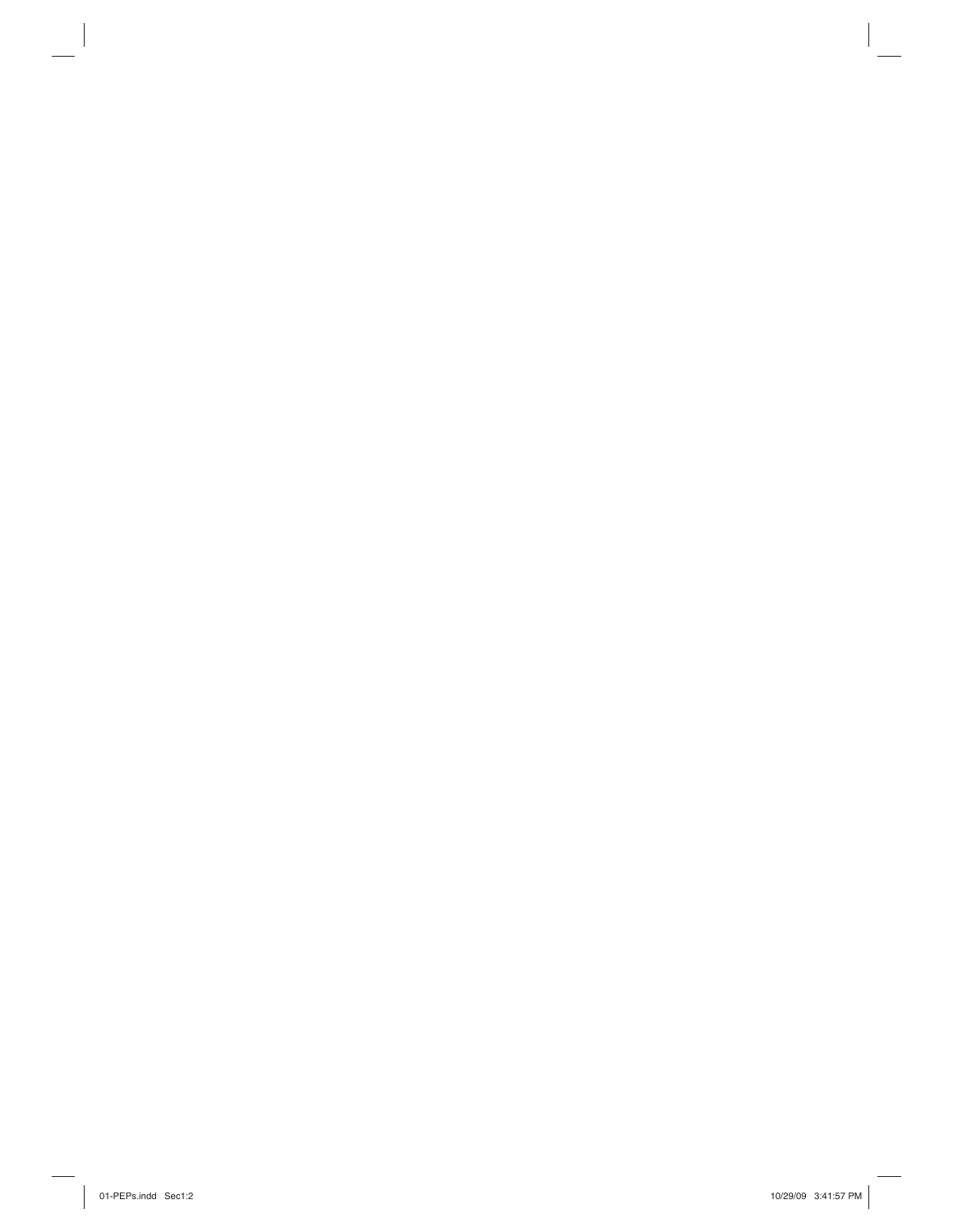Revelations of grand corruption,<sup>7</sup> the scale of the plunder of state assets, and their impact on the confidence in financial institutions have led to greater scrutiny of business relationships with politically exposed persons (PEPs) with a view to addressing potential corruption and money laundering risks associated with these customers. PEPs—individuals who are, or have been, entrusted with prominent public functions, their family members, and close associates—represent a greater money laundering risk because of the possibility that such individuals may abuse their position and influence to carry out corrupt acts, such as accept and extort bribes and misappropriate state assets, then use domestic and international financial systems to launder the proceeds.<sup>8</sup> Obviously, most PEPs do not actually engage in corrupt activities; however, all PEPs are potentially in a position to misuse their positions for personal gain—no matter their country of origin, nature of business activities, or seniority of position.

While corrupt PEPs may be a small portion of the entire number of PEPs, a single corrupt PEP's behavior can have a disproportionate impact on a country and sometimes an entire region. Quantifying the amount of money that has stolen and laundered by corrupt PEPs has proven difficult.<sup>9</sup> The estimates available, therefore, provide rough approximations of the order of magnitude. The World Bank estimates that more than \$1 trillion dollars is paid in bribes each year.<sup>10</sup> Furthermore, the Stolen Asset Recovery (StAR) Initiative has estimated that corrupt money received by public officials

<sup>7.</sup> The term "corruption" is meant to include the offenses outlined in Articles 15-22 of UNCAC: active bribery of national public officials; passive bribery of national public officials; active bribery of foreign public officials and officials of public international organisations; passive bribery of foreign public officials and officials of public international organizations; embezzlement, misappropriation, or other diversion of a property by a public official; trading in influence; abuse of functions or position by a public official for unlawful gain; illicit enrichment by a public official; bribery in the private sector; and embezzlement of property in the private sector. StAR considers there should be an alignment of the definitions of corruption with UNCAC, to be reflected in other StAR policy papers.

<sup>8.</sup> For the purposes of this paper, PEPs are to include individuals who are, or have been, entrusted with prominent public functions, their family members, and close associates. For more information on the definition, see "Who is a PEP?" in part 2 and the comparison chart in appendix C.

<sup>9.</sup> UNODC and The World Bank, "Stolen Asset Recovery (StAR) Initiative: Challenges, Opportunities, and Action Plan" (World Bank, Washington, DC, 2007) p. 9.

<sup>10.</sup> The World Bank, "The Costs of Corruption," (April 8, 2004) quoting Daniel Kaufmann, Director for Governance, World Bank Institute. Link available at http://go.worldbank.org/LJA29GHA80.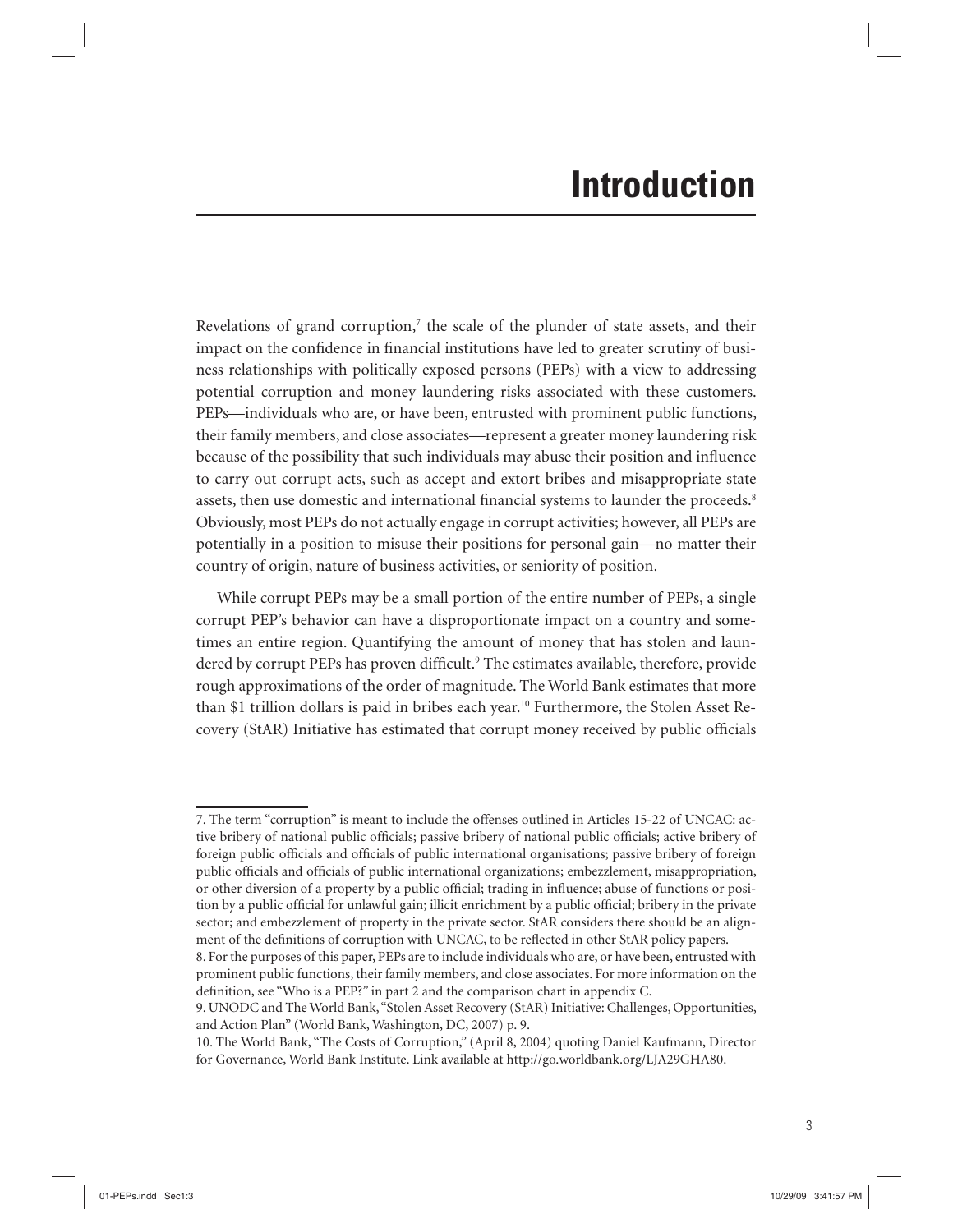in developing and transition countries reaches \$20 billion to \$40 billion per year—a figure equivalent to 20 to 40 percent of flows of official development assistance.<sup>11</sup>

This scale of corruption leads to degradation and distrust of public institutions, insufficient government revenues, weakening of the private investment climate, and disruption of social service delivery mechanisms. The flows of dirty money damage the reputations of financial institutions and undermine public confidence in the integrity of the financial system. Implementation of an effective PEPs regime is a critical component in the prevention of grand corruption because laundering the proceeds becomes more difficult. An effective PEPs regime also assists in the detection of transfers of proceeds of corruption, provides an audit trail, and, ultimately, facilitates the process of recovering these proceeds.

In "Customer Due Diligence for Banks," a 2001 paper of the Basel Committee on Banking Supervision, the concept of PEPs was introduced by banking supervisors as a special category of individuals who expose a bank to significant reputation and legal risks.12 The paper recognized the importance of providing guidance on the prudential risk posed by PEPs, stating "it is clearly undesirable, unethical and incompatible with the fit and proper conduct of banking operations to accept or maintain a business relationship if the bank knows or must assume that the funds derive from corruption or misuse of public assets."13

Eventually, the international community launched efforts to mitigate the potential risks posed by PEPs. In 2003, the Financial Action Task Force on Money Laundering (FATF) introduced a number of preventive measures to identify these higher risk individuals and to better monitor their transactions. These measures are set forth in Recommendation 6 of the FATF 40+9 Recommendations, with the related requirements of customer due diligence in Recommendation 5. Also in 2003, the United Nations Convention against Corruption called for enhanced scrutiny of accounts held by PEPs in Article  $52(1)$  and  $(2)$  as a means to prevent and detect the transfer of the proceeds of crime. In 2006, FATF stated that the lack of rule of law and measures to prevent and combat corruption may significantly impair the implementation of an effective antimoney laundering/combating the financing of terrorism ( $AML/CFT$ ) framework.<sup>14</sup> In

<sup>11.</sup> UNODC and The World Bank, "Stolen Asset Recovery (StAR) Initiative: Challenges, Opportunities, and Action Plan" (World Bank, Washington, DC, 2007) p. 9. At page 11, the report measures the development impact that could result from recovery of a portion of these assets. For example, every \$100 million recovered could fund 3.3 million to 10 million insecticide-treated bednets, or first-line treatment for over 600,000 people for one year for HIV/AIDS, 250,000 water connections for households, or 240 kilometers of two-lane paved road.

<sup>12.</sup> Basel Committee on Banking Supervision, "Customer Due Diligence for Banks," (Bank for International Settlements, October 2001), paras. 40-44.

<sup>13.</sup> Basel Committee on Banking Supervision, "Customer Due Diligence for Banks," (Bank for International Settlements, October 2001), para. 43.

<sup>14.</sup> FATF Methodology, Introduction, para. 7.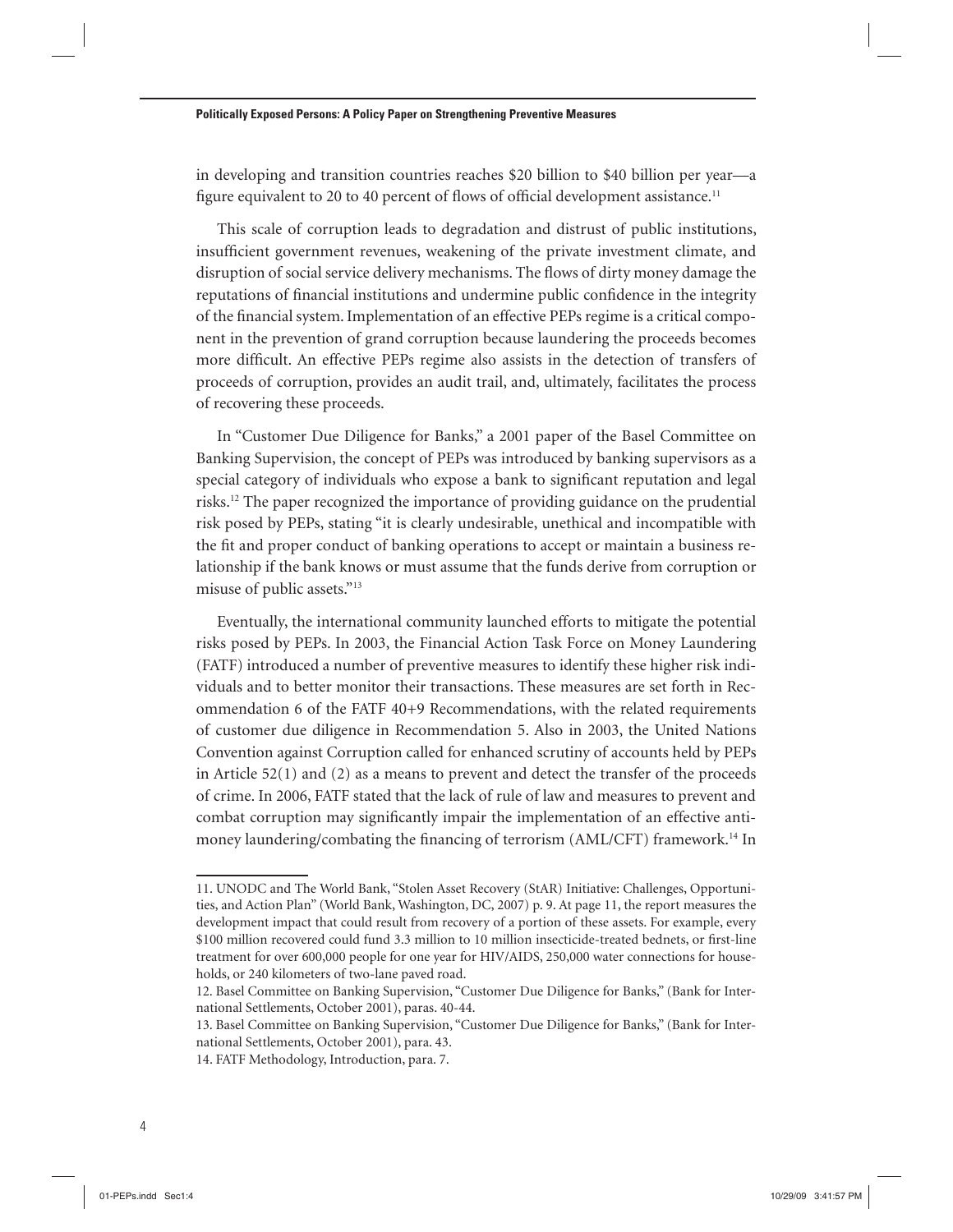addition, studies have been undertaken by FATF and the FATF-Style Regional Bodies (FSRBs) on PEPs in the context of corruption and money laundering.15

AML regimes, particularly the PEPs provisions, vary in scope across the standard setters.<sup>16</sup> All require countries to ensure that financial institutions consider PEPs to be high-risk customers and, accordingly, implement systems for their identification, with enhanced due diligence procedures at account opening, ongoing monitoring and reporting of suspicious transactions. Below is the relevant text of UNCAC and the FATF  $40+9$  Recommendations. See appendix C for comparative tables of the definitions and enhanced due diligence requirements provided in international standards and the European Union legislation.

#### **Article 52 of UNCAC:**

1. […] each State Party shall take such measures as may be necessary, in accordance with its domestic law, to require banks within its jurisdiction to verify the identity of customers, to take reasonable steps to determine the identity of beneficial owners of funds deposited into high-value accounts and to *conduct enhanced scrutiny of accounts sought or maintained by or on behalf of individuals who are, or have been, entrusted with prominent public functions and their family members and associates*. Such enhanced scrutiny shall be reasonably designed to detect suspicious transactions for the purpose of reporting of competent authorities and should not be so construed as to discourage or prohibit banks from doing business with any legitimate customer. [*emphasis added*]

2. […] In order to facilitate implementation of the measures provided for in paragraph 1 of this article, each State Party, in accordance with its domestic law and inspired by relevant initiatives of regional, interregional and multilateral organizations against money laundering, shall:

(a) Issue advisories regarding the types of natural or legal person to whose accounts banks within its jurisdiction will be expected to apply enhanced scruti-

<sup>15.</sup> FATF/APG (Asia Pacific Group on Money-Laundering) Project Group on Corruption and Money Laundering has also conducted research on PEPs: Dr. David Chaikin and Dr. Jason Sharman, "FATF/ APG Anti-Corruption AML/CFT Research Paper," (September 2007). See also APG Annual Meeting, "IIWG Implementation Issues Report: Corruption-Related FATF Recommendations 2009"; "Politically Exposed Persons (PEPs) in relation to AML/CFT," (Middle East & North Africa Financial Action Task Force, November 11, 2008); Kwesi Aning & Samuel Atuobi, "The Nexus Between Corruption and Money Laundering in West Africa: the Case of Ghana," draft to be presented to GIABA (Inter Governmental Action Group Against Money Laundering in West Africa) in 2009; and "An Assessment of the Links between Corruption and the Implementation of Anti-Money-Laundering Strategies and Measures in the ESAAMLG Region," (Eastern and Southern Africa Anti-Money Laundering Group [ESAAMLG], May 18, 2009).

<sup>16.</sup> Unless otherwise specified, this paper uses the term "standard setters" broadly to include the standards outlined in the FATF 40+9 Recommendations, international instruments (UNCAC), and national or regional legislative acts.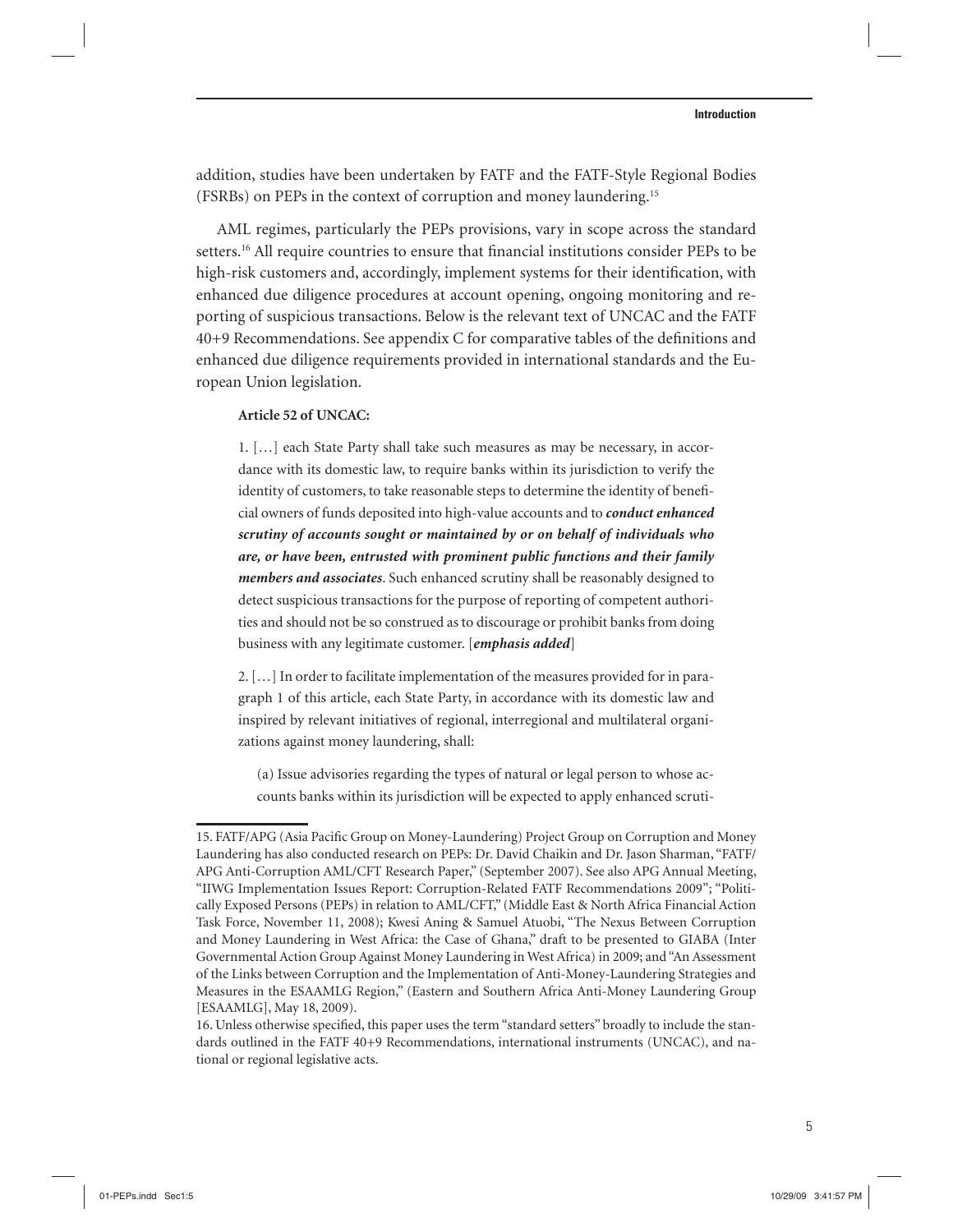ny, the types of accounts and transactions to which to pay particular attention and appropriate account-opening, maintenance and recordkeeping measures to take concerning such accounts; and

(b) Where appropriate, notify banks within its jurisdiction, at the request of another State Party or on its own initiative, of the identity of particular natural or legal persons to whose accounts such institutions will be expected to apply enhanced scrutiny, in addition to those whom the banks may otherwise identify.

Recommendation 6 of the FATF 40 Recommendations: Banks should, in relation to politically exposed persons, in addition to performing normal due diligence measures:

a) Have appropriate risk management systems to determine whether the customer is a politically exposed person.

b) Obtain senior management approval for establishing business relationships with such customers.

c) Take reasonable measures to establish the source of wealth and source of funds.

d) Conduct enhanced ongoing monitoring of the business relationship.

FATF "Glossary of Definitions used in the Methodology" defines PEPs as "individuals who are or have been entrusted with prominent public functions in a foreign country, for example Heads of State or of government, senior politicians, senior government, judicial or military officials, senior executives of state owned corporations, important political party officials. Business relationships with family members or close associates of PEPs involve reputational risks similar to those with PEPs themselves. The definition is not intended to cover middle ranking or more junior individuals in the foregoing categories."

In March 2009, the Group of 20 (G20) countries called for enforcement of these standards on PEPs as a means to deter corruption and detect and deter the flow of proceeds of corruption in its "Working Group on Reinforcing International Cooperation and Promoting Integrity in Financial Markets."17 In September 2009, the G20 Heads of State called for the ratification of UNCAC and asked FATF to focus on detecting and deterring the proceeds of corruption by strengthening standards on customer due diligence, beneficial ownership, and transparency.<sup>18</sup> FATF will be considering these issues as part of the preparation for the fourth round of mutual evaluations.

<sup>17.</sup> G20 Working Group on Reinforcing International Cooperation and Promoting Integrity in Financial Markets (WG2), "Final Report," March 27, 2009, para. 41.

<sup>18.</sup> G20, "Leaders' Statement, The Pittsburgh Summit," (September 24-25, 2009).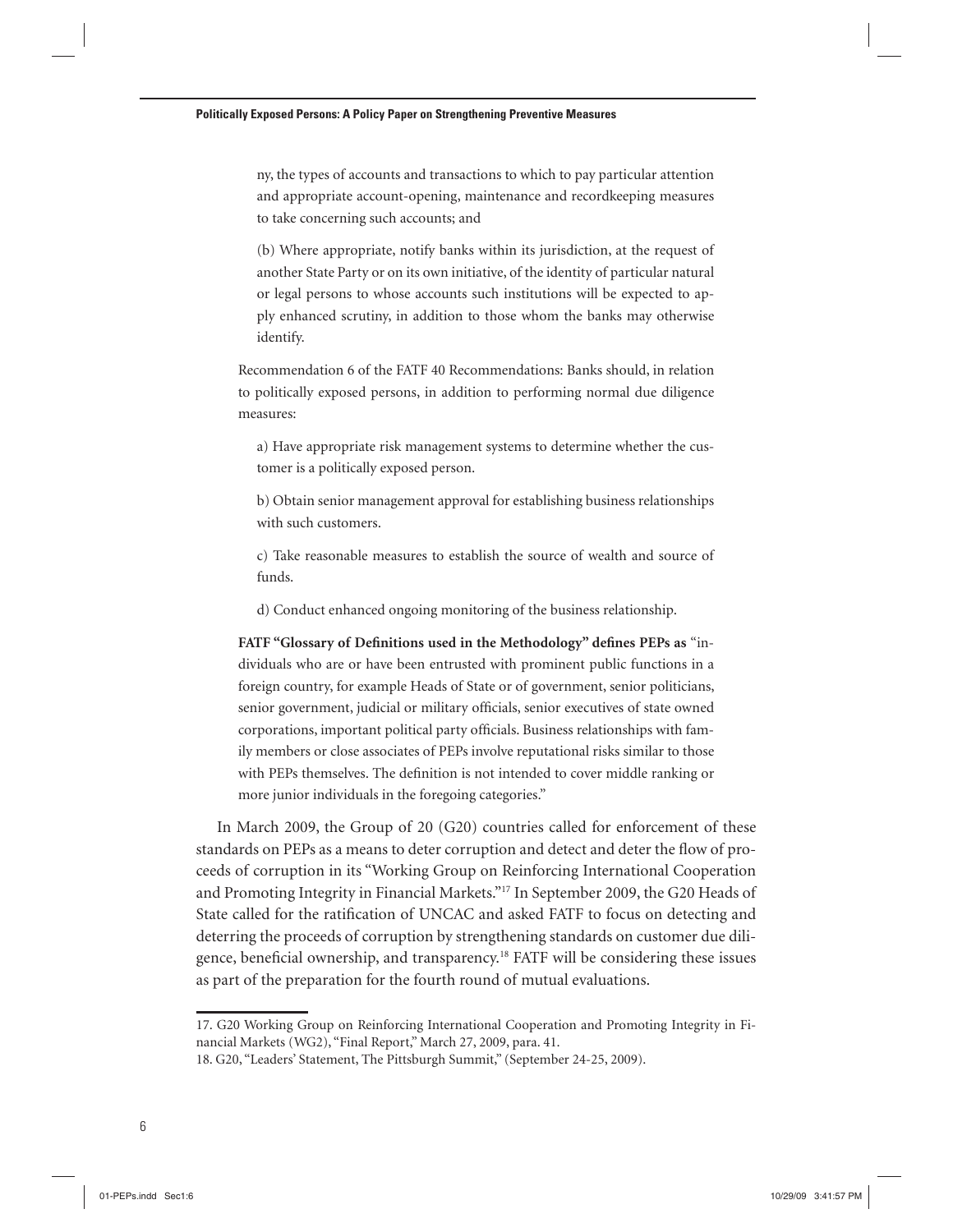Industry groups, such as the Wolfsberg Group of eleven global banks, have issued guidance papers and recommendations.<sup>19</sup> The private sector has responded with products to assist banks in identifying PEPs, such as commercial databases of PEPs (PEPs databases) and software that mines data for the key information required to assess the relevant risks.

#### Low Compliance with International Standards

With UNCAC ratified by 141 countries and the FATF Recommendations adopted as the AML standard by more than 170 jurisdictions, most jurisdictions in the world have committed to meaningful and effective action. However, according to the latest found of FATF and FSRB mutual evaluation reports, more than 80 percent of jurisdictions so far have not translated this commitment into effective measures. Of the 124 jurisdictions that have been evaluated for compliance with FATF Recommendation 6, 61 percent were found non-compliant and 23 percent were partially compliant. Only three jurisdictions were found to be fully compliant. These trends are observed in FATF and FSRB jurisdictions alike, with compliance levels lower in FATF jurisdictions. See figures 1.1 and 1.2.



#### **Figure 1.1 FATF Recommendation 6: Compliance of 124 Jurisdictions**

*Source:* Authors' compilation based upon the compliance ratings published in the FATF and the FSRB mutual evaluation reports of 124 jurisdictions.

*Note:* Numbers in parentheses refer to the number of jurisdictions.

<sup>19.</sup> The Wolfsberg Group, an association of 11 global banks, has developed a series of financial industry standards in relation to anti-money laundering and released specific information concerning PEPs.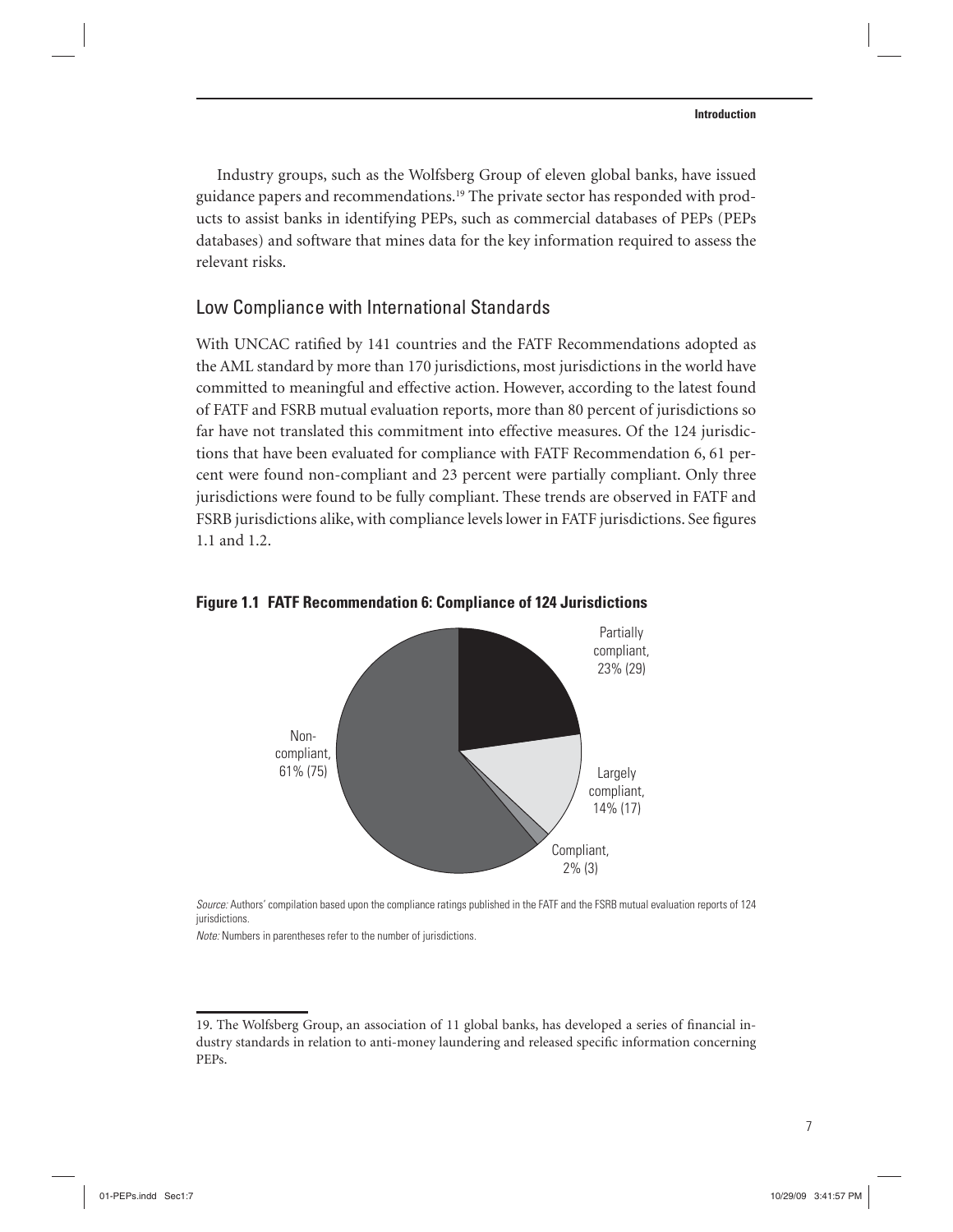

#### **Figure 1.2 FATF Recommendation 6: FATF and Non-FATF Country Ratings**

*Source:* Authors' compilation based upon the compliance ratings published in the FATF and the FSRB mutual evaluation reports of 124 jurisdictions.

*Note:* Numbers in parentheses refer to the number of jurisdictions. As some jurisdictions are members of both FATF and an FSRB, there is overlap in these numbers.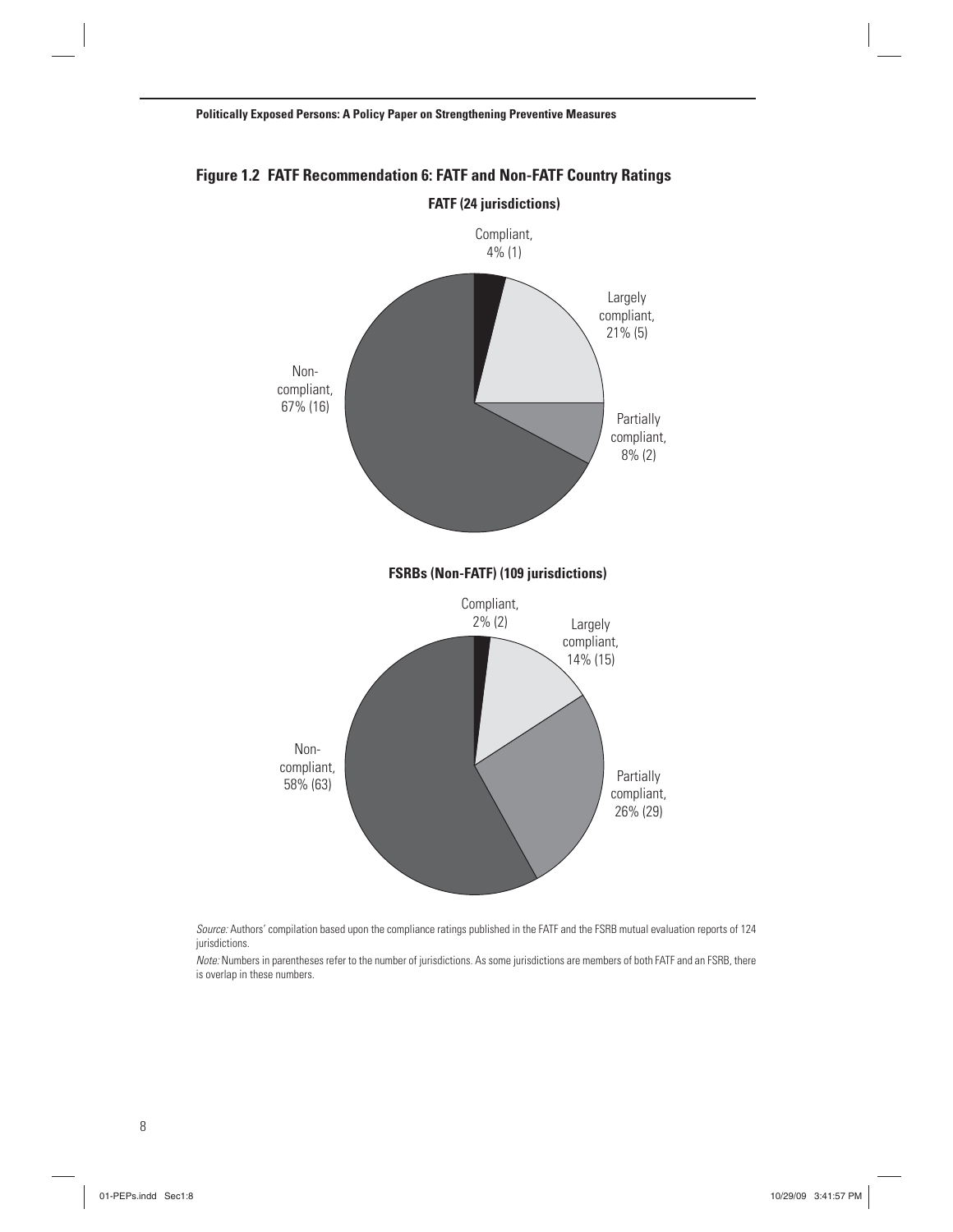#### **Objective**

This policy paper has been undertaken by the Stolen Asset Recovery (StAR) Initiative, a joint initiative of the United Nations Office on Drugs and Crime (UNODC) and the World Bank. Given the lack of compliance with international standards on PEPs, StAR launched this policy paper to assist banks and regulatory authorities in building regimes that will help address the risks posed by PEPs and prevent corrupt PEPs from abusing domestic and international financial systems to launder the proceeds of corruption.<sup>20</sup>

This paper offers a series of Recommendations and Good Practices designed to help increase the quality and effectiveness of PEP measures of regulatory authorities and banks. In addition, the paper provides Recommendations that we hope the standard setters and policy makers might consider in strengthening the existing PEP regimes.

#### Methodology

The main research for this paper was based on field work conducted in eight jurisdictions with experience in dealing with PEPs.<sup>21</sup> The jurisdictions represent different regions and regulatory frameworks. Additional research was conducted on seven jurisdictions, $22$  as well as the relevant portions of 82 FATF and FSRB mutual evaluation reports filed in the third round of evaluations.<sup>23</sup> The adoption of the mutual evaluation reports began after a reasonable period of time following the issuance of the revised FATF  $40 + 9$  Recommendations in 2003 (first assessment was adopted in mid-2005) and have been ongoing. They represent a "snapshot" of the situation in the respective country, as at the date of the assessment. Some countries may have progressed in terms of compliance since the assessment.

The purpose of the field work was not to assess or rate jurisdictions, but rather to obtain an overview and learn from authorities and the private sector about the policies and practices in implementing compliance with international PEPs standards and some of the common obstacles to the effective application of PEPs measures. The examples used throughout the paper, therefore, are not attributed to any particular jurisdiction.

<sup>20.</sup> The objective of the StAR Initiative is to reduce barriers to asset recovery and thereby encourage and facilitate more systematic and timely return of stolen assets. For more information on the StAR Initiative see www.worldbank.org/star.

<sup>21.</sup> Argentina, France, Hong Kong (China), Jersey, Liechtenstein, Switzerland, the United Kingdom, and the United States.

<sup>22.</sup> Lebanon, Mexico, Nigeria, the Russian Federation, Singapore, South Africa, and the United Arab Emirates.

<sup>23.</sup> Jurisdictions selected were those in the previously listed 15 jurisdictions, as well as jurisdictions that have a publicly available FATF or FSRB mutual evaluation report available in English and published after June 2007.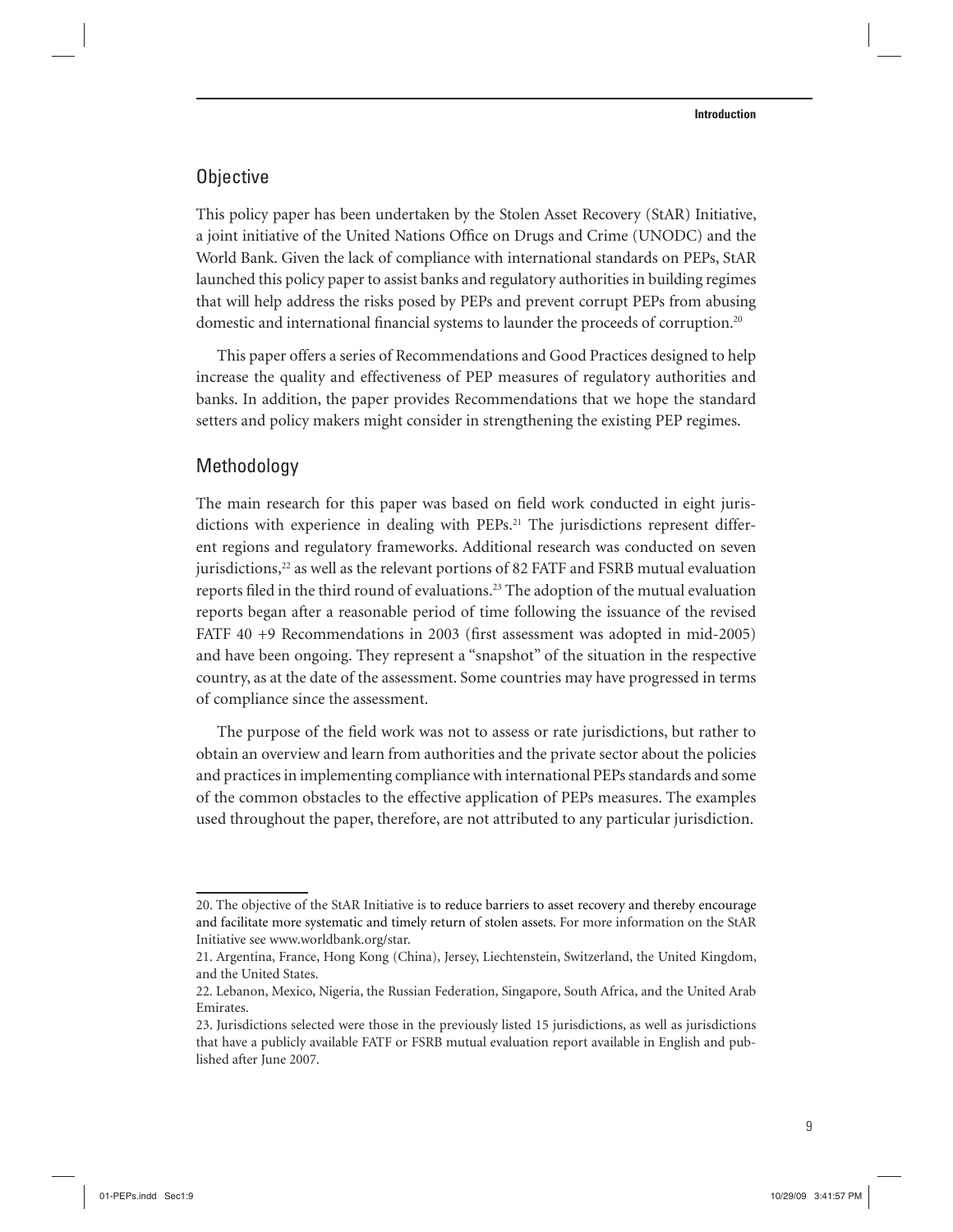A list of interview questions was designed to serve as a basis for discussion and to ensure that a consistent and transparent method for collecting information during the field work was followed.<sup>24</sup> During the field visits, members of the team met with a number of authorities, including regulators (independent or within the central bank), financial intelligence units (FIUs), law enforcement, and where appropriate the public prosecutor. Members of the team also met with senior officials of two banks in each jurisdiction.25 Throughout the course of writing the paper, the team met with three commercial database companies or platform providers. In advance of publication, a copy of this policy paper was circulated to these authorities and bank officials and they were invited to comment.

#### How to Use This Paper

This paper is designed as a policy note for banks and regulatory authorities, as well as for use by the standard setters, policy makers, FIUs, and other public authorities with a role in the implementation of PEPs standards. The Recommendations and Good Practices included in the paper should therefore be reviewed and considered by each of these stakeholders. Banks may use a Recommendation or Good Practice to improve the quality and effectiveness of their PEPs measures; regulatory authorities may use them to enhance their review and enforcement processes on PEPs; and regulatory authorities, financial intelligence units and other public authorities may use them to develop or improve guidance. Similarly, policy makers and standard setters may use the Recommendations and Good Practices to inform their efforts in ensuring that effective laws and standards are in place.

The paper is focused on the banking sector, not on other financial and non-financial sectors vulnerable to the laundering of corrupt funds.<sup>26</sup> These other sectors may find the Recommendations and Good Practices provided in this paper relevant, but should analyse the findings of this paper in light of their particular circumstances and specific features.

The paper includes a number of practical tools to help guide banks, regulators, and other public authorities. These tools are illustrative, not exhaustive, and therefore should not in any way be relied upon as a comprehensive source, but rather as a starting point.

<sup>24.</sup> The questionnaire addressed issues of the implementation by various national entities of PEP systems and procedures, as well as the regulatory and enforcement aspects. Written answers were not expected, although some were provided. For a copy of the questionnaire, see appendix G.

<sup>25.</sup> In one jurisdiction, the team met with one bank. In most cases, these institutions were part of larger international banking groups with sophisticated AML systems and controls and risks of highlevel PEP exposure.

<sup>26.</sup> While it would be helpful to understand what is happening across the various sectors on PEPs, such a detailed analysis was beyond the scope of this policy paper.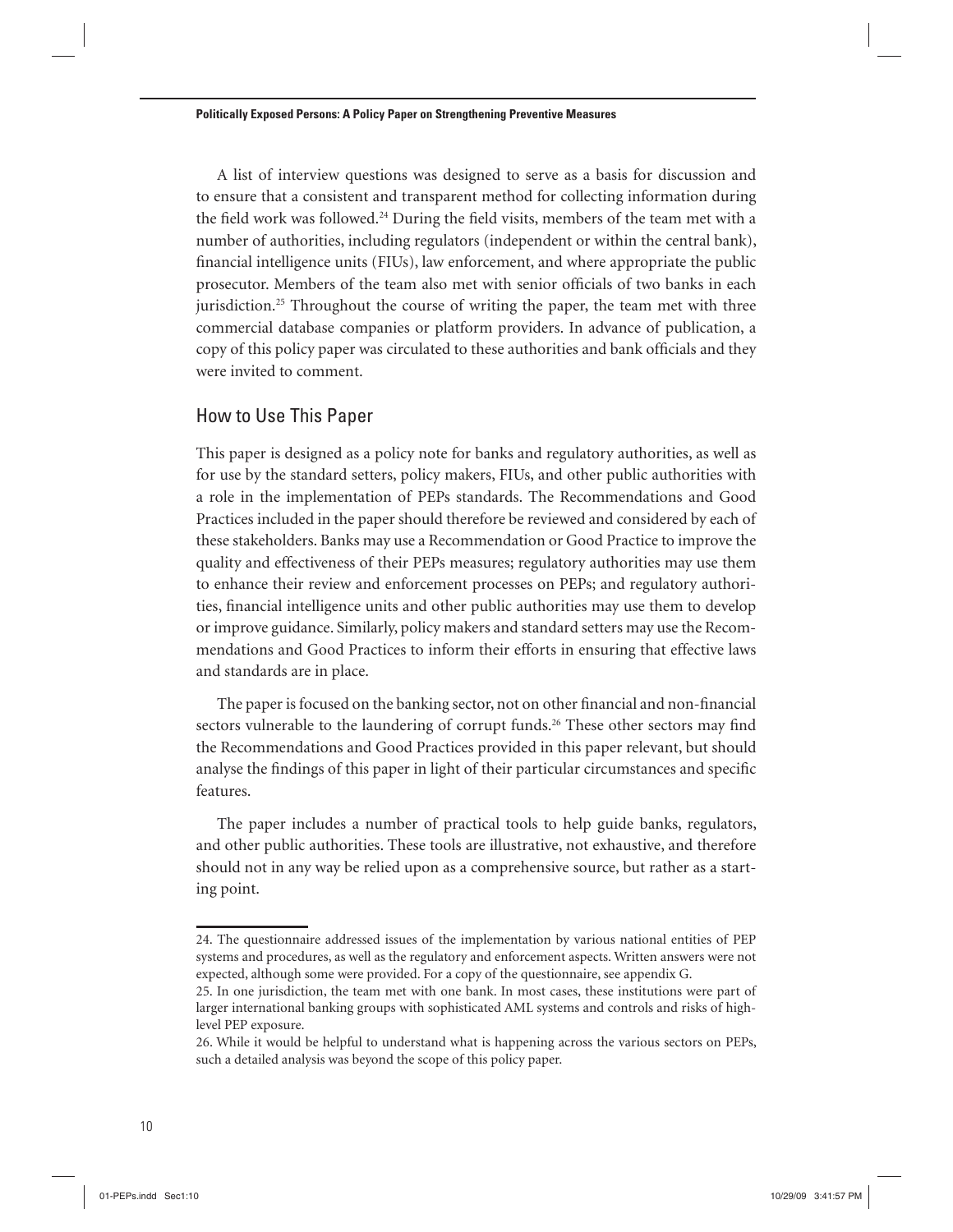The paper is organized into four major parts:

The remainder of this part (part 1) sets out some of the main observations and trends in PEPs compliance and an analysis of the principle reasons for poor compliance and overall ineffectiveness of systems to detect and monitor PEPs. Part 2 focuses on the implementation of PEPs measures by regulatory authorities and banks. Part 3 reviews the roles of the public authorities that are primarily involved in preventing abuse by corrupt PEPs. These authorities include the regulatory authority, which is responsible for providing guidance to banks and enforcing compliance, as well as the FIU, which has a role in the context of suspicious transaction reports (STRs) on PEPs. Finally, Part 4 considers some of the cross-cutting issues—national cooperation, training and resources—that must be addressed by all stakeholders.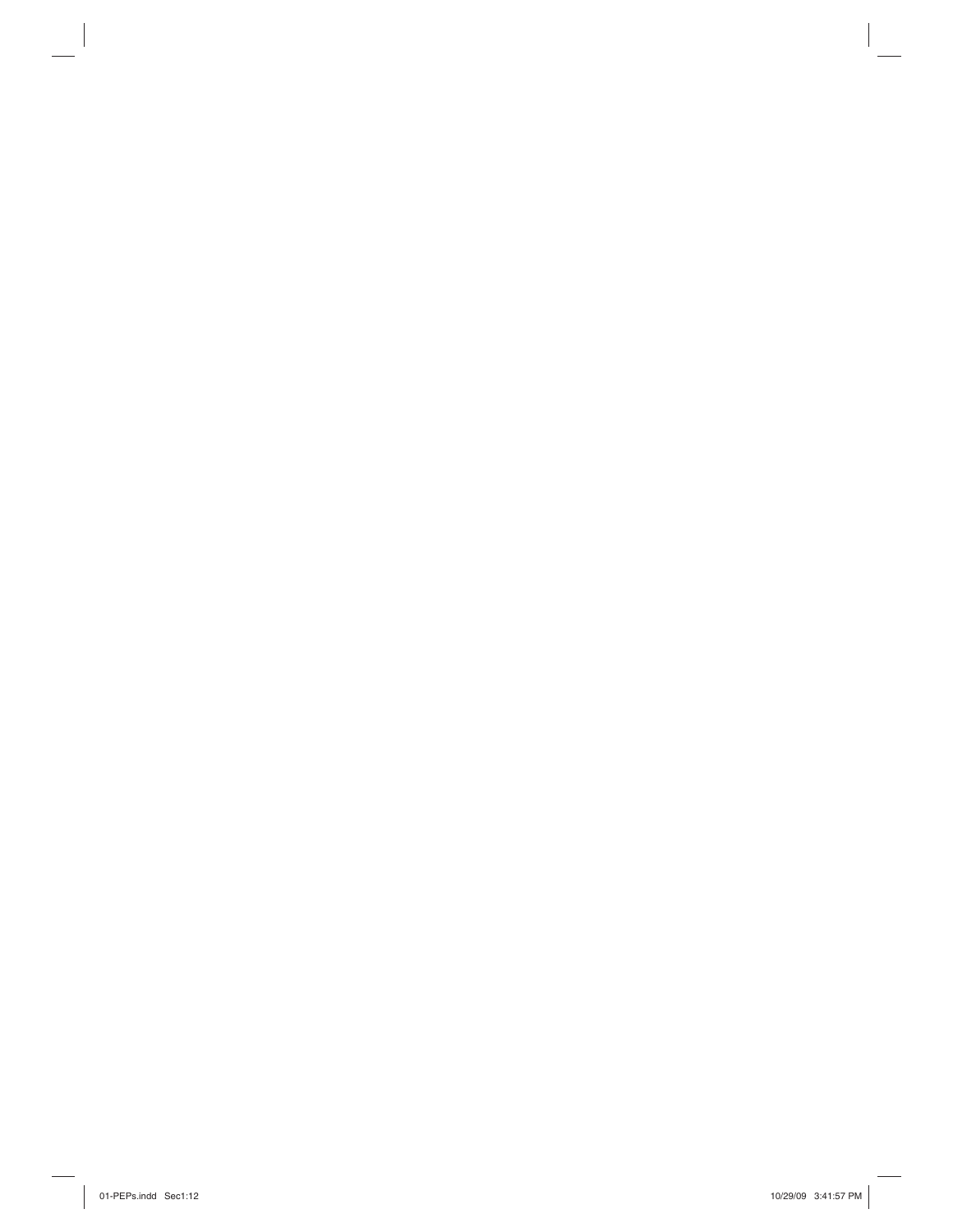## **General Observations and Challenges**

This section sets out some of the main observations and trends in PEPs compliance and an analysis of the principle reasons for poor compliance and overall ineffectiveness of systems to detect and monitor PEPs.

#### Low Level of Compliance with International Standards

As indicated in the previous section, compliance with FATF Recommendation 6 is poor.<sup>27</sup> The low levels of compliance are not concentrated in certain regions; nor are compliance rates better in the more developed jurisdictions. On the contrary, compliance rates are relatively worse in developed countries. Similar trends of non-compliance are observed across jurisdictions of FATF and FSRBs. See the chart below.

A key factor in these low ratings is the lack of an enforceable legal or regulatory framework. The team's review of 82 mutual evaluation reports from FATF and the FSRBs found that, at the time of the evaluation, 40 percent of the jurisdictions did not have enforceable legislation or regulations PEPs.<sup>28</sup> Where PEPs-specific legal provisions, regulations or other enforceable guidance existed, they were often not applied to all sectors within the scope of the FATF 40+9 Recommendations. Information on the effectiveness of actual implementation was limited. In addition, some of the existing laws have a narrow definition of enhanced due diligence (for example, a number of countries only required senior management approval for *new* PEP customers identified during account opening, not for *existing* customers that became a PEP.)

#### Link between PEPs and Anti-Money Laundering Policies and Procedure

PEPs are a special category of customers, all designated as high risk for money laundering. This designation is set out in the FATF 40+9 Recommendations, which introduce

<sup>27.</sup> Of 124 jurisdictions, 61 percent were non-compliant, 23 percent were partially compliant, 14 percent were largely compliant and 2 percent were compliant.

<sup>28 .</sup> See also the APG Corruption Implementation Issues Report which also notes the lack of legislative, regulatory, or other enforceable means on PEPs: APG Annual Meeting, "IIWG Implementation Issues Report: Corruption-Related FATF Recommendations," 2009.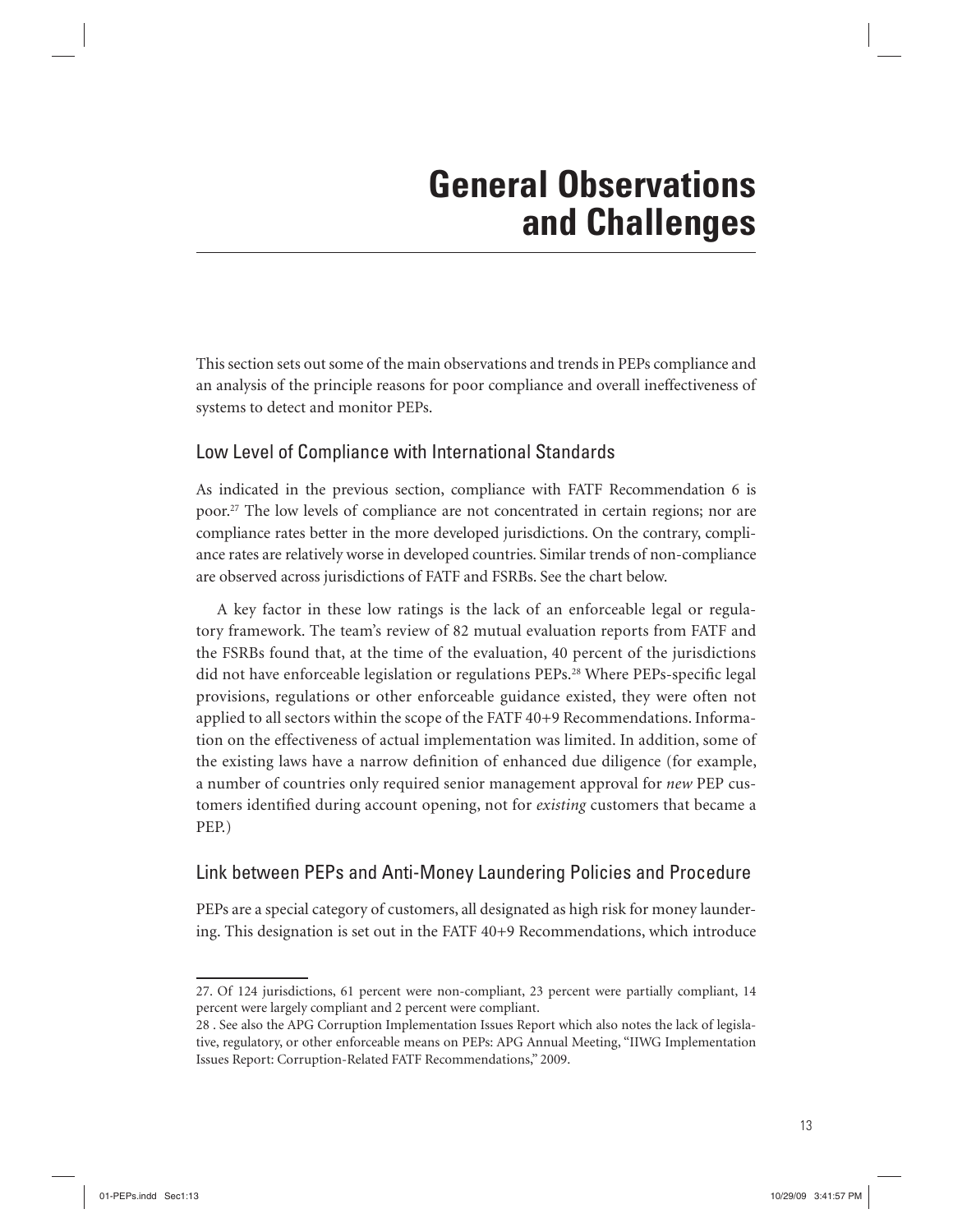

**Figure 1.3 Ratings Summary of FATF Recommendation 6** 

*Source:* Authors' compilation based upon the compliance ratings published in the FATF and the FSRB mutual evaluation reports of 124 jurisdictions.

*Note:* Numbers in parentheses refer to the number of jurisdictions. As some jurisdictions are members of both FATF and one or more FSRB, there is overlap in these numbers.

APG = Asia/Pacifi c Group on Money Laundering; CFATF = Caribbean Financial Action Task Force; MONEYVAL = Committee of Experts on the Evaluation of Anti-Money Laundering Measures and the Financing of Terrorism; EAG = The Eurasian Group on Combating Money Laundering and Financing of Terrorism; ESAAMLG = Eastern and Southern Africa Anti-Money Laundering Group; GAFISUD = Financial Action Task Force of South America Against Money Laundering; GIABA = The Inter-Governmental Action Group against Money Laundering in West Africa; MENAFATF = Middle East & North Africa Financial Action Task Force; OGBS = Offshore Group of Banking Supervisors.

PEPs as one of the three specific cases that are *always* considered to be a higher risk. PEPs should normally be identified in the course of a bank's customer due diligence (CDD) procedures (including identification of the beneficial owner), which forms an integral part of a bank's AML system and controls. Failures or lack of completeness of customer due diligence procedures (up to the identification of the beneficial owner) create a risk that a bank will not identify a PEP or misjudge the risks associated with a particular PEP customer. A bank's PEP controls will, therefore, only be as good as its overall AML framework.

This link is confirmed by a comparison between compliance ratings on FATF Recommendation 5 on CDD and Recommendation 6 on PEPs. Of the 124 jurisdictions evaluated for compliance, 93 percent jurisdictions were either non-compliant or partially compliant on Recommendation 5; 84 percent of the same 124 jurisdictions received the same ratings on Recommendation 6. Only 17 jurisdictions had a rating of partially compliant or non-compliant in one category and largely compliant or compliant in another. See figure 1.4.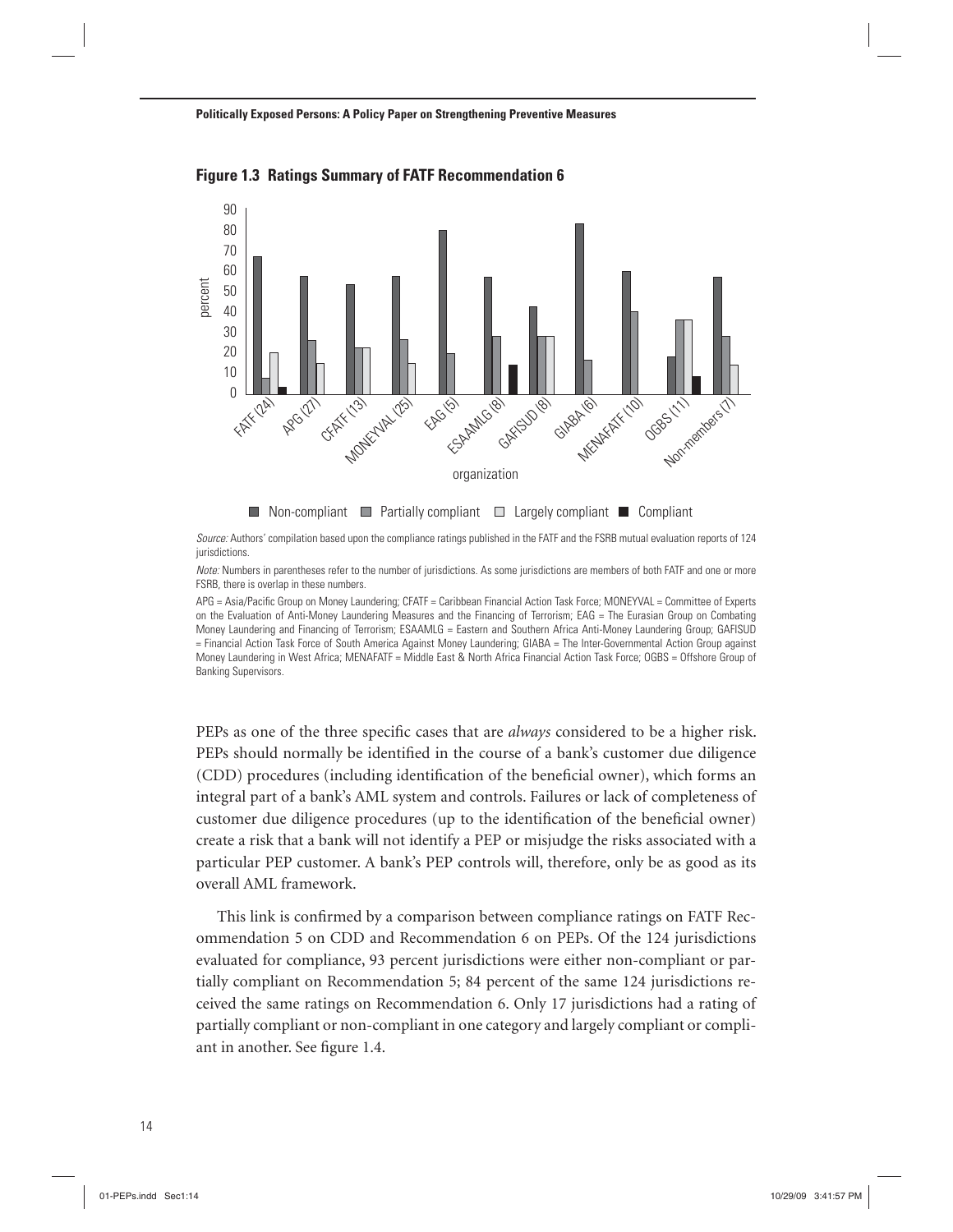

**Figure 1.4 Ratings Summary of Recommendations 5 and 6**

*Source:* Authors' compilation based upon the compliance ratings published in the FATF and the FSRB mutual evaluation reports of 124 jurisdictions.

#### Banks Generally Indicate Doing More Than FATF, Legislation or Regulation Requires

Most of the banks visited indicated that they go beyond the legal definition of a PEP and apply a broader scope of enhanced due diligence (EDD) measures than those required under either domestic legislation or regulation. For example, some do not distinguish between domestic and foreign PEPs, even when they are only required by national law to apply EDD to foreign PEPs (for additional examples, see various sections of part 2). This exacting policy is driven mainly by reputational risk considerations and group policies designed to comply with the most stringent requirements of the jurisdictions within which they operate. Some banks also cited concerns about possible legal or regulatory action.

In the jurisdictions visited as part of the field work, banks and public authorities both explained that there is scant evidence of corrupt PEP activity—either within the banks or within the other sectors. Similarly, there are few PEP-related suspicious transaction reports (STRs), or investigations and prosecutions for grand corruption. They indicated that this was because of several factors:

Banks' are firmly resolved to accept only "clean" PEPs as customers. Banks indicated that they have improved their identification of PEPs and, as indicated above, often go beyond international standards, legislation, and regulation. The result is that PEPs of questionable integrity are refused access to banking services.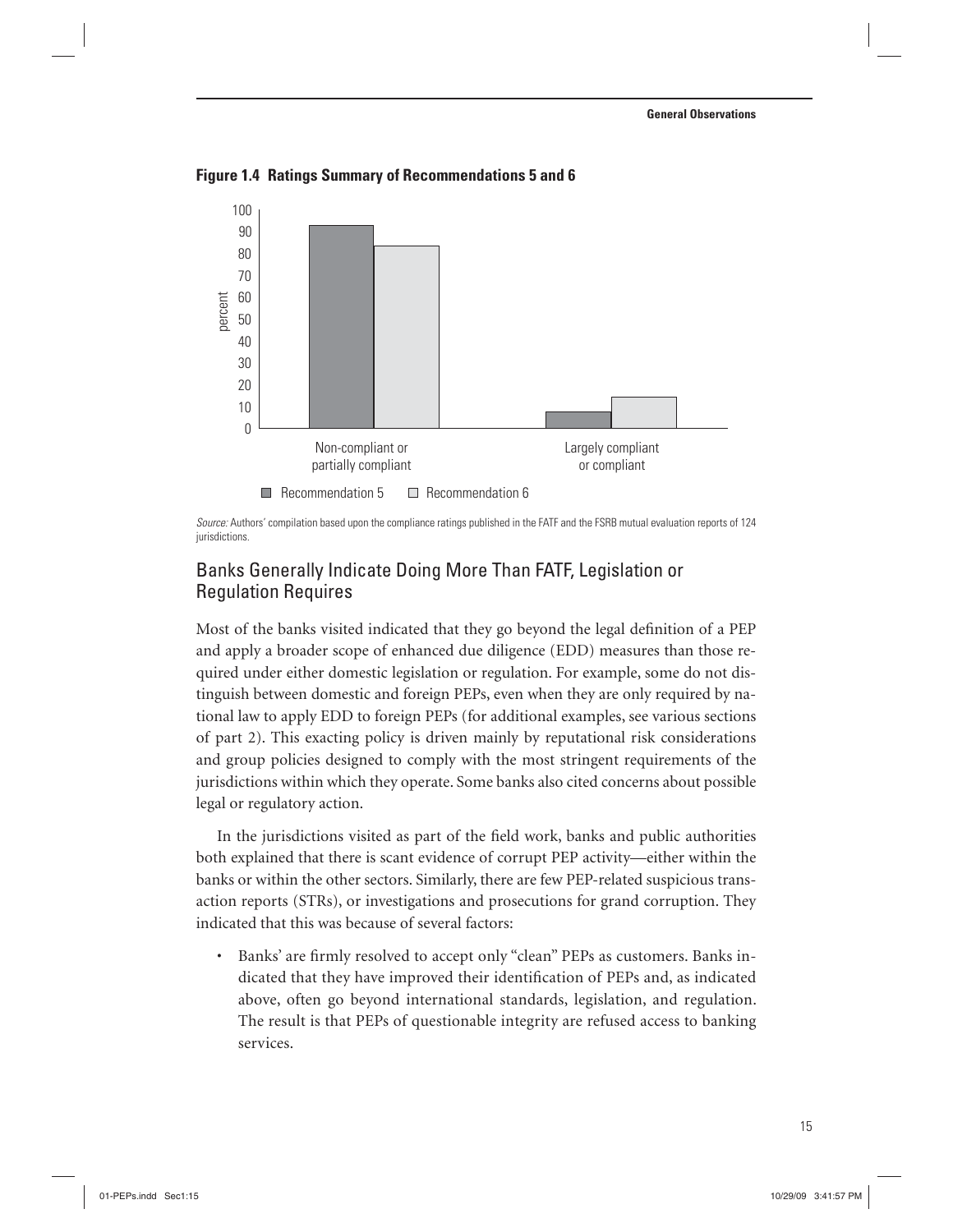- The proportion of prominent public officials and their relatives in relation to a bank's overall customer base is likely to be small. Of the banks visited, the proportion of PEPs ranged from 1 percent to 5 percent.<sup>29</sup> Since not all PEPs are corrupt, those who are corrupt form an even smaller subset. Banks were not as clear on the percentage of close associates—in part because they are harder to identify.
- Corrupt PEPs are effectively hiding their identity from the banks, using associates and complex corporate vehicles to disguise their beneficial ownership of funds. They use intermediaries, such as accountants, lawyers, or trust and company service providers, who are involved on their behalf in the formation and management of corporate vehicles and schemes, but who may have little awareness of, or are complicit in, the illicit activities of the PEP.30
- Corrupt PEPs often seek the path of least resistance, placing their illicit assets in banks and jurisdictions where AML controls are weak, less sophisticated, or good on paper but poorly enforced.

#### Why Focus on PEPs?

If, as banks report, the number of corrupt PEPs is so low, is it really worth the resources expended? The following are some of the key reasons why policy makers need to increase efforts on PEPs:

- Corruption has a devastating effect on development outcomes in some of the world's poorest countries. An individual corrupt PEP can have a disproportionate impact on a country or region.
- PEPs pose a substantial legal and reputational risk to the individual bank, and a reputational risk to a jurisdiction's financial sector as a whole. The PEP scandals experienced in the past twenty years involving heads of state, their family members, and close associates have clearly demonstrated that a bank's reputation will be very negatively affected and that public confidence in the ethical standards and even stability of the entire financial system can be undermined. Compliance levels with Recommendation 6 indicate insufficient mitigation of this risk.
- Standard CDD is not sufficient, as proven by previous scandals.
- Banks are already taking action on PEPs and many even go beyond the international standards. Providing clearer, more stringent legislation and regulations on PEPs may assist banks legally in putting more ambitious measures into place and, in practice, will "level the playing field" between banks.

<sup>29.</sup> During the field visits, some banks shared their total number of PEPs and related statistics on STR filings. Other banks shared a range (for example, "less than 10").

<sup>30.</sup> The FATF "Glossary of Definitions Used in the Methodology" states that "intermediaries can be financial institutions, designated nonfinancial businesses and professions (DNFBP) or other reliable persons or businesses that meet Criteria 9.1 to 9.4." The same Glossary states that DNFBPs include casinos, real estate agents, dealers in precious metals, dealers in precious stones, lawyers, notaries, other independent legal professionals and accountants, and trust and company service providers.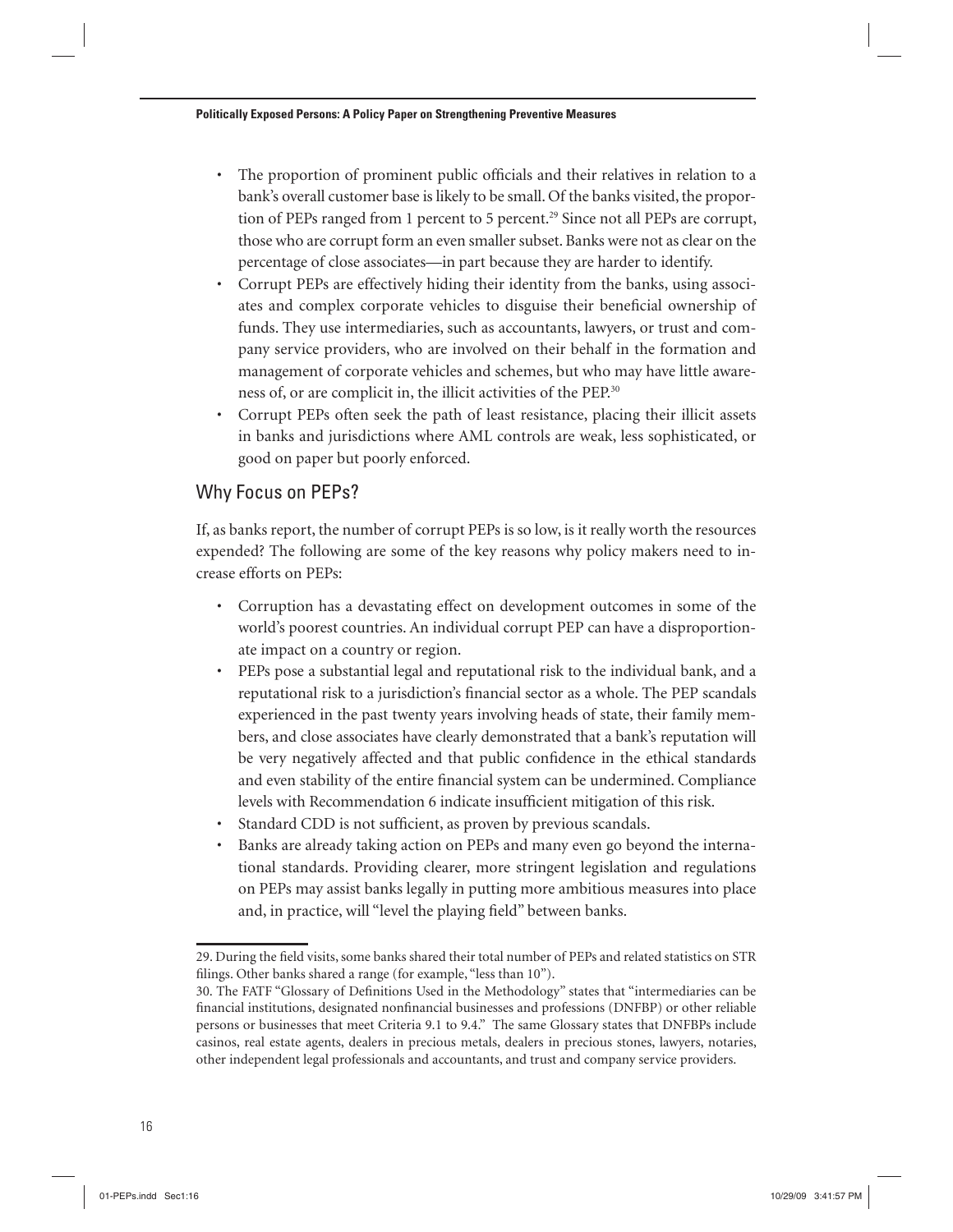Low numbers of PEP customers are not necessarily indicative of low numbers of corrupt PEPs. Instead—as the banks themselves suggested—corrupt PEPs are becoming more effective in hiding their identity through associates, legal entities, and intermediaries. Thus, greater attention and increased efforts in these areas will likely improve the identification and detection of corrupt PEPs.

The most pressing issue is how to make sense of the following conundrum: if, as the World Bank suggests, \$1 trillion of corruption money is moving around the world each year, where is it? There is also a sharp disconnect between what is happening in practice, as evidenced by actual corruption investigations (the true beneficial owner is not always identified) and what banks say they are doing (always determining the beneficial owners). Given the estimated scale of the funds involved, as well as clear indications that corrupt PEPs are using more sophisticated avenues to launder the proceeds of corruption and that there is poor compliance with international PEP standards, the money must be moving undetected through the banks and intermediaries and the current systems are failing to detect it.

#### **Why Is PEP Compliance Such a Problem?**

Many technical challenges have been discussed over recent years, with issues ranging from differences in the PEPs definition to difficulties associated with identifying a PEP who is the beneficial owner. Money laundering schemes are increasingly complex and opaque which makes the identification of a PEP increasingly difficult for everyone in the financial system. In addition, there is a practical difficulty of the international community identifying or demanding action, especially in countries with key natural resources or those who play important regional roles. Those who benefit from corruption create a powerful constituency that discourages identifying or monitoring of PEP accounts and may attempt to discredit or silence anti-corruption organization and leaders.

However, political will is, and will remain, a prerequisite for any regime on PEPs to be successful. The current lack of mobilization is reflected in the low priority accorded to the PEPs issue or, in some cases, the failure to enact legislation or promulgate and implement regulations. This extends to the international realm, where standard setters set different standards and do not provide clear guidance; and standards lag behind those used by some key players in the private sector. This lack of a coherent approach subsequently impacts the implementation of PEPs measures: regulatory authorities have little incentive to enact regulatory requirements and enforce them; and without risk of enforcement action, some banks will risk playing the system (that is, a "race to the bottom"). Parts 2, 3, and 4 of this paper further analyze these issues and provide Recommendations and Good Practices to help reverse this trend.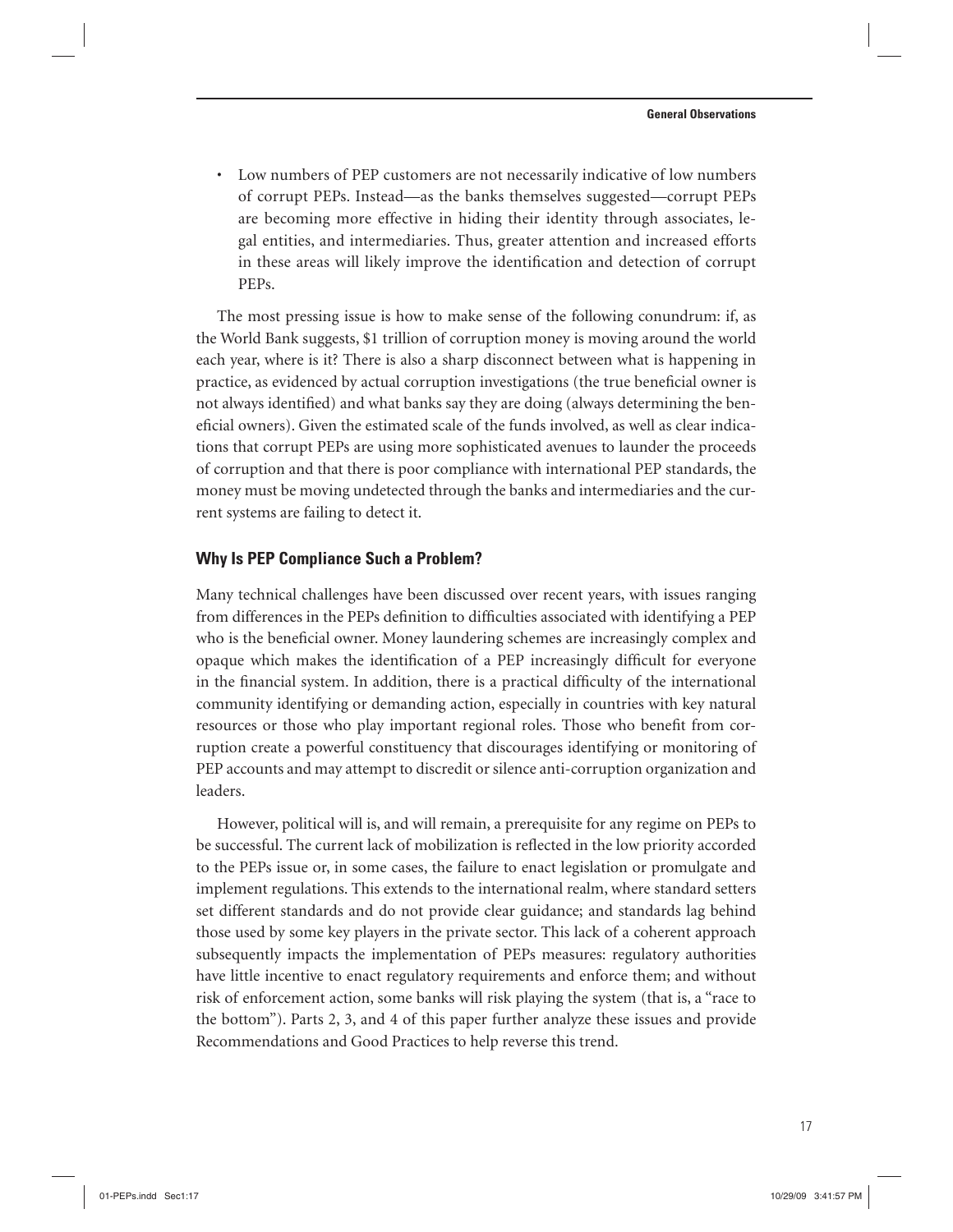### 1. *Lack of political mobilization.*

Without political will and resolve, public authorities have little incentive to allocate sufficient human and financial resources to improve or guide compliance with PEP standards. Nor will they aggressively enforce PEP requirements if they are unsure that their decisions will be supported by authorities. Of the jurisdictions visited, many public authorities had not publicly discussed the PEP issue beyond the mere application of international standards. More specifically,

- None of the jurisdictions visited cited examples of recent regulatory sanctions an effective tool for generating improvements in the industry—for failure to comply with PEPs requirements. Only one regulator had conducted a thematic review on the issue of PEPs (see the "Regulatory Authorities" section in part 4).
- Some jurisdictions exhibit an apparent lack of responsiveness from FIUs on PEPs issues, evidenced by the general complaints from banks that not enough feedback or guidance is provided by FIUs on PEPs. (see the "Suspicious Transaction Reporting and Financial Intelligence Units" section in part 3).
- Very few authorities had considered measuring the effectiveness of PEPs measures, for example through collection of statistics or other studies, whether by the regulatory authorities or FIUs.
- In one case, a bank's stringent PEPs controls conflicted with the host country's constraining data protection laws. Such tensions might be perfectly legitimate in themselves, but the absence of steps taken to resolve them (leaving the private sector to deal with them on a day-to-day basis) indicates a lack of commitment.

Although one government has established a series of groups that bring together key stakeholders—law enforcement, the regulator, prosecutors, and the private sector to streamline its PEPs efforts and increase effectiveness,<sup>31</sup> the overall lack of attention from public authorities means that banks have less incentive to allocate sufficient resources to earnestly identifying and mitigating PEP risks.

## 2. *Clarifi cation and harmonization of the international requirements.*

International standard setters agree that a PEP is a natural person who is or has been entrusted with a prominent public function. Aside from this area of agreement, however, there is neither consistent terminology nor scope of the PEP definition and underlying requirements in the international standards, interpretative notes, and methodologies. This variability has led to confusion about the different definitions and requirements, as well as how to implement them. Some of the key differences, also outlined in table form in appendix  $C<sub>2</sub><sup>32</sup>$  include the following:

<sup>31.</sup> For additional information on standing PEPs groups, see the "National Cooperation: Agencies and the Industry" section in part 4.

<sup>32.</sup> Relevant provisions of UNCAC, FATF and the Third EU Directive can also be found in appendices D, E, and F, respectively.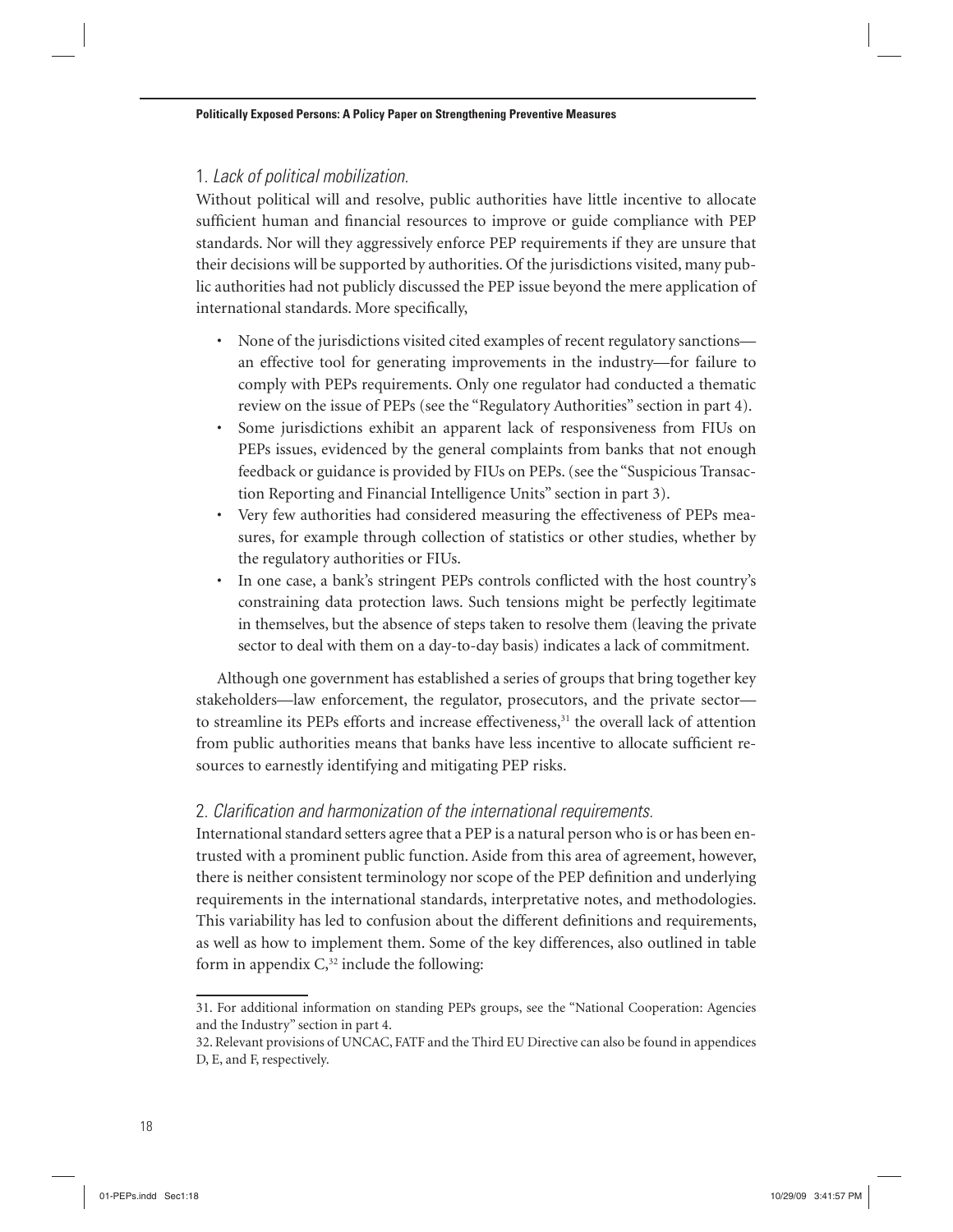- *Foreign versus domestic PEPs.* UNCAC calls for EDD for both foreign and domestic PEPs; FATF applies this requirement to foreign PEPs only, although an interpretative note "encourages" countries to extend the requirement to domestic PEPs (see also the "Who is a PEP?" section in part 2).
- *Family members and close associates.* The wording in UNCAC includes family and associates more expressly than does the wording in the FATF 40+9 Recommendations. With regard to close associates, UNCAC defines them to include companies and natural persons, but FATF does not specify. (see also the "Who is a PEP?" in part 2).
- *Other categories:* There are a number of categories that are included in some definitions and excluded or limited in others (e.g., military officers, diplomats, judiciary) (see also the "Who is a PEP?" in part 2).

Some jurisdictions have taken efforts to clarify the PEP definition by elaborating categories. One example is the Third Money Laundering Directive adopted by the European Union (Third EU Directive) and it's implementing measures.33 The directives are based upon the FATF definition and provide a specific legal and regulatory PEP framework to facilitate the implementation of the FATF 40+9 Recommendations by European Union Member States. In an attempt to provide more guidance on the FATF definitions, the implementing measures to the Third EU Directive lists examples of categories for PEPs. The implementing measures also introduce a one-year time period for those who have left office, after which a former prominent public official, their family members, or close associates no longer needs to be treated as a PEP. The measures narrow the scope of "family" to immediate families. These provisions have added further confusion to the definition issue for some banks and seem too narrow in light of typologies (see also the "Who is a PEP?" section and the "How Long is a PEP Considered a PEP" section in part 2).

## 3. *"The classic corrupt PEP is dead": Stock-taking of the emerging typologies, focused on lifting impediments to the identification of beneficial ownership.*

All parties visited advised, and anecdotal evidence suggests, that the classic methodology of corrupt PEPs putting funds directly into their own named accounts or that of immediate family members is apparently now a rarity. This could be read as a sign of success; however, banks and some law enforcement representatives also stated (and actual cases confirm) that corrupt PEPs are now increasingly using less known associ-

<sup>33.</sup> Directive 2005/60/EC of the European Parliament and of the Council of October 26, 2005 on the prevention of the use of the financial system for the purpose of money laundering and terrorist financing; Commission Directive 2006/70/ED of August 1, 2006 laying down implementing measures for Directive 2005/60/EC with regard to the definition of politically exposed person and the technical criteria for simplified customer due diligence procedures and for exemption on grounds of a financial activity conducted on an occasional or very limited basis. For the text of the directives, see Appendix VI. Provisions have since been enshrined in domestic legislation in most of the Member States.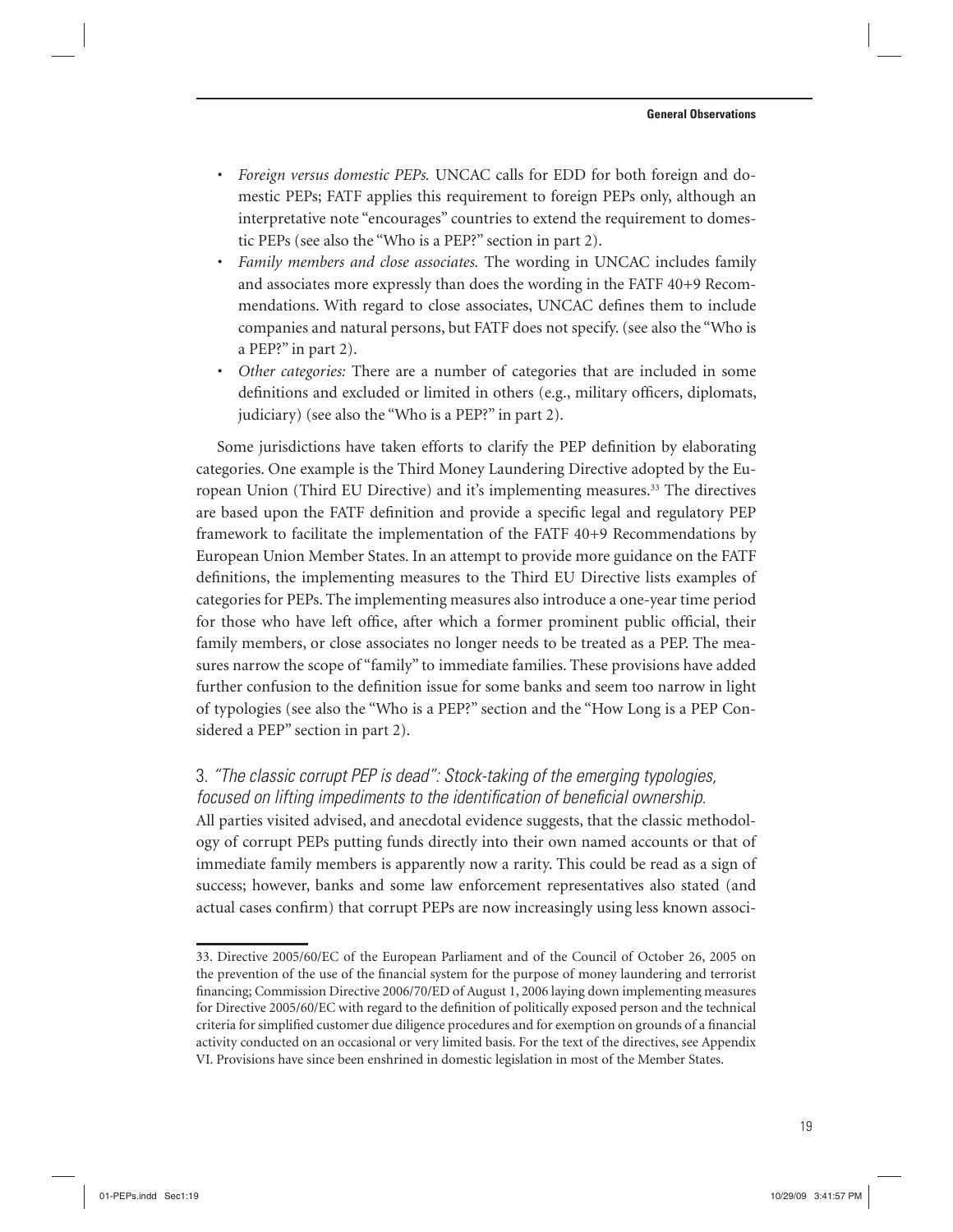ates and more complex corporate and trust arrangements to veil the identity of the PEP or the PEP's beneficial ownership. The use of company formation agents and lawyers, accountants, and financial advisers to create and manage a PEP customer's affairs can further complicate bank identification of PEP beneficial owners. This difficulty is exacerbated if PEPs are based in jurisdictions with weak AML laws and legislation, and if the foreign jurisdiction origin of the PEP has limited access to public information or imposes restrictions on media reporting of information that could be relevant or if the jurisdiction where the PEP sets up a corporate vehicle does not require transparency over the beneficial ownership.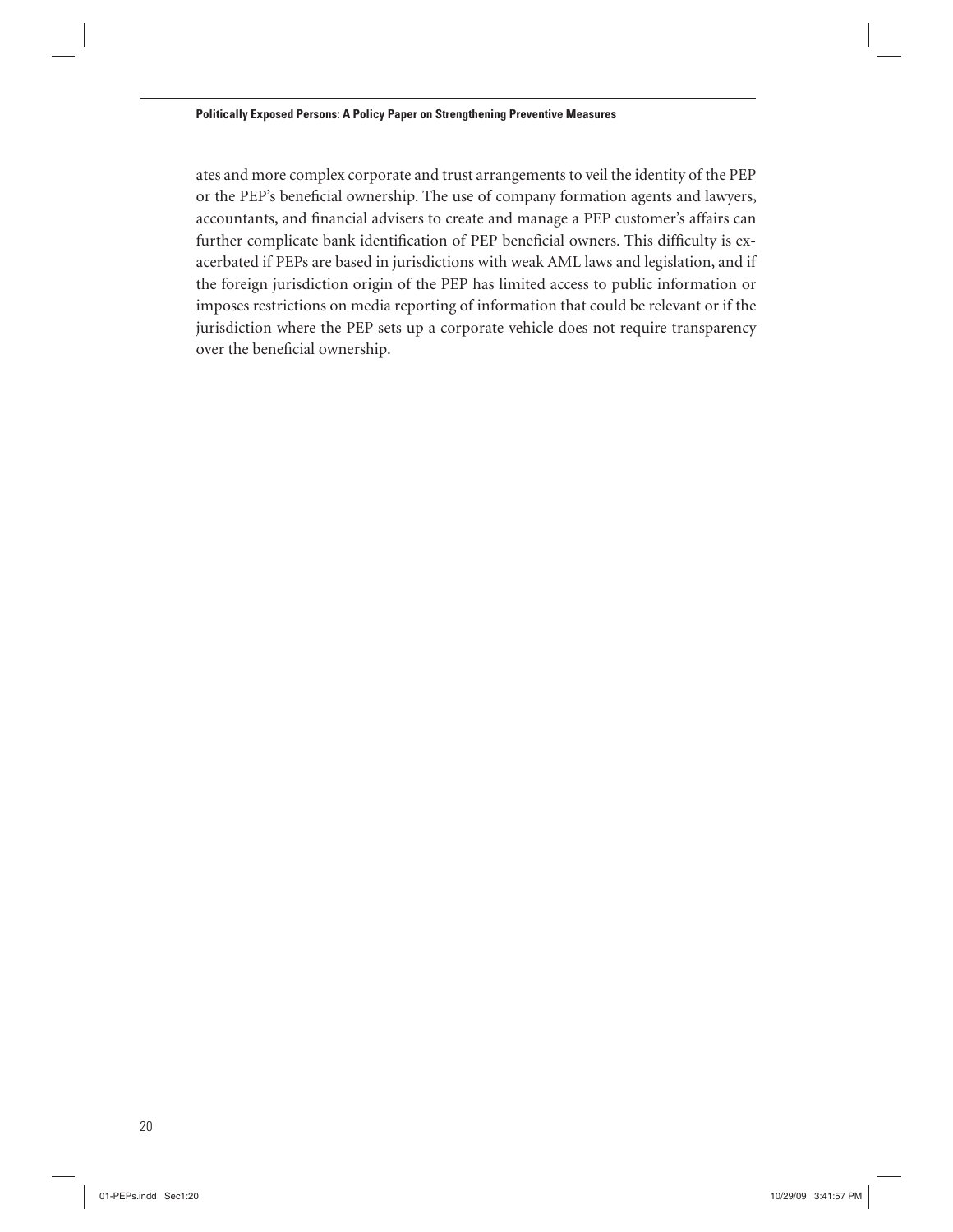# **PART 2**

Implementation of International Standards on PEPs by Banks and Regulatory Authorities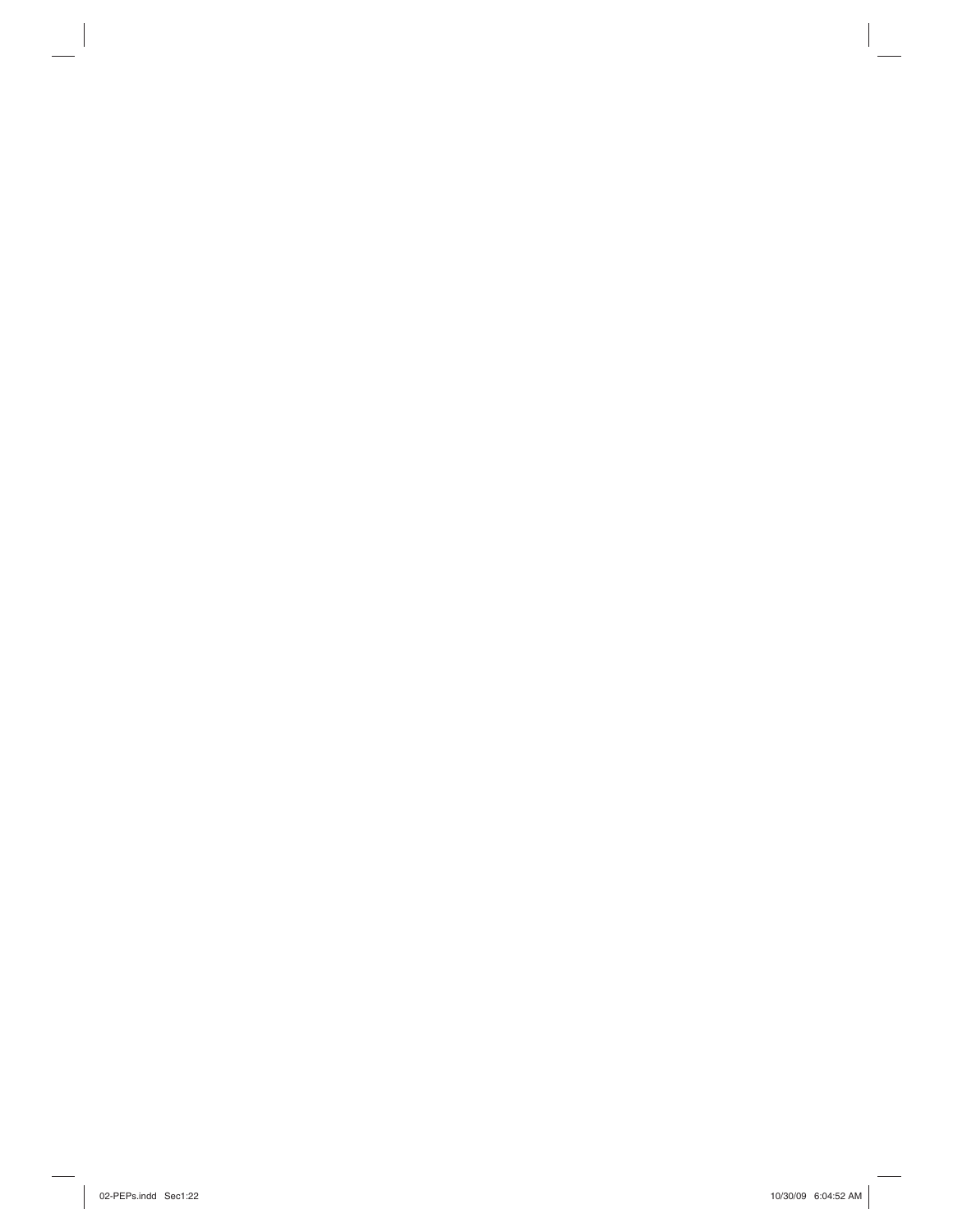Many of the jurisdictions studied and visited apply a risk-based approach to anti-money laundering (AML). The application of a risk-based approach by countries, regulatory authorities and the financial system has been outlined in the Financial Action Task Force on Money Laundering (FATF) "Guidance for banks on the Risk-Based Approach to Combating Money Laundering and Terrorist Financing." This paper will not attempt to explain the risk-based approach in detail (see box 2.1 for an explanation of its application in banks).<sup>34</sup>

Setting aside the general application of a risk-based approach, how do banks, regulatory authorities and jurisdictions use the risk-based approach in the context of PEPs? Unfortunately, there is not a simple answer. It is important to stress from the outset that a risk-based approach is to be applied throughout the process, from the core customer due diligence (CDD) measures to having appropriate "risk management systems" to identify and verify PEPs up to enhanced ongoing monitoring.<sup>35</sup> Once identified as such, a PEP has to be considered a high-risk customer. Essentially, there are two successive steps. First is customer identification and verification, which can follow a risk-based approach as the bank gathers information on its customer. Identification and verification measures are to include mechanisms to identify PEPs. Second is the ability to have gradation in the enhanced due diligence (EDD) inside the high-risk PEP category in order to take account of the real risk posed by each individual PEP customer. This paper attempts to highlight the practical application of such a risk-based approach in relevant sections.

Although the banks visited as part of the field work were well-versed in applying a risk-based approach, it was suggested that some banks were abusing its flexibility (for example, tailoring it to suit their business model rather than their risk model). These banks use the risk-based approach to apply PEP measures in a manner that does not account for all the risks, or resort to a box-checking approach.

<sup>34.</sup> FATF "Guidance on the Risk-Based Approach to Combating Money Laundering and Terrorist Financing" http://www.fatf-gafi .org/dataoecd/43/46/38960576.pdf.

<sup>35.</sup> FATF Recommendation 6(a) requires "appropriate risk management systems to determine whether the customer is a PEP."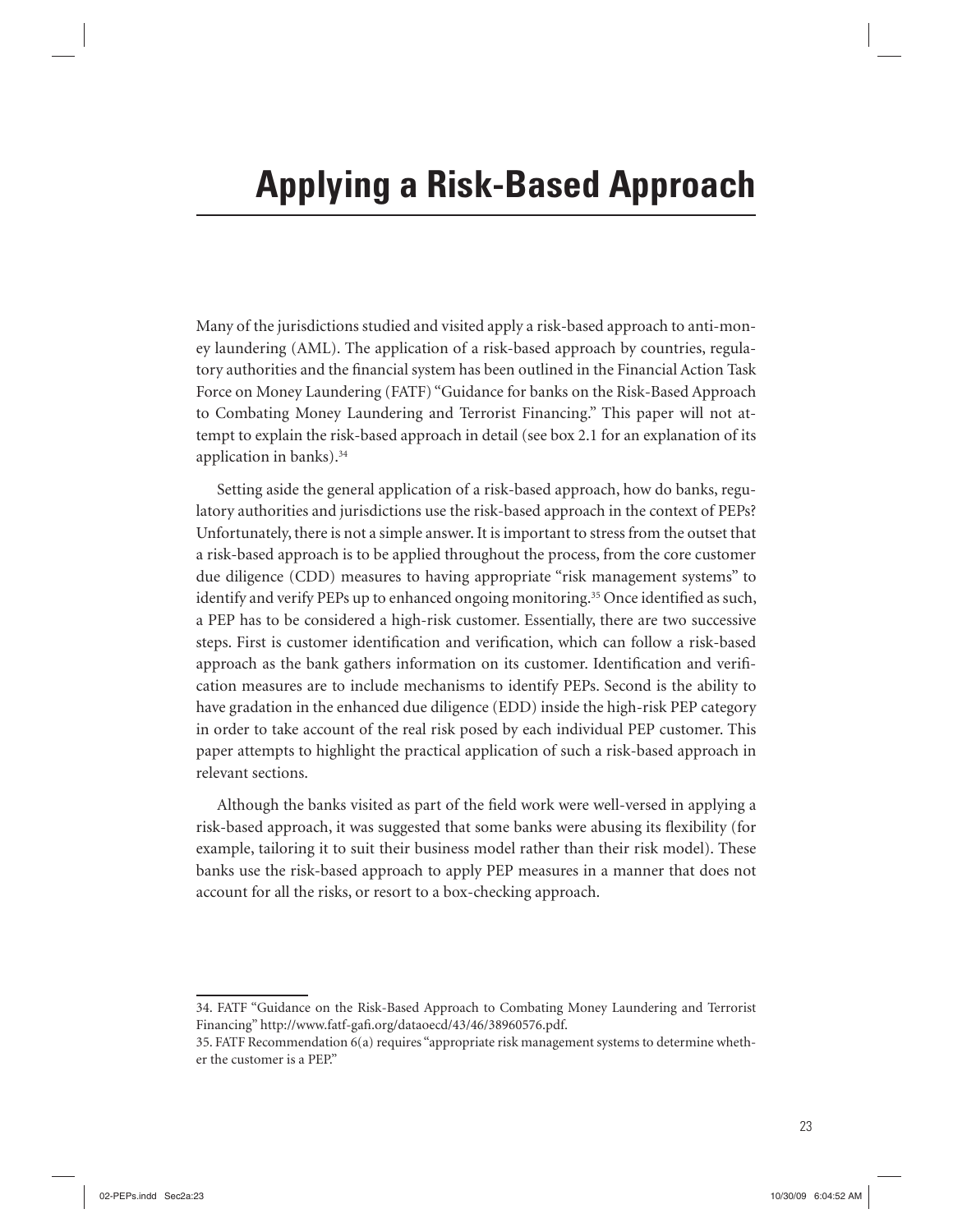### **BOX 2.1 Applying a Risk-Based Approach in Banks**

For banks, a risk-based approach to AML means focusing resources on where the greatest risks lie. A risk-based approach is an alternative to more prescriptive approaches in which requirements are similar irrespective of the customer's risk profile, and in which resources are spread evenly across different business areas independently of the AML risks, or focus on certain predetermined areas only. A risk-based approach assumes that a bank has performed a thorough analysis of the AML risks it faces, given its business profile, products, and the specifics of its customer base.

Under a risk-based approach, a bank is responsible to identify the AML risks it faces, and use informed judgment to design the most appropriate policies and procedures to mitigate the risks identified. In this process, the bank will refer to information made available by public authorities to complement its own sources.

If applied correctly, a risk-based approach presents the following advantages in addressing PEPs risks:

- It is flexible. PEP risk varies across customers, jurisdictions, products and delivery channels, and over time.
- **It is effective.** Banks are well-placed to effectively assess and mitigate the particular PEP risks they face.
- **It is proportionate.** The approach focuses resources on where the PEPs risks lie.

However, a poorly or partially applied risk-based approach will leave gaps in controls, thereby rendering the system vulnerable to abuse, and is likely to produce inferior results compared with those of more prescriptive alternatives. Using a risk-based approach is neither cheap nor easy, and presupposes, among other things, the existence of good and up-to-date information and intelligence, the availability of sufficient resources and technical expertise at the bank and the regulatory authority to assess this information, and adequate resources to mitigate the risks so identified. A risk-based approach might, therefore, not be the best solution in jurisdictions or financial institutions where these conditions cannot be met.

## **Recommendations:**

- Countries should carefully consider whether a risk-based approach will produce the best results. In doing so, they should consider the extent to which qualitative information that could inform risk assessments is readily available, the ability of the regulator to supervise and guide the sector, and the extent to which banks are equipped with sufficient resources and expertise to identify and mitigate any money laundering and PEPs risks they face.
- Where a risk-based approach is applied, regulatory authorities need to make efforts to ensure that the entire sector understands the approach and is applying it correctly, including in the context of PEPs systems and controls.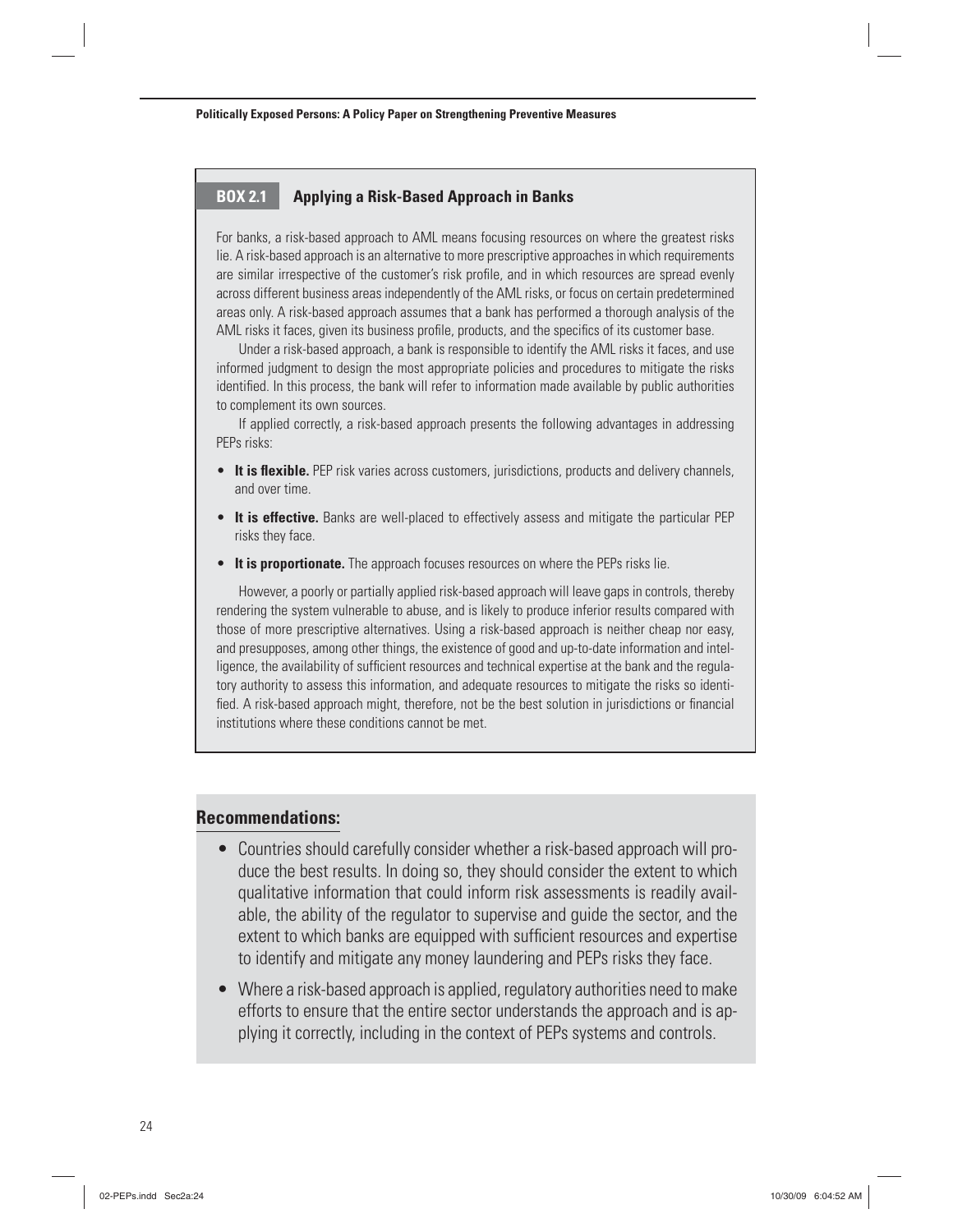Identifying customers, such as PEPs, who pose an increased risk of laundering corrupt funds is an important part of a bank's AML controls. Essential to the identification process is having a definition of PEPs. Unfortunately, as outlined in "General Observations" and Challenges" in part 1, there is no internationally agreed-upon definition of PEPs. As a result, understanding who these customers are and how far the definition of PEPs should stretch is a difficult and politically sensitive topic.

Standard setters generally agree that PEPs are individuals who are, or have been, entrusted with prominent public functions, such as heads of state or government.<sup>36</sup> The standard setters and a considerable number of jurisdictions also expect financial institutions to treat a prominent public official's family and close associates as PEPs.<sup>37</sup>

Attempts to provide increased clarity to the definition have resulted in some standard setters limiting the scope of the PEP definition to exclude domestic PEPs, family members beyond immediate family, and junior and middle-ranking PEPs. In some cases, countries have issued a limited list of positions that financial institutions are obliged to consider as politically exposed. Some of these restrictions may be designed to allow for greater efforts to be expended on more-exposed PEPs (limitations on junior and middle-ranking PEPs). Flexibility on this matter also seems to make sense for each individual jurisdiction. At the same time, core definitions that are too restrictive (for example, including only immediate families and close associates) are likely to create loopholes—as evidenced by actual corruption cases.

Interestingly, most of the banks visited have developed a definition that extends to a broader group than required by the standard setters or by national law or regulation.

The adoption by FATF and UNCAC of a uniform, worldwide definition is overdue. Many of the stakeholders visited indicated that the lack of clarity in the international definitions is confusing and, more importantly, has frustrated implementation efforts. Anecdotal evidence suggests that the lack of a clear definition may also be used as an excuse for failing to take any efforts, whether by a jurisdiction, regulatory authority or a bank. While this paper does not attempt to propose a definition, it does outline a number of core elements to be included, such as their applicability to both foreign and domestic prominent public officials, close associates, and family members (see below for

<sup>36.</sup> FATF Glossary; Article 52(1), UNCAC.

<sup>37.</sup> FATF Glossary; Article 52(1), UNCAC.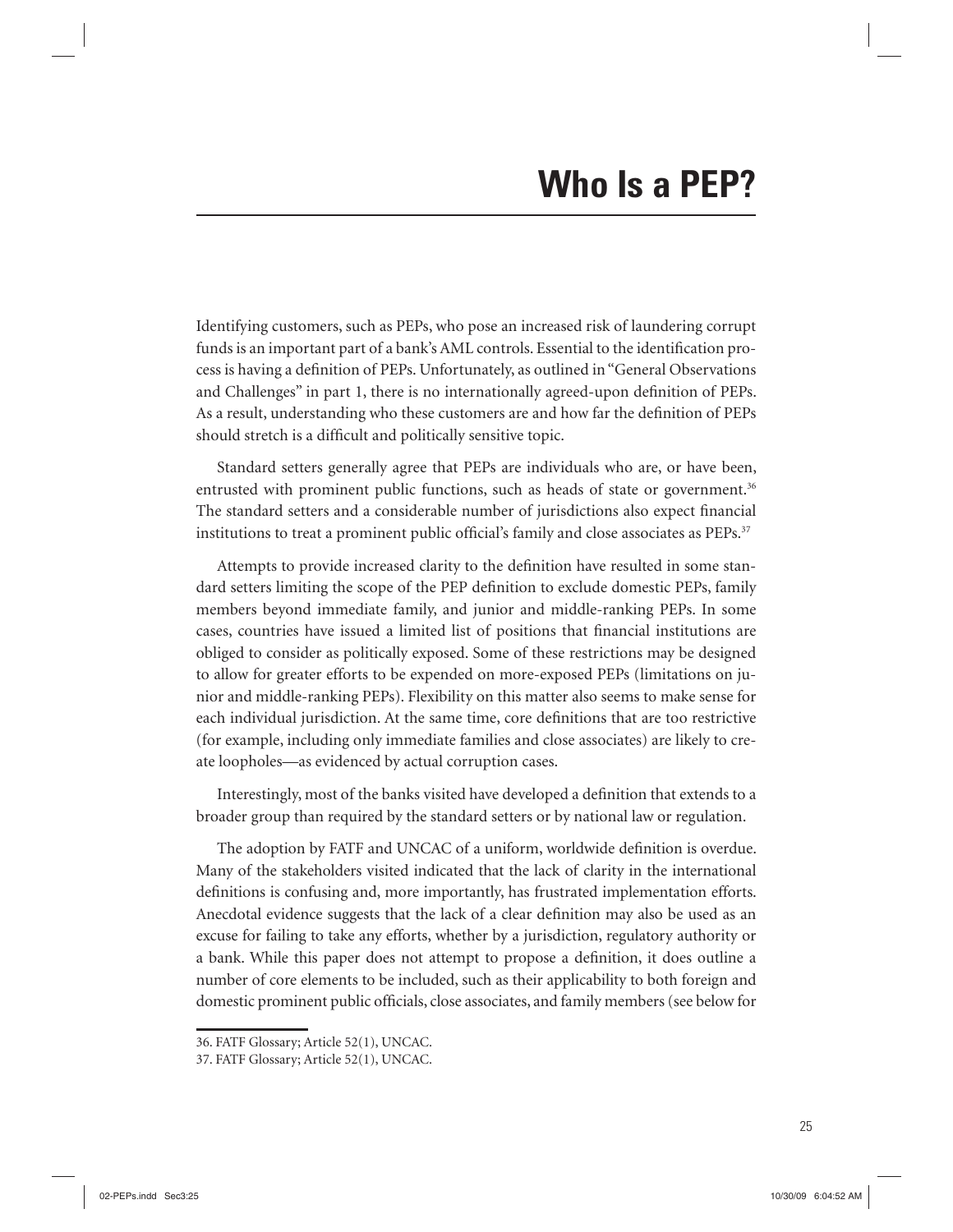additional descriptions and other issues for consideration). A good definition will strike a balance between being comprehensive and being workable. It will be a guide rather than a set of inflexible rules, and will allow banks to focus their efforts on where the real risks lie. A helpful aid in reviewing this section is table A1.1 appendix C.

#### **Recommendation:**

FATF and UNCAC should align the definition of PEPs. This definition should be adopted by national standard setters and other key stakeholders.

## Domestic versus Foreign PEPs

The standard setters have not applied a consistent requirement on the issue of whether PEPs standards apply to foreign PEPs, or domestic PEPs, or both. The FATF 40+9 Recommendations apply the PEPs provisions to foreign PEPs only, although an interpretive note encourages countries to extend the requirement to domestic PEPs.38 The Third EU Directive, while not distinguishing between domestic and foreign PEPs in the definition, only requires EDD for foreign PEPs.<sup>39</sup>

Conversely, UNCAC does not distinguish between foreign and domestic PEPs which has the effect of requiring that States Parties mandate the application by financial institutions of EDD to both foreign and domestic PEPs.<sup>40</sup> UNCAC has been signed by 140 States Parties, none of which have made a reservation to Article 52(1)—which means that all parties are obliged to enact measures for "enhanced scrutiny of accounts" for both domestic and foreign PEPs.

Despite international obligations under UNCAC, most legislators have made a political decision not to classify domestic office holders as PEPs. Still, banks in some jurisdictions are expected to consider, on a risk-sensitive basis, whether domestic PEPs customers pose a threat similar to that of their foreign counterparts. In the team's review of the 82 FATF and FSRB mutual evaluation reports, 55 of the reports referred to laws, regulations, or guidance addressing foreign or domestic PEPs or both. Of these, 30 countries impose requirements only on foreign PEPs; 24 have requirements for on both foreign and domestic PEPs.<sup>41</sup>

<sup>38.</sup> UNCAC, Article 52(1); FATF 40 Recommendations, Recommendation 6 and Interpretative Note to Recommendation 6.

<sup>39.</sup> Third EU Directive 2005/60/EC, Article 13(4).

<sup>40.</sup> UNCAC, Article 52(1).

<sup>41.</sup> One country imposes requirements for domestic PEPs only. Mutual evaluation reports from jurisdictions with laws, regulations or guidance addressing foreign and domestic PEPs at the time of their most recent mutual evaluation report include Antigua & Barbuda, Argentina, the Bahamas, the British Virgin Islands, Bulgaria, Cape Verde, the Cayman Islands, Dominica, the Gambia, Grenada, Haiti,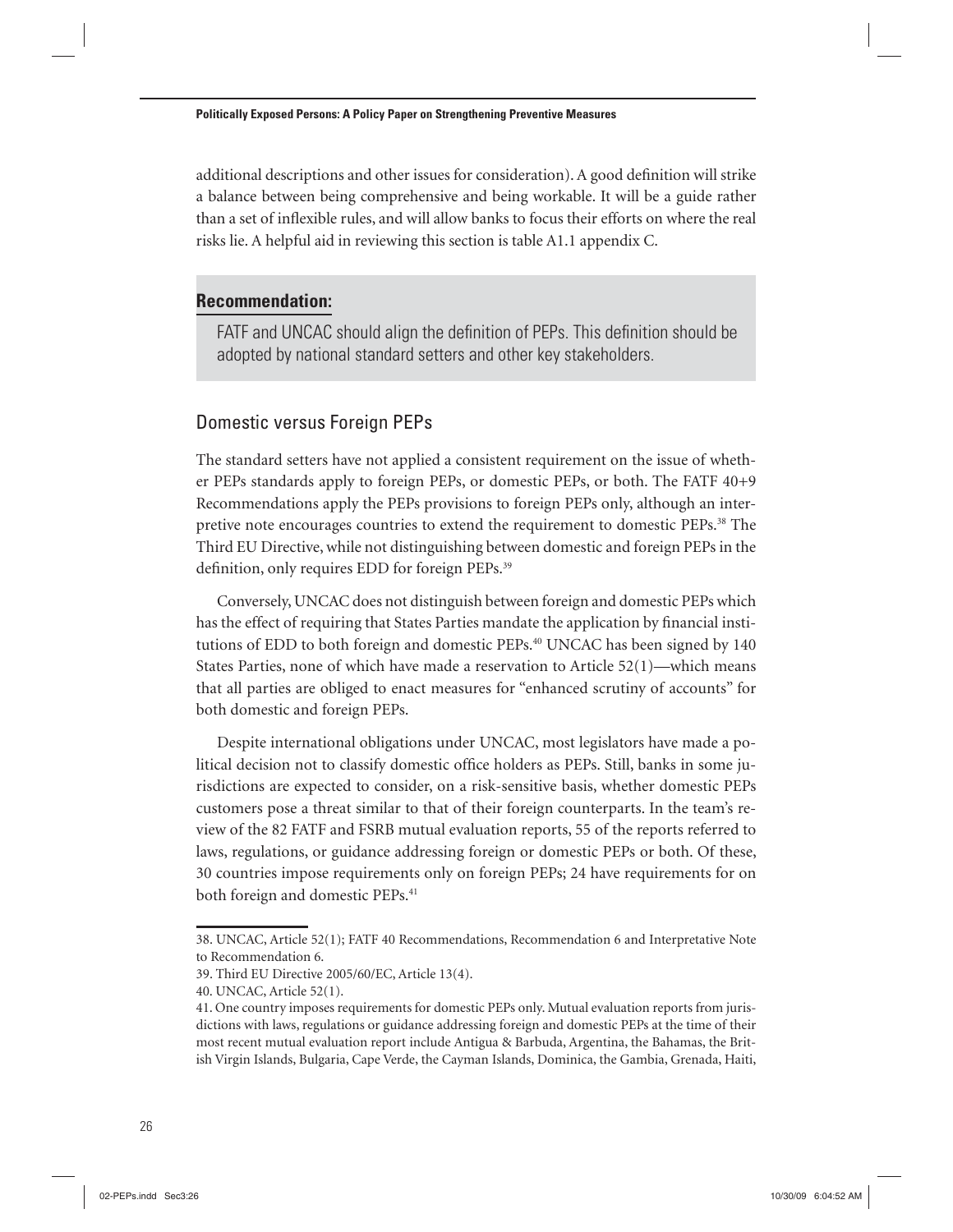These opposite approaches need to be resolved, which raises the question as to the best approach. This policy paper advocates the removal of the distinction between foreign and domestic PEPs for three principle reasons:

First, the legal and reputational risks remain the same, whether the PEP is domestic or foreign. PEPs controls are designed to draw attention to, and mitigate, the increased money laundering risk posed by this category of customers. While corruption is more prevalent in some countries than in others, domestic politicians are subject to the same pressures and perverse incentives as their foreign counterparts and should be treated accordingly. In some cases, the corrupt money may enter the financial system first through a bank in the victim country, and then through the correspondent relationships into the major banks in larger financial centers.

Second, although some have argued that covering both domestic and foreign PEPs would be too burdensome on banks, evidence gathered in the course of the visits suggests otherwise. Many of the banks most at risk of having corrupt PEPs as clients do not distinguish between foreign and domestic PEPs. In fact, most banks stressed that a distinction made little business sense and that it was easier to set up systems to include both domestic and foreign PEPs. Often it is easier and less resource intensive to identify domestic PEPs. In addition, they were also concerned about the reputational risk of banking a corrupt PEP more generally, a risk that exists equally among domestic and foreign PEPs.

Third, such efforts would increase the credibility of the governments' commitment to fighting corruption and money laundering, particularly the States Parties to UNCAC that have committed to treating domestic and foreign PEPs equally.

#### **Principle Recommendation:**

Laws and regulation should make no distinction between domestic and foreign PEPs. The standards adopted by FATF and regional and national standard setters should require similar enhanced due diligence for both foreign and domestic PEPs.

#### Only the Office Holder versus Family Members and Close Associates

Corrupt public office holders appear to be increasingly employing strategies to disguise their ownership of the corrupt assets, including using family members and close associates to launder their illicit funds. In many cases, members of a corrupt PEP's family,

Indonesia, Malawi, Mauritius, Mexico, Montenegro, Pakistan, the Philippines, Qatar, Sierra Leone, South Africa, Thailand, United Arab Emirates, and the Virgin Islands. Brazil, although not included in the sample group, also imposes requirements for both foreign and domestic PEPs.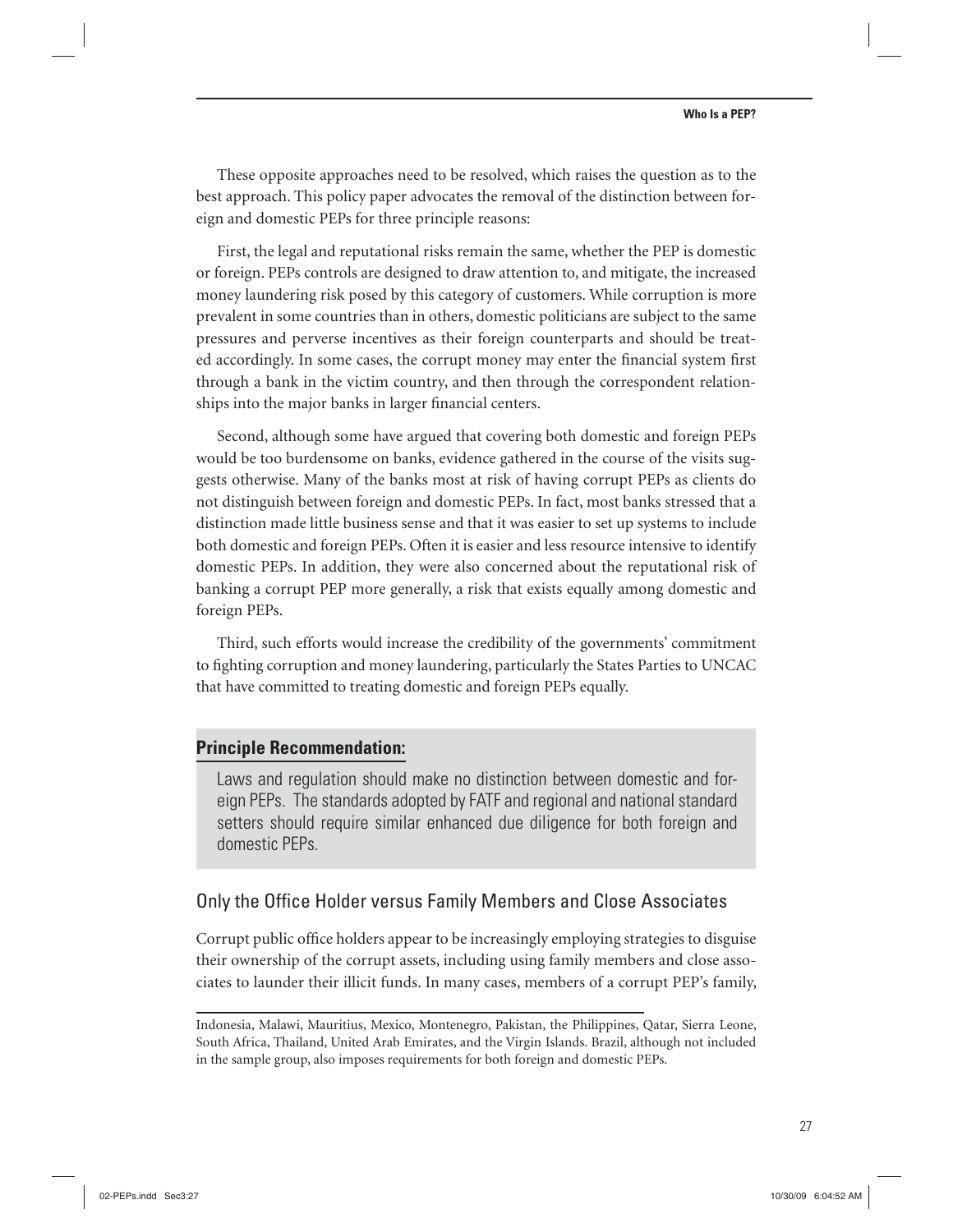or their associates, undertake transactions and apply for goods and services on behalf of a PEP. It is, therefore, important that a PEP definition include close associates and family members in addition to the prominent public official. Of course, this raises the issue of how to define these two categories.

Unfortunately, family and close associates are defined differently among the standards. UNCAC includes as close associates both persons and companies that are related to the individual entrusted with the prominent public function, whereas the FATF  $40+9$  Recommendations are silent on the issue.<sup>42</sup> The Third EU Directive also provides additional clarification by adding joint beneficial ownership of legal entities or legal arrangements.43 Regarding family members, UNCAC and FATF do not limit the degree of relationship, while the Third EU Directive focuses on immediate family members, which may not be sufficient in cultures and jurisdictions in which the extended family maintains very close ties.

In addition, the requirements of the standard setters are not entirely clear on the treatment of family and close associates. While both the FATF 40+9 Recommendations and UNCAC refer to family members and [close] associates in the definition of a PEP and require the same amount of EDD as for the office holder, the literal terminology differs slightly because of the sentence structure.<sup>44</sup> One regulator indicated this may imply a distinction between prominent public functions on the one hand and family members and close associates on the other.

### **Recommendations:**

- FATF should clarify in the definition of PEPs that it includes family members and close associates along with holders of "prominent public functions."
- Jurisdictions should clarify in the definition of PEPs that it includes family members and close associates along with holders of "prominent public functions."

<sup>42.</sup> United Nations General Assembly Fifty-eighth session, "Report of the Ad Hoc Committee for the Negotiation of a Convention against Corruption on the work of its first to seventh sessions: Interpretative notes to the official records (travaux préparatoires) of the negotiations of the United Nations Convention against Corruption (United Nations, New York, October 7, 2003) A/58/422/Add.1, para 50. 43. Dir 2006/70/EC, Article 2(3).

<sup>44.</sup> UNCAC expressly includes family and associates in the definition of PEPs, whereas the FATF definition states "PEPs are individuals who are or have been entrusted with prominent public functions in a foreign country.....Family members or close associates of PEPs involve reputational risks similar to those with PEPs themselves."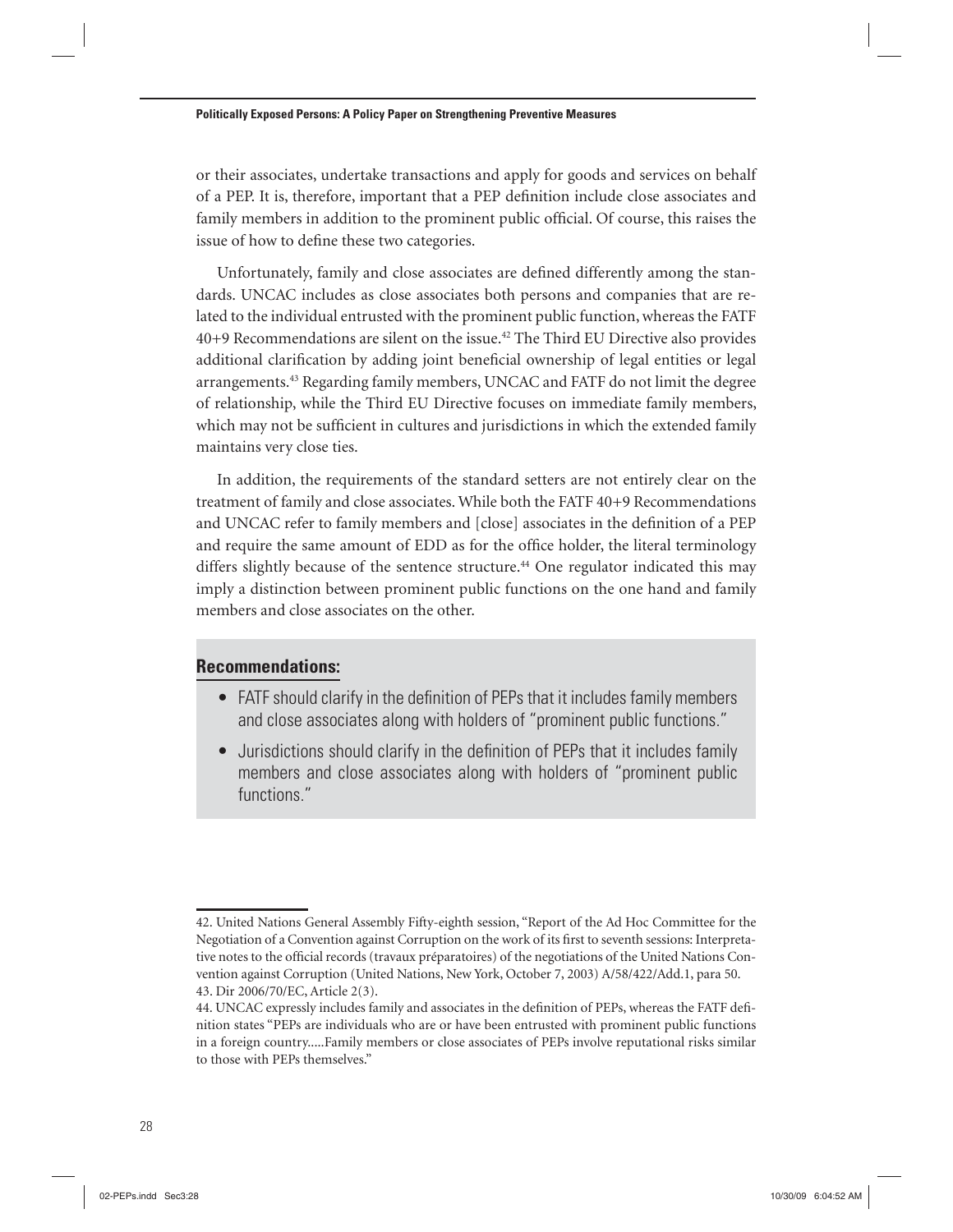### Other categories

UNCAC does not list categories of PEPs, however FATF does. A number of jurisdictions have attempted to provide direction to financial institutions and regulatory authorities on these definitions by setting out specific categories of positions. A number of banks include additional categories in their definition of PEPs, going beyond the requirements under law or regulation. One bank included senior decision makers from international and supra-national organizations, public associations, media, religious organizations, and public enterprises and undertakings. The Wolfsberg Group has outlined a number of additional categories, including heads and other high-ranking officers holding senior positions in the armed forces, members of ruling Royal Families with governance responsibilities, senior executives of state-owned enterprises, and senior officials of major political parties. Heads of supranational bodies (eg., UN, IMF, The World Bank), members of parliament, senior members of the diplomatic corps, members of boards of central banks may also be considered to fall within the definition but may be excluded on a risk-based approach.<sup>45</sup>

Sometimes the categories are too restrictive and limit the scope of the definition. For example, limiting "judicial officials" to supreme court judges is problematic in practice: If judges in the lower courts are corrupt, the case is unlikely to reach the level of the supreme court in the first place. In addition, there is ample opportunity to engage in corruption for judges in lower courts. Another example are those who hold political functions at a sub-national level or state level officials in a federal country. Where the individual's political exposure is comparable to that of similar positions at the national level, the definition should encourage financial institutions to treat those customers as PEPs on a risk-sensitive basis.

Therefore, if a country has adopted a risk-based approach, it is important that banks themselves decide themselves whether additional categories are relevant for their purposes. In doing so, banks should take into account the risks posed by the product, service, or transaction sought as well as other factors that have a bearing on money laundering and corruption risks. Where the risk is higher, the net will be cast wider. In addition, the regulatory authority should provide guidance in this area.

<sup>45. &</sup>quot;Wolfsberg Frequently Asked Questions on Politically Exposed Persons," May 2008.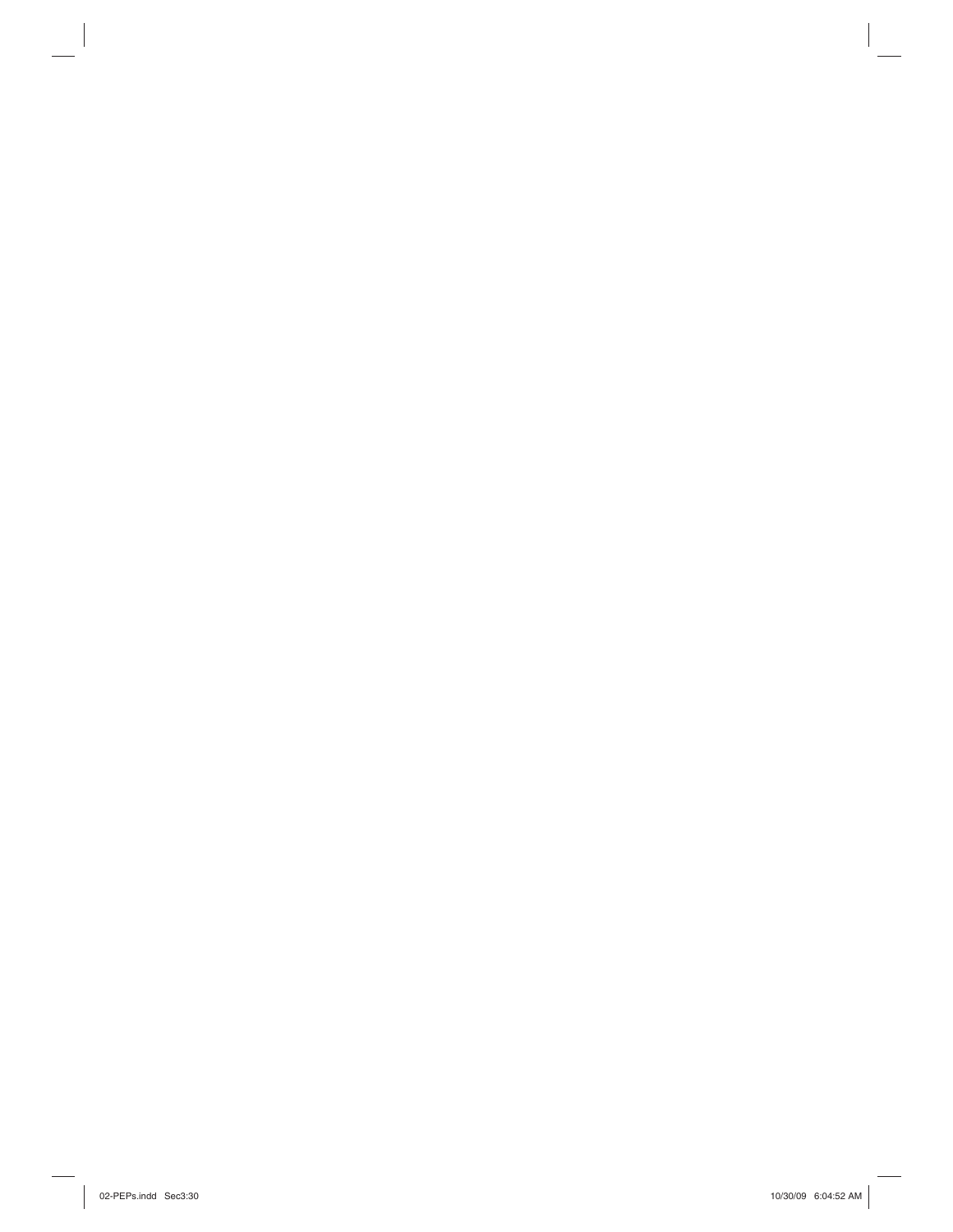# **How Long Is a PEP Considered a PEP?**

Neither the FATF 40+9 Recommendations nor UNCAC impose or recommend any time limits on the period of time that a customer remains a PEP after the prominent public official has left the position ("once a PEP, always a PEP"). While this may be appropriate in some circumstances (for example, with some heads of state), a prominent public official's career is often short-lived. Applying EDD measures to all former office holders—and their families and close associates—for an infinite time would be disproportionate.

This circumstance has led some jurisdictions to introduce time limits after which banks are no longer obliged to treat former PEPs automatically as high risk customers. One jurisdiction only considers for current office holders, their families, and close associates (that is, once the PEP leaves office, EDD can cease). However, the length of time after which a customer has left a prominent public function is not indicative of the relative money laundering risk associated with the business relationship.

Time limits are always artificial and pose problems: they can impart a false sense of security that a customer no longer poses an increased risk of money laundering.<sup>46</sup> Evidence suggests that corrupt PEPs do not cease to move illicit funds after leaving office and some may continue to receive payments. Indeed, public officials, their families, and close associates may wait until after leaving to move the funds. This problem is intensified the shorter the time period the PEP continues to be treated as a PEP.

Banks should, therefore, be encouraged to consider the ongoing PEP status of their customer on a case-by-case basis using a risk-based approach, and regulatory authorities should provide guidance on what this entails. In each of the banks visited, the period of time was likely to be several years, if not decades (e.g., in the case of heads of state or other senior level PEPs). Where risk is low, banks can consider declassifying the relationship, but only after careful consideration of risks and involving senior management approval.

<sup>46.</sup> One bank indicated that it allowed declassification of a PEP after a set period of time without consideration of ongoing risk.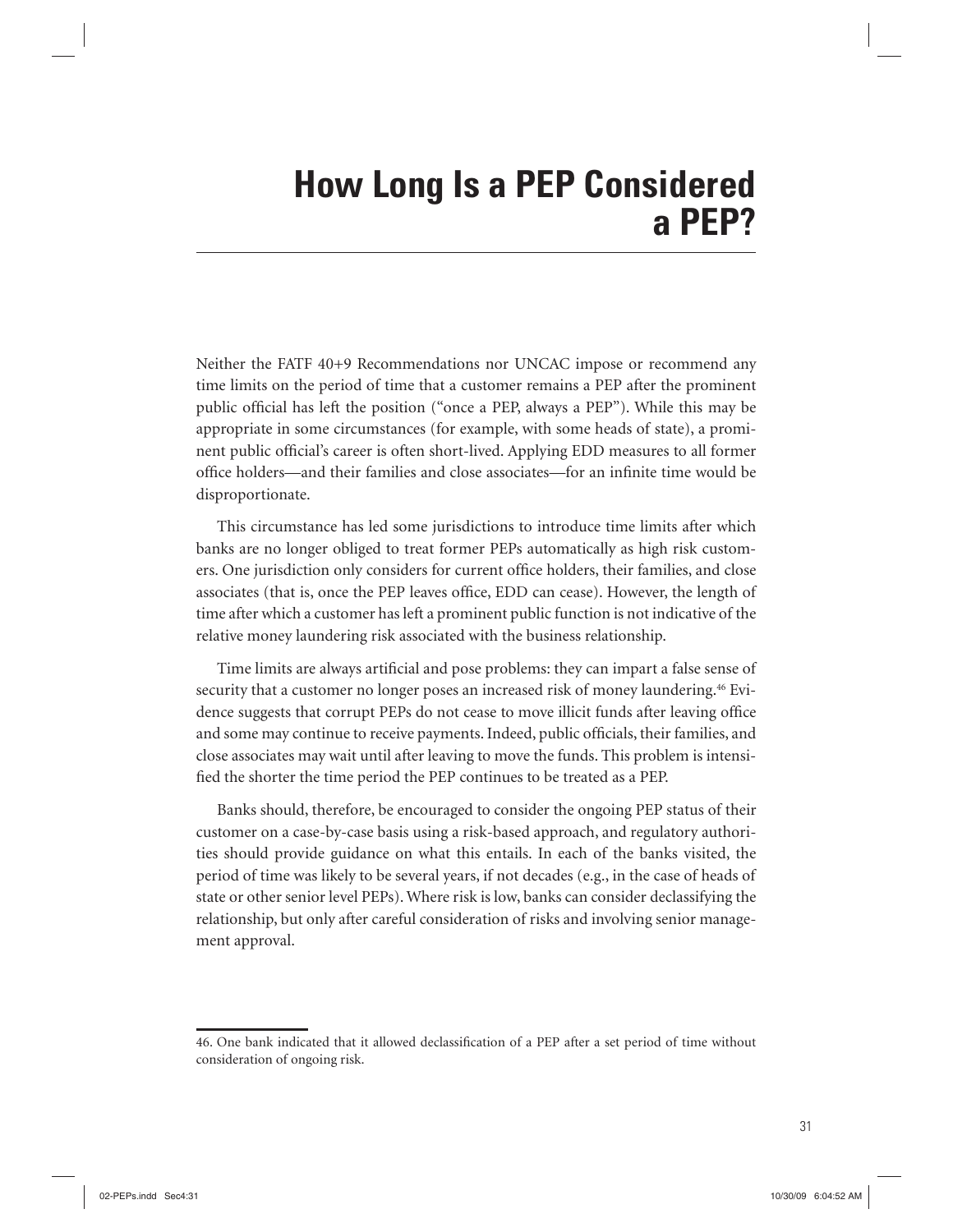## **Principle Recommendation:**

Where a person has ceased to be entrusted with a prominent public function, countries should not introduce time limits on the length of time the person, family member, or close associate needs to be treated as a PEP.

### **Good Practice**

The creation of a designated PEPs committee that meets regularly to discuss whether PEP customers who have left office continue to pose an increased risk of money laundering. Decisions of the committee are unanimous. (For a description of the committee, see the Good Practice "Establishment of a PEPs Committee" in the "Enhanced Ongoing Monitoring" section in part 3).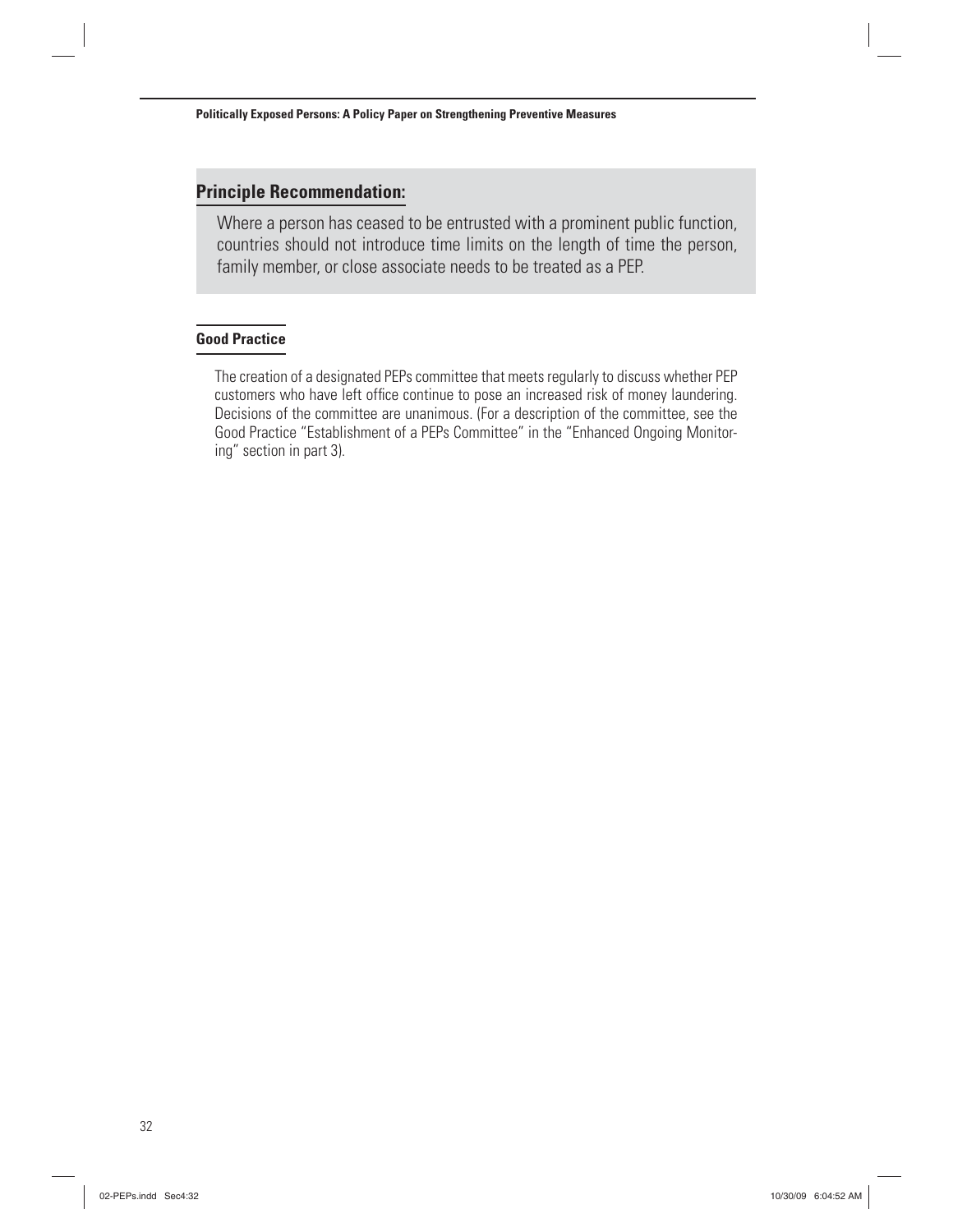# **Identification of PEPs: Who to Check and When to Check**

## Who to Check

The identification of PEPs requires effective CDD processes, including the identification of beneficial owners. Building on this requirement, financial institutions should have in place appropriate risk-management systems to determine whether a customer is a PEP. All banks interviewed applied PEP checks to all customers at the account opening stage and periodically to existing customers.

The general requirement is that a bank should have risk management systems to identify if the customer is a PEP, such as asking the necessary questions, performing a database check, referring to publicly available information, and so forth. Some banks, by the nature of the products and services they offer or the level of investment typically made, may have a lower risk of attracting PEP customers. Applying multiple checks in every case could be disproportionate to the risks and bring no results. In these circumstances, banks should use appropriate risk-management systems to focus greater efforts on the relationships that carry an increased money laundering risk. Regulatory authorities should provide appropriate guidance.

All jurisdictions visited said they require banks to check whether a beneficial owner is a PEP, although this requirement was not always explicitly set out in legislation. The team's review of the 82 FATF and FSRB mutual evaluation reports found that at the time of the assessment a number of jurisdictions were not required, by law or regulation, to check if the beneficial owner was a PEP—even though the Methodology for FATF Recommendation 6 considers this as "essential criteria."47

## **Recommendation:**

Law or regulation should include a requirement to determine whether a beneficial owner is a PEP in accordance with the Methodology for FATF Recommendation 6.

<sup>47.</sup> Methodology for FATF Recommendation 6 states this "essential criteria" at 6.1: "Financial institutions should be required, in addition to performing the CDD measures required under R.5, to put in place appropriate risk management systems to determine whether a potential customer, a customer or the beneficial owner is a politically exposed person."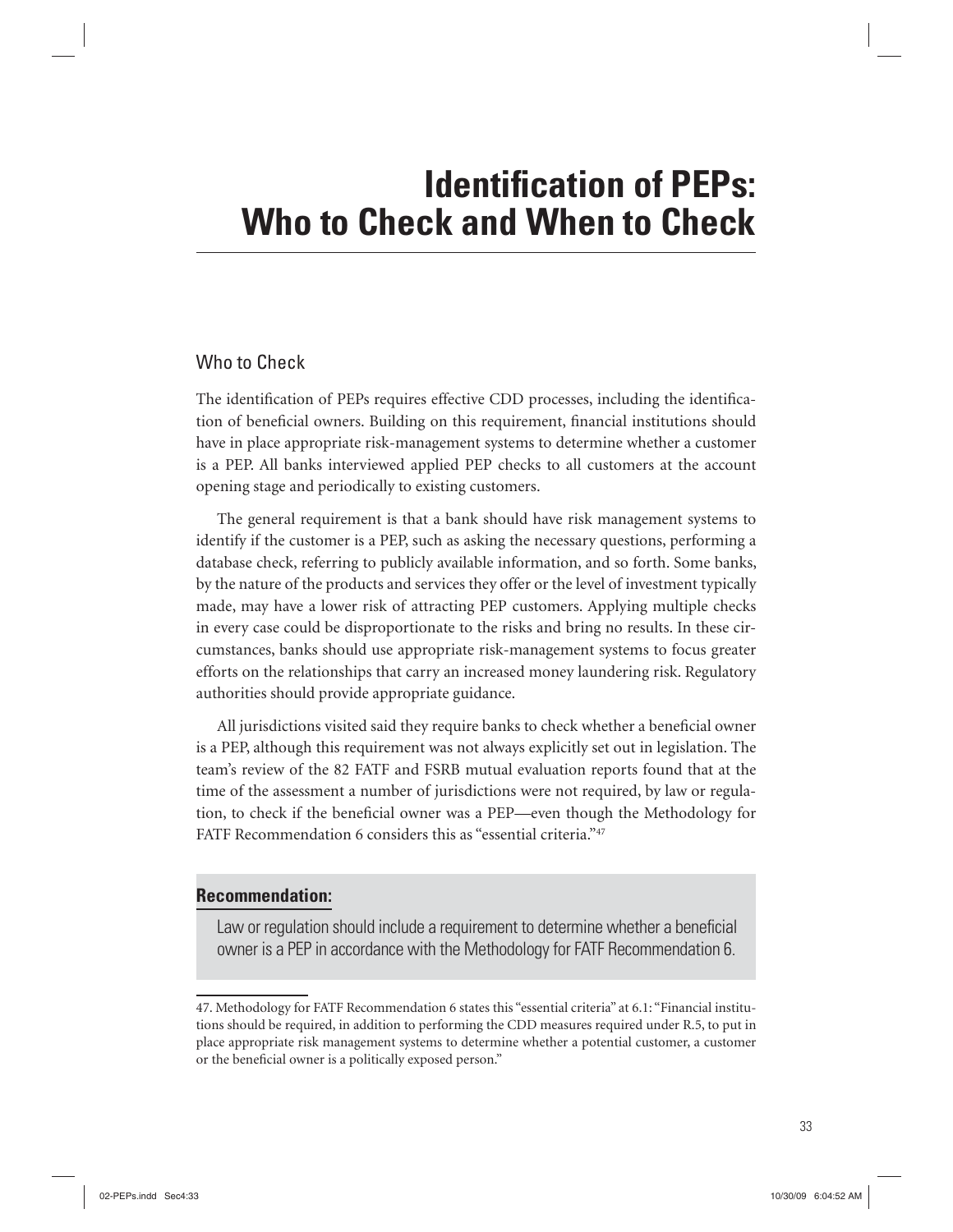## When to Check

Banks should, of course, check whether a potential customer, existing customer, or beneficial owner, is a PEP. In the private banking institutions visited, this check was often made *before* the establishment of a business relationship; the account could not be opened until all relevant investigations, such as beneficial ownership and PEPs identification, had been undertaken.

Existing clients sometimes become PEPs after they enter a business relationship, so it is essential that a bank's existing client base also be regularly checked for customers whose PEP status has changed. Some banks interviewed assessed their client list against PEP databases regularly to identify such individuals; others used public information about corrupt PEPs as a trigger for ad hoc database checks. Others checked existing customers for PEP status as part of the normal updating of know-your-customer (KYC) information. Once a PEP has been identified, senior management should decide whether to continue the business relationship, and if so, apply EDD measures in line with national legal and regulatory requirements.

### **Recommendation:**

As part of their ongoing business processes, banks should ensure that they hold up-to-date information on their customers, and having risk management systems to check PEP status must form part of this process.

#### **Good Practice**

Some banks run their customer list against commercial or in-house PEP databases on a regular basis, often daily or weekly. This practice ensures that the bank captures those customers who attain PEP status after the customer take-on process. Once these customers are identified, they are then reviewed by senior management, placed on the PEP customer list, and EDD is applied.

One country required that their customers inform them should they, a family member or a close associate become a prominent public official. This tool allows banks to capture new PEPs among their existing customer. However, this system should not be used exclusively, and banks should not rely solely on these declarations, but should have other means for identifying PEPs in their existing customer lists.

Many of the banks visited include a PEPs check when a customer requests an additional product or specific service. This routine is particularly important if the risk of money laundering associated with the new product is considered to be higher than with existing products the customer holds. PEP checks should form part of this risk consideration.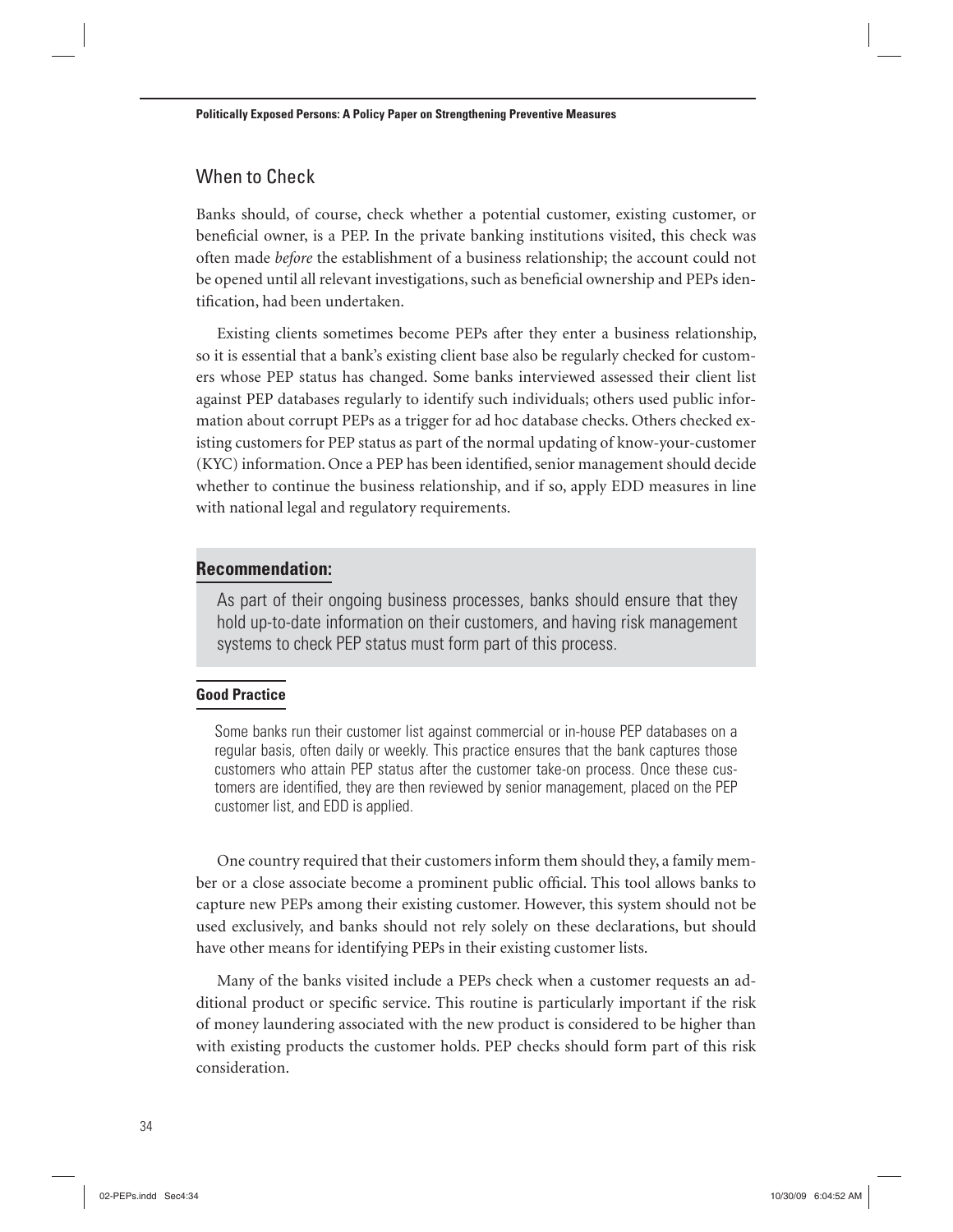# Would a National or International List of PEPs Be Easier?

Many banks suggested that there should be a definitive list of all PEPs and called upon governments to compile lists of domestic PEPs. In their view, a list would provide a uniform and definitive basis against which to apply EDD measures, would be easier for governments to obtain, and would reduce costs of compliance for banks. One bank suggested that an international organization should then collect the country lists and disseminate a "world-wide list" because it is onerous to be required to check multiple databases. A few jurisdictions make available a list of domestic PEPs.

While there may be good rationales for a national or international PEPs list, this paper does not recommend them. The lists have limited utility because they only contain certain prominent public officials, not family members or close associates and are quickly out-dated. Corrupt officials may use the list to target members of the opposition, as well as remove their own names and those of supporters. An overly broad list, such as a list of all public servants, would be unmanageable in some jurisdictions and for the banks that would have to review them. Classification of PEPs, as well as the extent of a person's close family and circle of associates, will differ depending on political, social, and cultural contexts within the varying jurisdictions. Most important there is a serious risk that banks may rely exclusively on the list, and subsequently fail to consider whether other customers pose an increased risk of laundering the proceeds of corruption. If such an approach is taken, a set list of PEPs would also make PEP checks easy to circumvent by launderers.

Where banks rely on such lists, they must be aware of their limitations (for example, inaccuracies, lack of updates) and should not rely upon the list as the only means of checking PEP status. Other CDD checks must also be conducted.

# Identification of the Beneficial Owner: Will the True Owner Please Stand Up?

One of the difficulties emphasized in the context of PEP identification is determining the beneficial owner, the natural person $(s)$  who ultimately own or control a customer or transactions, beneficiaries, controllers, or relevant third parties. Those with control include directors, trustees, guardians, attorneys and protectors; relevant third parties include a settlor of a trust or founder of a foundation. It is particularly difficult when the contracting party is a corporate entity, trust, or intermediary (see "General Obser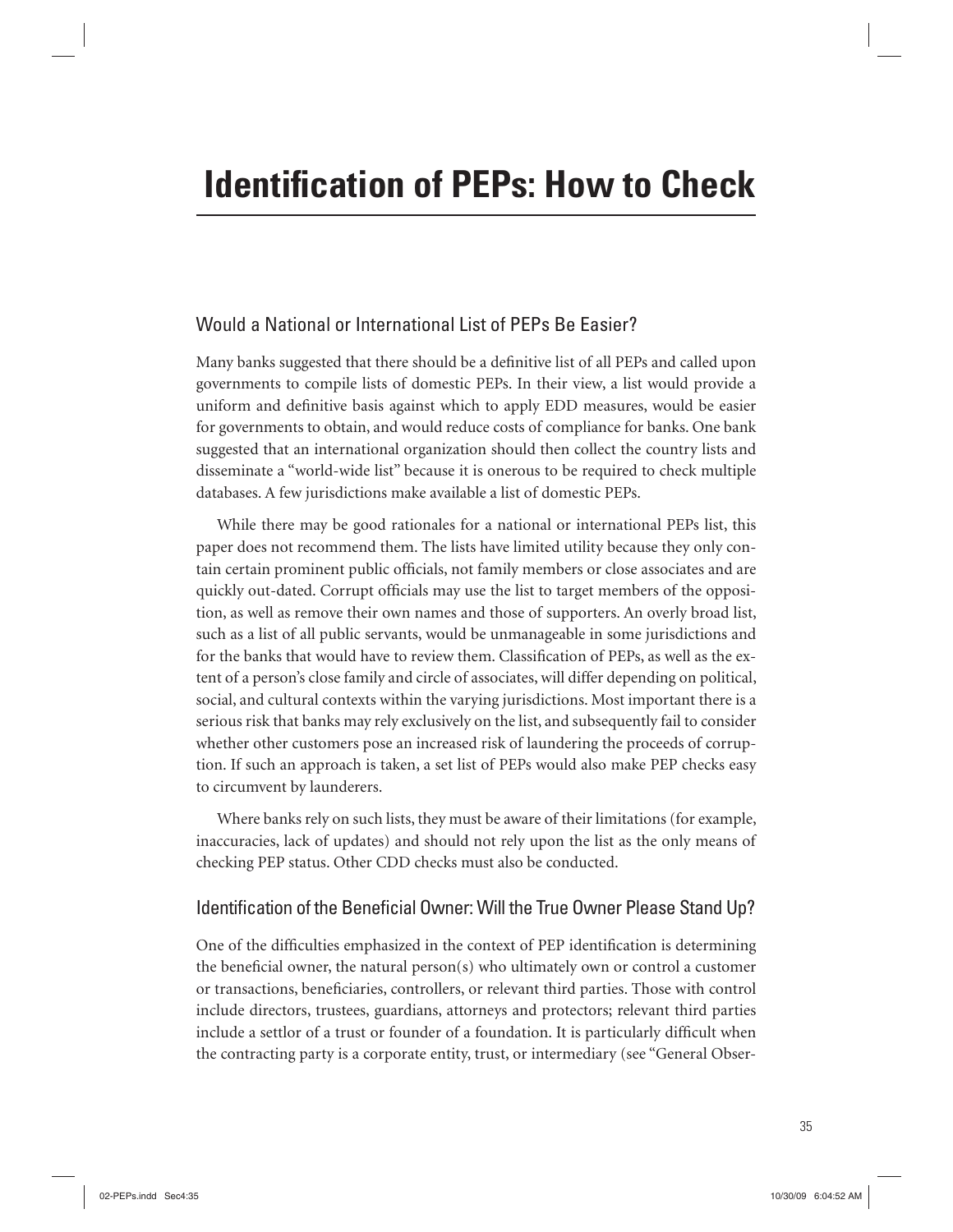vations and Challenges" in part 1). Without knowledge of the beneficial owner, it is impossible for a bank to determine if it is servicing a PEP.

Both UNCAC and the FATF 40+9 Recommendations require that banks identify and verify beneficial owners as part of the CDD process.<sup>48</sup> In FATF Essential Criteria 6.1, banks are required to put in place appropriate risk-management systems to determine if the beneficial owner is a PEP. More recently, the G20 leaders called for the strengthening of FATF standards on beneficial ownership and transparency, issues which FATF will be considering as part of the preparation for the fourth round of mutual evaluations.<sup>49</sup> Legislation and regulations have been adopted in some jurisdictions, although diverse approaches have been taken. Some jurisdictions require that financial institutions identify the natural person behind the beneficial ownership structures. Others impose thresholds below which it is unnecessary for banks to determine beneficial ownership (for example, 25 percent). A number of jurisdictions have not yet adopted the necessary legislation. This must be addressed by requiring disclosure of the natural person who is the beneficial owner.

In practice however, the process of identifying the ultimate beneficiary is complex. The identity of the true beneficial owner and origin of the proceeds is often concealed through the misuse of corporate entities, including corporations, trusts, foundations, and limited liability partnerships. The use of intermediaries can further obscure the process and, in some jurisdictions, legislation permits this by allowing banks to rely on intermediaries with little or no information required from the underlying customer. In banks which apply the threshold approach to determining beneficial ownership (for example, where banks are required to check only the beneficial owners with a share greater than 25 percent), the corrupt PEP may have a great opportunity to conceal involvement. FATF has conducted a thematic study to identify, in respect of corporate vehicles, areas of vulnerability for money laundering, along with risk factors to assist countries in identification of misuse.<sup>50</sup> Additional work is needed to bring jurisdictions into compliance with FATF standards requiring procedures to identify the beneficial owners of legal entities formed within a jurisdiction.<sup>51</sup>

All of the interviewed banks have procedures for identification of the beneficial owner. Most banks indicated that they require identification of the ultimate owner, who must be a natural person; one bank admitted only to going "as far as possible." Similar to the process of assembling a customer profile, a combination of tools is used

<sup>48.</sup> UNCAC, Article 52; FATF 40+9 Recommendations, Recommendation 5.

<sup>49.</sup> G20, "Leaders' Statement, the Pittsburgh Summit," (September 24-25, 2009), para 42.

<sup>50.</sup> Financial Action Task Force, "The Misuse of Corporate Vehicle, Including Trust and Company Service Providers," (October 13, 2006). The StAR Initiative is currently undertaking a study on corruption and the misuse of corporate vehicles for release in mid-2010. For additional information see www.worldbank.org/star.

<sup>51.</sup> Jurisdictions must also provide information on the identity of the beneficial owners of legal entities to law enforcement further to a request and on a timely basis."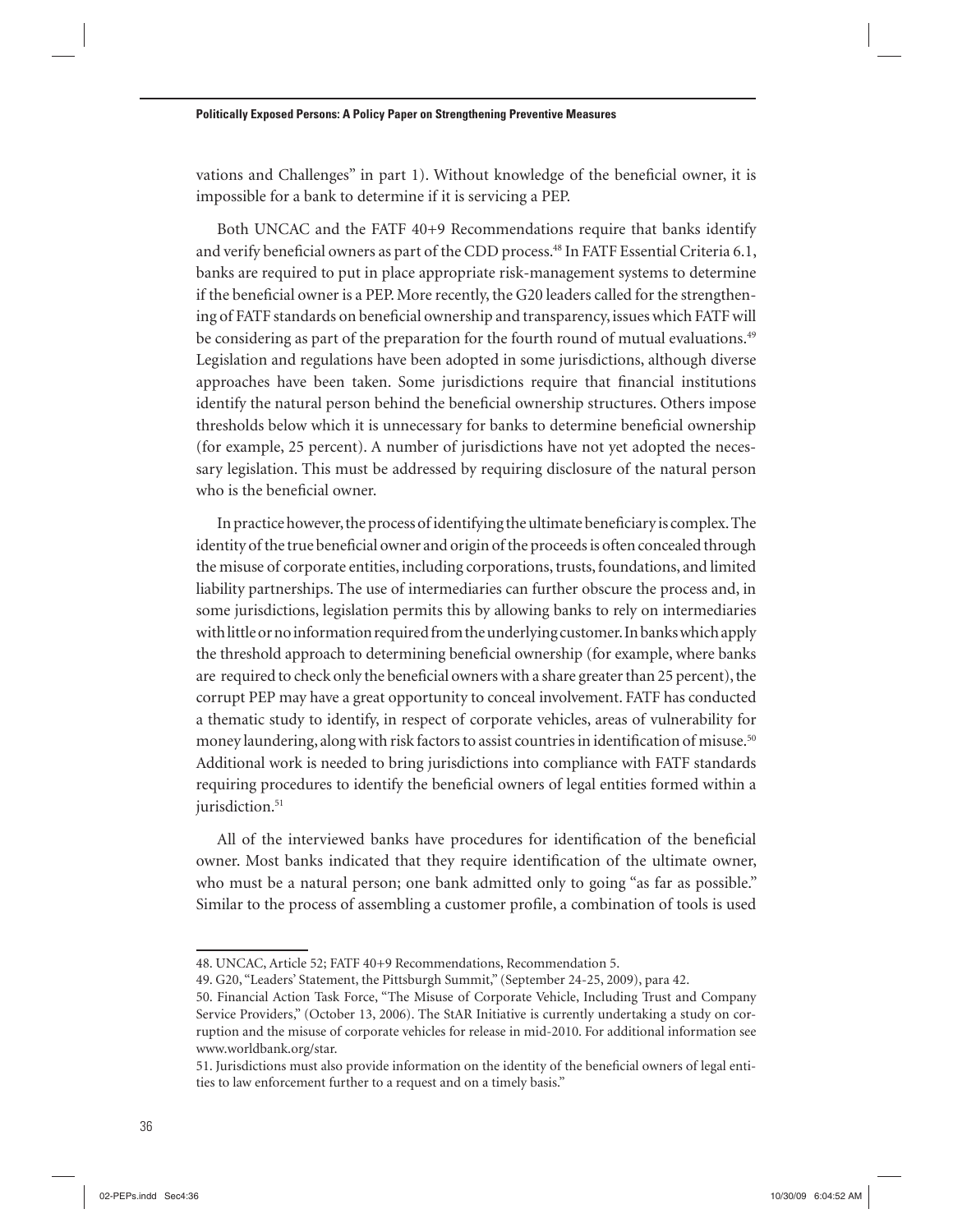to complete the identification and verification process, including company registers, shareholder registers, information from the contracting party, some commercial databases, and other publicly available sources.

In one jurisdiction, the customer is required to complete a written declaration of the identity and details of the beneficial owner(s)—a requirement pursuant to an agreement between the jurisdiction's bankers association and signatory banks. The form is signed and dated by the contracting party and includes a statement that it is a criminal offense (document forgery) to provide false information on the form, with a penalty of up to five years or a fine. The form approach has been adopted by banks in other jurisdictions, even when not required by law or regulation. In the jurisdiction where the form is used, the prosecuting authority has prosecuted cases for forgery (i.e., falsely establishing in a written document a fact with legal application or what is referred to as an 'intellectual lie').

The written declaration of beneficial ownership is a valuable tool for a number of reasons. It assists in focusing on the process of identification of the beneficial owner at the outset, not only for the bank officials but also for the contracting party. It provides the background information that will assist the bank with verification, as well as in determining if the beneficial owner(s) is a PEP. It will assist regulatory authorities in evaluating beneficial ownership practices and enable better oversight of how banks are handling beneficial ownership issues. Finally, the requirement to sign under penalty of a criminal offense and, where appropriate, the additional consequence of non-conviction based or criminal forfeiture, serves to alert the contracting party to the seriousness and importance of the information and therefore, acts as a deterrent. It may not be a deterrent for the corrupt PEP, but for intermediaries and others (including family and close associates) who are acting as the contracting party. Although it should be left up to each jurisdiction, regulatory authority, and financial institution to determine the most comprehensive means of identifying beneficial ownership, having a uniform document that records the customer's declaration of the beneficial owner would prove helpful. Uniform use of the form will assist in responding to domestic or foreign requests by authorities for account information. Use of the form also expands the information available to the names of beneficial owners (not just names of the contracting party).

Some jurisdictions may not have defined a criminal offense that can be used for prosecuting a customer for lying to a financial institution or committing a fraud against it or the state regarding beneficial ownership (especially for state-owned or regulated institutions). In these cases, as well as where a criminal offense applies, the customer's signed declaration could still be used as: evidence of criminal intent in a money laundering or fraud prosecution, the basis for a civil suit by the financial institution, a reason for closing the account, and an important piece of evidence in a non-conviction based freezing or forfeiture proceeding initiated by the government. In the context of responding to domestic or foreign requests by authorities for account information, banks will be able to provide the name of the beneficial owner even if they are not the account holder.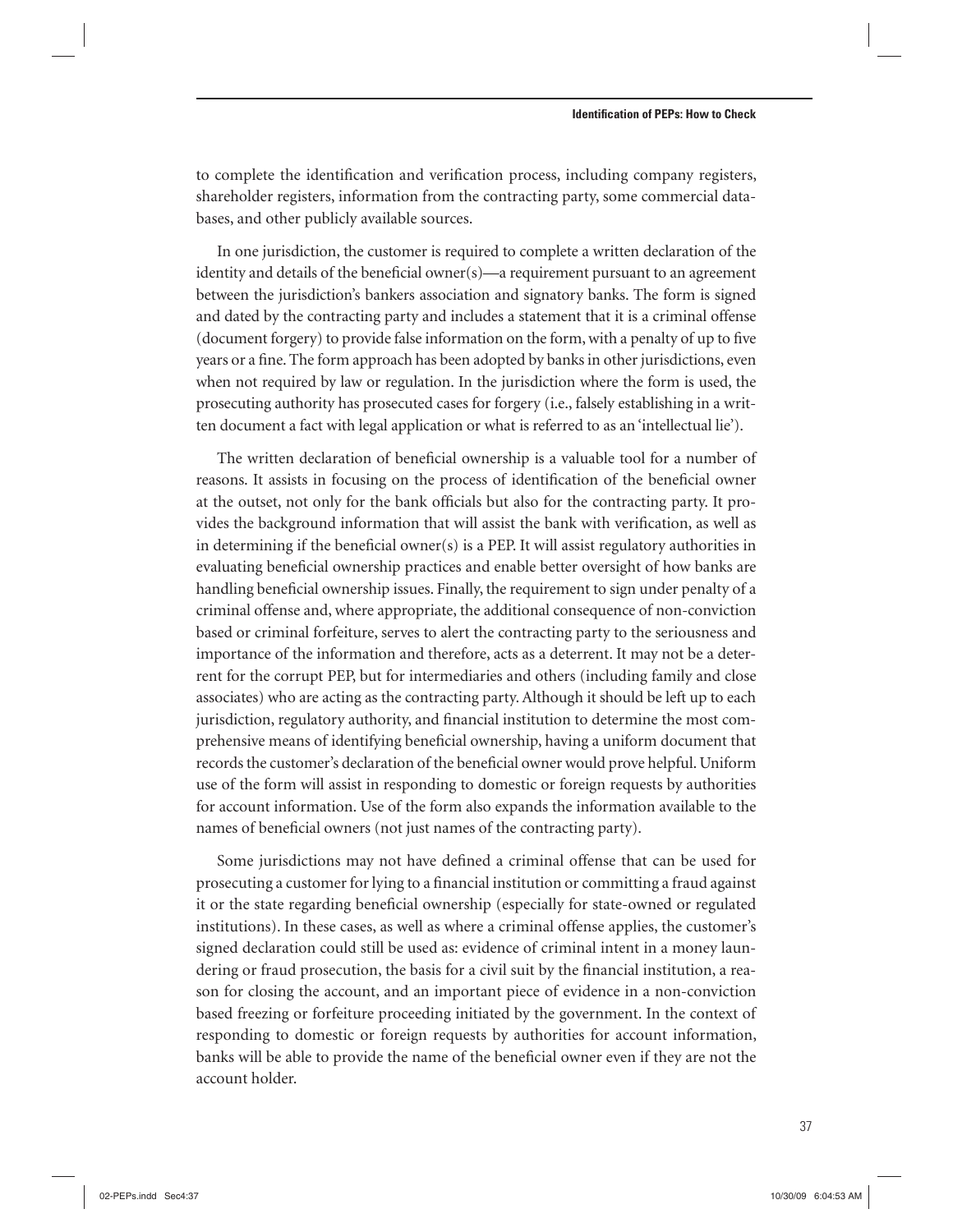In the field visits, most banks and law enforcement agencies indicated that a written declaration would provide a valuable additional tool to assist with the identification and verification process, as well as enhance the audit trail and aid investigations. Given these factors, we consider the written declaration of beneficial ownership of all customers to be a critical first step—not the "silver bullet"—in the toolbox of items that will help in the identification and verification of beneficial ownership and form part of the overall customer due diligence policy.

## **Principle Recommendation:**

At account opening and as needed thereafter, banks should require customers to complete a written declaration of the identity and details of the natural person(s) who are the ultimate beneficial owner(s) of the business relationship or transaction as a first step in meeting their beneficial ownership customer due diligence requirements.

A sample form is included in this paper (see box 2.2). Some of the key characteristics of such a declaration include the following:

- The contracting party must complete the declaration in writing and provide a signature to prevent subsequent claims of misunderstanding the question or errors in transcribing the information.
- The contracting party must declare *either* that he or she is the sole beneficial owner *or* provide the list of beneficial owners, thus requiring an intentional choice and act by the contracting party.
- The signature must be witnessed by a bank official. A witness is someone to identify the document and attest to the act of the contracting party completing it.
- The document must contain an assertion that a false statement is a criminal offense (when possible), as well as the applicable penalty and additional consequences (for example, non-conviction based or criminal forfeiture). In addressing whether to use existing laws or regulations or to add new ones, deliberate or willful ignorance should be additional grounds for prosecution. This puts the customer on notice of the consequences of providing material false information. The original signed document should be kept in accordance with the bank's requirements for document collection and must be accessible by relevant officials, including the Anti-Money Laundering/Countering the Financing of Terrorism (AML/CFT) compliance officer.
- A requirement to advise the bank of any change in the beneficial ownership, control or links with the third party.
- A definition of beneficial owner that is as broad as possible should be included on the form, whether as defined in national law or by international standards or conventions.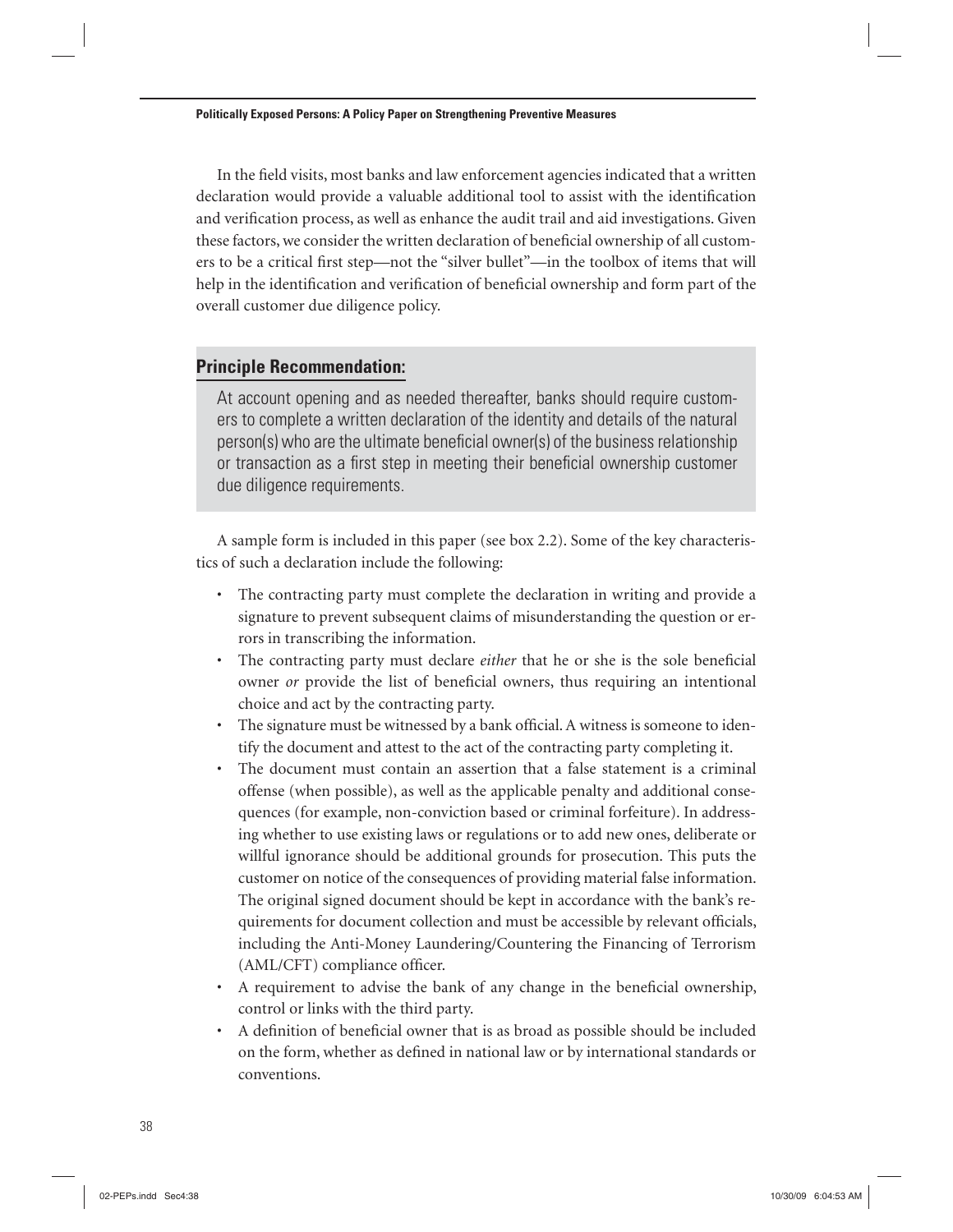| Form X: Declaration of Identity of the Beneficial Owner                                                                                                                                                                                                                                                                                                                                                                                                                                                       |                |                                                                                                                                                                                                                                |
|---------------------------------------------------------------------------------------------------------------------------------------------------------------------------------------------------------------------------------------------------------------------------------------------------------------------------------------------------------------------------------------------------------------------------------------------------------------------------------------------------------------|----------------|--------------------------------------------------------------------------------------------------------------------------------------------------------------------------------------------------------------------------------|
| [To be executed by the contracting customer in writing.]                                                                                                                                                                                                                                                                                                                                                                                                                                                      |                |                                                                                                                                                                                                                                |
|                                                                                                                                                                                                                                                                                                                                                                                                                                                                                                               |                | Account/Deposit No.                                                                                                                                                                                                            |
|                                                                                                                                                                                                                                                                                                                                                                                                                                                                                                               |                |                                                                                                                                                                                                                                |
| I, the contracting customer, hereby declare:<br>(mark with a "X" where appropriate)                                                                                                                                                                                                                                                                                                                                                                                                                           |                |                                                                                                                                                                                                                                |
| $\Box$ that I am the sole beneficial owner* of the assets in the account referenced above                                                                                                                                                                                                                                                                                                                                                                                                                     |                |                                                                                                                                                                                                                                |
|                                                                                                                                                                                                                                                                                                                                                                                                                                                                                                               | 0 <sub>R</sub> |                                                                                                                                                                                                                                |
| $\Box$ that the beneficial owner(s) of the assets in the account referenced above is(are):                                                                                                                                                                                                                                                                                                                                                                                                                    |                |                                                                                                                                                                                                                                |
| [Provide: Full Name of the natural person(s), Date and place of birth, Nationality, Address/Domicile, Country, Pass-<br>port Number, National ID Number or similar national identification document and a copy of such documents]                                                                                                                                                                                                                                                                             |                |                                                                                                                                                                                                                                |
|                                                                                                                                                                                                                                                                                                                                                                                                                                                                                                               |                | Witnessed by Bank Official:                                                                                                                                                                                                    |
|                                                                                                                                                                                                                                                                                                                                                                                                                                                                                                               |                | Name: We have a state of the state of the state of the state of the state of the state of the state of the state of the state of the state of the state of the state of the state of the state of the state of the state of th |
| The contracting customer undertakes to [automatically] [or within a reasonable period of time and<br>in any event no less than two weeks] inform the Financial Services Business [insert applicable<br>Bank contact] in writing about any changes in the information provided above.<br>It is a criminal offense to [deliberately] [intentionally] provide material false information on this<br>form [insert applicable criminal law and penalty in bold type].<br>Signature(s) of the contracting customer: |                |                                                                                                                                                                                                                                |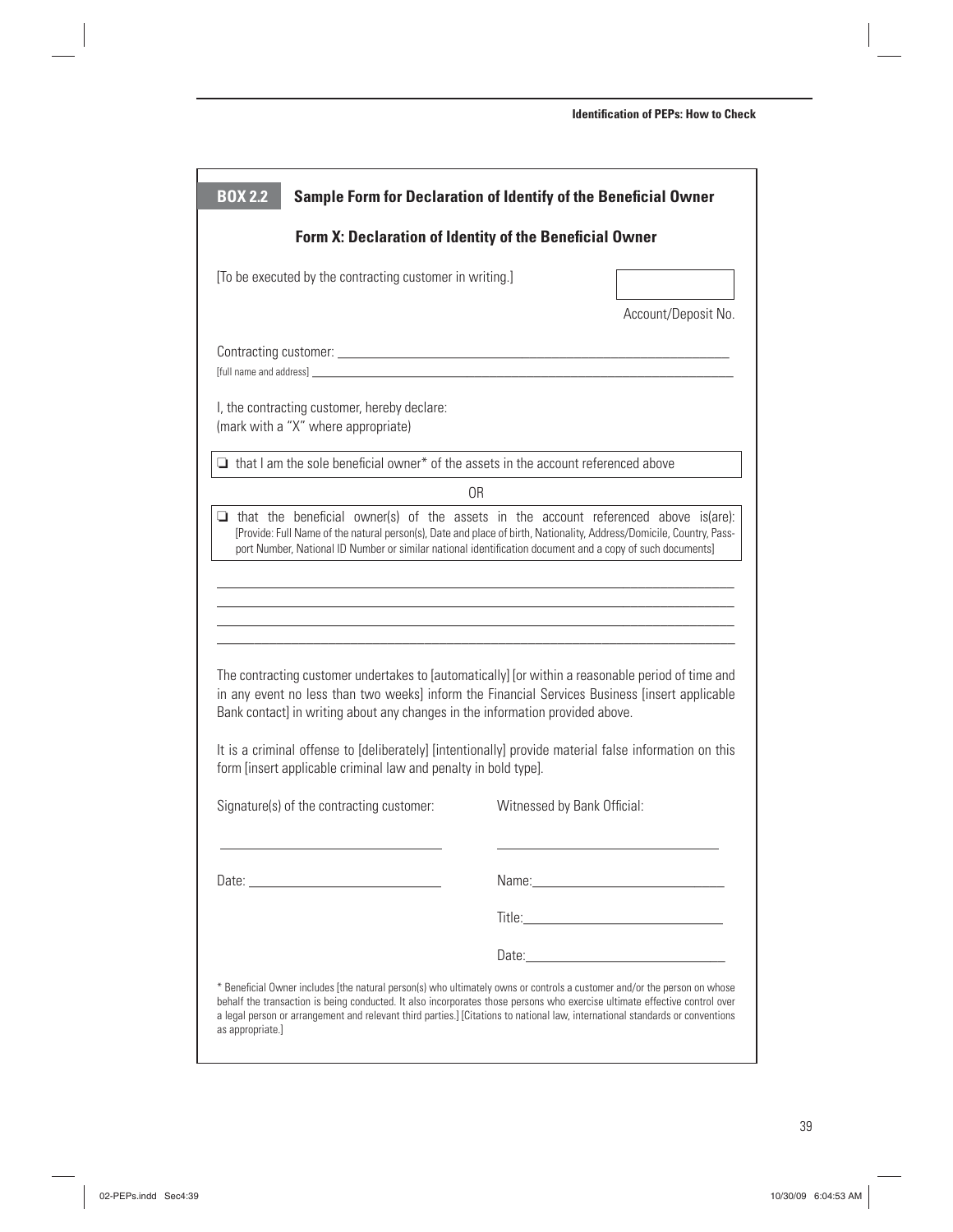The written declaration is *one* tool—far from the *only* tool—that banks will need to draw upon in identifying and verifying the beneficial owner. The written declaration is not sufficient on its own and nor does it allow banks "off the hook" with respect to their obligations. Banks must take other steps to conduct CDD as well as to verify the content of the form and regulators must ensure that banks are pursuing a number of avenues in determining this critical information.<sup>52</sup>

# **Identification Tools**

Even after a customer is identified, determining if the individual holds a prominent public function can still be difficult, particularly if little public information is available from the individual's country of origin. The task is even more difficult with close associates and family members.

Banks usually have systems in place to determine the risk of money laundering associated with a particular business relationship and these tools should be adapted for the PEP context. These systems include generic indicators and information sources, such as risks associated with certain jurisdictions, products, the prominent public office holder's seniority, or area of business (such as arms dealing, trade in precious metals, or natural resource extraction of oil, timber, mining, etc.). One of the key components of PEP identification is simple: staff handling the business relationship need to have experience, use common sense and demonstrate good judgment. Some of the processes that can be used to help identify PEPs include the following:

- *Customer due diligence*. The identification of a PEP customer usually results from a bank's normal CDD processes. Depending on the type of product or service sought, geographic area of business, or source of funds, CDD could also include questioning the customer on whether he or she is a PEP. Certain answers would normally trigger further research. One jurisdiction visited requires customers to sign a declaration of PEP status as part of account opening.
- *Transaction monitoring and ongoing monitoring.* As banks conduct ongoing monitoring of a business relationship, they may come across patterns that are difficult to explain, triggering further research into the customer's background. This investigation can lead to the identification of a PEP among existing clients. (see also the "Enhanced Ongoing Monitoring" section in part 2)

Banks also have tools at their disposal to assist with analysis of risk factors, such as country risk. A number of resources were referred to by banks as assisting in assessing country risk, including the World Bank List of Fragile States,<sup>53</sup> Transparency International's Corruption

<sup>52.</sup> Banks should keep a record of the different steps taken to determine beneficial ownership, as well as other CDD and EDD measures and, where appropriate, make this available to regulatory authorities and law enforcement. See FATF 40+9 Recommendations, Recommendation 10.

<sup>53.</sup> The World Bank List of Fragile States (2007) can be found at http://go.worldbank.org/HCP9BFLFL0.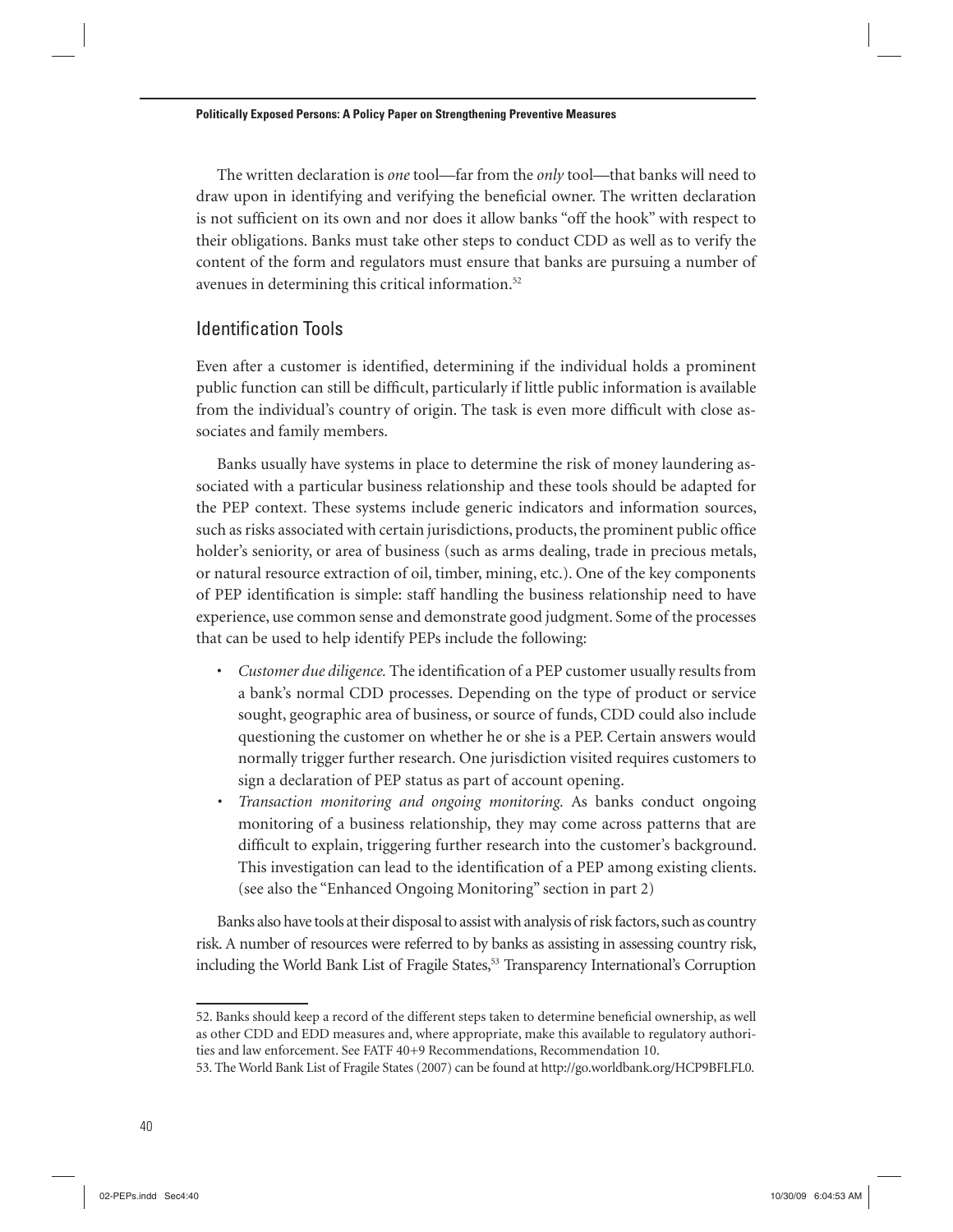and Perceptions Index  $(CPI)$ ,<sup>54</sup> and the FATF list of jurisdictions of concern. The FATF and FSRB mutual evaluation reports as well as the International Monetary Fund (IMF) and the World Bank AML/CFT assessments also provide detailed information on AML/CFT frameworks. If the bank is assessing business risk associated with natural resource extraction, information is available from the World Bank, IMF Guide to Resource Revenues Transparency, or Extractive Industries Transparency Initiative (EITI) on the status of resource governance and revenue transparency in some countries.<sup>55</sup>

A number of tools may be available to assist with name searches, including the following:

- *Business knowledge*. Some banks maintain a "black list" of applicants for business who have been refused or terminated, as well as individuals whose names have been added based upon local knowledge or intelligence gathered in the course of business development (for example, while developing prospect lists).
- *Group compliance.* Some "black lists" are kept and shared at the group level.
- *Commercial PEP database providers* (see the "Identification of PEPs: Commercial and In-House Databases" section in part 2).
- Asset and income declaration filing lists. Some countries publish the income declarations of public officials or even a list of the names of filers (see box 2.3). The list may not include the names of some filers, for example if national security or law enforcement concerns outweigh the benefit of publication of names.
- *Media and journals.*
- *The Internet and search engines.*

#### **Good Practice**

If a country publishes a list of names of people who file asset and income declarations (the declaration itself may not necessarily be public), banks can use this information as another tool to assess whether a customer is a PEP.

As indicated earlier, the identification of the close associates who may be shielding a prominent public official is one of the most challenging issues. In this regard, it is critical for banks to know their customer. From this point of reference, banks need to understand the nature of the business transactions and whether these fit with the customer profile; and they need to understand source of wealth and source of funds and whether this fits with the customer profile. Together this information may help to identify a close associate or distant family member. It would be helpful in this regard if regulatory authorities or FIUs could develop "red flags" to guide banks in identifying close associates.

<sup>54.</sup> CPI is a list of countries ranked according to their perceived level of corruption.

<sup>55.</sup> See "International Monetary Fund: Guide on Resource Revenue Transparency (2007)." For information on EITI, see www.eitransparency.org/eiti For information on the World Bank involvement in EITI, see http://go.worldbank.org/ZYUWPOA5E0.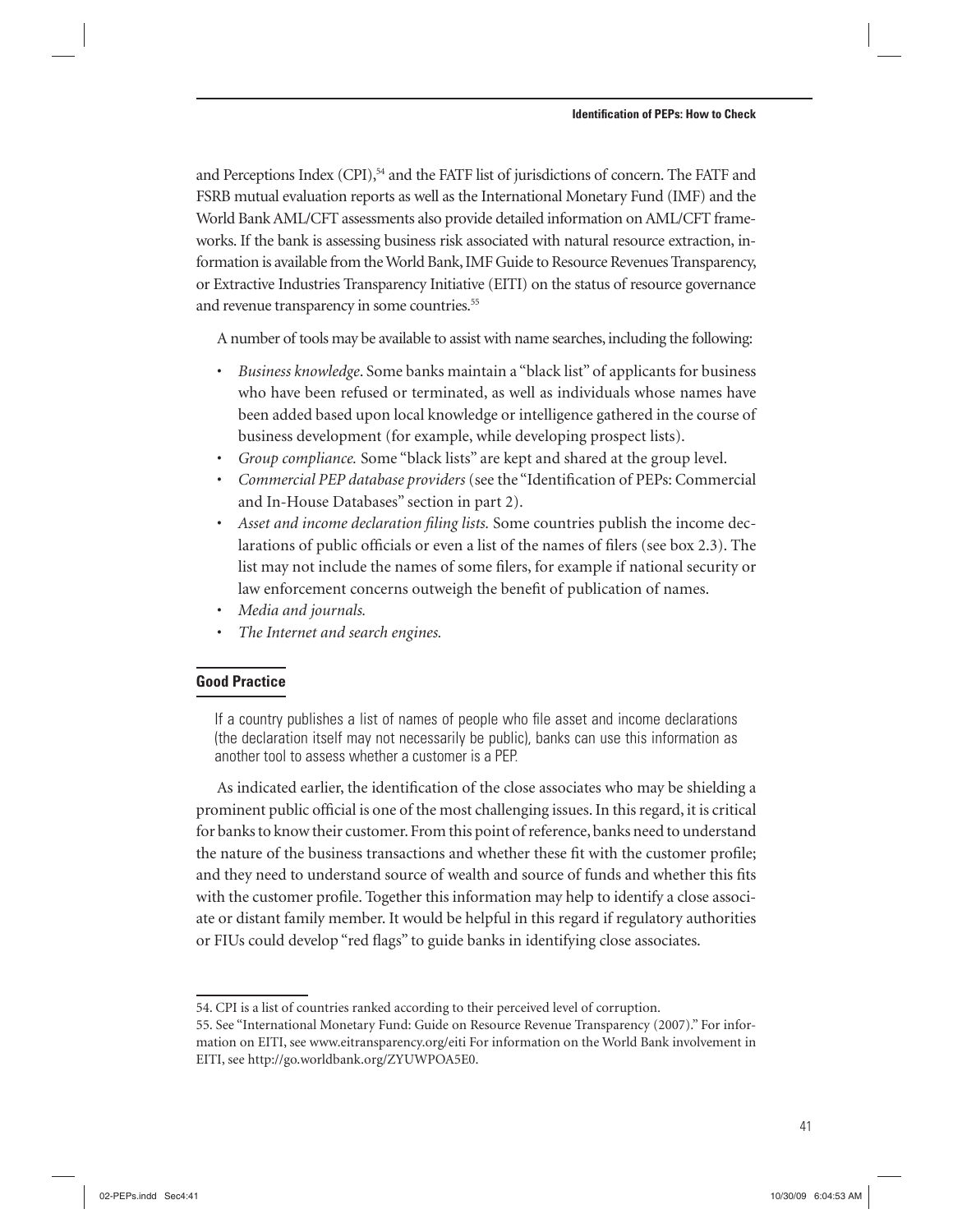#### **BOX 2.3 The Use of Asset and Income Declarations for Identifying PEPs**

#### **Asset and Income Declarations**

Approximately 114 jurisdictions require their public officials to file declarations or disclosures of their assets and income with an ethics office, anti-corruption body, or other government department.<sup>a</sup> The declarations usually contain information on the assets and income of public officials, including the sources of wealth and current business activities. The required information can also extend to a spouse or partner and children, and may include supporting documentation. $<sup>b</sup>$ </sup> Some jurisdictions mandate that the forms be made available to the public; others do not.

UNCAC, Article 52(5) requires that States Parties consider establishing financial disclosure systems for appropriate public officials and appropriate sanctions for non-compliance.

At the same time, the declarations and their uses vary across the jurisdictions. Key issues include the accuracy of the information, particularly because many countries do not yet perform strong verification of these declarations. However, the declarations usually include information that can be useful in customer profiling. Where they are used by banks, confidentiality of the information must be a priority.

#### **Some Uses for Asset and Income Declarations**

- Publication of the list of those who file asset and income declarations would provide banks with another search tool in efforts to identify PEPs.
- Elements relevant to the determination of source of wealth and source of funds.
- Regulatory authorities can provide guidance as to the availability and use of the declarations and, even if not required by legislation or regulation, can ask banks if they use the declarations. This inquiry will help in assessing how the bank is managing its PEP risk.
- FIUs can use the information in asset and income declarations to improve their analysis of suspicious transaction reports (STRs), and national information can be shared through the Egmont Group of financial intelligence units (FIUs).

a. Simeon Djankov, Rafael La Porta, Florencio Lopez-de-Silanes, and Andrei Schleifer, "Disclosure by Politicians," (National Bureau of Economic Research, Cambridge, MA, 2009) lists 109 countries that require Members of Parliament (MPs) to file asset and income disclosure. Since publication of the paper, Seychelles, Dominica, Haiti, Sierra Leone, and Iceland have added asset and income disclosure requirements for MPs. Paper is available at http://www.nber.org/papers/w14703. b. For more information on asset and income declarations, see Ruxandra Burdescu, Gary Reid, Stuart Gilman, Stephanie Trap-

nell, "Income and Asset Declarations: Tools and Trade-offs," (World Bank, Conference Edition released November 2009).

Some jurisdictions will permit reliance on intermediaries, such as accountants, lawyers, or trust and company services providers, with little or no information being disclosed. In these jurisdictions, it is important to limit this exemption in the case of underlying relationships that are high risk, particularly PEPs. One bank requires, for example, that the intermediary provide full CDD in relation to the underlying customer so that the bank can undertake its own acceptance and escalation process.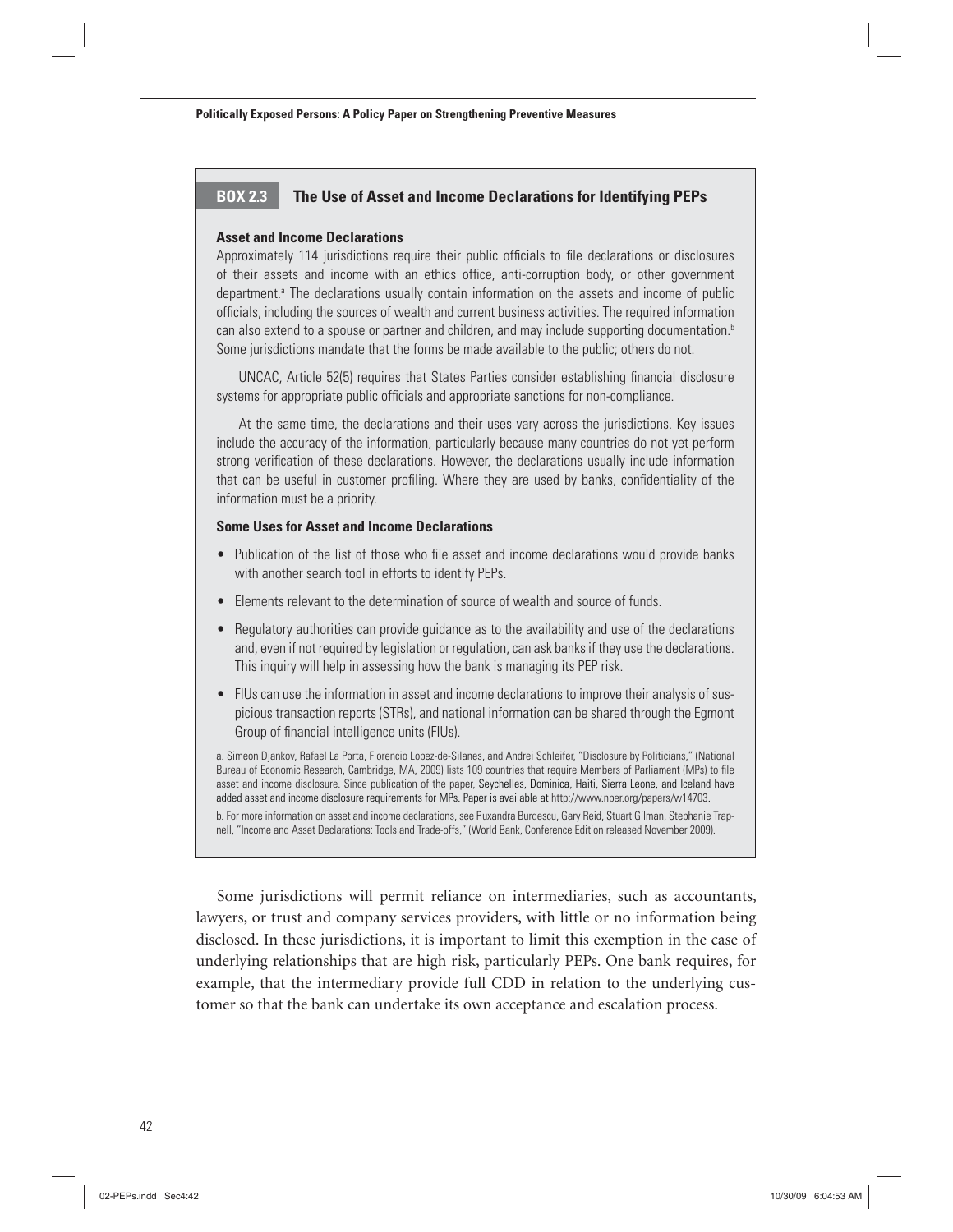# **Recommendations:**

- PEPs present a multi-dimensional or asymmetric risk to banks; therefore, banks should use a variety of risk factors and identification tools to ensure they have an effective approach to detect PEPs.
- Regulatory authorities or FIUs or both should develop "red flags" to guide banks in identifying close associates.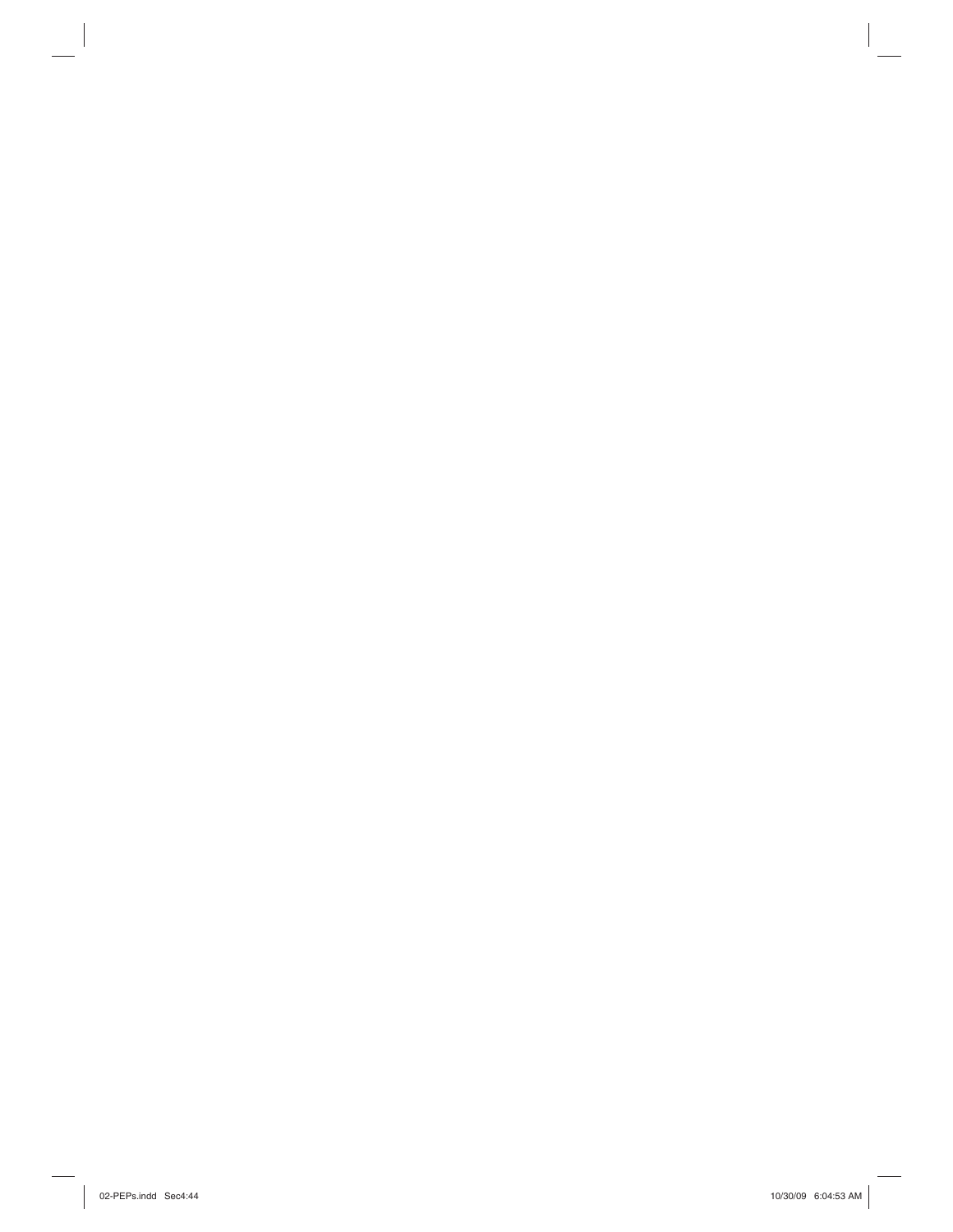# **Identification of PEPs: Commercial and In-House Databases**

The obligation to identify PEPs has prompted many banks to use resources such as commercial databases and other platforms that compile publicly available information. These databases and platforms compile and store information from a variety of open sources, including the Web sites of governments, international organizations, media, and sanctions lists. These resources provide information on public office holders and, in some cases, their legal entities, family members, and known associates. Software applications are often used in conjunction with the databases, particularly to screen large lists of clients. Some larger banks have developed in-house databases to complement the commercial database providers. Sources include publicly available information gathered through searches or downloaded from commercial databases as well as business information on individuals who the bank considers to be higher risk, such as those on bank "black lists."

Both advantages and challenges come with using these commercial databases and platforms. The advantages are their wide reach across a large number of jurisdictions, different language groups and characters, and the sheer size of the data set available. The information gathered is much more helpful, and often presented in a more user-friendly manner, than would be obtained through a simple search engine on the Internet. In addition, the databases and accompanying software application can offer a range of subscription options that can be tailored to the needs of the bank, from manual searches to automated batch-screening of a banks' entire customer account list or transactions. The accompanying software application can be sufficiently flexible to search for similar terms, rather than requiring an exact wording match, and can also restrict search criteria to certain categories of positions or jurisdictions.

However, a number of challenges remain. The databases do not contain all information because some areas of the world simply have less information available through news sources and the Internet. A challenge emphasized by a number of banks is the large volume of "hits" and false positives (for example, searching 5,000 names with a 10 percent match rate = 500 people; searching 10 million names with a 10 percent match rate = 1,000,000 people). One of the reasons for this large volume of information is the fact that the databases do not always have identifiers for the names, such as date of birth or sex, that would help reduce the number of false positives. The providers are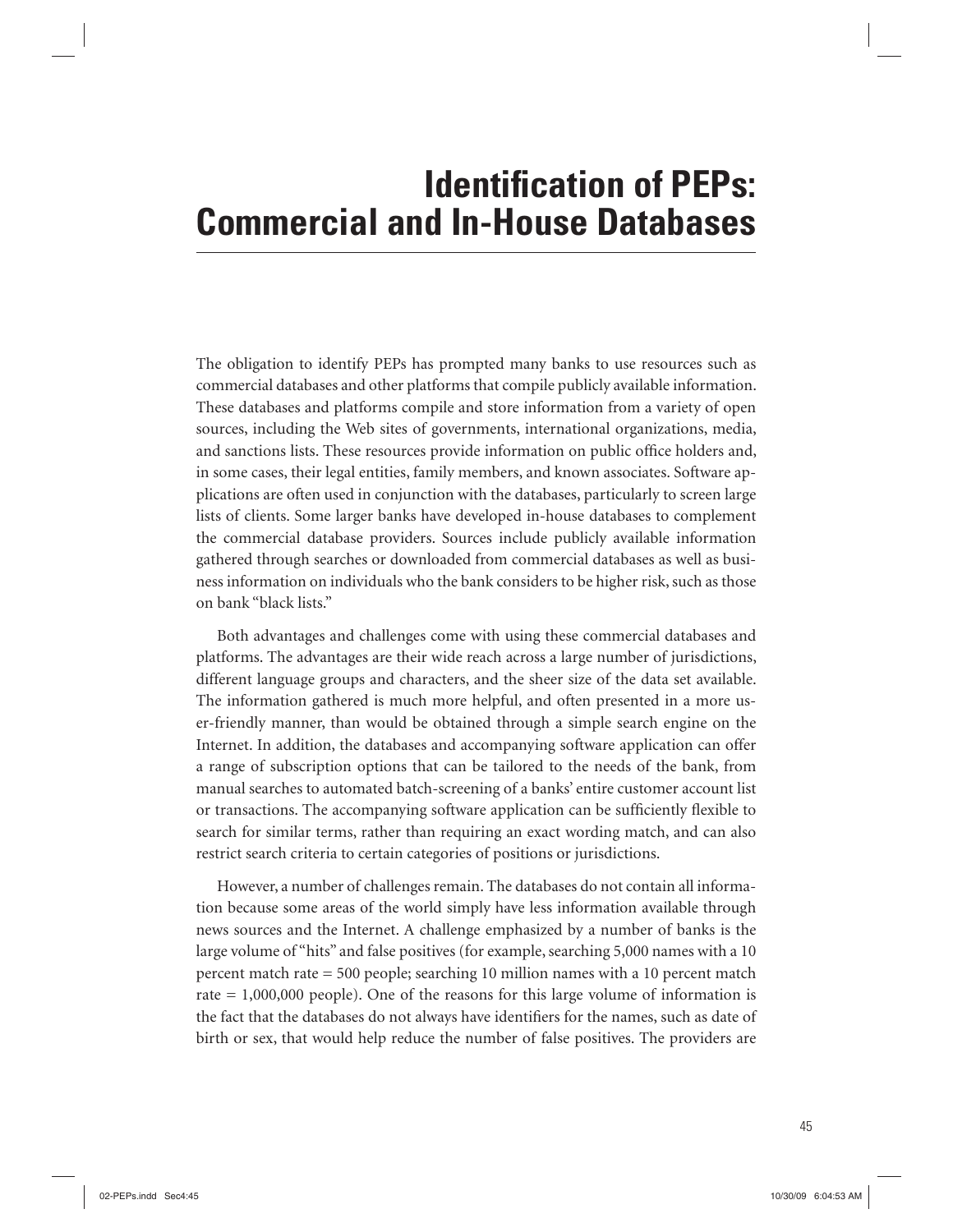aware of the issue and are adding identifiers; however, some are limited because of lack of information or they only collect open-source information (for example, from the Internet or in the media). For privacy reasons, they do not draw upon other information that may also be publicly accessible (such as birth registries). Finally, the entire package of services—the database, software, and staff to review the hits—can became quite a costly venture.

The conclusion from this review is that these databases provide a very helpful tool for banks. At the same time, the limitations are such that banks should not rely upon them as the *only* source for determining if a customer is a PEP. They are simply another tool for developing a complete picture of the customer. Other tools and processes will need to be considered, as outlined previously.

Some databases and software applications enable users to adjust the settings and parameters of their searches. This function allows a bank to search against a subset of the sources in the database (for example, individuals from one of the non-cooperative countries and territories of FATF) rather than the entire database. Although changing the parameters can be helpful in lowering the number of false positives, banks must use caution because calibrating screening rules too narrowly increases the risk that PEPs are not identified

Banks using automated systems for PEP screening should consider whether the screening rules are calibrated appropriately for the nature of the bank's business, attitude to risk, and customer list. If not, potential matches might not be identified. Regulatory authorities should review the settings of such databases and the specific reliance being placed on database results.

#### **Recommendation:**

Where applicable, the regulatory authority should include, as part of the onsite inspection, a review of the database used to identify PEPs. The review should include an examination of the commercial database parameters, sample transaction testing, and a review of the bank's overall database management practices.

#### **Good Practice**

#### **Reviewing Database Search Parameters**

One regulatory authority uses on-site examinations to assess the performance of PEP searches, including a review of the database search parameters, the algorithms being used for routine and ongoing monitoring purposes, and in-house search feeds.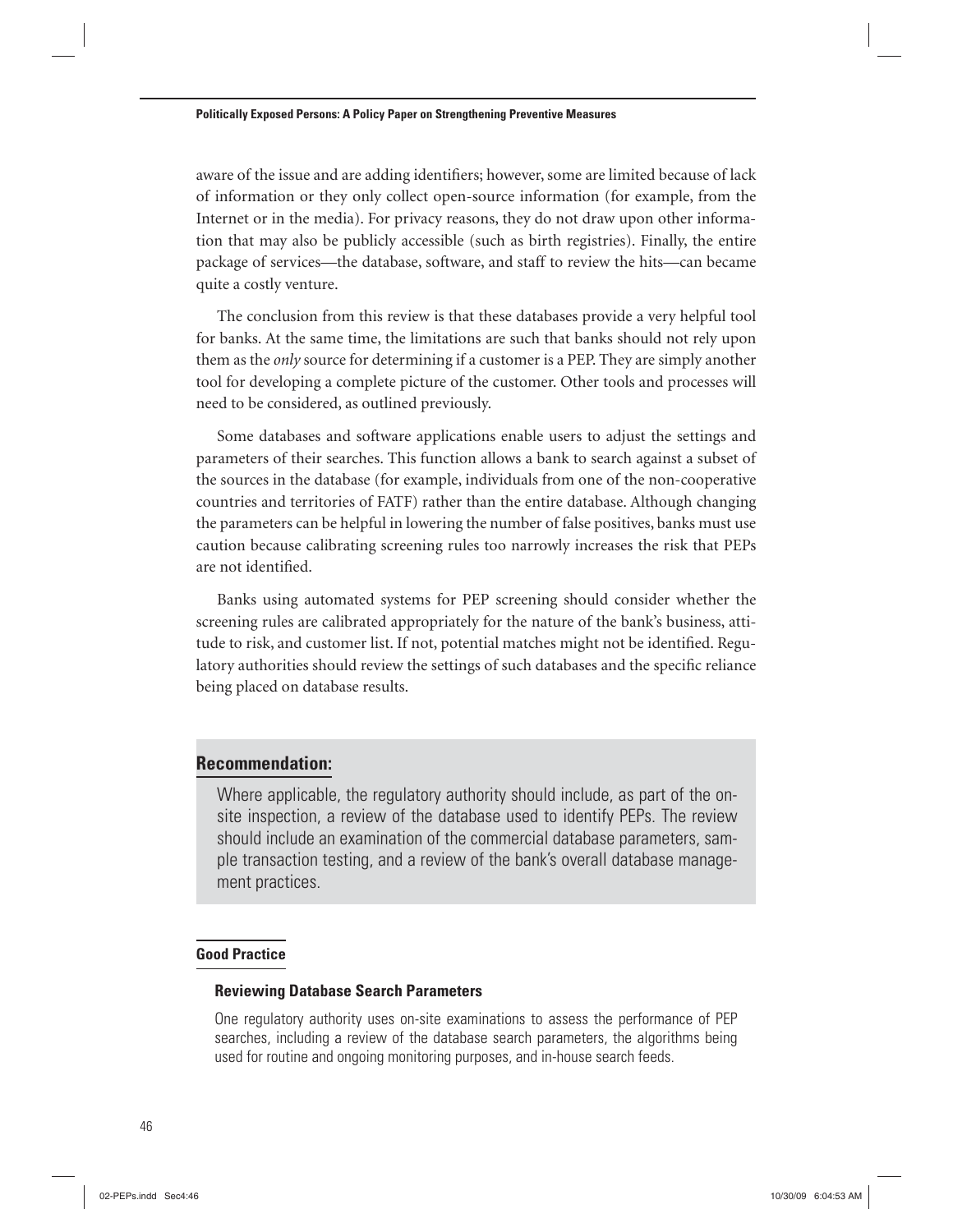# **Identifying and Verifying Source of Wealth and Source of Funds**

Understanding the customer's source of wealth and source of funds is an important component of the EDD obligations that banks must apply to PEP customers.<sup>56</sup> The process provides key information that can assist a bank in determining whether a PEP is a legitimate customer. In addition, it contributes significantly to the customer profile that the bank will use as the "baseline" when conducting enhanced ongoing monitoring of the business relationship with a PEP customer.

Despite the importance of establishing source of wealth and source of funds, legislation and regulation do not always require that it be done. In addition, some of the FATF and FSRB mutual evaluation reports have drawn attention to the confusion on whether *both* concepts are included in the scope of the existing provisions. This lack of clarity leads to an inconsistent application of the standards among banks.

### **Recommendation:**

To assist banks in meeting the source of wealth and source of funds requirement in the FATF 40+9 Recommendations in a consistent and meaningful manner, regulatory authorities should take steps to provide guidance to ensure both provisions are being addressed and suggest ways in which a bank may go about applying them.

Similar to the process for identifying PEPs, it is critical that banks use a variety of tools to establish source of wealth and source of funds. The tools may include obtaining information directly from the customer, with corroboration through documentation (for example, contracts, agreements for lease or sale, wills, court orders, and asset and income declarations—described in box 2.3), Internet searches, and intelligence from

<sup>56. &</sup>quot;Source of wealth" describes the activities that have generated the total net worth of the customer (that is, the activities that produced the customer's funds and property). "Source of funds" describes the origin and the means of transfer for funds that are accepted at account opening (for example, occupation, business activities, proceeds of sale, corporate dividends). See also "Wolfsberg AML Principles on Private Banking,"  $1.3$ . FATF 40+9 Recommendations, Recommendation  $6(c)$  requires financial institutions "take reasonable measures to establish the source of wealth and the source of funds."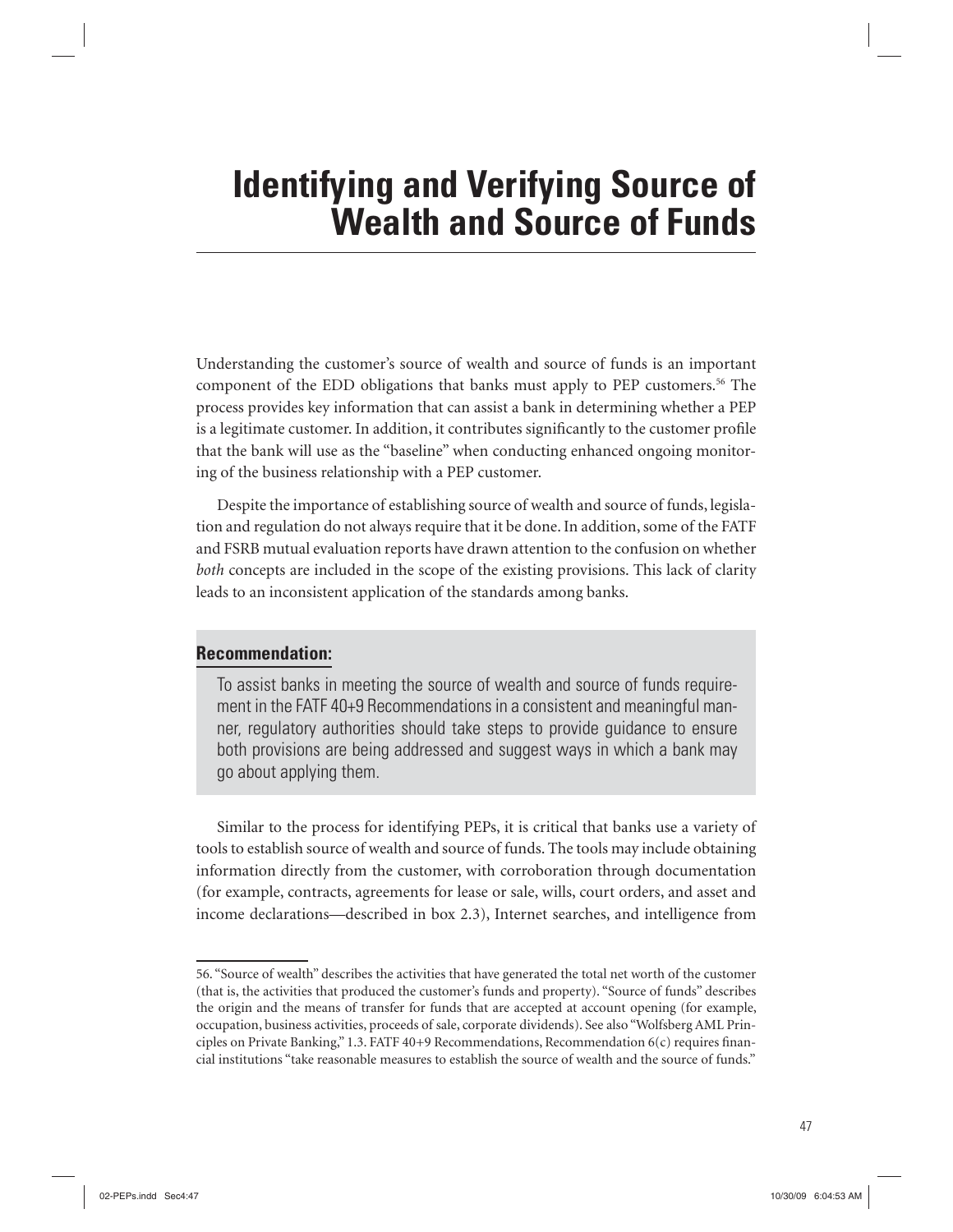referrals or in-country sources (for example, another bank within the same banking group). Some jurisdictions require customers to complete a sworn statement in which they declare the source of their wealth at account opening. For particularly higher-risk PEP relationships, banks should take additional steps to corroborate the information, for example by contracting with an external company to conduct investigations or a site visit to the place of business.

One helpful tool in determining the source of wealth and source of funds—as well as in developing a KYC profile—are the asset and income declarations that many PEP customers are required to file in their home jurisdictions (see box 2.3 for more information). These disclosures may provide information on the assets and income of public officials, including the source of wealth and current business activities.

If a bank is aware that a PEP customer is from a jurisdiction that requires its public officials to file asset and income declarations, the bank should request a copy. This request should be made regardless of whether the declaration is publicly available, because the onus is on the customer to provide the information. Legitimate reasons for a refusal or for not having filed may exist. The PEP may have privacy concerns about providing the declaration, especially in cases where the purpose of the account is limited, or may be prohibited by the government from sharing the declaration. Perhaps the PEP did not file the declaration in the first place out of concerns for safety and security, or is not permitted to share the form. In all cases, the bank should inquire about the reason for the refusal and determine, on a risk-sensitive basis, whether to continue the relationship. Where the declaration is provided, the bank must take steps to ensure confidentiality of the information.

A few sources can assist banks in determining the jurisdictions that require the filing of asset and income declarations by public officials. One is a paper entitled "Disclosure by Politicians," by Simeon Djankov, et al which reviews the asset and income disclosures filed by members of parliament and provides a list of the countries that file in its appendix  $A^{57}$  Another tool is an Internet data portal of the Public Accountability Mechanisms (PAM) Initiative of the World Bank that provides legislative information from approximately 75 countries on filings of heads of state, ministers and cabinet members, members of parliament, and civil servants.<sup>58</sup> It should be noted that analyses of international practices on asset declarations raise issues about the quality of many of those declarations. Still, it appears they may provide additional and complementary though not definitive—information.

<sup>57.</sup> Simeon Djankov, Rafael La Porta, Florencio Lopez-de-Silanes, Andrei Schleifer, "Disclosure by Politicians," (National Bureau of Economic Research, Cambridge, MA, 2009) lists 115 countries that require Members of Parliament to file asset and income declarations. Since publication of the paper, Seychelles, Dominica, Haiti, Sierra Leone and Iceland have added asset and income disclosure requirements for MPs. The paper is available at http://www.nber.org/papers/w14703. 58. Internet portal address: www.agidata.org/pam/.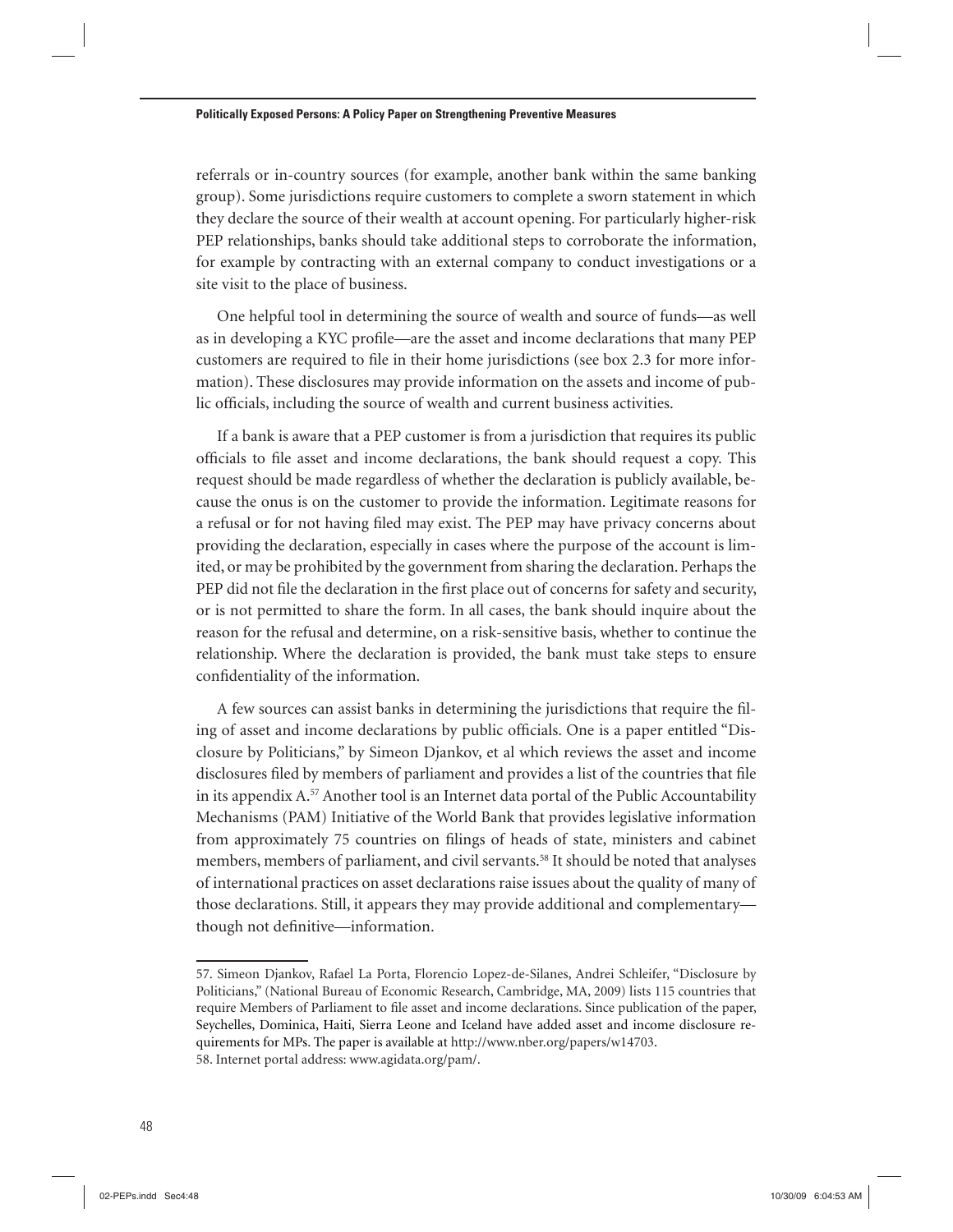#### **Principle Recommendation:**

Public officials should be asked to provide a copy of any asset and income declaration form that they have filed with their authorities, as well as subsequent updates. If a customer refuses, the bank should assess the reasons and determine, using a risk-based approach, whether to proceed with the business relationship.

Once the source of wealth and source of funds are established, banks will need to analyze the information for "red flags" for corrupt PEP activity. Because certain institutions, industries, and jurisdictions face higher money laundering or corruption risks, thus requiring additional caution, other relevant information will include the type of business and the geographical sphere of the activities that have generated a customer's wealth. If third-party funding is involved, banks should make further inquiries about the relationship between the person providing the funds and the customer.

In the event of doubt about the veracity of the information provided for either source of funds or source of wealth, the banks visited indicated they would not open the account or—in the case of an existing customer—would terminate the relationship. In all cases, if a bank suspects that the funds are proceeds of criminal activity, the bank is required to file an STR with the FIU (see FATF Recommendation 13).

#### **Good Practice**

Banks set guidelines for establishing source of wealth and source of funds to include requirements for verification and escalation in the event of lack of clarity or suspicion.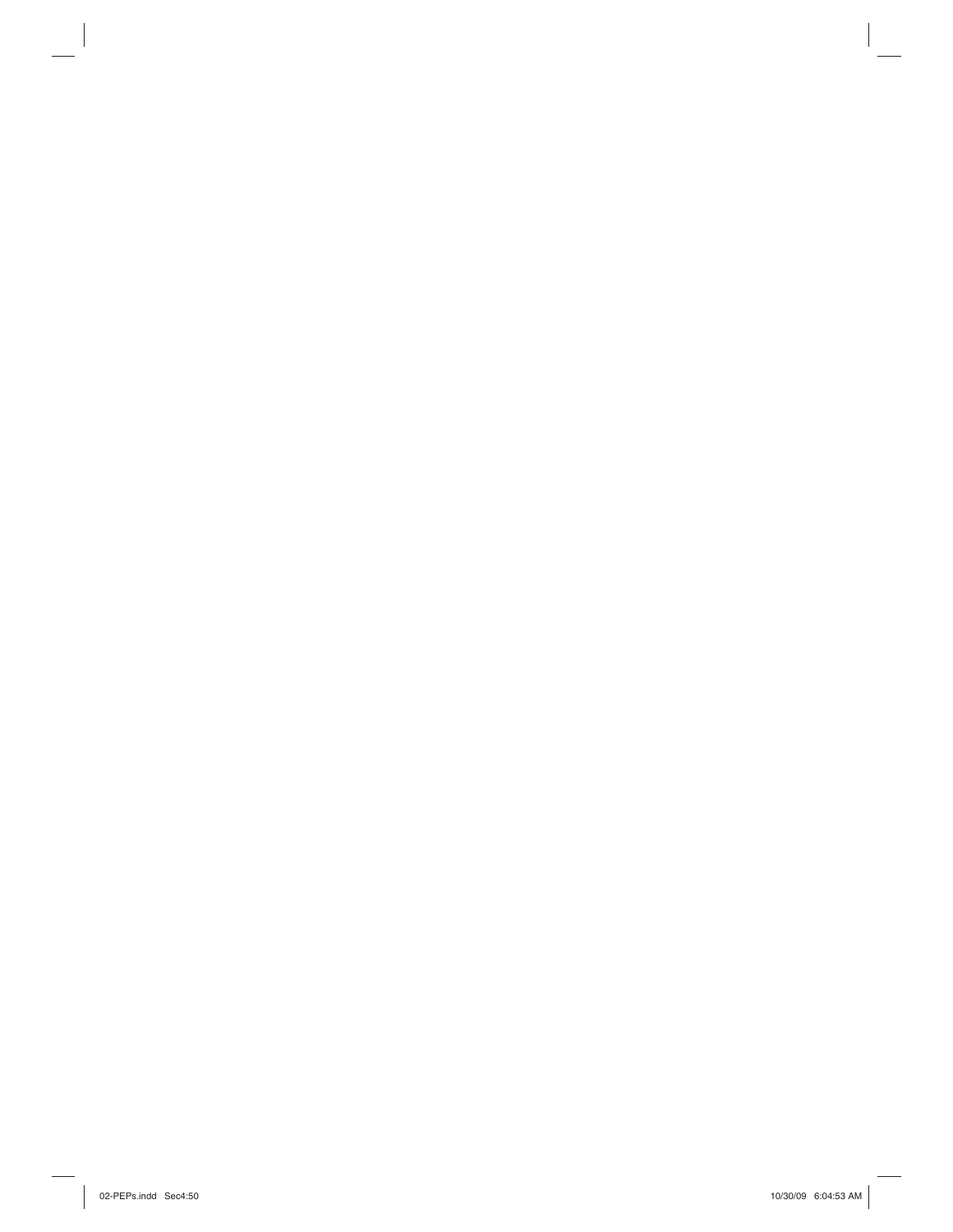# **PEP Approval by Senior Management**

The FATF standard requires banks to obtain senior management approval for establishing a business relationship with a PEP and continuing a business relationship with a customer who is subsequently found to be a PEP or becomes a PEP.59 The exact meaning of the term, "senior management approval" is unclear. Some jurisdictions have either not provided any interpretation of the term or explained that such approval may be at the compliance, branch, or board of director level. In some jurisdictions, the AML/CFT compliance officer may also be a senior manager.

In addition to senior management, the group AML/CFT compliance officer (where existing) should be involved in the PEP approval process, at least in cases of higher risk, for two important reasons.<sup>60</sup> First, an AML/CFT officer is often in the best position to say that a person should not be accepted regardless of the size of the account. Second, involvement at the highest level is critical, especially in the context of informationsharing practices within the bank and group. In most banks visited, the individual members of the group can share information with the group office, but not with the other members of the group (that is, they can share with their parents, but not with their brothers and sisters). The result is that the group AML/CFT compliance officer has broader information on the customer base, STRs filed across the group, terminated customers, and in some cases, refused customers. This top-level perspective prevents the acceptance of a customer who has already been refused or terminated at another location (customers who are branch or country-shopping).

#### **Recommendation:**

In higher risk cases, the group AML/CFT compliance officer (where existing), in addition to a senior manager with AML expertise, should be involved in the decision to accept or continue a relationship with a customer who has been identified as a PFP.

<sup>59.</sup> FATF 40+9 Recommendations, Recommendation 6(b).

<sup>60.</sup> In a number of banks, the group AML/CFT compliance officer is a senior manager.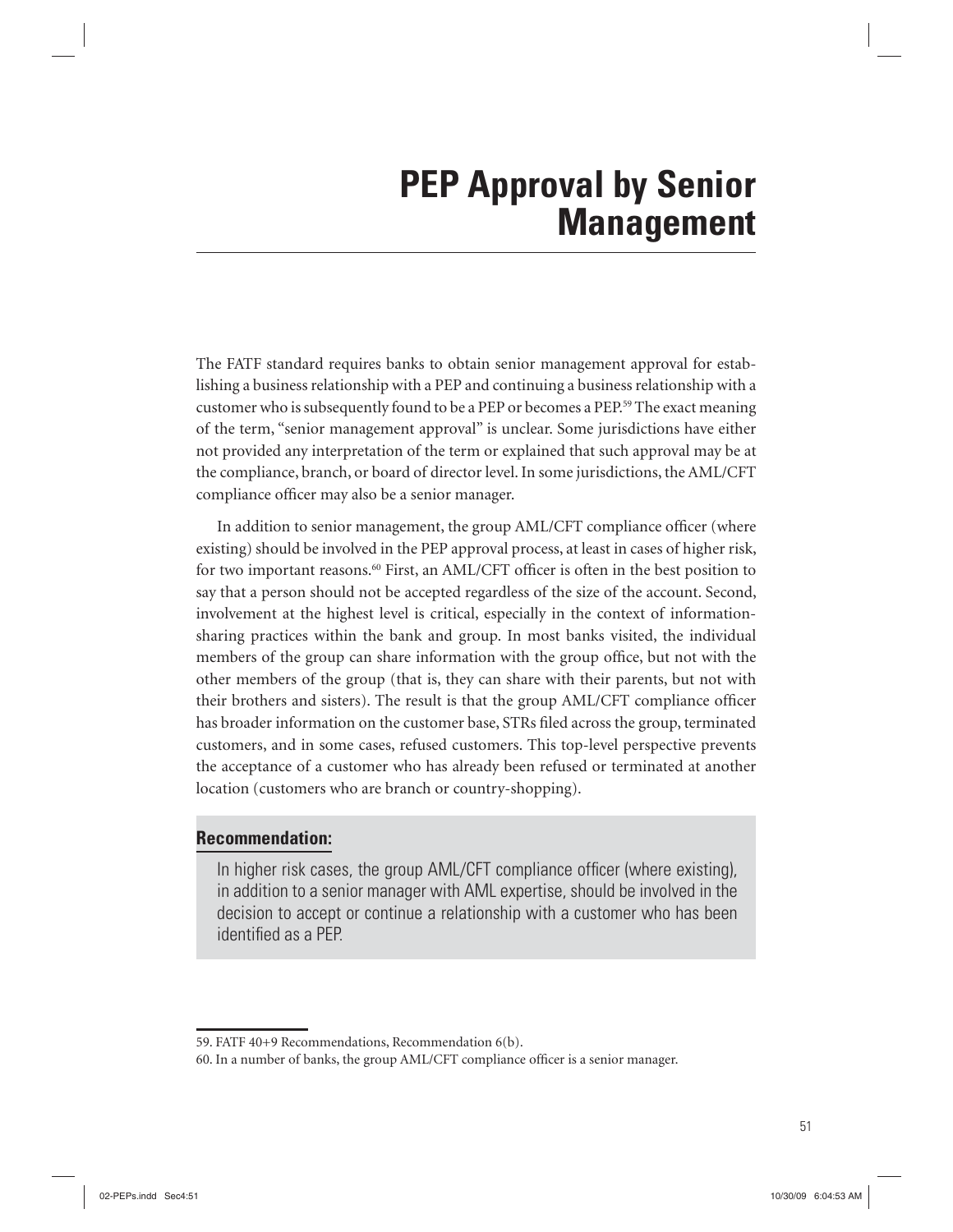With respect to the decision-making process, banks' internal policies should outline who is involved and how (for example, unanimous agreement by all or a decision-tree approach in which the decision is approved at various levels). Most of the banks visited described a multi-layered senior management approval process. In many cases, a new PEP relationship required separate approvals from the business and compliance unit heads. In some cases, a group compliance unit would have final approval over a new PEP account and in others, the final decision rested with a group business head. At one bank, there appeared to be about eight different units that were required to review a new PEP client, including final sign-off at the board level. Other banks had fewer layers, but built in various opportunities for escalation to separate committees or units (for example, reputation check or core business compliance unit at the broader group level) if a PEP was thought to immediately pose a higher risk or reside in a sensitive jurisdiction. Whatever the policy, it should be outlined in writing and decisions should be documented.

#### **Good Practice**

The decision at senior management level to accept or continue a relationship with a customer identified as a PEP is documented, with clear delineation of responsibility and accountability. Approval or refusal by the various senior managers involved should be documented in writing.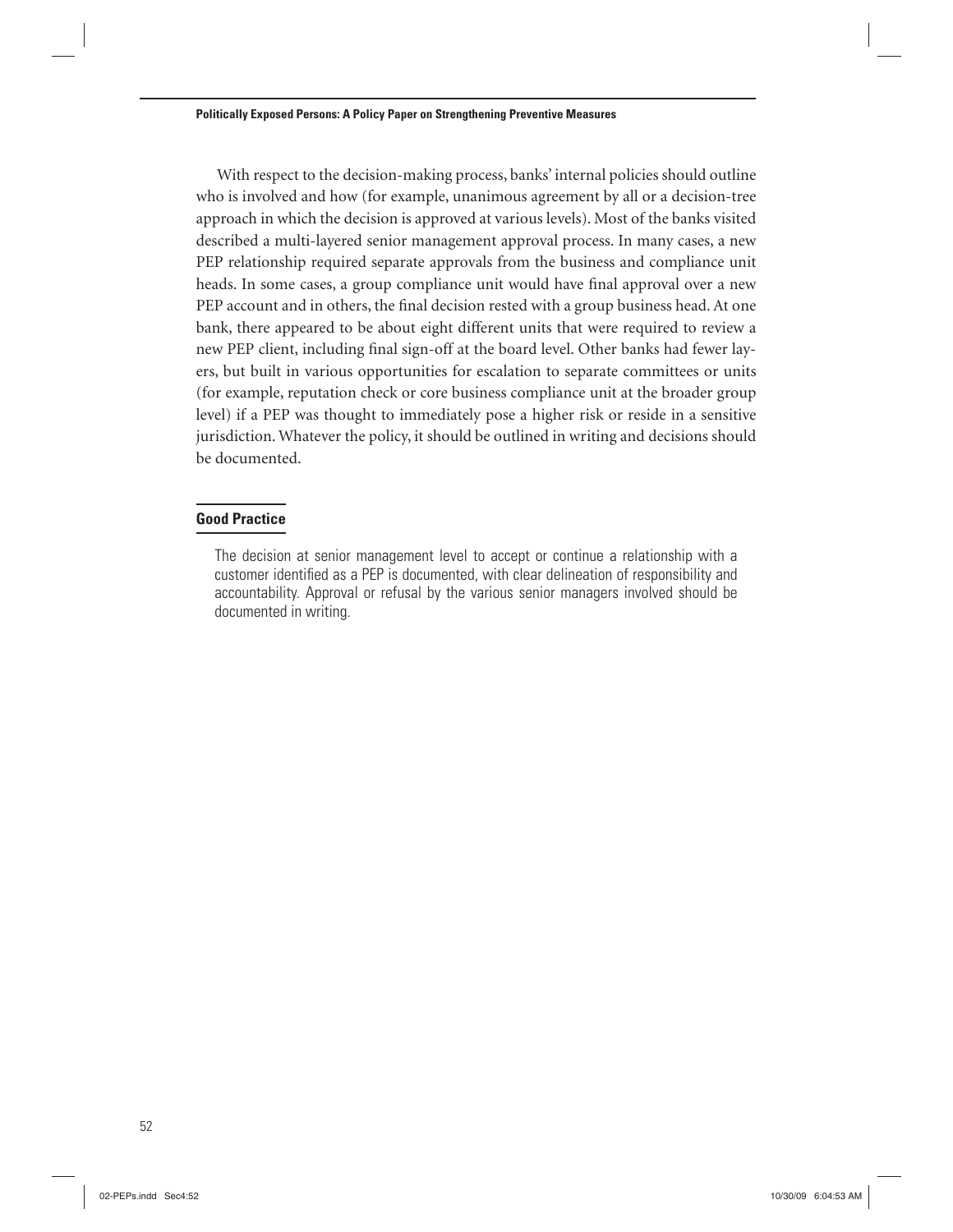Once a business relationship has been established with a PEP, banks must conduct enhanced ongoing monitoring<sup>61</sup> of the business relationship.<sup>62</sup> The FATF 40+9 Recommendations do not define enhanced ongoing monitoring beyond the need for senior level approval at initiation and the checks on the source of wealth and source of funds. Ongoing monitoring includes processes to monitor the PEP customer's transactions and evaluate whether the activity accords with the customer profile, as well as periodic updating of client information. Enhanced ongoing monitoring is also expected to entail an overall review of individual PEP customers by senior management. Beyond increasing the frequency of and attention to these processes because of the high risk category of a PEP, a number of PEP-specific practices are outlined below.

## Transaction Monitoring

The process of monitoring transactions involves combining knowledge of the customer profile, source of wealth and source of funds, and all applicable risk factors with the capacity to evaluate whether the account activity is consistent with these factors. In addition to the assessment of transactions vis-à-vis customer profile, some banks introduce specific typologies for money laundering including typologies involving corrupt PEP activity into their account monitoring. Guidance on typologies from the regulatory authority or FIU, where appropriate, would be helpful.

Regulatory authorities can also provide guidance to banks on some of the common "red flags" in cases of corrupt PEPs.

#### **Good Practice**

In the wake of news of a scandal involving a high-profile PEP at another bank, one bank provided employees with specific "red flag" indicators that may be more common with PEPs:

<sup>61.</sup> The term "enhanced ongoing monitoring" is sometimes used to refer to the process of detecting if an existing customer has become a PEP. For the purposes of this paper, "enhanced ongoing monitoring" refers only to the process of monitoring customers who have already been identified as PEPs. For information on the former, see the "Identification of PEPs: When to Check" section in part 2. 62. FATF 40+9 Recommendations, Recommendation 6(d).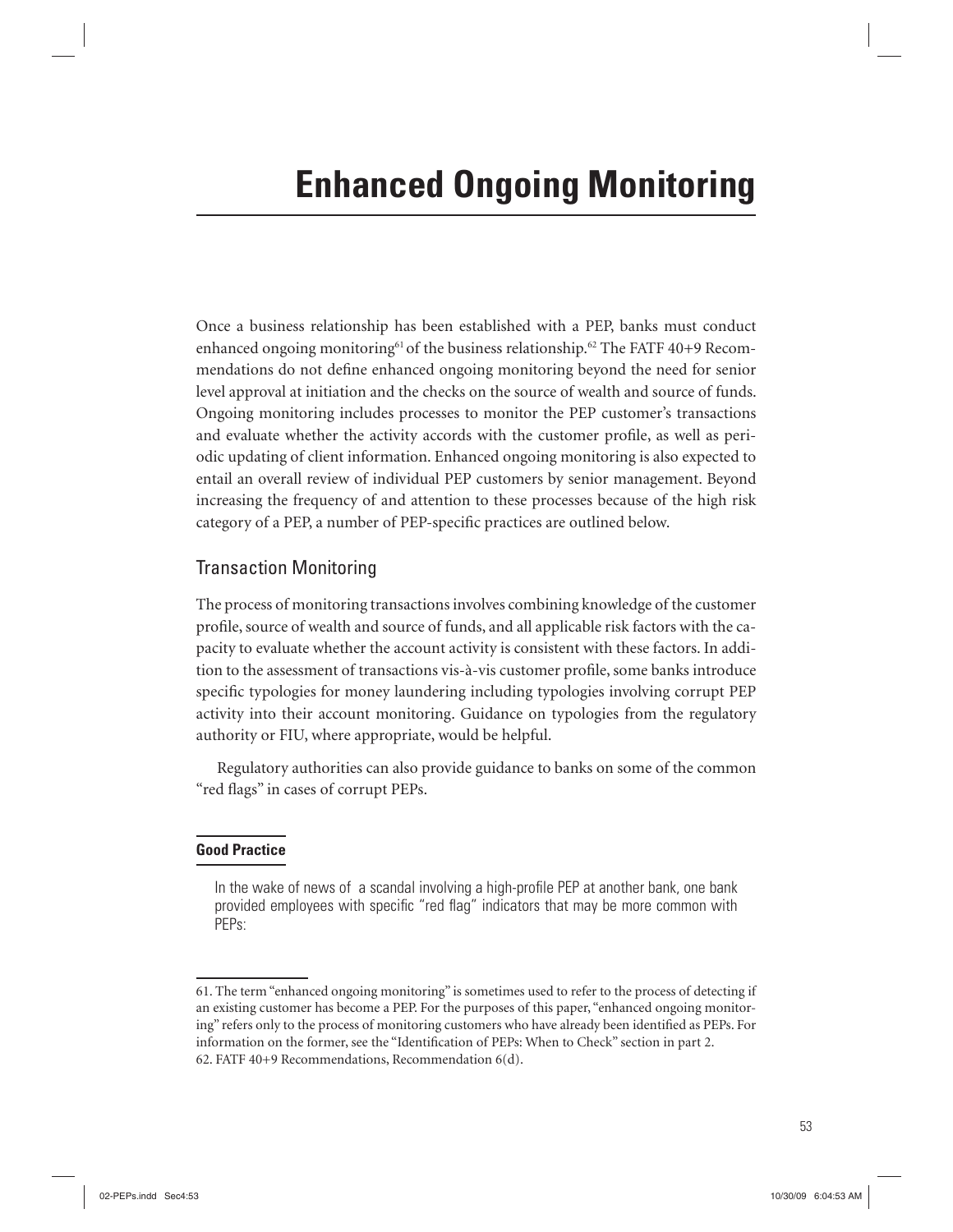- activity inconsistent with customer profile, record of previous activities, or profile of businesses in same peer group;
- transactions over a certain value;
- sums deposited into the account are large relative to the wealth of the PEP and his or her family;
- funds transferred from an anonymous account (receiving bank should ask for identification details or reject);
- funds parked offshore;
- transfers from personal accounts to corporate accounts; transfers into or from an account of a third party or intermediary;
- complex ownership structures that hide the identity of the ultimate beneficial owner (for example, offshore nominee companies controlled by the nominee but indirectly under the PEP's control); and
- use of trust arrangements, especially when the settlor is also the beneficiary.

## Awareness of PEP Customers: Maintaining Access to a List of PEP Customers

Although banks may not be required under regulation to maintain a list of their PEPs, the majority of the banks visited as part of the field work either had a list or had the ability to generate one quickly. The list was often compiled by the AML/CFT compliance officer and held by the AML/CFT compliance officer or senior management or both. The list can assist with generating an overall view of the PEP activity at a bank, and a number of banks have added other data fields to improve the usefulness of the list. Some regulatory authorities ask for the list as part of the on-site inspection—even if not required by regulation—because it contributes to the review of how the bank is managing its PEP risk, and can help the authorities in sampling during on-site examinations. Several banks indicated they keep an updated list of PEPs that includes the name of the PEP as well as a short KYC profile and the dollar value of assets in the accounts.

At the same time, the maintenance of a PEPs list is not the sole indicator of effective risk management, nor is it the only tool for ongoing monitoring. Banks must ensure a comprehensive assessment of the risks of their PEP clients and engage other tools to assist in this process. Regulatory authorities must ensure that they look behind the list to see what the bank is doing: The generation of a list is insufficient in itself to show that a bank is successfully managing its PEPs risk.

#### **Recommendation:**

An updated list of PEP accounts should be maintained by the AML/CFT compliance officer and be available to senior management.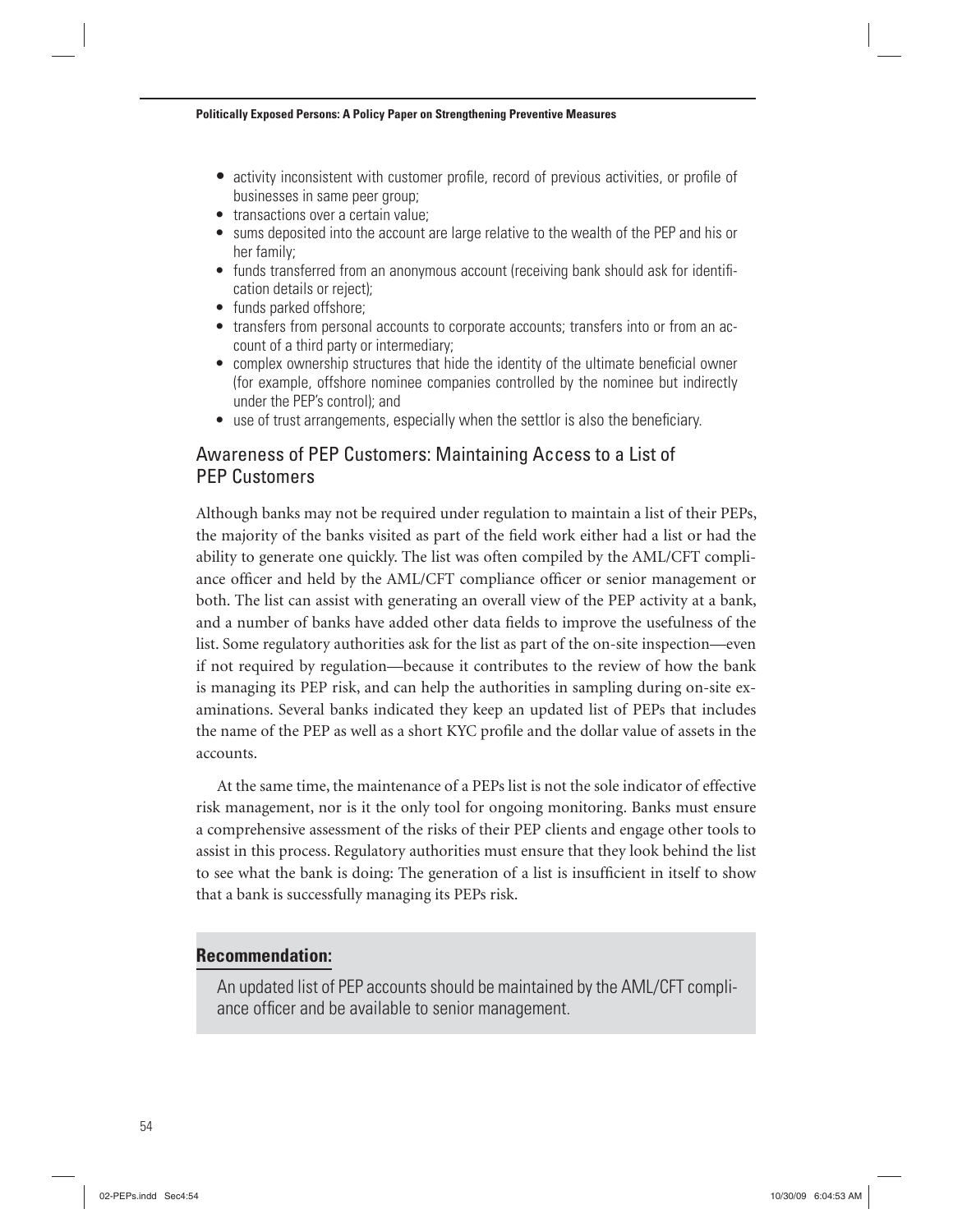# Keeping Customer Profile Updated

The customer profile should be kept up-to-date, whether through information gathered using automated database searches, manual updating of the customer profile, or transaction monitoring (manual or automated or both). Current information can reveal changes to political function or business profile, significant or unusual transactions, changes in risk characteristics, notable reputation issues (for example, prosecution, litigation, negative media coverage), information on the beneficial owner, as well as background supporting documents. The banks visited refreshed customer profiles using a risk-based approach at least annually.

# Periodic Review Process

The "big picture" for each PEP customer needs to be reviewed using a risk-based approach. All of the banks visited use this practice, with the timing ranging from frequent reviews to annual reviews. The process typically includes generation of a customer profile and portfolio report, as well as reports on the results of the transaction monitoring and changes to the customer profile. The reports are then analyzed by the account manager, compliance, head of business area, or through a sign-off process involving some or all the aforementioned (for example, members of PEPs committee, customer monitoring team). Finally, the information is considered by senior management or a committee including at least one senior manager. This individual or committee makes decisions on termination or continuation of the business relationship. Banks should also consider having the audit committee, board, or equivalent corporate governance body sign off on the PEPs list annually.

# **Principle Recommendation:**

PEP customers should be reviewed by senior management or a committee including at least one senior manager using a risk-based approach, at least yearly, and the results of this review should be documented.

## **Recommendation:**

PEP customers should be reviewed annually by the audit committee, board or equivalent corporate governance body as part of its risk-management responsibilities.

To assist in the coordination of regular reviews and the decision-making process, a few banks have implemented a "PEPs Committee." In one large bank, retail PEP ac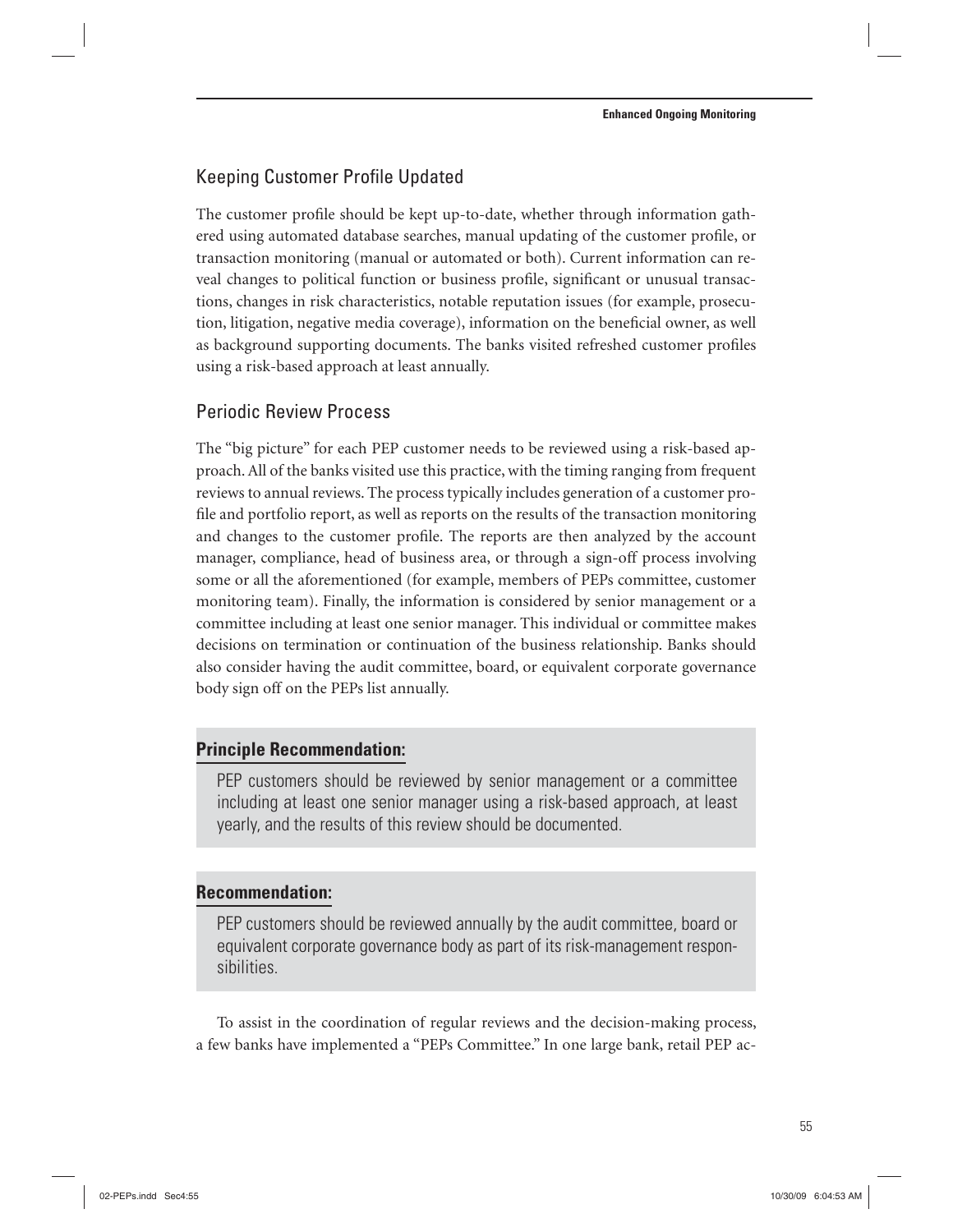counts are transferred to a specific retail branch, which has responsibility for enhanced ongoing monitoring. These are simply a few examples of practices; a bank may pick a more suitable option based on its situation. Whatever the arrangement, these roles and responsibilities must be clearly outlined in the bank's policies.

#### **Good Practice**

#### **Establishment of a PEPs committee.**

#### **One bank structured its PEPs committee as follows:**

- Authority
	- Make a record of all PEPs within the bank
	- Carry out a regular review of PEP customers
	- Provide opinions, on an annual basis, on whether to continue relationships with PEP customer
	- Make decisions on measures to be taken
- Members
	- CEO
	- head of compliance of the business area
	- records manager
	- customer manager
	- other occasional participants depending on the issue, such as the head of the business area
- Organization:
	- Meets every two or three months, or at least quarterly, but also every time a permanent participant requests a meeting
	- Decisions are unanimous
	- Quorum is at least four of the participants, and must always include the CEO
	- Minutes of meetings are kept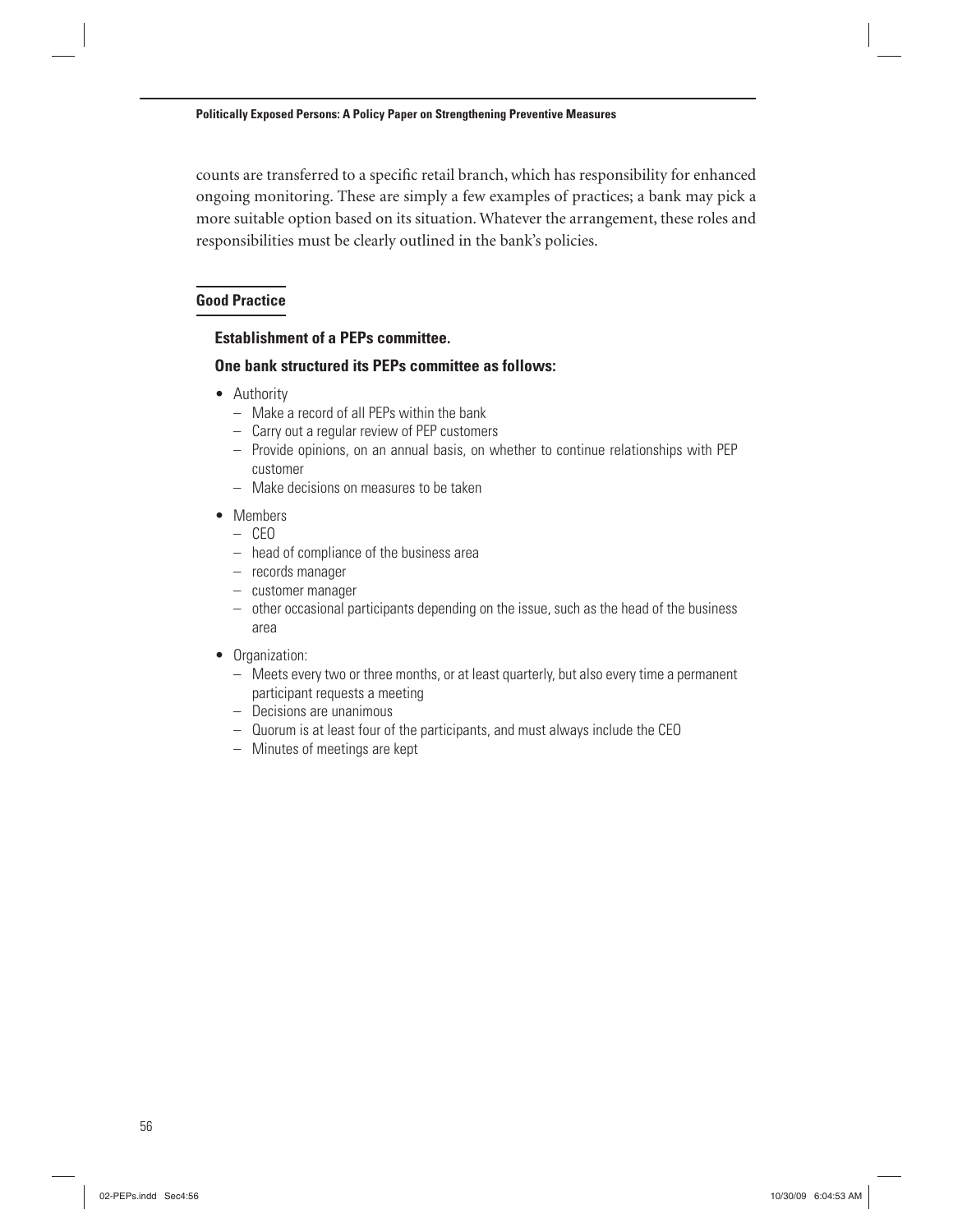# **PART 3**

# Role of Regulatory Authorities and the Financial Intelligence Unit

This section reviews the roles of the public authorities that are primarily involved in politically exposed persons (PEPs). These bodies include the regulatory authority, which is responsible for providing guidance to banks and assessing and enforcing compliance with PEP standards, and the financial intelligence unit (FIU), which has a role in the context of suspicious transaction reports (STRs) on PEPs.

There are a few overarching observations that apply to both regulatory authorities and financial intelligence units. Both require adequate resources and training (see also "Training and Resources"), as well as sufficient independence from political interference. Cooperation between the authorities is also critical (see also "National Cooperation"); and each of the jurisdictions visited stressed the importance of cooperation and communication in ensuring compliance by the regulated and reporting institutions.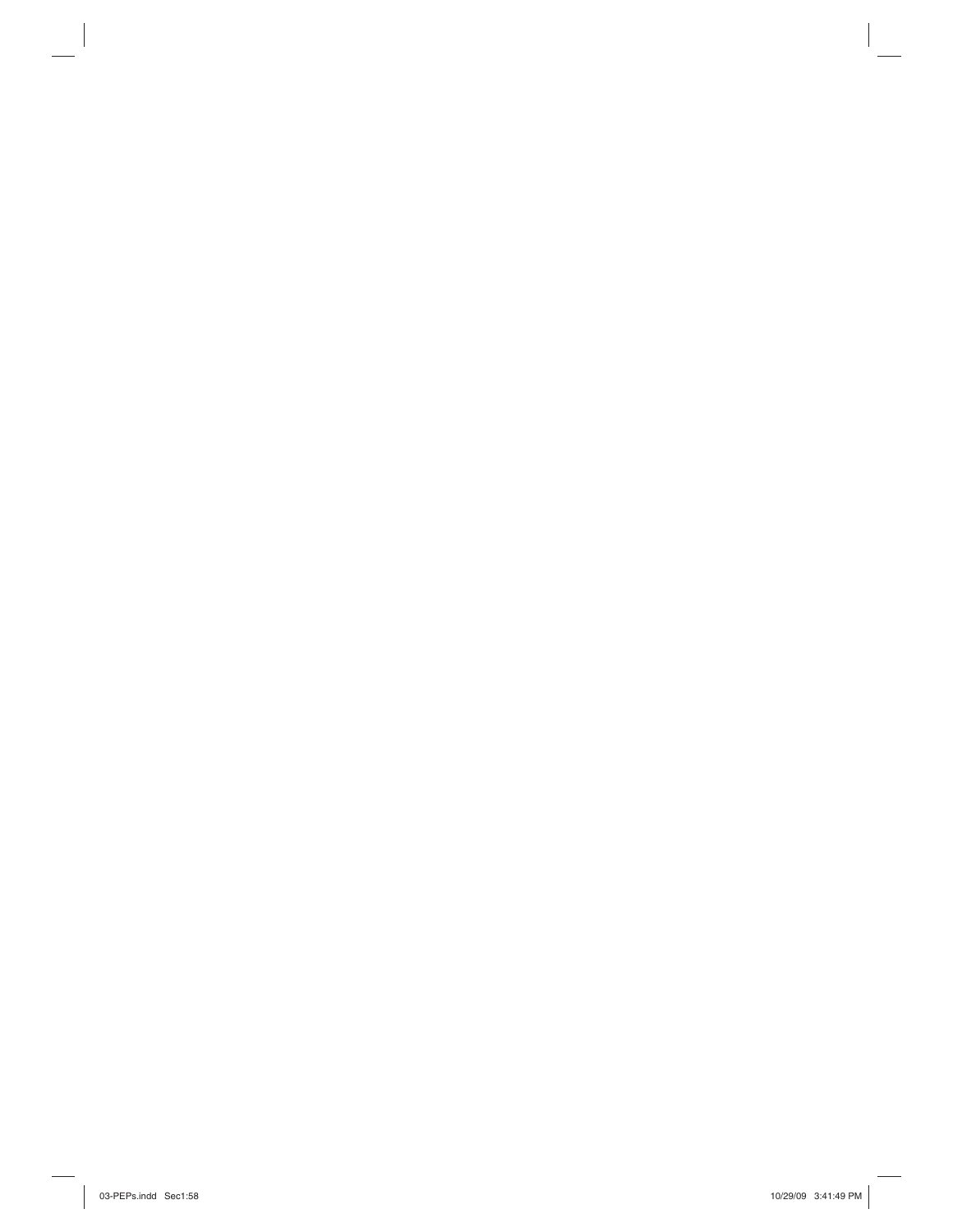Alongside a stringent legislative regime and an engaged and responsive private sector, a rigorous regulatory regime should be in place to ensure compliance by the private sector with legal and regulatory obligations.<sup>63</sup> Although specific controls can be put in place to prevent corrupt PEPs from using a financial services firm to launder the proceeds, these controls should form part of a jurisdiction's wider anti-money laundering (AML) controls. Without a comprehensive AML regime in place, specific PEP controls will not be effective.

#### Regulation of Banks' PEPs Controls

In general, the regulatory bodies interviewed saw PEPs controls as an integral part of a bank's AML regime. In situations in which regulatory authorities questioned banks about this issue, they usually did so in the context of their review of a bank's AML systems and controls. Only one regulatory authority had undertaken thematic projects specifically on PEPs, with most stating that PEPs form part of their ongoing regulatory procedures.

Thematic reviews focusing on PEPs as an issue can further the understanding of both the regulatory authorities and the regulated entities with regard to the current control environment surrounding PEPs in the jurisdiction. Thematic reviews can also help to ensure that regulators can identify weaknesses in banks or common challenges in implementation and issue guidance materials or best practices where appropriate. In jurisdictions where thematic reviews are conducted, they should at a minimum include work on AML controls and PEPs should form a part of the wider project.

#### **Good Practice**

One regulatory authority conducted a thematic review of systems and controls in relation to PEPs among a selection of banks in the jurisdiction. A report of the outcomes was published and made publicly available, outlining specific guidance and a regulatory framework in relation to PEPS, areas for improvement, and good practices.

<sup>63.</sup> This section focuses on some specific issues in supervision. For details of what the supervisor should be looking for in its assessment of bank compliance, please see part 2.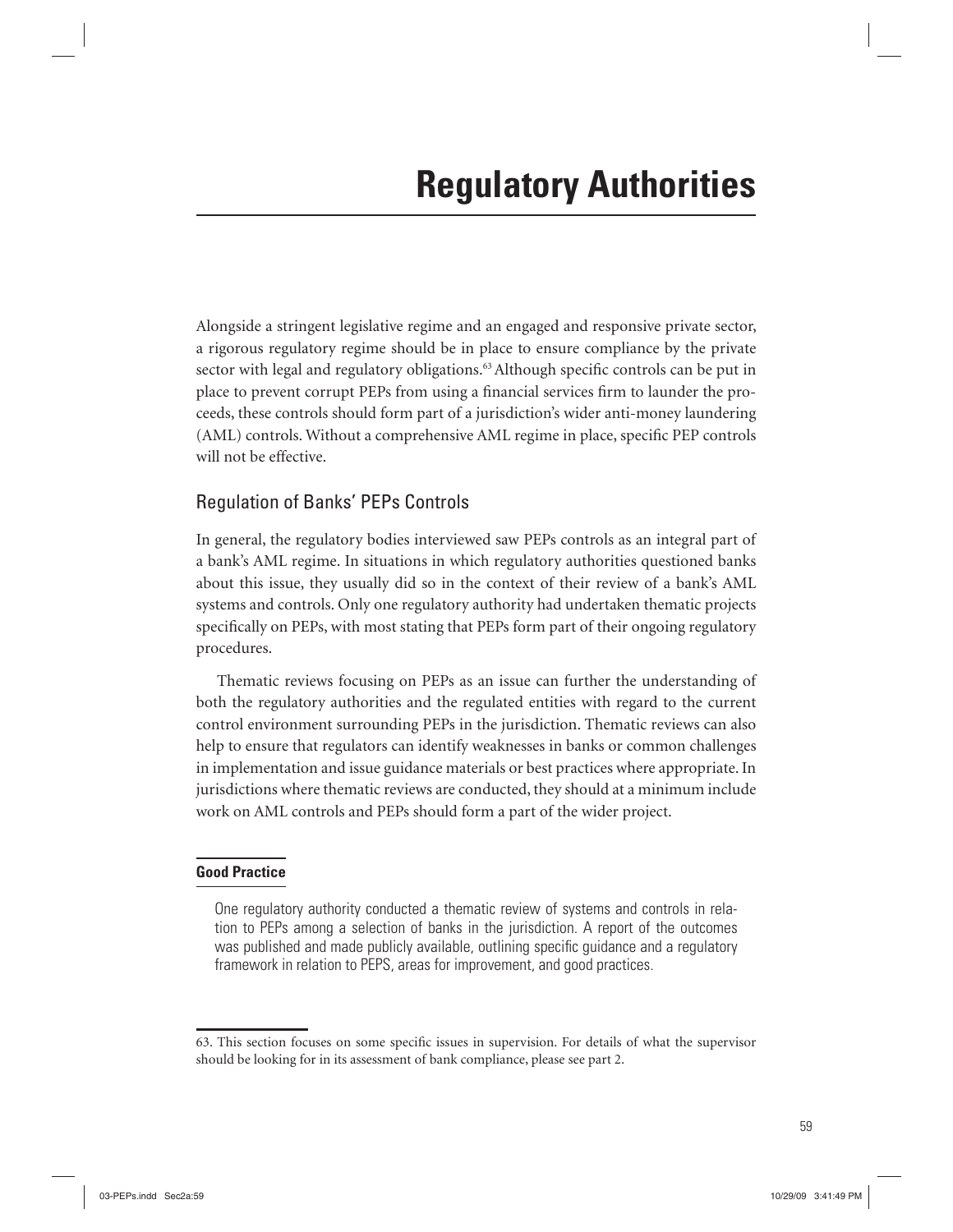#### **Recommendations:**

- As part of its routine onsite assessments, the regulatory authority should include a focused PEPs component and incorporate specific PEP questions, at least in those sectors or banks that are particularly exposed to PEPs. Such on-site assessments should be scheduled using a risk-based approach to effectively review changes in the current control environment.
- Regulatory authorities should conduct a PEPs check on beneficial owners when assessing the "fit and proper" component at licensing.

#### Need for Additional Guidance from the Regulatory Authority

A number of the jurisdictions visited highlighted the need for open and constructive communication channels between key stakeholders in the public and private sectors and regulatory bodies with respect to expectations on how to deal with PEPs. Banks in the majority of the jurisdictions visited stated that they did not feel that the regulatory authority had issued enough guidance on their expectations. Banks also requested more information on the objectives of the rules and regulations in place.

The need for guidance should be partly addressed through an increased focus on PEPs, both within the ongoing regulatory process and as a specific strand of work. The information regulators continue to gather on the risks of PEPs and areas of vulnerability can be passed on to banks in the form of guidance. The results of any thematic work on either PEPs specifically or AML more generally should be published, giving a good indication of the expectations of the regulatory authority.

#### **Recommendation:**

Regulatory authorities should issue specific instructions that clearly outline banks' legal and regulatory obligations in relation to PEPs. Regulatory authorities or FIUs or both should also disseminate typologies on "red flags" that could indicate corruption.

#### **Good Practice**

One regulatory authority informed banks in a guidance note that in cases of higher risks, the bank should expect an increased level of review by examiners to ensure that the institution has in place controls and compliance oversight systems adequate to monitor and manage such risks as well as personnel training for the management of such risks according to the requirements of applicable laws and regulations.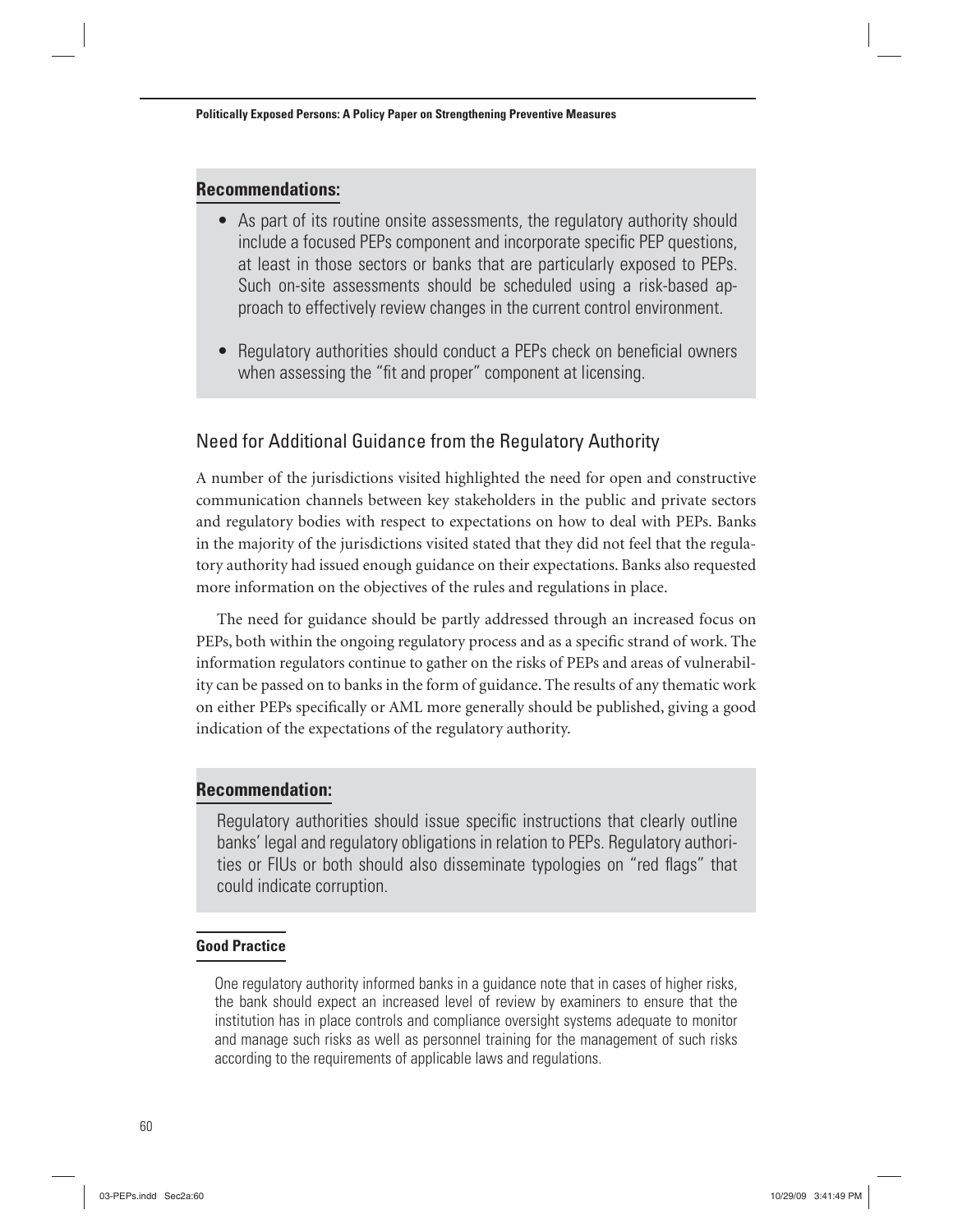#### **Sanctions**

The field work team noted a lack of regulatory sanctions imposed on banks for PEP deficiencies as well as general AML deficiencies in the jurisdictions visited. One authority suggested that the lack of sanctions was potentially a result of PEPs being part of a bank's wider AML system. Breaches of the PEP obligations were likely to be indicative of more fundamental problems with a bank's defenses and would result in sanctions for overall AML system failures rather than sanctions for PEP breaches. This argument makes sense, but it may also lead to insufficient feedback from the regulatory authorities on expectations regarding PEPs requirements.

Conversely, the lack of PEP sanctions may be attributable, in part, to a lack of regulatory focus on PEPs. The fact that few of the banks visited cited the risk of regulatory action as a driver of compliance with PEP standards also points to the lack of regulatory focus. In this context, graduated regulatory sanctions (including punitive sanctions) are an effective tool for generating improvements in the industry—they send a signal to the private sector about key issues that the regulator views as important.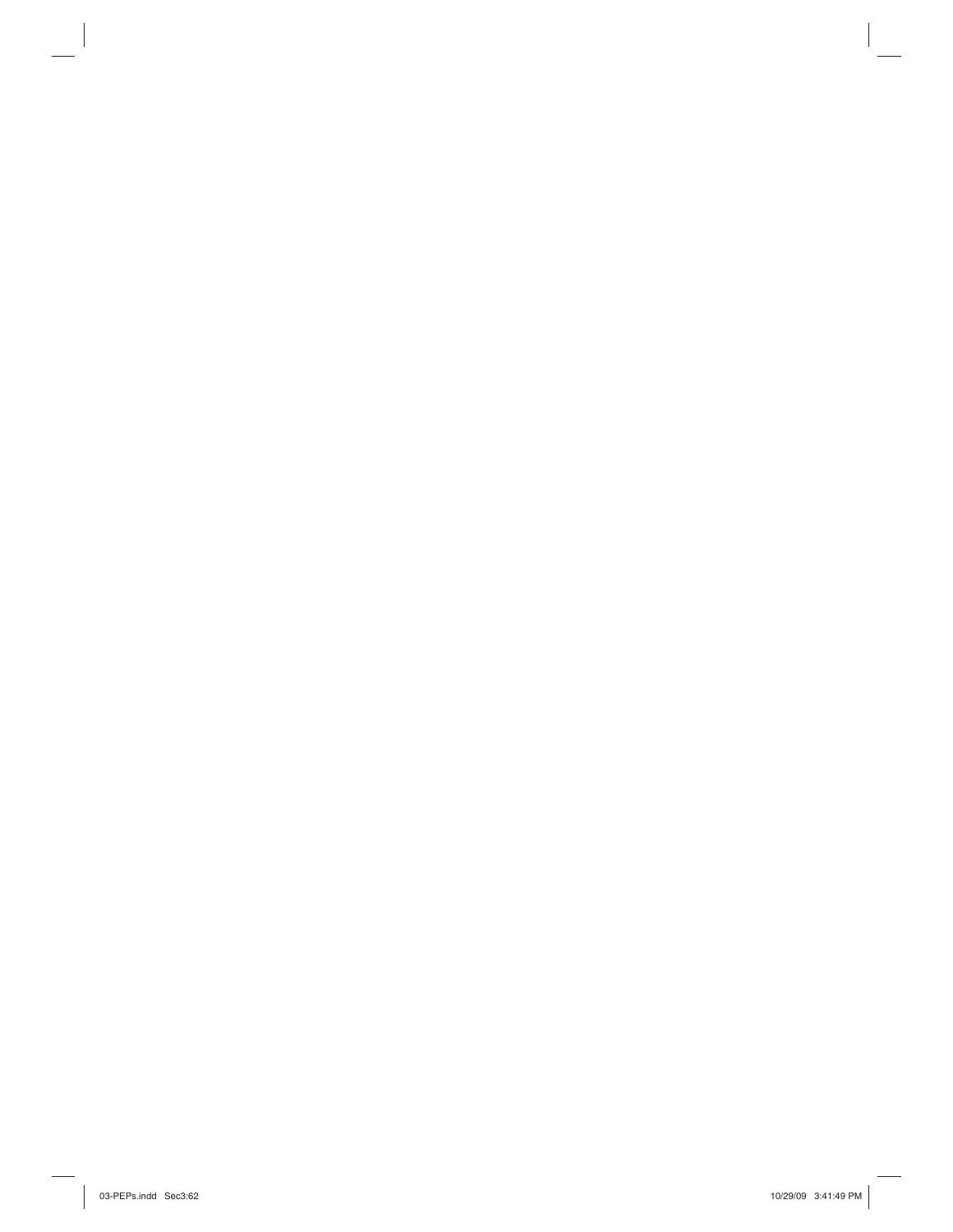# **Suspicious Transaction Reporting and Financial Intelligence Units**

Suspicious transaction reports or suspicious activity reports (STRs) play a critical role in the fight against corruption and money laundering. Often an STR acts as a first warning signal of suspicious or unusual activity by a customer and after analysis, can mobilize interagency cooperation between various regulatory, law enforcement, investigative and prosecutorial bodies.<sup>64</sup> The team's discussions with government agencies, regulators, FIUs, investigators, prosecutors, and banks demonstrated that the STR is an important part of the PEPs discussion.

Although FIUs recognize business relationships with PEPs as a potential corruption and money laundering risk, only limited efforts have been made to single out PEPs as a distinct FIU issue. Very few FIUs are able to collect reliable statistics on PEP-related STRs (PEP STRs), resulting in a lack of information on the scale of the problem and the effectiveness of the system in detecting it. In addition, written guidance is sometimes lacking on filing PEP STRs or typologies.<sup>65</sup>

The data available reveal a low number of PEP STRs relative to the total number of STRs. Uneven reporting rates within jurisdictions occur too, with a handful of banks submitting the majority of PEP STRs. Some banks suggested that the low number of STRs made sense because banks have a low number of PEP customers in the first place: if the number of PEPs is low as a percentage of total clients, so will be the number of STRs. At the same time, little data support this (for instance, numbers on PEPs and PEP STRs) and other indicators would also influence filing rates, such as risks, guidance, enforcement, and the like.

The increased international attention to the risks imposed by PEPs has prompted many FIUs to strengthen their resolve in this regard. The balance seems to be shifting toward greater focus on PEPs, but there is still significant room for improvement.

<sup>64.</sup> Cooperation may occur through an interagency STR review committee. Various investigators and prosecutors meet to determine if an STR should be investigated or prosecuted and who should take the lead.

<sup>65.</sup> Although FIUs generally carry out the three core functions of receiving, analyzing and disseminating STRs, they vary in their administrative set-up and the types of guidance they can provide.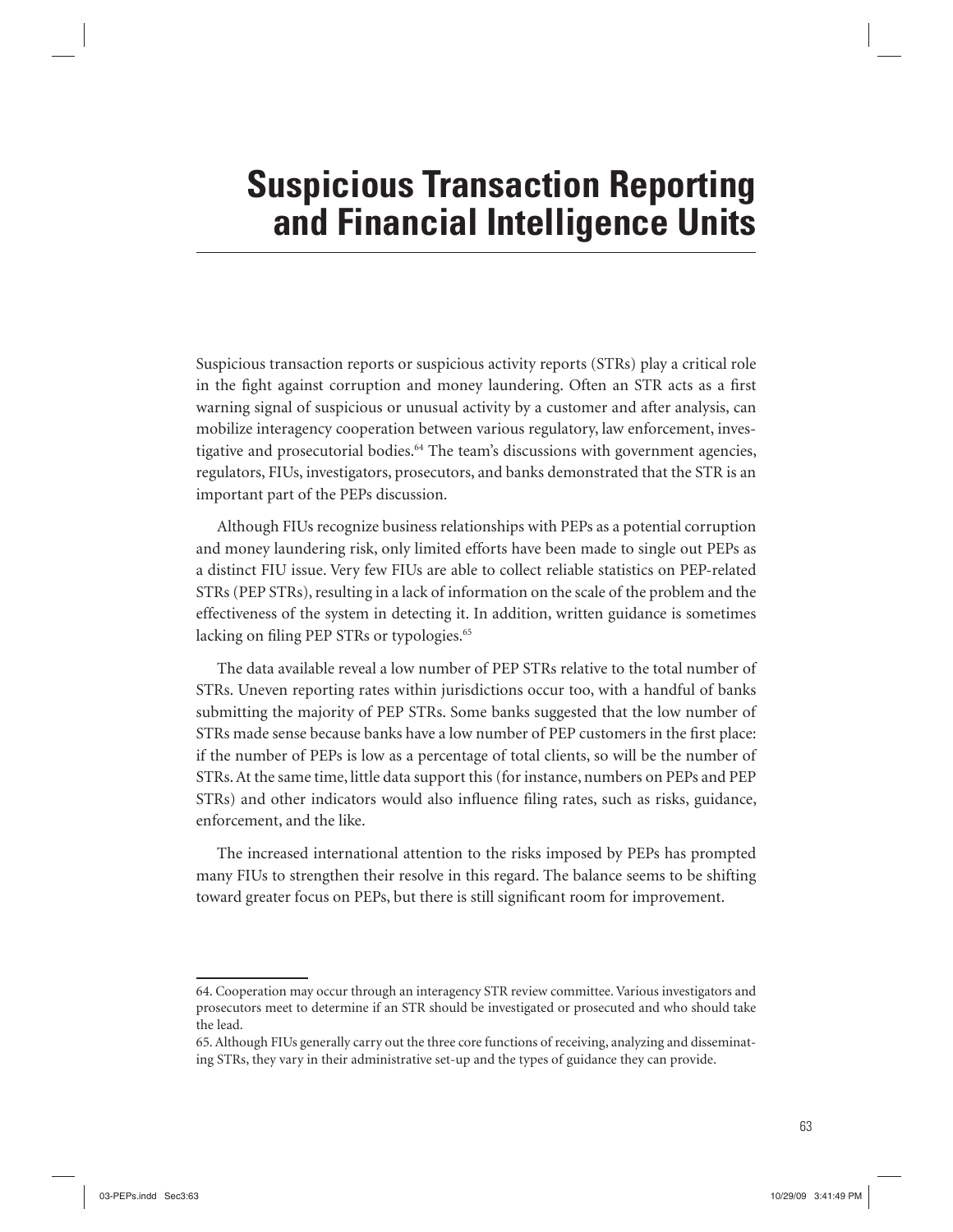# FIU Guidance to Reporting Institutions

To enable the FIU to collect accurate statistics on PEP STRs, guidance should be in place on how banks are to report PEP STRs, as well as the definition of PEPs; why the definition is important; and so forth. During the field visits, there were two main methods for including this information in the STR: using "key words" in the narrative and checking a "PEPs box." Both approaches were used in all styles of STRs, whether the FIU required banks to complete a template form or provide a narrative on the activity.66 In the key-words approach, the FIU asks the banks to include certain terms in the narrative portions of STRs if the transaction is related to a PEP ("foreign corruption" is used by one FIU). With the PEPs-box approach, the bank is required to check a box when the transaction is related to a PEP.

Based on discussions with banks and FIUs, the key-words approach is the most useful overall. The PEPs-box approach can be too restrictive because less narrative information is provided—information that can provide important background for analysis of the STR. In all PEP STRs, even those with a PEPs-box, FIUs should focus on helping banks to improve the narrative, including using certain key-words to identify PEP activity.

FIUs can use a number of additional mechanisms to provide guidance: formal guidance papers and circulars, including a thematic circular on PEPs; typologies on corruption and AML schemes that involve the suspicious activities of a PEP; feedback on STRs; and a direct line that reporting institutions can use to consult with FIU personnel and obtain guidance on specific cases.

#### **Recommendation:**

FIUs should provide banks guidance on completing PEP STRs along with a glossary of key-words to be used in STR narratives.

# Gathering Information

Accurate statistics are essential for understanding the scope of PEPs risks and the effectiveness and efficiency of the system for detecting them.<sup>67</sup> In addition to collecting the number of PEP STRs, there could also be a breakdown on whether the PEP was a

<sup>66.</sup> Some FIUs have developed an STR template form that includes specific fields to be completed, such as the name of the beneficial owner, products being used, date and location of activity, reason for suspicion, and so forth. Other FIUs rely on the financial institution to provide a detailed narrative description of the suspicious activity and any other information they deem relevant.

<sup>67.</sup> FATF 40+9 Recommendations, Recommendation 32 requires countries to maintain statistics on among other things, STRs, investigations, prosecutions, and convictions as a means of measuring effectiveness.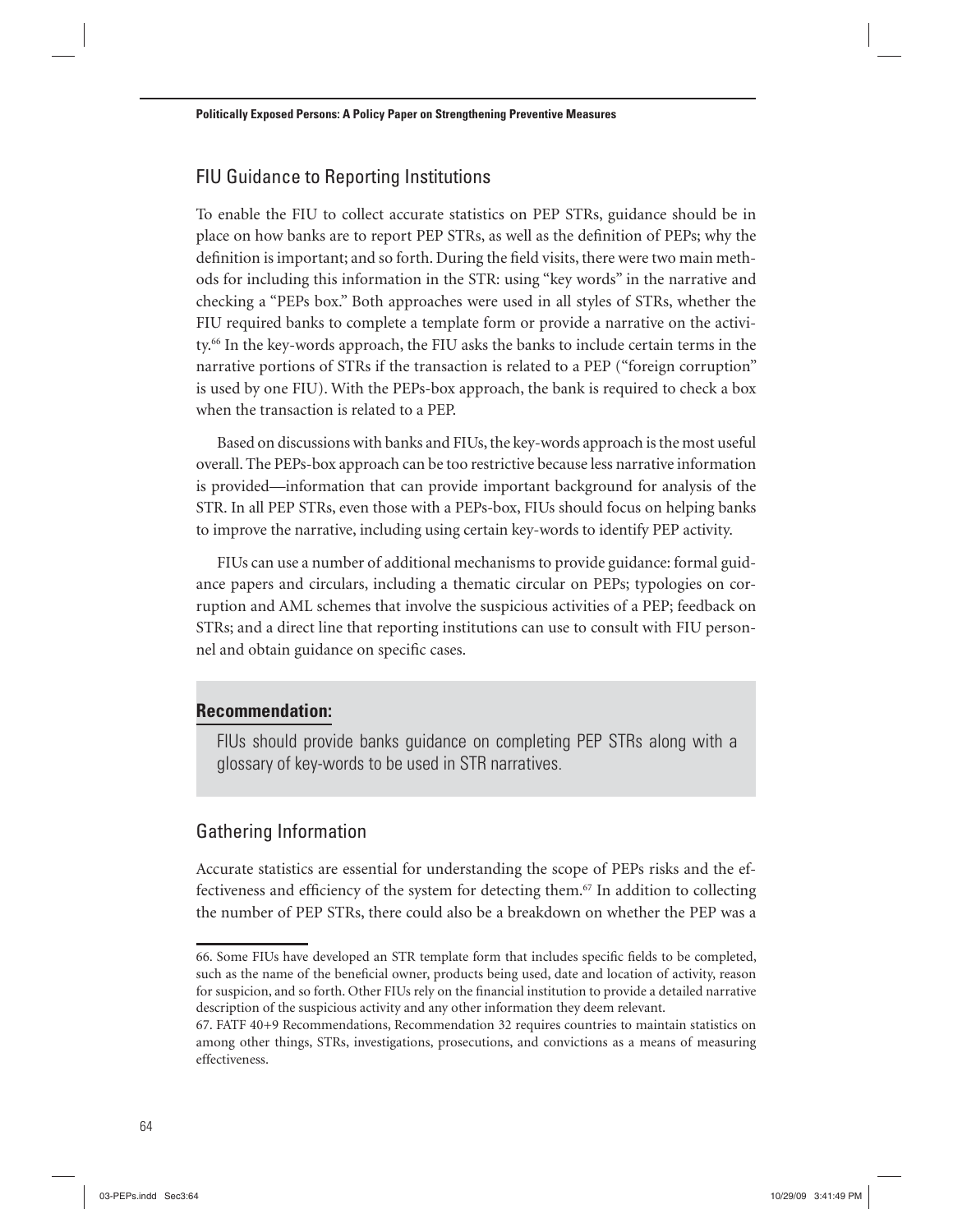prominent public official, a family member, or a close associate. For additional statistics, the FIU will need to consider whether it needs to provide guidance to the industry on other key-words to use in the narrative.

The Egmont Group of Financial Intelligence Units is a forum for FIUs around the world to improve cooperation and the sharing of financial intelligence information in the fight against money laundering and financing of terrorism.<sup>68</sup> The Egmont Group should emphasize the importance of accurate and comprehensive statistics on PEP STRs as a means to assess risks and ultimately improve effectiveness.

One possible tool to assist in the analysis of PEP STRs is the PEP customer's asset and income declaration (see box 2.3 for an explanation on asset and income declarations). FIUs should be able to use this information for domestic PEPs. To analyze STRs related to foreign PEPs, the FIU may be able to access the declaration if it is publicly available; if access is limited to national law enforcement and national FIUs, it may be possible for the foreign FIU to obtain a copy using the Egmont Group's channels.<sup>69</sup> As indicated earlier, remaining issues with the quality and veracity of these asset and income declaration require caution; however, the information is still worth including in the analysis.

#### **Recommendations:**

- FIUs should maintain accurate, comprehensive and public statistics on PEP STRs.
- FIUs should use asset and income declarations as a tool in their analysis of STRs.
- The Egmont Group should emphasize the importance of accurate and comprehensive statistics on PEP STRs as a means to assess risks and carry out strategic analysis within a given financial system.

<sup>68.</sup> For more information on the Egmont Group see www.egmontgroup.org.

<sup>69.</sup> This exchange may not be possible with all FIUs.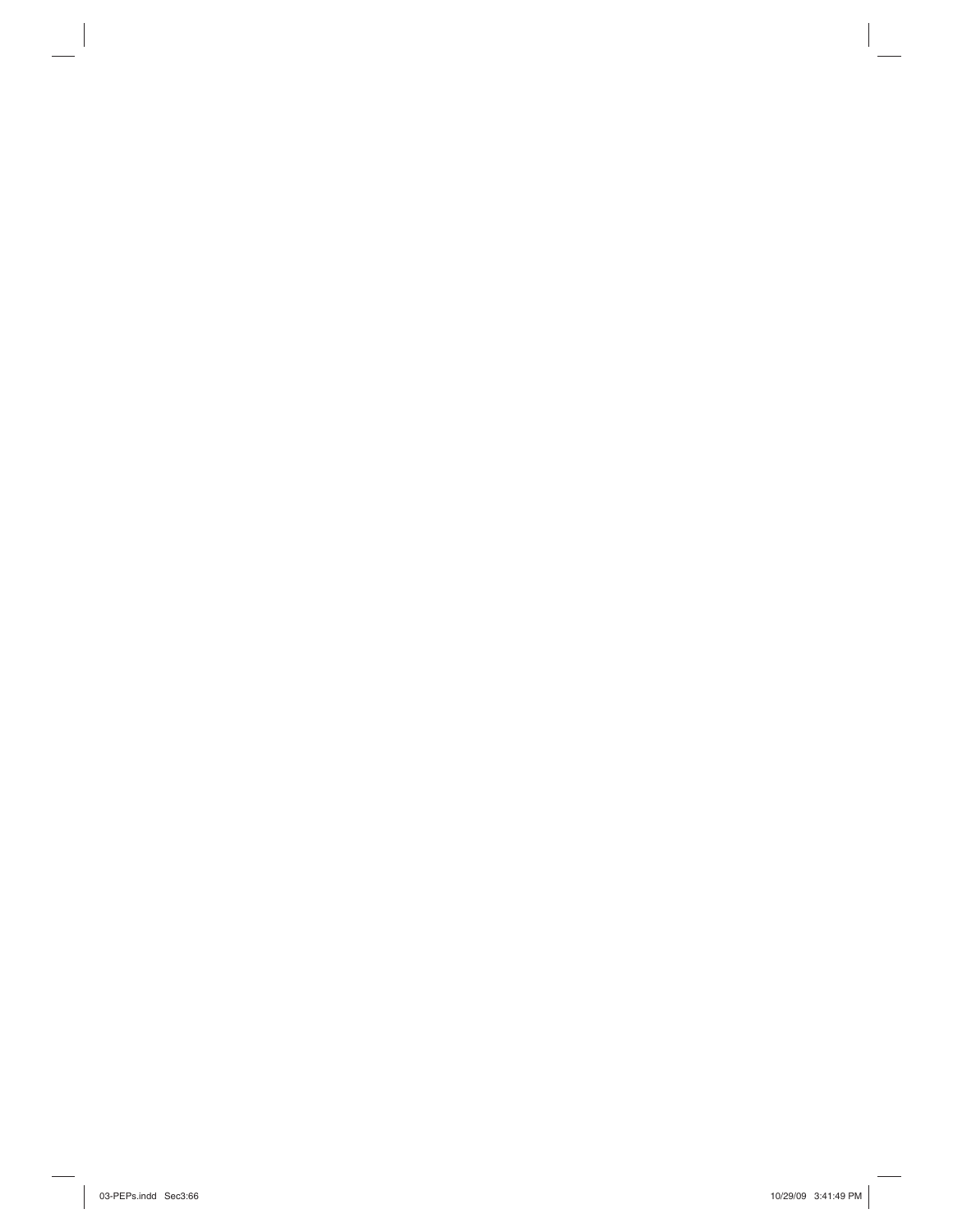# **PART 4**

# National Cooperation, Training and **Resources**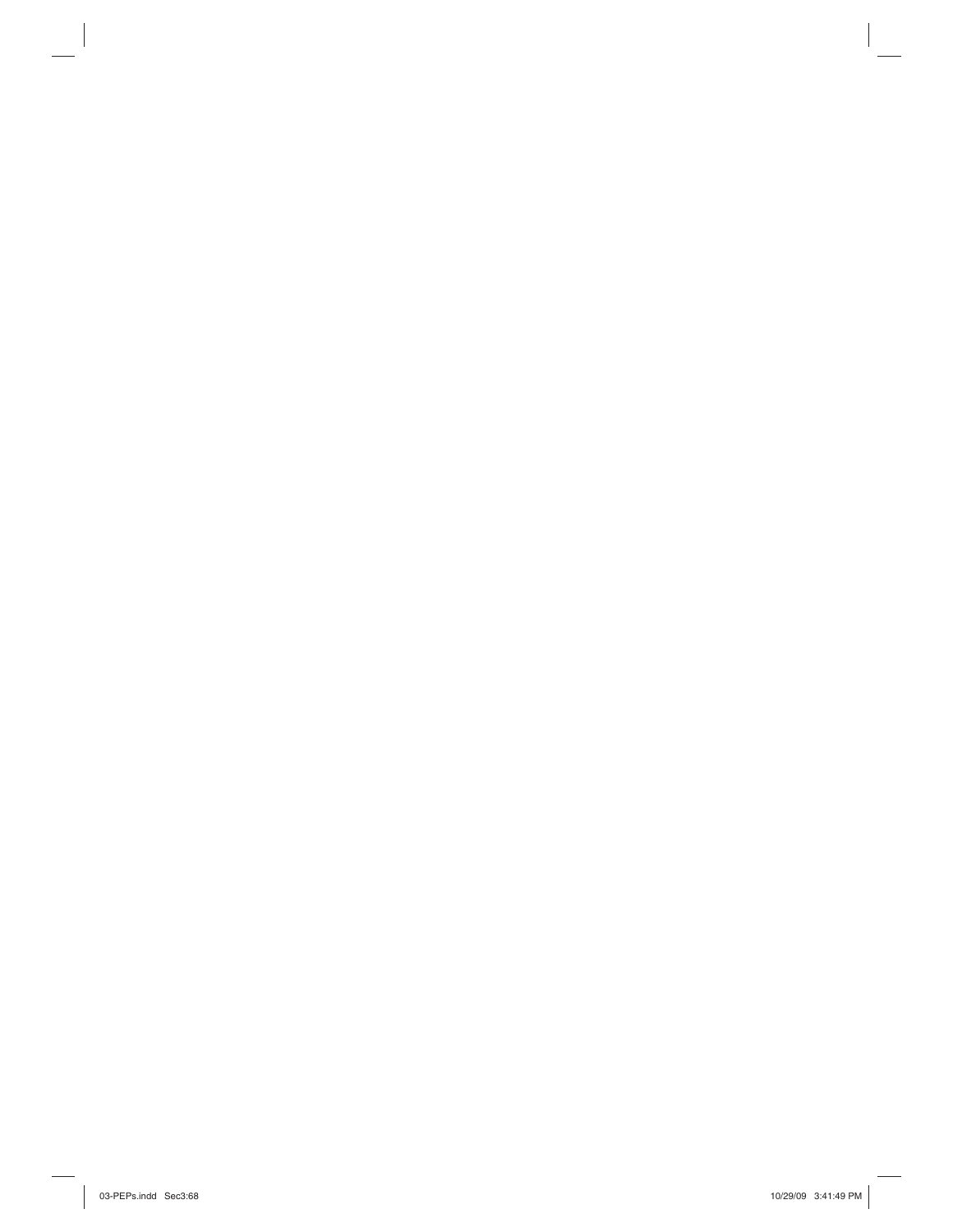# **National Cooperation: Agencies and the Industry**

The success of any politically exposed persons (PEPs) policy requires the commitment and ongoing collaboration of all actors involved—legislators, regulators, law enforcement agencies, and the private sector (including all reporting entities). Some jurisdictions have several regulatory authorities involved in establishing and monitoring antimoney laundering (AML) controls (including as it pertains to PEPs) as well as different law enforcement agencies that are responsible for the investigation and prosecution of money laundering or corruption cases. Encouraging interagency cooperation and harmonized standards in the issuance of PEP guidance by various authorities to the private sector is crucial.

At the outset, the government needs to make political and resource commitments to tackle corruption. Political will is critical to integrating national efforts into a single and consistent strategy and motivates regular and close communication between all concerned.

Trust, confidence and reciprocity among law enforcement entities (including financial intelligence units (FIUs)), regulatory authorities, and the private sector are key features for effective implementation of PEP policies. This process is facilitated by a clear division of responsibilities between agencies operating in the AML regime, under a common and shared objective.

#### **Good Practice**

**Partnering with other authorities and the private sector on PEPs issues.** One government has established a number of groups to address PEP issues:

**Partnering with authorities on government strategy.** A standing PEPs group brings together all stakeholders at the governmental, law enforcement, and regulatory levels to coordinate the government's PEP initiatives and to provide a forum for the exchange of intelligence and good practices. Among other activities, this group developed a document setting out the government's rationale for engaging in the issue and started a communication strategy aimed at demonstrating the government's commitment to tackling money laundering by corrupt PEPs.

**Partnering with other authorities on cases.** An interagency group works exclusively on PEPs and corruption and includes the regulator, law enforcement and various related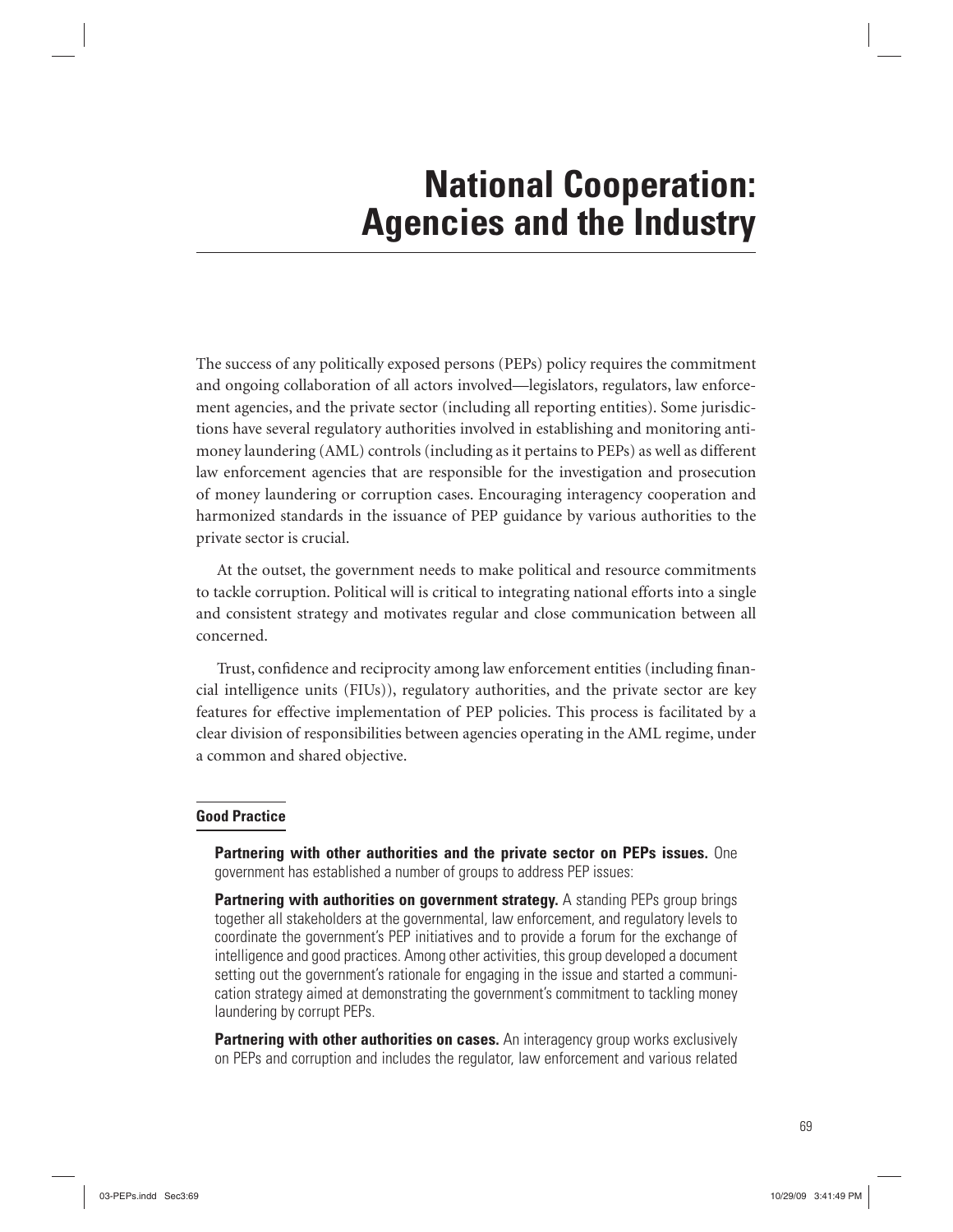agencies. It is a coordinating and information sharing body that looks at current cases to determine how best to manage them.

**Partnering with the private sector.** A group of high-level representatives of all major stakeholders, including public authorities and the private sector, focuses on the implementation of a PEPs delivery plan with four objectives: communications, optimizing self support by banks, regulatory environment, and enforcement.

Most jurisdictions visited in the framework of this project have established a close partnership on general issues, and a few in the context of PEPs. Some have strategically examined the PEP issue as part of their national agenda on money laundering, while others have created specific and ad hoc national PEP partnerships to work on comprehensive and coherent implementation of PEP standards.

Partnering with the private sector is critical in assessing the effectiveness of PEP systems and controls. The private sector should be involved in a number of relevant areas, for example discussions of implementation issues, trends, typologies, and improving suspicious transaction reporting.

#### **Recommendation:**

Countries should build partnerships between public entities and representatives from the private sector to focus on the implementation of PEP policy and challenges and possibly discuss suspicious indicators, typologies and trends.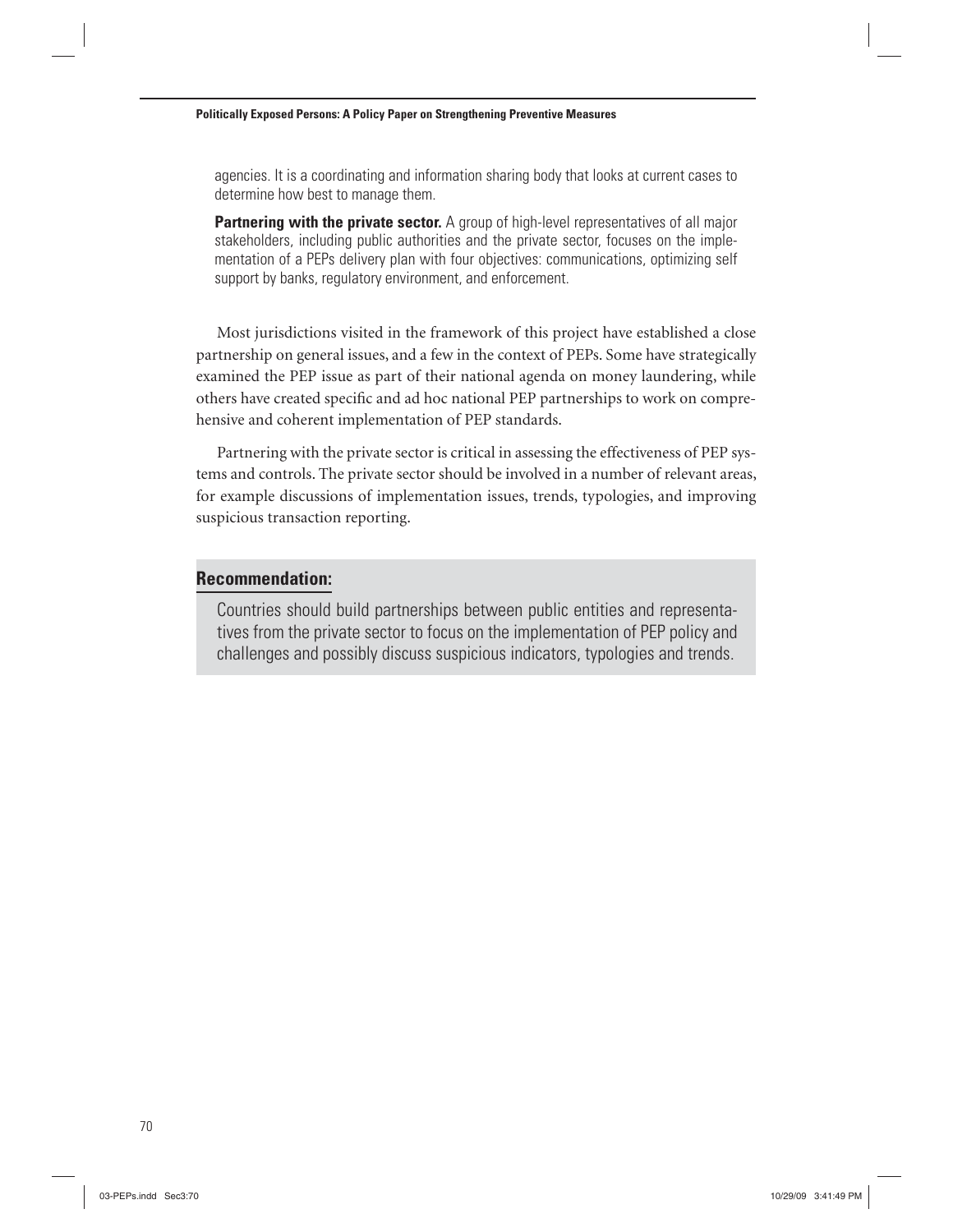The PEP issue is one of many money laundering related risks of which banks, regulators, FIUs, and other public authorities must be aware. However, with the current lack of effective implementation of PEP standards by both national authorities and banks, specific attention must be given to training and adequate resourcing of all the relevant stakeholders. For banks in particular, efforts should focus on those institutions that are more likely, by the nature of their products and services or geographical representation, to have PEPs as customers.

The effectiveness of any AML strategy and PEP regime depends on the extent to which staff—whether at the banks, the regulatory authority, or the FIU—fully recognize the risks and understand the background against which PEP standards have been developed and have the tools to effectively detect and monitor PEPs. Training and adequate resources are critical in this regard, and the FATF 40+9 Recommendations require that both financial institutions and national authorities receive training and allocate sufficient resources.<sup>70</sup>

In all jurisdictions, political will at the highest levels is critical to fighting corruption and denying corrupt PEPs access to the financial system. Although the banks and authorities visited did not report issues with the allocation of adequate resources, there are many jurisdictions, authorities, or banks where additional resources are needed.

Training efforts need to ensure a proper focus. The field visits revealed that the factors driving compliance with PEPs standards were reputational risk and, to a lesser degree, regulatory risk of enforcement action. Both factors are risks of "getting caught" whether in a public scandal or for lack of enforcement—and are less focused on the risk of corruption and financial crime. To address these concerns, more awareness-raising campaigns should be organized around the potential dangers posed by these high-risk customers, stressing the corrosive aspects of corruption on societies and violations of human rights. An important approach taken by some banks has been to focus on creating a culture of compliance in which AML is treated seriously, even in the face of lost profits. Training is crucial in building and cementing this culture.

<sup>70.</sup> FATF Recommendation 15 requires that "financial institutions develop programs against money laundering and terrorist financing...[that] include...an ongoing employee training programme." FATF Recommendation 30 applies to supervisors and requires that they have "adequate financial, human and technical resources." Essential criteria 30.3 requires that staff have adequate and relevant training.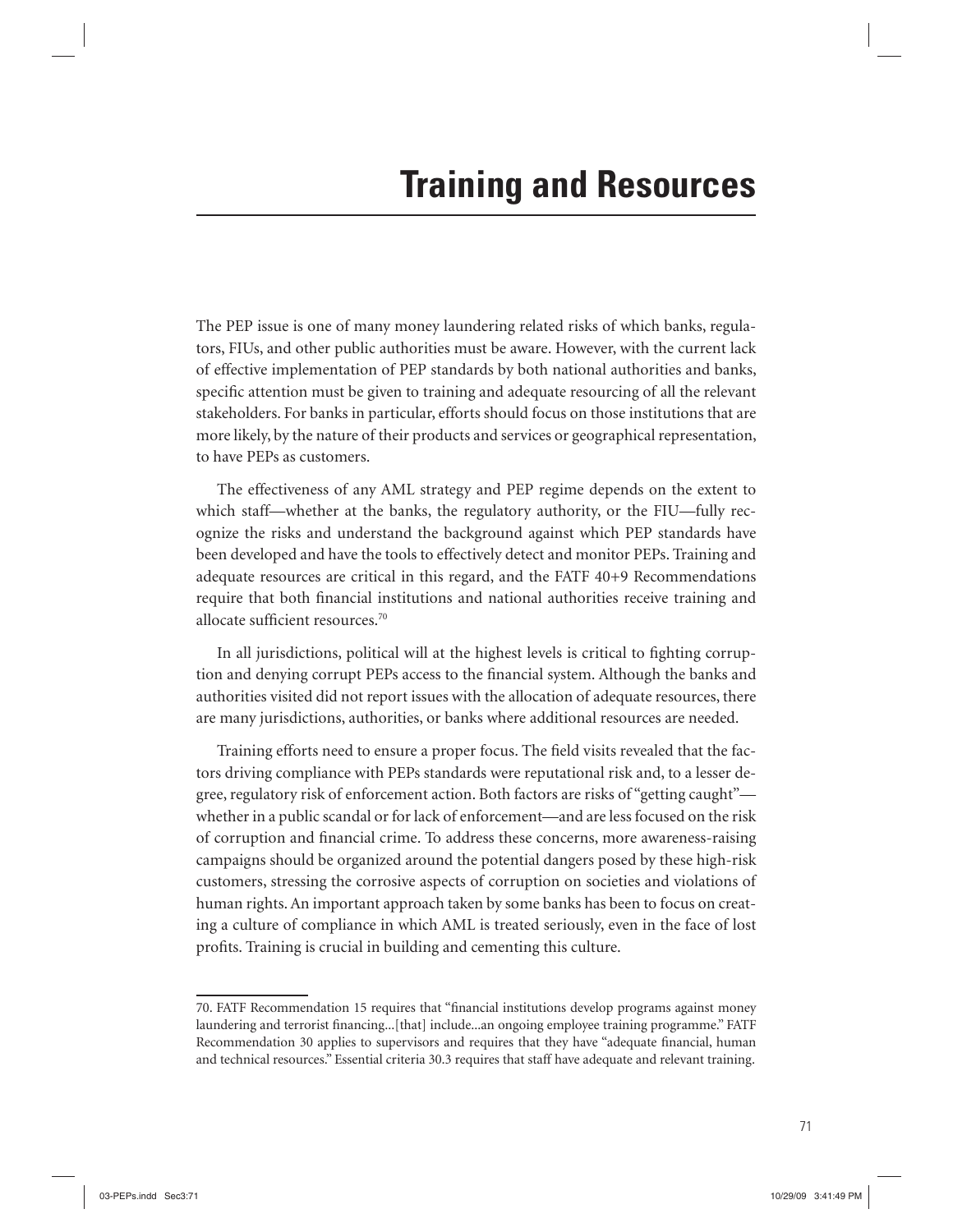#### **Good Practice**

One bank uses a short video presentation to address the question "Why monitor PEPs." The video gives an overview of the destructive effects of corruption around the world.

Bank staff have a crucial role to play in identifying customers who are PEPs, and regulatory authorities must enforce these obligations. It is, therefore, essential that regulatory authorities and banks develop policies on their relevant roles and thoroughly communicate these policies to employees (for example, on-site supervisors, desk officers, compliance, middle and senior managers). Training should be integrated into the AML programs and should be part of a bank's or regulator's induction and regular ongoing training regimes. Various types of training can be contemplated, including face-to-face, online modules, practical exercises, and case studies relating to specific PEP issues. In-depth training concerning PEP policies, national laws, and regulations, use of commercial databases, as well as financial crime and PEP-related suspicious transactions indicators should be provided to individuals that may be addressing PEP detection and monitoring regularly, such as AML/CFT compliance officers.

FIUs should support the industry, provide guidance, and hold targeted training for reporting entities in addition to encouraging open and informal collaboration with banks on a case-by-case basis. Most banks interviewed have requested further support on how to identify corruption-related trends through typology reviews, which should also be incorporated into training modules (see also "Suspicious Transaction Reporting and Financial Intelligence Units" in part 3).

#### **Good Practice**

FIUs, in conjunction with prosecutors and law enforcement, provide tailored PEP training as part of a country's general AML program. The training includes general background that places corrupt PEPs in a wider context, explaining the rationale and need for internal policies and the harm caused to society by corrupt behaviors and other criminal conduct. This includes a review of PEP "red flags", including for identifying close associates.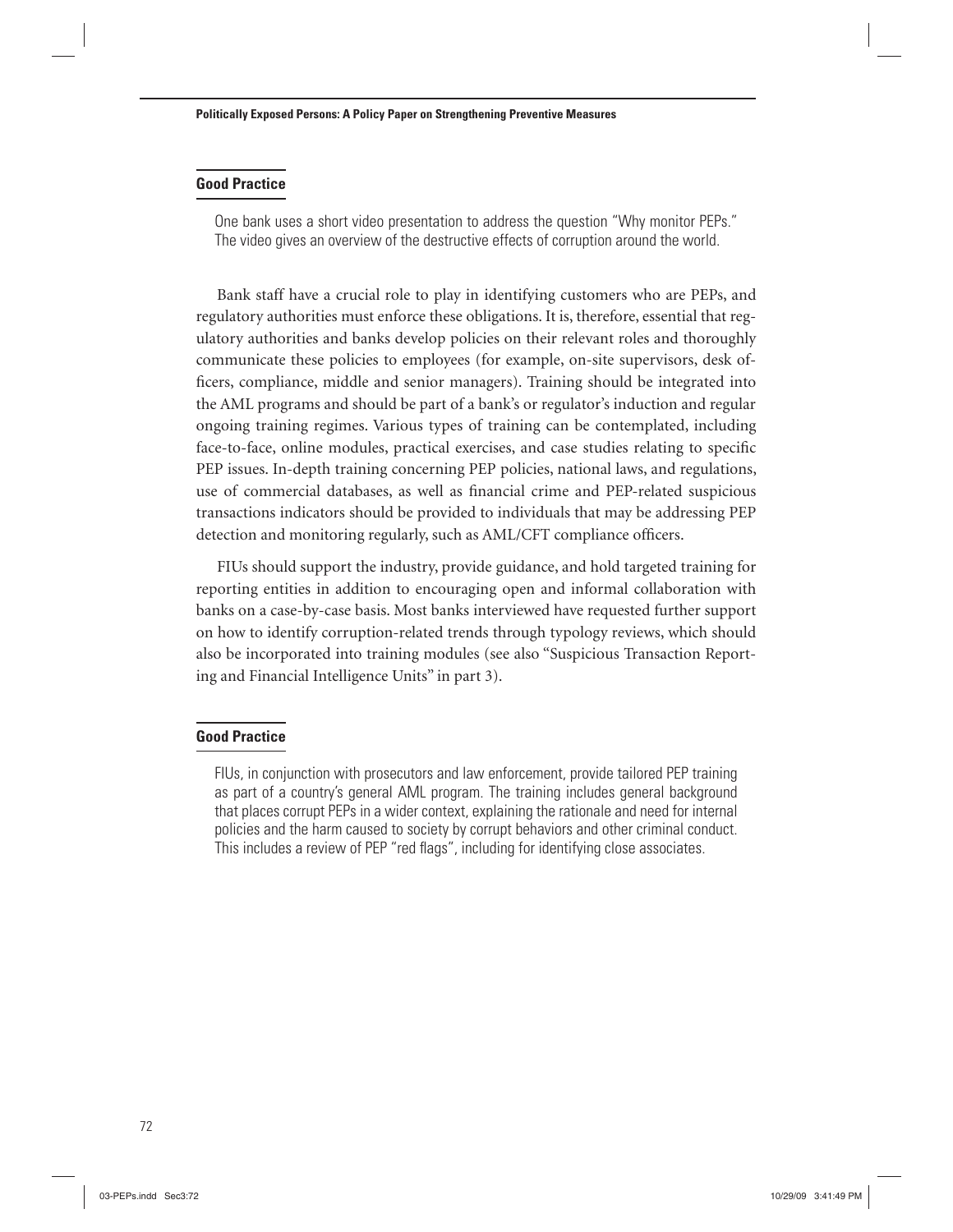# **Appendix A: Summary of Recommendations— Quick Reference Sheet**

## Principle Recommendations

- 1. Laws and regulations should make no distinction between domestic and foreign PEPs. The standards adopted by FATF and regional and national standard setters should require similar enhanced due diligence for both foreign and domestic PEPs.
- 2. At account opening and as needed thereafter, banks should require customers to complete a written declaration of the identity and details of natural person(s) who are the ultimate beneficial owner(s) of the business relationship or transaction as a first step in meeting their beneficial ownership customer due diligence requirements.
- 3. Public officials should be asked to provide a copy of any asset and income declaration form that they have filed with their authorities, as well as subsequent updates. If a customer refuses, the bank should assess the reasons and determine, using a risk-based approach, whether to proceed with the business relationship
- 4. PEP customers should be reviewed by senior management or a committee including at least one senior manager using a risk-based approach, at least yearly, and the results of the review should be documented.
- 5. Where a person has ceased to be entrusted with a prominent public function, countries should not introduce time limits on the length of time the person, family member, or close associate needs to be treated as a PEP.

## Risk-Based Approach

6. Countries should carefully consider whether a risk-based approach will produce the best results. In doing so, they should consider the extent to which qualitative information that could inform risk assessments is readily available, the ability of the regulator to supervise and guide the sector and the extent to which banks are equipped with sufficient resources and expertise to identify and mitigate any money laundering and PEPs risks they face.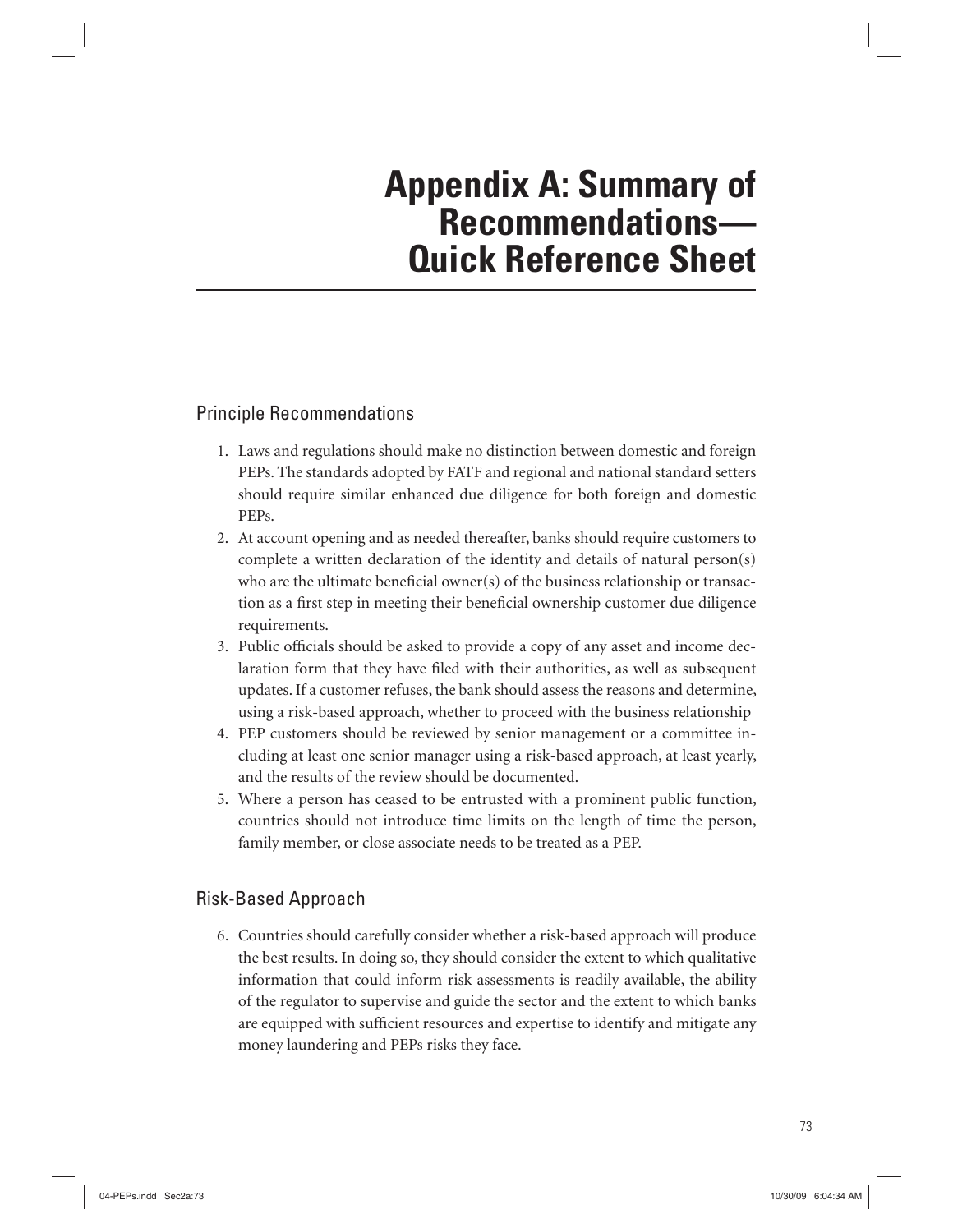7. Where a risk-based approach is applied, regulatory authorities need to make efforts to ensure that the entire sector understands the approach and is applying it correctly, including in the context of PEPs systems and controls.

## Who is a PEP?

- 8. FATF and UNCAC should align the definition of PEPs. This definition should be adopted by national standard setters and other key stakeholders.
- 9. FATF should clarify in the definition of PEPs that it includes family members and close associates along with holders of "prominent public functions".
- 10. Jurisdictions should clarify in the definition of PEPs that it includes family members and close associates along with holders of "prominent public functions".

## Who to Check and When to Check?

- 11. Law or regulation should include a requirement to determine whether a beneficial owner is a PEP in accordance with the Methodology for FATF Recommendation 6.
- 12. As part of their ongoing business processes, banks should ensure that they hold up-to-date information on their customers, and having appropriate risk management systems to check for PEP status must form part of this process.

#### How to Check?

- 13. PEPs present a multi-dimensional or asymmetric risk to banks; therefore, banks should use a variety of risk factors and identification tools to ensure they have an effective approach to detect PEPs.
- 14. Regulatory authorities or FIUs or both should develop "red flags" to guide banks in identifying close associates.

## Commercial and In-house Databases

15. Where applicable, the regulatory authority should include, as part of the on-site inspection, a review of the database used to identify PEPs. The review should include an examination of the commercial database parameters, sample transaction testing, and a review of the bank's overall database management practices.

## Identifying and Verifying Source of Wealth and Source of Funds

16. To assist banks in meeting the source of wealth and source of funds requirement in the FATF 40+9 Recommendations in a consistent and meaningful manner, regulatory authorities should take steps to provide guidance to ensure both provisions are being addressed and suggest ways in which a bank may go about applying them.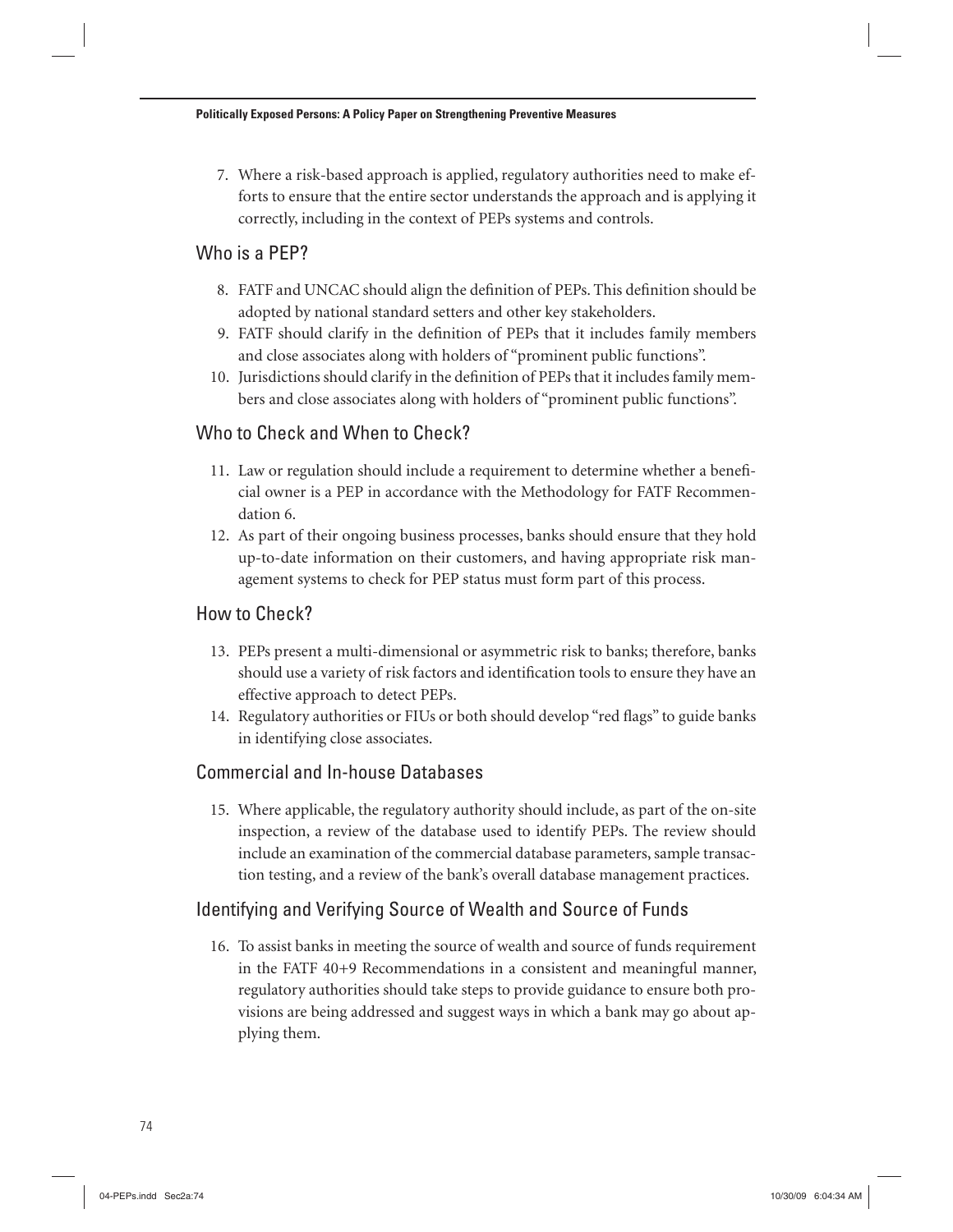# PEP Approval by Senior Management

17. In higher risk cases, the group AML/CFT compliance officer (where existing), in addition to a senior manager, should be involved in the decision to accept or continue a relationship with a customer who has been identified as a PEP.

## Enhanced Ongoing Monitoring

- 18. An updated list of PEP accounts should be maintained by the AML/CFT compliance officer and be available to senior management.
- 19. PEP customers should be reviewed annually by the audit committee, board or equivalent corporate governance body as part of their risk-management responsibilities.

## Regulatory Authorities

- 20. As part of its routine onsite assessments, the regulatory authority should include a focused PEPs component and incorporate specific PEP questions, at least in those sectors or banks that are particularly exposed to PEPs. Such on-site assessments should be scheduled using a risk-based approach to effectively review changes in the current control environment.
- 21. Regulatory authorities should conduct a PEPs check on beneficial owners when assessing the "fit and proper" component at licensing.
- 22. Regulatory authorities should issue specific instructions that clearly outline banks' legal and regulatory obligations in relation to PEPs, as well as typologies on "red flags" that could indicate corruption.

## Suspicious Transaction Reports and Financial Intelligence Units

- 23. FIUs should provide banks guidance on completing PEP STRs along with a glossary of key-words to be used in STR narratives.
- 24. FIUs should maintain accurate, comprehensive and public statistics on PEP STRs.
- 25. FIUs should use asset and income declarations as a tool in their analysis of STRs.
- 26. The Egmont Group should emphasize the importance of accurate and comprehensive statistics on PEP STRs as a means to assess risks and carry out strategic analysis within a given financial system.

## National Cooperation: Agencies and the Industry

27. Countries should build partnerships between public entities and representatives from the private sector to focus on the implementation of PEP policy and challenges and possibly discuss suspicious indicators, typologies and trends.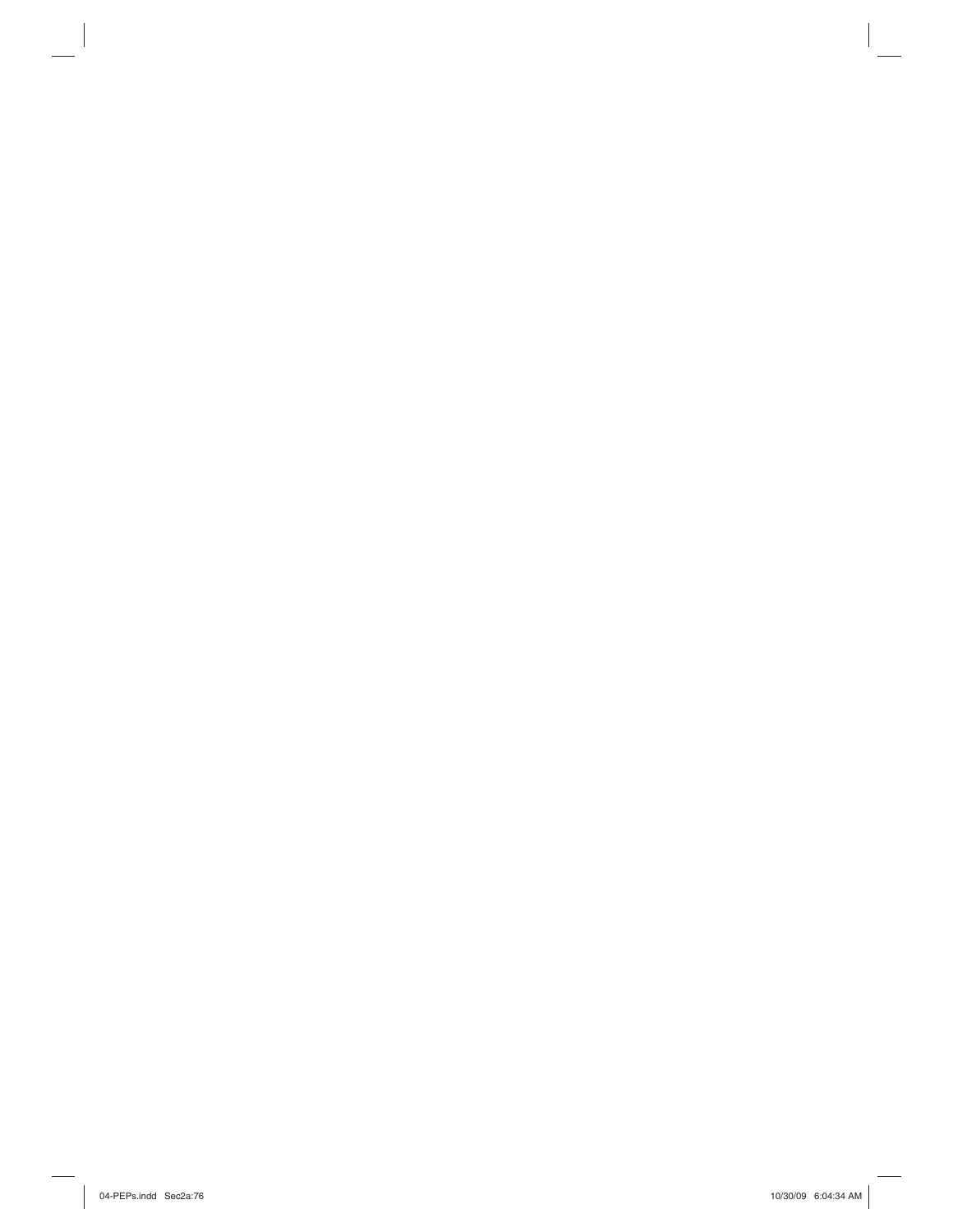# **Appendix B: Summary of Good Practices— Quick Reference Sheet**

# How Long is a PEP Considered a PEP?

1. The creation of a designated PEPs committee that meets regularly to discuss whether PEP customers who have left office continue to pose an increased risk of money laundering. Decisions of the committee are unanimous.

# Who to Check and When to Check?

2. Some banks run their customer list against commercial or in-house PEPs database on a regular basis, often daily or weekly. This practice ensures that the bank captures those customers who attain PEP status after the customer take-on process. Once these customers are identified, they are then reviewed by senior management, placed on the PEP customer list, and EDD is applied.

# How to Check?

3. If a country publishes a list of names of people who file asset and income declarations (the declaration itself may not necessarily be public), banks can use this information as another tool to assess whether a customer is a PEP.

## Commercial and In-house Databases

4. One regulatory authority uses on-site examinations to assess the performance of PEP searches, including a review of the database search parameters, the algorithms being used for routine and ongoing monitoring purposes, and in-house search feeds.

# Identifying and Verifying Source of Wealth and Source of Funds

5. Banks set guidelines for establishing source of wealth and source of funds to include requirements for verification and escalation in the event of lack of clarity or suspicion.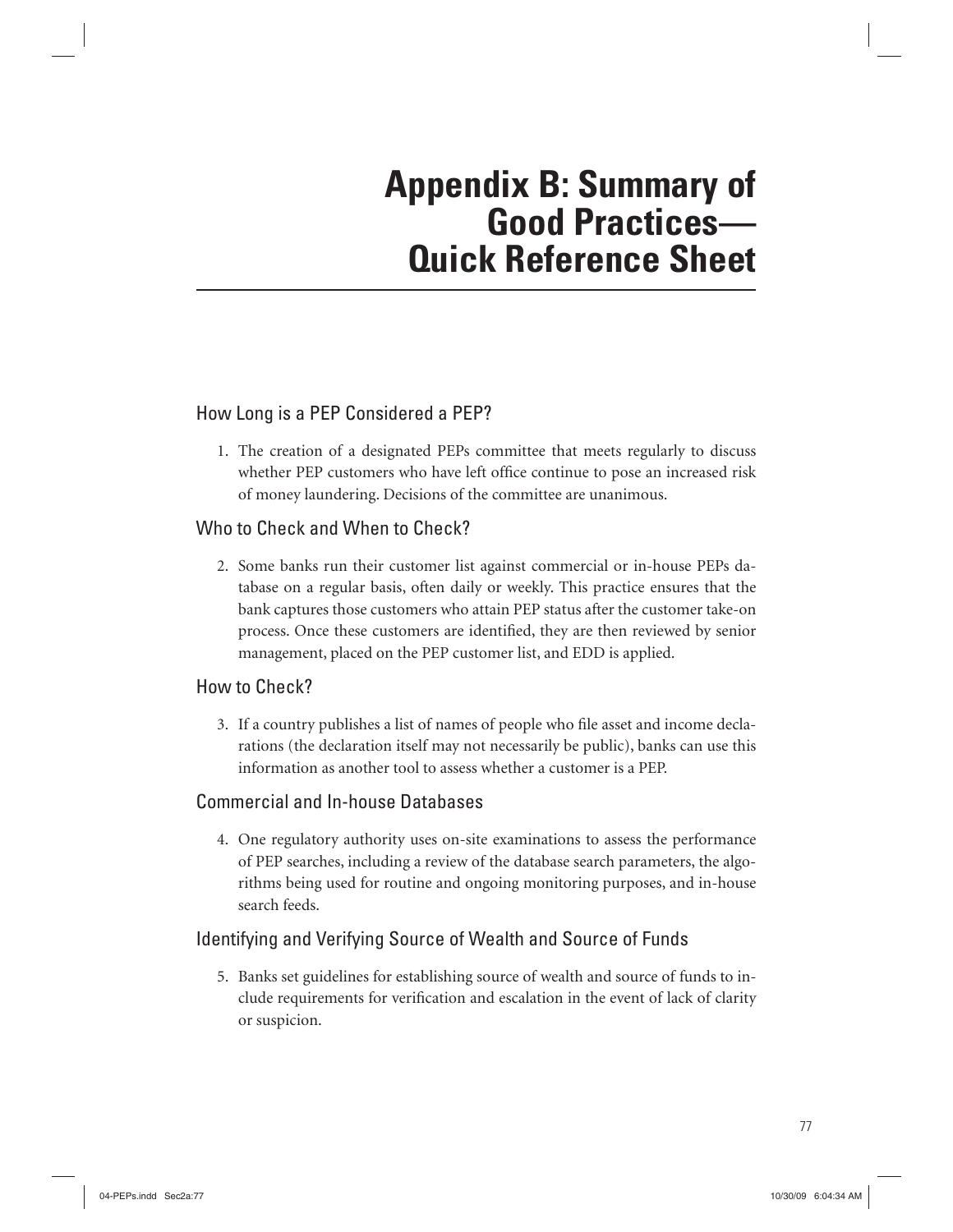# PEP Approval by Senior Management

6. The decision at senior management level to accept or continue a relationship with a PEP is documented, with clear delineation of responsibilities and accountabilities. Approval or refusal by the various senior managers involved is documented in writing.

## Enhanced Ongoing Monitoring

- 7. In the wake of news of a scandal involving a high-profile PEP at another bank, one bank provided employees with specific "red flag" indicators for PEPs.
- 8. Establishment of a PEPs committee.

#### Regulatory Authorities

- 9. One regulatory authority conducted a thematic review of systems and controls in relation to PEPs among a selection of banks in the jurisdiction. A report of the outcomes was published and made publicly available, outlining specific guidance and a regulatory framework in relation to PEPS, areas for improvement and good practices.
- 10. One regulatory authority informed banks in a guidance note that in cases of higher risks, the bank should expect an increased level of review by examiners to ensure that the institution has in place controls and compliance oversight systems adequate to monitor and manage such risks as well as personnel training for the management of such risks according to the requirements of applicable laws and regulations.

## National Cooperation: Agencies and the Industry

11. Partnering with other authorities and the private sector on PEPs issues.

## Training and Resources

- 12. One bank uses a short video presentation to address the question "Why monitor PEPs." The video gives an overview of the destructive effects of corruption around the world.
- 13. FIUs, in conjunction with prosecutors and law enforcement, provide tailored PEP training as part of a country's general AML program. The training includes general background that places corrupt PEPs in a wider context, explaining the rationale and need for internal policies and the harm caused to society by corrupt behaviors and other criminal conduct. This includes a review of PEP "red flags", including for identifying close associates.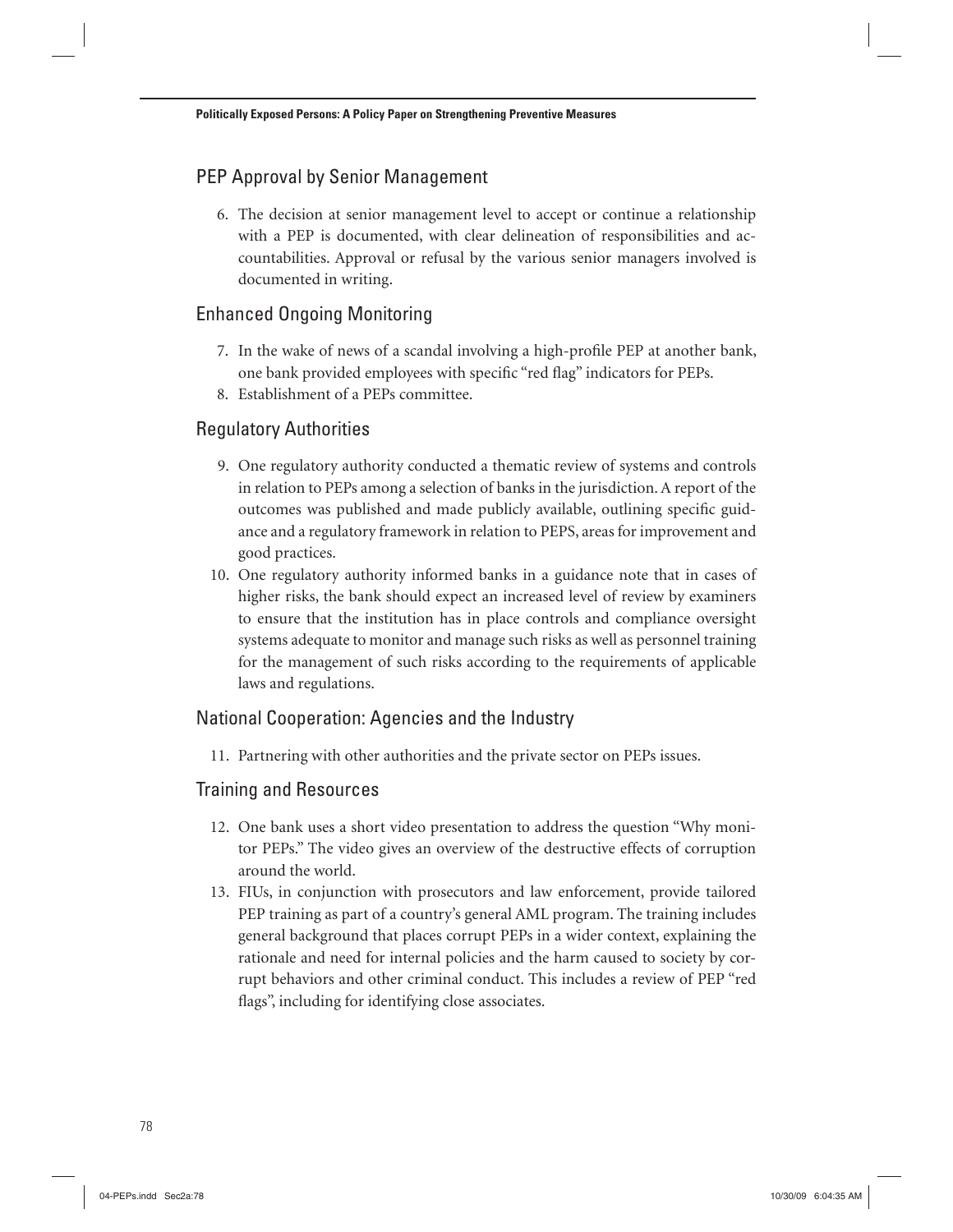# **Appendix C: Comparison of the PEPs Definitions and Enhanced Due Diligence Requirements**

The two main standards on PEPs, UNCAC and the FATF 40+9 Recommendations, and the Third EU Directive, have different definitions of PEPs and varying degrees of detail on the types of positions that would be included in a "prominent public function." Table A1.1 compares the PEPs definitions set out in UNCAC, FATF, and the Third EU Directive, as well as some of the more specific examples of "prominent public functions." Other groups, including the Basel Committee on Banking Supervision and the Wolfsberg Group have also introduced definitions (see section following table A1.1).

The three standards have also specified different enhanced due diligence requirements that must be taken with respect to PEPs, as illustrated in table A1.2.

|                                                                                               | <b>UNCAC</b> <sup>a</sup>                                                                                                                        | FATFb                                                                                                                                                                                                                                                                            | Third EU Directive <sup>c</sup>                                                                                                                                                                   |
|-----------------------------------------------------------------------------------------------|--------------------------------------------------------------------------------------------------------------------------------------------------|----------------------------------------------------------------------------------------------------------------------------------------------------------------------------------------------------------------------------------------------------------------------------------|---------------------------------------------------------------------------------------------------------------------------------------------------------------------------------------------------|
| <b>Basic definition</b>                                                                       | Individuals who are, or have<br>been, entrusted with promi-<br>nent public functions, and<br>their family members and<br>associates <sup>d</sup> | Individuals who are or<br>have been entrusted<br>with prominent public<br>functions in a foreign<br>country<br>Business relation-<br>ships with family mem-<br>bers or close associates<br>of PEPs involve reputa-<br>tional risks similar to<br>those with PEPs them-<br>selves | Natural persons who are<br>or have been entrusted<br>with prominent public<br>functions and immediate<br>family members, or per-<br>sons known to be close<br>associates of such per-<br>$S0$ nse |
| <b>EDD</b> required<br>for foreign or<br>domestic PEPs                                        | Foreign and domestic<br>(not explicit)                                                                                                           | Foreign onlyf                                                                                                                                                                                                                                                                    | Foreign only <sup>g</sup>                                                                                                                                                                         |
| <b>Time period</b><br>after which<br>there is no<br>obligation to<br>consider PEP<br>as a PEP | Not specified                                                                                                                                    | Not specified                                                                                                                                                                                                                                                                    | One year, on a risk-based<br>approachh<br>(Table continues on the following page.)                                                                                                                |
|                                                                                               |                                                                                                                                                  |                                                                                                                                                                                                                                                                                  |                                                                                                                                                                                                   |

**Table A1.1 Comparison of the PEPs Definitions among the Standard Setters**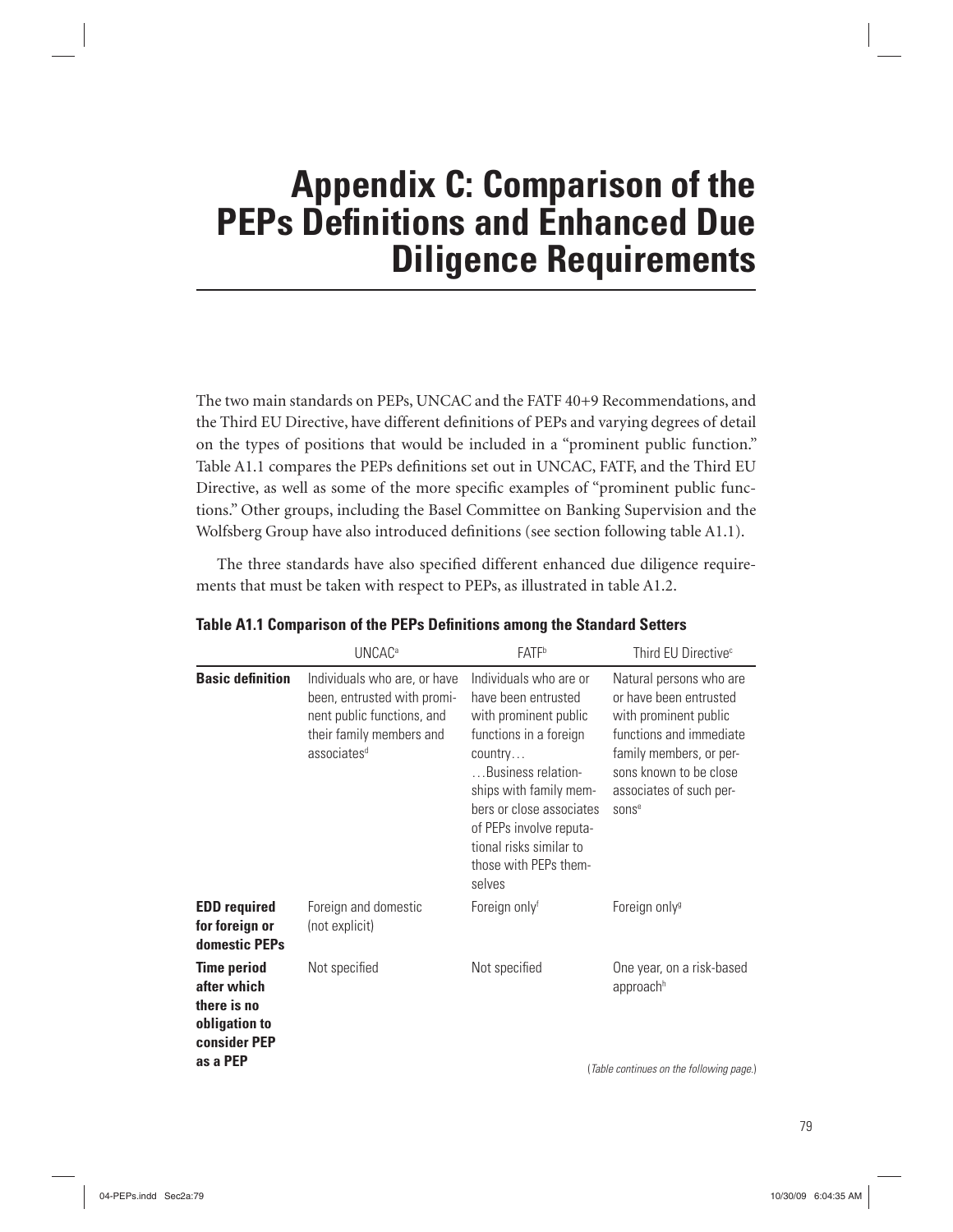|                                                  | <b>UNCAC</b> <sup>a</sup>                                                                                    | FATFb                                                                                  | Third EU Directive <sup>c</sup>                                                                                                                                                                                                                                                                                                                                                                                                |
|--------------------------------------------------|--------------------------------------------------------------------------------------------------------------|----------------------------------------------------------------------------------------|--------------------------------------------------------------------------------------------------------------------------------------------------------------------------------------------------------------------------------------------------------------------------------------------------------------------------------------------------------------------------------------------------------------------------------|
| <b>Family members</b>                            | Not specified                                                                                                | Not specified                                                                          | "Immediate family<br>members" shall include<br>the following:<br>(a) the spouse;<br>(b) any partner considered<br>by national law as equiva-<br>lent to the spouse;<br>(c) the children and their<br>spouses or partners;<br>(d) the parents                                                                                                                                                                                   |
| <b>Close associates</b>                          | "persons or companies<br>clearly related to<br>individuals entrusted<br>with prominent<br>public functions"i | Not specified                                                                          | "Close associates" shall<br>include:<br>(a) any natural person who<br>is known to have joint<br>beneficial ownership of<br>legal entities or legal<br>arrangements, or any<br>other close business rela-<br>tions, with [a PEP];<br>(b) any natural person who<br>has sole beneficial owner-<br>ship of a legal entity or<br>legal arrangement which<br>is known to have been set<br>up for the benefit de facto<br>of [a PEP] |
| <b>Heads of state</b>                            | Not specified                                                                                                | Heads of state                                                                         | Heads of state <sup>1</sup>                                                                                                                                                                                                                                                                                                                                                                                                    |
| <b>Heads of</b><br>government                    | Not specified                                                                                                | Heads of government                                                                    | Heads of government <sup>m</sup>                                                                                                                                                                                                                                                                                                                                                                                               |
| <b>Ministers and</b><br>members of<br>parliament | Not specified                                                                                                | No, but does include<br>"senior politicians"<br>and "senior govern-<br>ment" officials | Ministers and deputy or<br>assistant ministers;<br>Members of parliament <sup>n</sup>                                                                                                                                                                                                                                                                                                                                          |
| <b>Political parties</b>                         | Not specified                                                                                                | Important political<br>party officials                                                 | Not specified                                                                                                                                                                                                                                                                                                                                                                                                                  |
| <b>Judiciary</b>                                 | Not specified                                                                                                | Judicial officials                                                                     | Members of supreme<br>courts, of constitutional<br>courts, or of other high-<br>level judicial bodies<br>whose decisions are not<br>subject to further appeal,                                                                                                                                                                                                                                                                 |

 except in exceptional circumstances<sup>o</sup>

#### **Table A1.1 (continued)**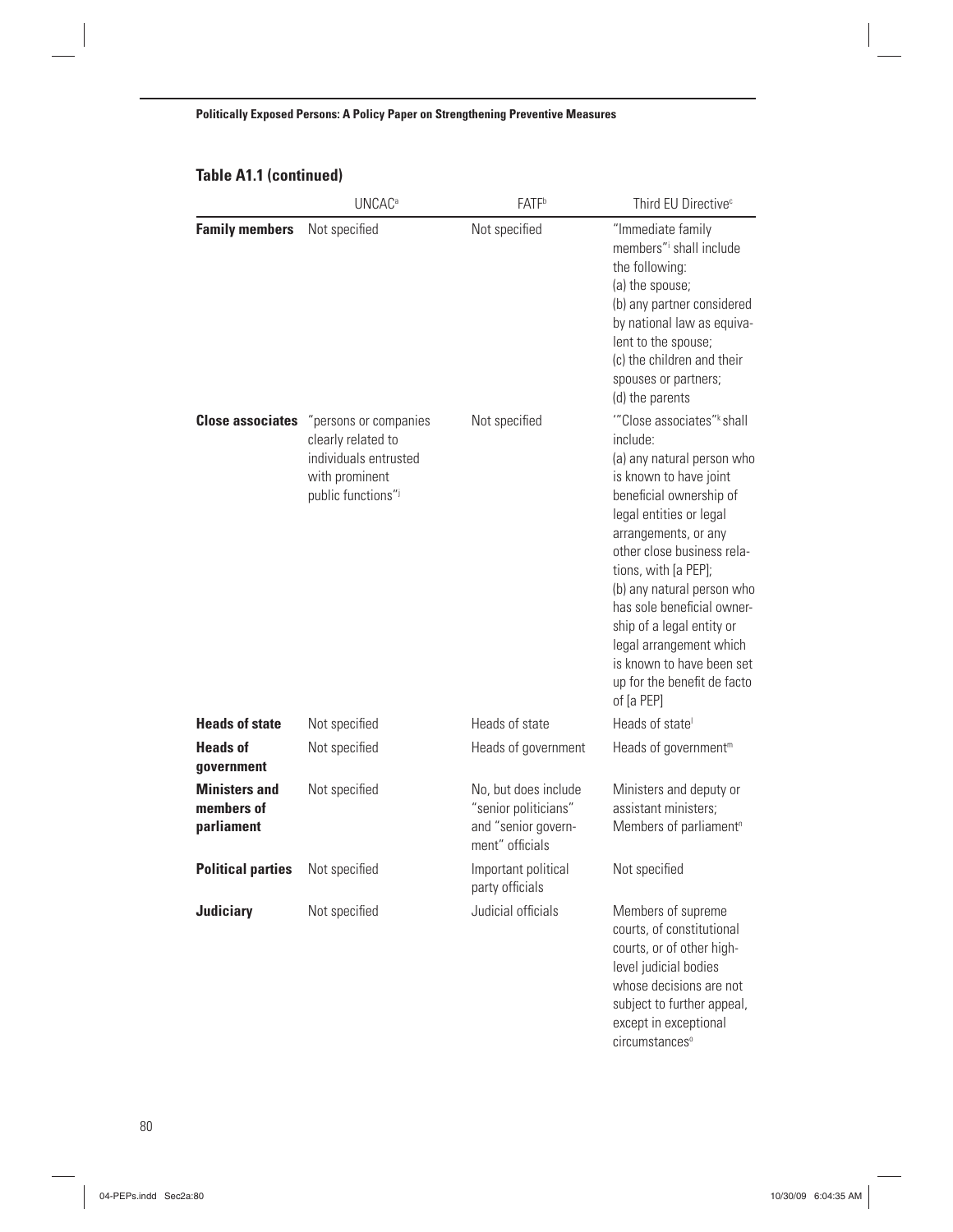|                                      | <b>UNCAC</b> <sup>a</sup> | FATFb                                                 | Third EU Directive <sup>c</sup>                                                                                     |
|--------------------------------------|---------------------------|-------------------------------------------------------|---------------------------------------------------------------------------------------------------------------------|
| <b>Military</b>                      | Not specified             | Military officials                                    | High-ranking officers in<br>the armed forces <sup>p</sup>                                                           |
| State-owned<br>enterprises           | Not specified             | Senior executives of<br>state-owned corpora-<br>tions | Members of the adminis-<br>trative, management, or<br>supervisory bodies of<br>state-owned enterprises <sup>q</sup> |
| <b>Diplomatic</b><br>representatives | Not specified             | Not specified                                         | Ambassadors, chargés<br>d'affaires <sup>r</sup>                                                                     |
| <b>Central bank</b><br><b>boards</b> | Not specified             | Not specified                                         | Members of courts of<br>auditors or of the boards<br>of central banks <sup>s</sup>                                  |
| <b>Exclusions</b>                    | No explicit exclusions    | Middle ranking or more<br>junior individuals          | Middle ranking or more<br>junior officials <sup>t</sup>                                                             |

#### **Table A1.1 (continued)**

*Source:* Authors' compilation.

*Note:* 

a. The UNCAC definition is in Article 52(1) and (2), UNCAC. Although not explicitly referenced in Article 52, the definition "public official" in Article 2 of UNCAC can be of assistance: "... (i) any person holding a legislative, executive, administrative or judicial office of a State Party, whether appointed or elected, whether permanent or temporary, whether paid or unpaid, irrespective of that person's seniority; (ii) any other person who performs a public function, including for a public agency or public enterprise, or provides a public service, as defined in the domestic law of the State Party and as applied in the pertinent area of law of that State Party; (iii) any other person defined as a 'public official' in the domestic law of a State Party. However, for the purpose of some specific measures contained in chapter II of this Convention, 'public official' may mean any person who performs a public function or provides a public service as defined in the domestic law of the State Party and as applied in the pertinent area of law of that State Party."

b. The FATF definition is in the "Glossary of Definitions used in the Methodology."

c. The definition of PEPs and specific examples are outlined in two Directives: Directive 2005/60/EC of the European Parliament and of the Council of October 26, 2005, on the prevention of the use of the financial system for the purpose of money laundering and terrorist financing ("Dir 2005/60/EC"); Commission Directive 2006/70/ED of August 1, 2006, laying down implementing measures for Directive 2005/60/EC with regard to the definition of "politically exposed person" and the technical criteria for simplified customer due diligence procedures and for exemption on grounds of a financial activity conducted on an occasional or very limited basis ("Dir 2006/70/ED"). For a copy of the directives, see appendix F.

d. UNCAC, Article 52(1).

e. Dir 2005/60/EC, Article 3(8).

f. See FATF Glossary.

g. Dir 2005/60/EC, Article 13(4).

h. Dir 2006/70/EC, Article 2(4).

i. Dir 2006/70/EC, Article 2(2).

j. United Nations General Assembly, "Interpretative notes for the official records (travaux préparatoires) of the negotiation of the United Nations Convention against Corruption," (A/58/422/Add.1), para. 50.

k. Dir 2006/70/EC, Article 2(3).

l.Dir 2006/70/EC, Article 2(1)(a).

m. Dir 2006/70/EC, Article 2(1)(a).

n. Dir 2006/70/EC, Article 2(1)(a) and (b).

o. Dir 2006/70/EC, Article 2(1)(c).

p. Dir 2006/70/EC, Article 2(1)(e).

q. Dir 2006/70/EC, Article 2(1)(f).

r. Dir 2006/70/EC, Article 2(1)(e).

s. Dir 2006/70/EC, Article 2(1)(d).

t. Dir 2006/70/EC, Article 2(1).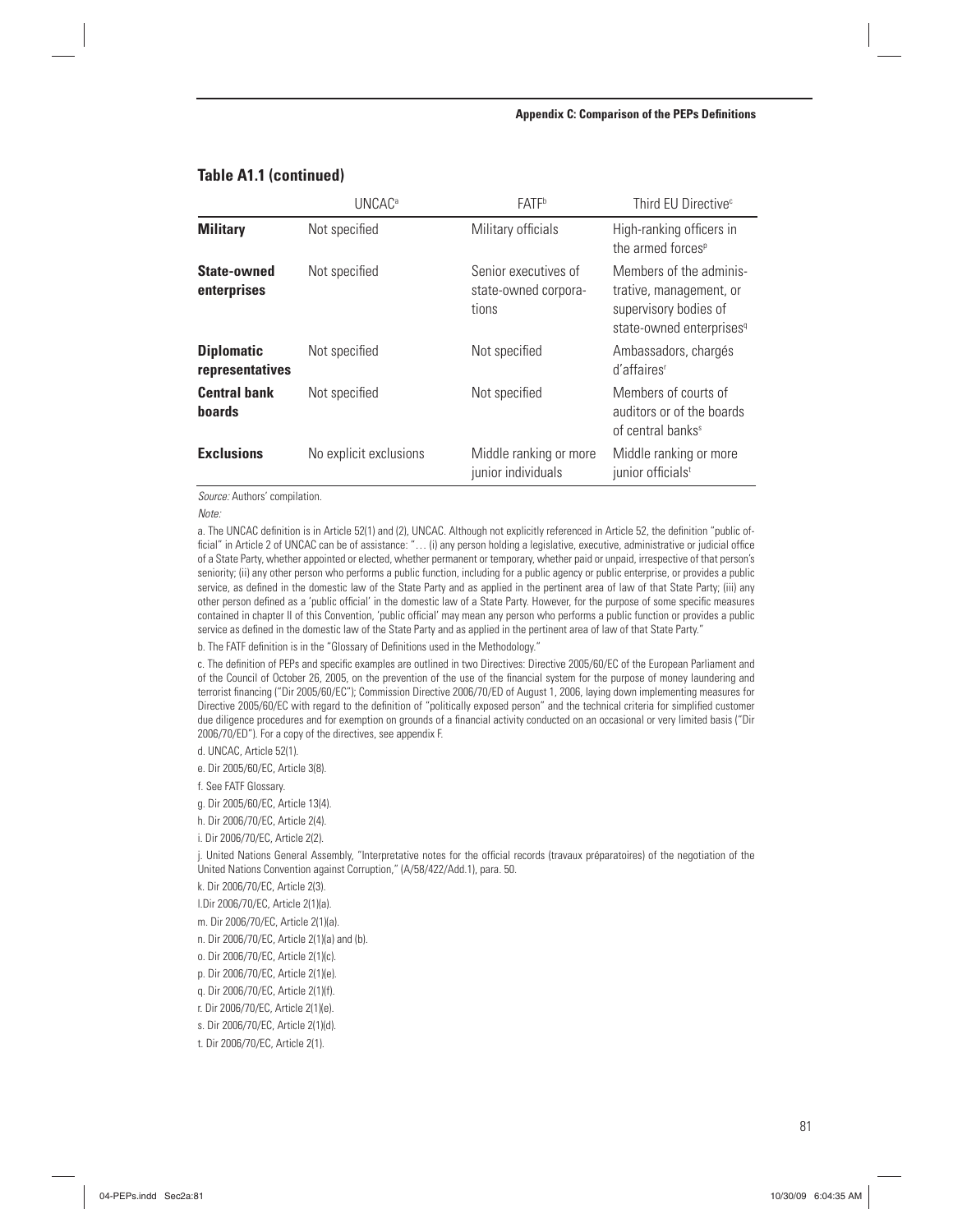The Basel Committee on Banking Supervision and the Wolfsberg Group have also introduced definitions as follows:

**Basel Committee:** "Individuals who are or have been entrusted with prominent public functions, including heads of state or of government, senior politicians, senior government, judicial or military officials, senior executives of publicly owned corporations and important political party officials."71

**Wolfsberg Group:** "Referring to individuals holding or having held positions of public trust, such as government officials, senior executives of government corporations, politicians, important political party officials, etc., as well as their families and close associates."72

The Wolfsberg Group has outlined a number of categories, including heads of state, heads of government and ministers, senior judicial officials, heads and other highranking officers holding senior positions in the armed forces, members of ruling Royal Families with governance responsibilities, senior executives of state-owned enterprises, and senior officials of major political parties. Heads of supranational bodies (for example, UN, IMF, The World Bank), members of parliament, senior members of the diplomatic corps, or members of boards of central banks may also be considered to fall within the definition but may be excluded on a risk-based approach.<sup>73</sup>

|                                                                                               | <b>UNCAC</b>                           | FATF                                                                                                                      | Third EU Directive                                                                                                                 |
|-----------------------------------------------------------------------------------------------|----------------------------------------|---------------------------------------------------------------------------------------------------------------------------|------------------------------------------------------------------------------------------------------------------------------------|
| <b>EDD</b> required<br>for foreign or<br>domestic PEPs                                        | Foreign and domestic<br>(not explicit) | Foreign only <sup>a</sup>                                                                                                 | Foreign onlyb                                                                                                                      |
| <b>Time period</b><br>after which<br>there is no<br>obligation to<br>consider PEP<br>as a PEP | Not specified                          | Not specified                                                                                                             | One year, on a risk-based<br>approach <sup>c</sup>                                                                                 |
| <b>Identify PEP</b>                                                                           | Not specified                          | Have appropriate risk<br>management systems<br>to determine whether<br>the customer is a<br>politically exposed<br>person | Have appropriate risk-<br>based procedures to<br>determine whether the<br>customer is a politically<br>exposed person <sup>d</sup> |

#### **Table A1.2 Comparison of Enhanced Due Diligence Requirements**

73. "Wolfsberg Frequently Asked Questions on Politically Exposed Persons," May 2008.

<sup>71.</sup> Basel Committee on Banking Supervision, "Customer Due Diligence for Banks," (Bank for International Settlements, October 2001), para. 41.

<sup>72.</sup> The Wolfsberg Group, "Wolfsberg AML Principles on Private Banking," para 2.2.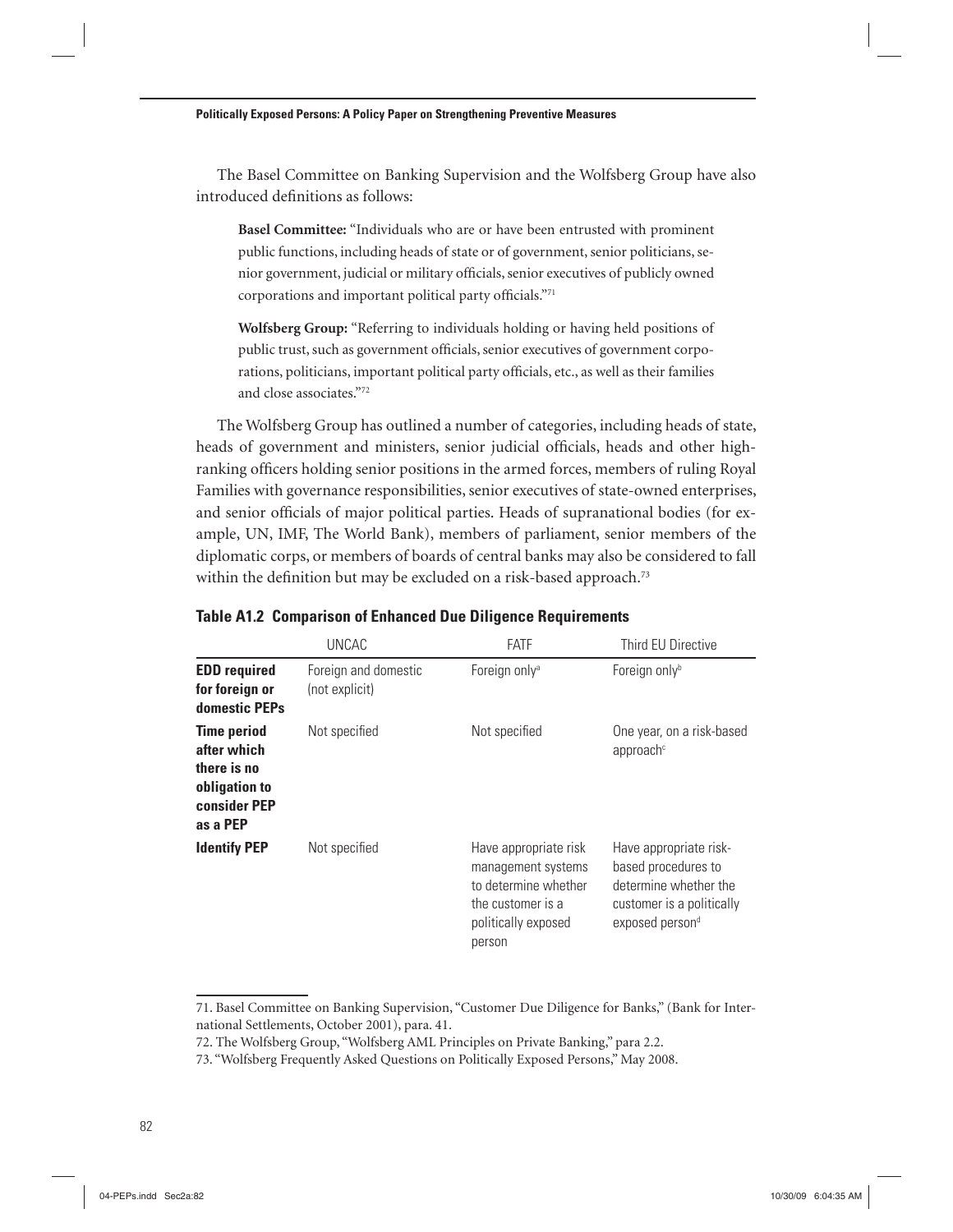|                                         | <b>UNCAC</b>                                                                                                                                                                                                                                                                         | FATF                                                                                                        | <b>Third EU Directive</b>                                                                                                                                              |
|-----------------------------------------|--------------------------------------------------------------------------------------------------------------------------------------------------------------------------------------------------------------------------------------------------------------------------------------|-------------------------------------------------------------------------------------------------------------|------------------------------------------------------------------------------------------------------------------------------------------------------------------------|
| <b>Senior</b><br>management<br>approval | Not specified                                                                                                                                                                                                                                                                        | Obtain senior manage-<br>ment approval for<br>establishing business<br>relationships with<br>such customers | Have senior management<br>approval for establishing<br>business relationships<br>with such customers <sup>e</sup>                                                      |
| Source of<br>wealth, source<br>of funds | Not specified                                                                                                                                                                                                                                                                        | Take reasonable<br>measures to establish<br>the source of wealth<br>and source of funds                     | Take adequate measures<br>to establish the source of<br>wealth and source of<br>funds that are involved in<br>the business relationship<br>or transaction <sup>f</sup> |
| <b>Ongoing</b><br>monitoring            | Not specified                                                                                                                                                                                                                                                                        | Conduct enhanced<br>ongoing monitoring<br>of the business<br>relationship                                   | Conduct enhanced ongo-<br>ing monitoring of the<br>business relationship <sup>9</sup>                                                                                  |
| <b>General EDD</b>                      | [] conduct enhanced<br>scrutiny of accounts<br>sought or maintained<br>by or on behalf of<br>individualsSuch<br>enhanced scrutiny shall<br>be reasonably designed<br>to detect suspicious<br>transactions for the pur-<br>pose of reporting to<br>competent authorities <sup>h</sup> | As above                                                                                                    | As above                                                                                                                                                               |

#### **Table A1.2 (continued)**

*Source:* Authors' compliation.

*Note:*

a. See FATF Glossary.

b. Dir 2005/60/EC, Article 13(4).

c. Dir 2006/70/EC, Article 2(4).

d. Dir 2005/60/EC, Article 13(4)(a).

e. Dir 2005/60/EC, Article 13(4)(b).

f. Dir 2005/60/EC, Article 13(4)(c).

g. Dir 2005/60/EC, Article 13(4)(d).

h. UNCAC, Article 52(1).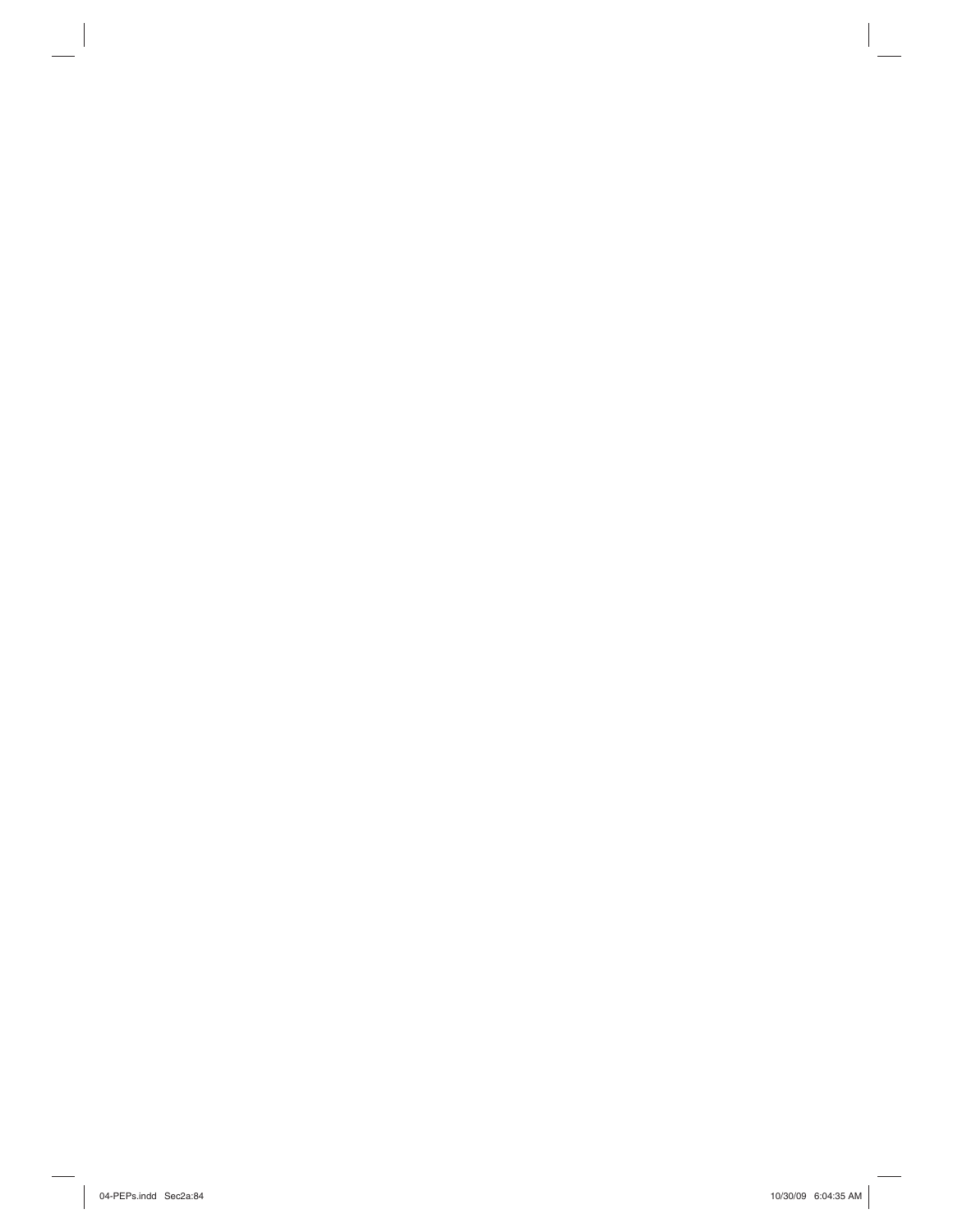# **Appendix D: United Nations Convention against Corruption (UNCAC) and Interpretative Notes**

United Nations Convention against Corruption

### *Article 52 Prevention and detection of transfers of proceeds of crime*

- 1. Without prejudice to article 14 of this Convention, each State Party shall take such measures as may be necessary, in accordance with its domestic law, to require financial institutions within its jurisdiction to verify the identity of customers, to take reasonable steps to determine the identity of beneficial owners of funds deposited into high-value accounts and to conduct enhanced scrutiny of accounts sought or maintained by or on behalf of individuals who are, or have been, entrusted with prominent public functions and their family members and close associates. Such enhanced scrutiny shall be reasonably designed to detect suspicious transactions for the purpose of reporting to competent authorities and should not be so construed as to discourage or prohibit financial institutions from doing business with any legitimate customer.
- 2. In order to facilitate implementation of the measures provided for in paragraph 1 of this article, each State Party, in accordance with its domestic law and inspired by relevant initiatives of regional, interregional and multilateral organizations against money-laundering, shall:
	- (a) Issue advisories regarding the types of natural or legal person to whose accounts financial institutions within its jurisdiction will be expected to apply enhanced scrutiny, the types of accounts and transactions to which to pay particular attention and appropriate account-opening, maintenance and record-keeping measures to take concerning such accounts; and
	- (b) Where appropriate, notify financial institutions within its jurisdiction, at the request of another State Party or on its own initiative, of the identity of particular natural or legal persons to whose accounts such institutions will be expected to apply enhanced scrutiny, in addition to those whom the financial institutions may otherwise identify.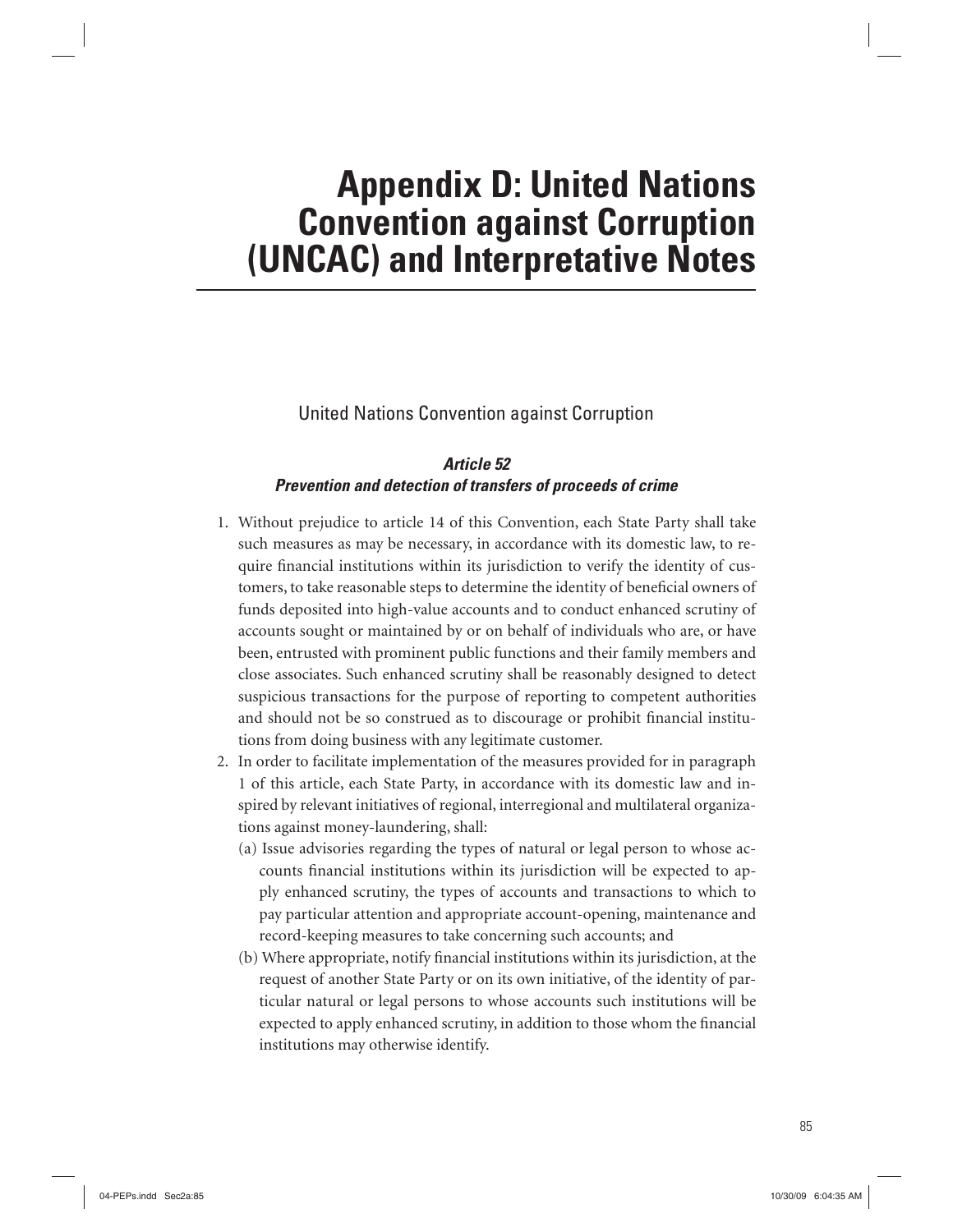3. In the context of paragraph 2 (a) of this article, each State Party shall implement measures to ensure that its financial institutions maintain adequate records, over an appropriate period of time, of accounts and transactions involving the persons mentioned in paragraph 1 of this article, which should, as a minimum, contain information relating to the identity of the customer as well as, as far as possible, of the beneficial owner.

#### Interpretative notes for the official records (travaux préparatoires) of the negotiation of the United Nations Convention against Corruption<sup>74</sup>

#### **Article 52**

*Paragraph 1*

- 49. The travaux préparatoires will indicate that paragraphs 1 and 2 should be read together and that the obligations imposed on financial institutions may be applied and implemented with due regard to particular risks of money-laundering. In that regard, States Parties may guide financial institutions on appropriate procedures to apply and whether relevant risks require application and implementation of these provisions to accounts of a particular value or nature, to its own citizens as well as to citizens of other States and to officials with a particular function or seniority. The relevant initiatives of regional, interregional and multilateral organizations against money-laundering shall be those referred to in the note to article 14 in the travaux préparatoires.
- 50. The travaux préparatoires will indicate that the term "close associates" is deemed to encompass persons or companies clearly related to individuals entrusted with prominent public functions.
- 51. The travaux préparatoires will indicate that the words "discourage or prohibit financial institutions from doing business with any legitimate customer" are understood to include the notion of not endangering the ability of financial institutions to do business with legitimate customers.

# *Paragraph 2*

#### *Subparagraph (a)*

52. The travaux préparatoires will indicate that the obligation to issue advisories may be fulfilled by the State Party or by its financial oversight bodies.

#### *Paragraph 3*

53. The travaux préparatoires will indicate that this paragraph is not intended to expand the scope of paragraphs 1 and 2 of this article.

<sup>74.</sup> United Nations General Assembly, "Interpretative notes for the official records (travaux préparatoires) of the negotiation of the United Nations Convention against Corruption," (A/58/422/Add.1), paras. 49-53.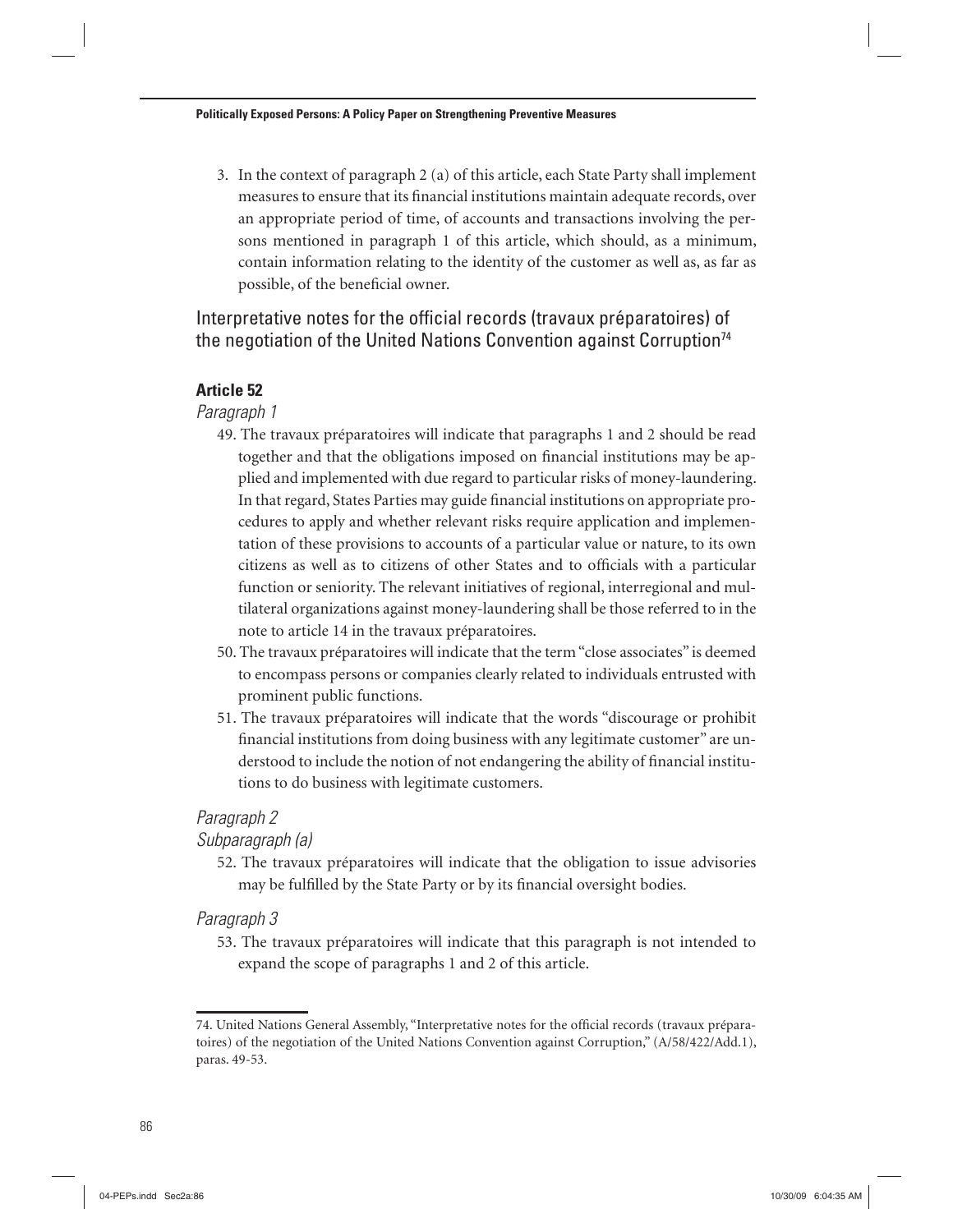# **Appendix E: Financial Action Task Force on Money Laundering (FATF)— Recommendations, Interpretative Notes, and Methodology**

## Recommendation 6 Politically Exposed Persons

Financial institutions should, in relation to politically exposed persons, in addition to performing normal due diligence measures:

- a. Have appropriate risk management systems to determine whether the customer is a politically exposed person.
- b. Obtain senior management approval for establishing business relationships with such customers.
- c. Take reasonable measures to establish the source of wealth and source of funds.
- d. Conduct enhanced ongoing monitoring of the business relationship.

## FATF "Glossary of Definitions used in the Methodology"

"**Politically Exposed Persons**" (PEPs) are individuals who are or have been entrusted with prominent public functions in a foreign country, for example Heads of State or of government, senior politicians, senior government, judicial or military officials, senior executives of state owned corporations, important political party officials. Business relationships with family members or close associates of PEPs involve reputational risks similar to those with PEPs themselves. The definition is not intended to cover middle ranking or more junior individuals in the foregoing categories.

# Interpretative Note to FATF Recommendation 6

Countries are encouraged to extend the requirements of Recommendation 6 to individuals who hold prominent public functions in their own country.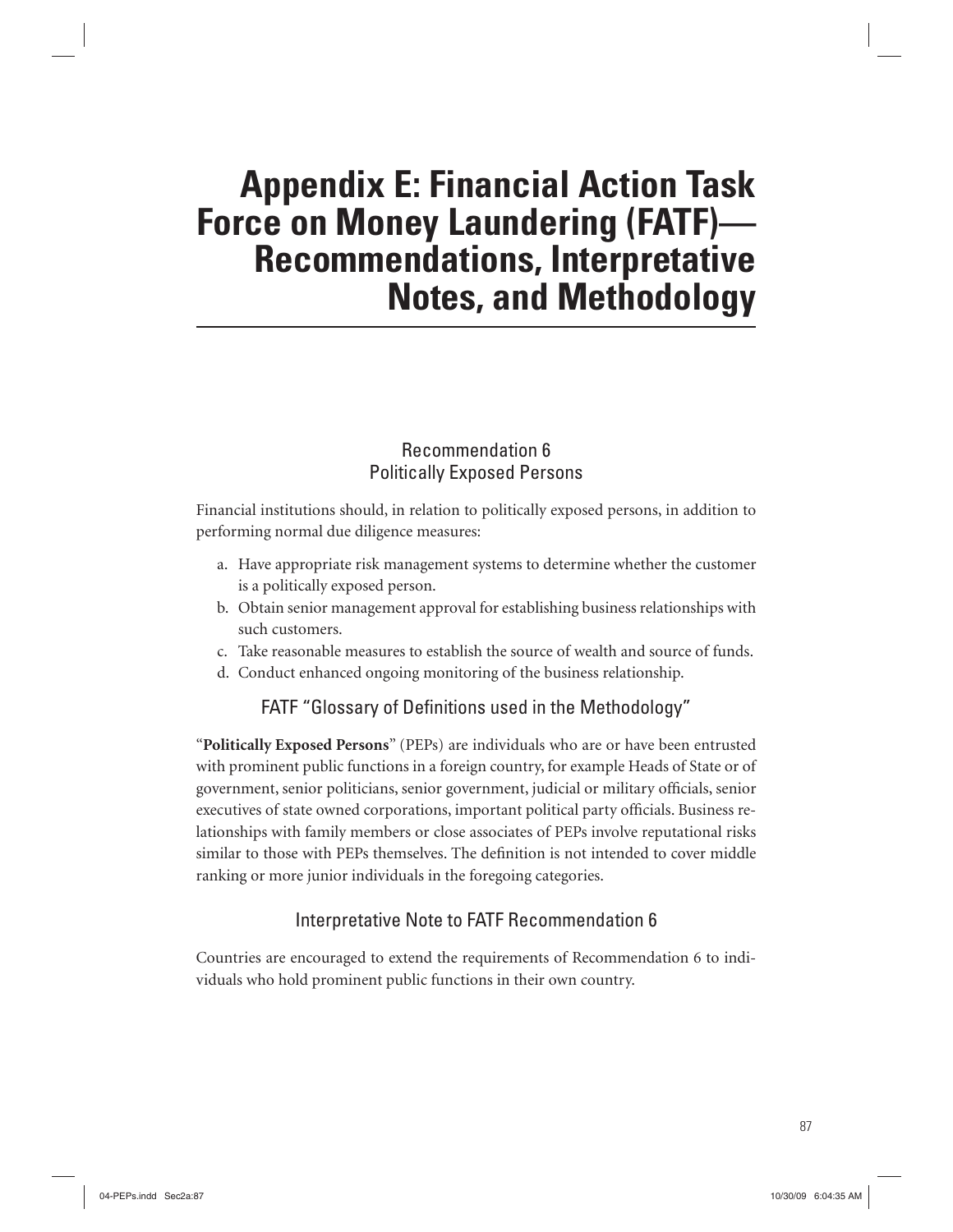# Methodology for FATF Recommendation 675

The essential criteria and additional elements listed below should be read in conjunction with the text of Recommendation 6 and its Interpretative Note.

#### **Essential criteria**

6.1 Financial institutions should be required, in addition to performing the CDD measures required under R.5, to put in place appropriate risk management systems to determine whether a potential customer, a customer or the beneficial owner is a politically exposed person.

Examples of measures that could form part of such a risk management system include seeking relevant information from the customer, referring to publicly available information or having access to commercial electronic databases of PEPS.

- 6.2 Financial institutions should be required to obtain senior management approval for establishing business relationships with a PEP.
	- 6.2.1 Where a customer has been accepted and the customer or beneficial owner is subsequently found to be, or subsequently becomes a PEP, financial institutions should be required to obtain senior management approval to continue the business relationship.
- 6.3 Financial institutions should be required to take reasonable measures to establish the source of wealth and the source of funds of customers and beneficial owners identified as PEPS.
- 6.4 Where financial institutions are in a business relationship with a PEP, they should be required to conduct enhanced ongoing monitoring on that relationship.

#### **Additional elements**

- 6.5 Are the requirements of R.6 extended to PEPS who hold prominent public functions domestically?
- 6.6 Has the 2003 United Nations Convention against Corruption been signed, ratified, and fully implemented?

<sup>75.</sup> FATF Anti-Money Laundering/Combating Terrorist Financing Methodology 2004 (updated June 2009).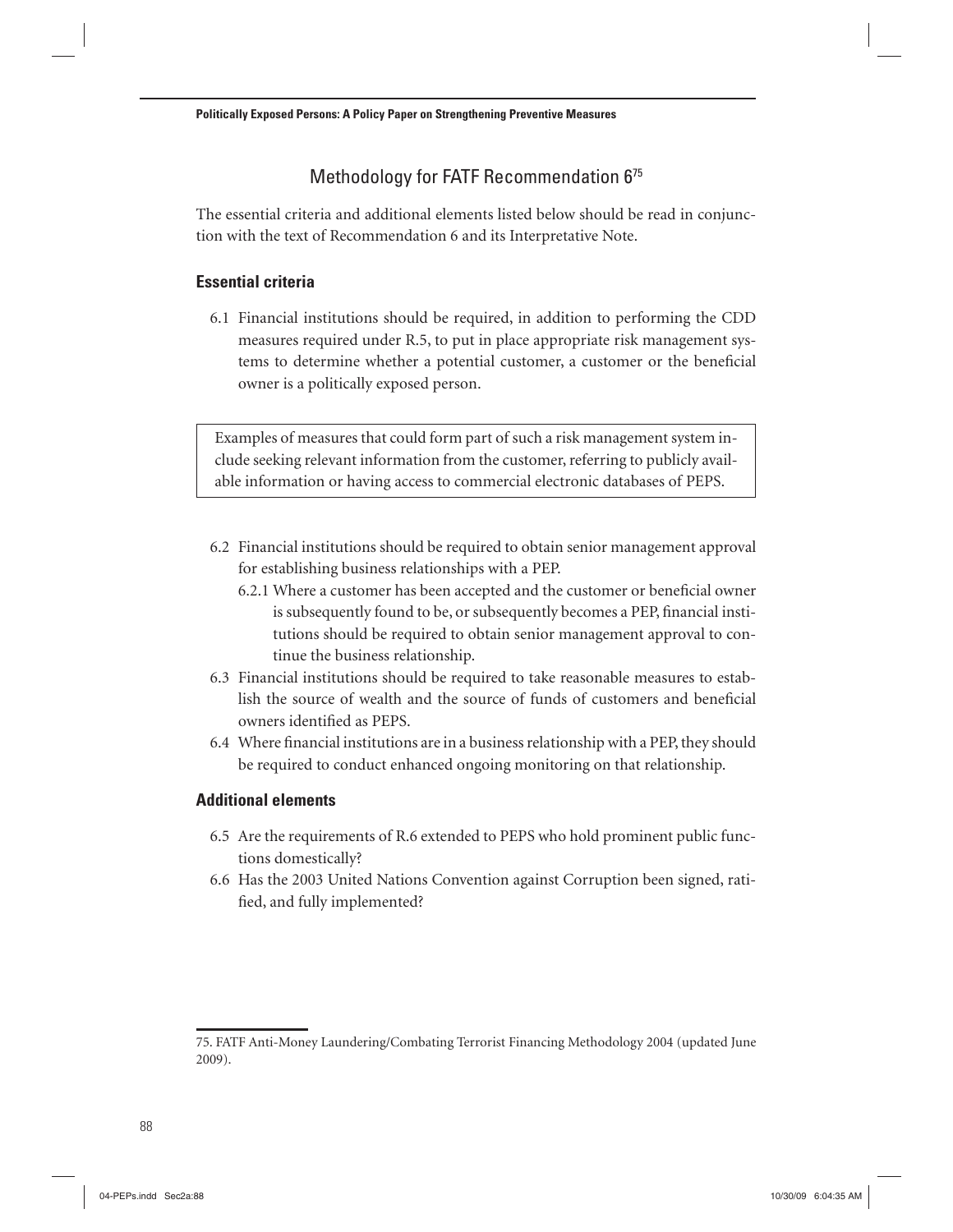# **Appendix F: Directives of the European Parliament and of the Council**

Directive 2005/60/EC of the European Parliament and of the Council of 26 October 2005 on the prevention of the use of the financial system for the purpose of money laundering and terrorist financing<sup>76</sup>

#### **Article 3**

For the purposes of this Directive the following definitions shall apply:

(8) "politically exposed persons" means natural persons who are or have been entrusted with prominent public functions and immediate family members, or persons known to be close associates, of such persons;

#### **SECTION 3**

#### *Enhanced customer due diligence*

#### **Article 13**

- 1. Member States shall require the institutions and persons covered by this Directive to apply, on a risk-sensitive basis, enhanced customer due diligence measures, in addition to the measures referred to in Articles 7, 8 and 9(6), in situations which by their nature can present a higher risk of money laundering or terrorist financing, and at least in the situations set out in paragraphs 2, 3, 4 and in other situations representing a high risk of money laundering or terrorist financing which meet the technical criteria established in accordance with Article  $40(1)(c)$ .
- 4. In respect of transactions or business relationships with politically exposed persons residing in another Member State or in a third country, Member States shall require those institutions and persons covered by this Directive to:
	- (a) have appropriate risk-based procedures to determine whether the customer is a politically exposed person;

<sup>76.</sup> Official Journal L 309, 25/11/2005, pp. 0015 - 0036.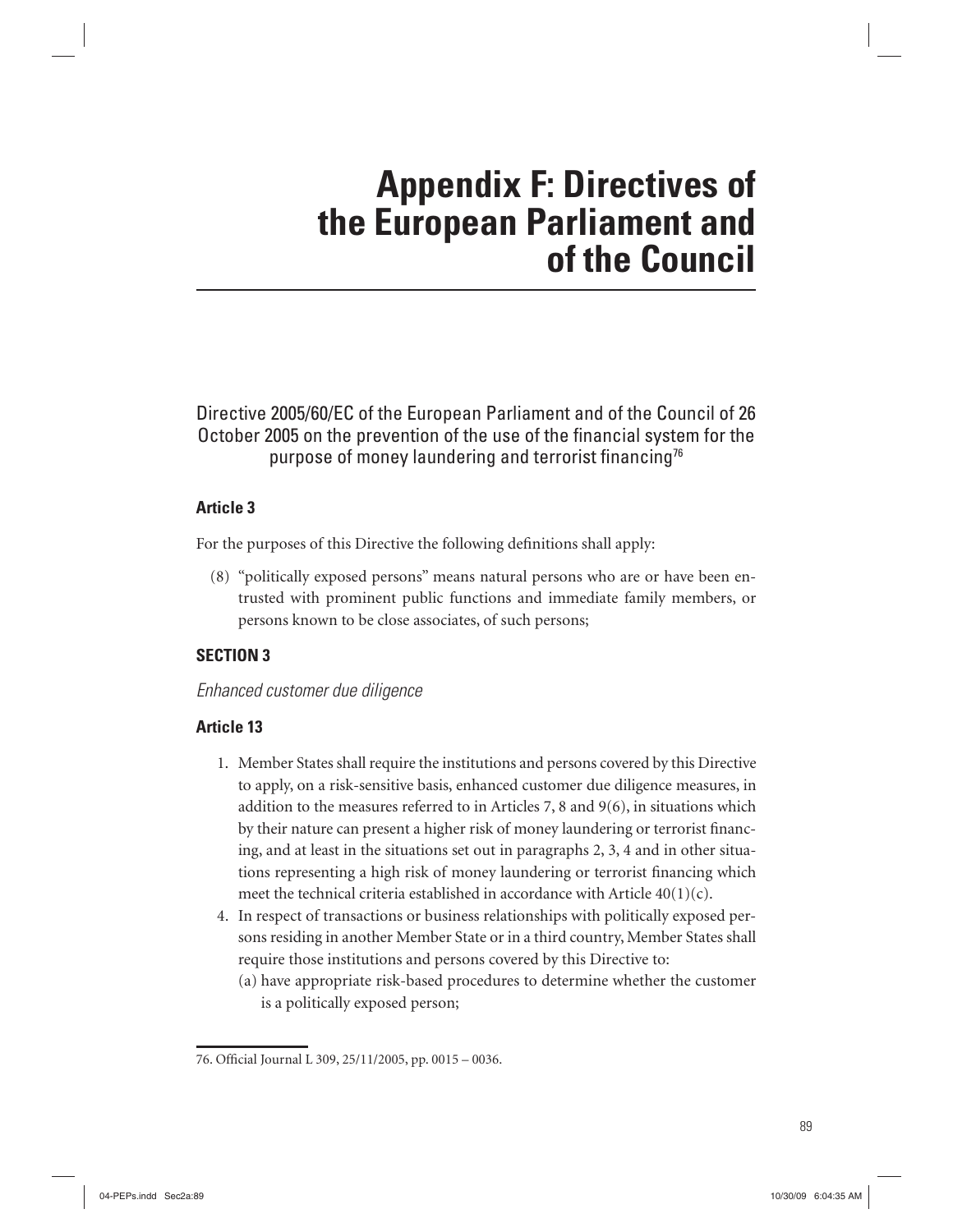- (b) have senior management approval for establishing business relationships with such customers;
- (c) take adequate measures to establish the source of wealth and source of funds that are involved in the business relationship or transaction;
- (d) conduct enhanced ongoing monitoring of the business relationship.

Commission Directive 2006/70/EC of 1 August 2006 laying down implementing measures for Directive 2005/60/EC of the European Parliament and of the Council as regards the definition of 'politically exposed person' and the technical criteria for simplified customer due diligence procedures and for exemption on grounds of a financial activity conducted on an occasional or very limited basis $77$ 

#### Whereas:

(5) Persons falling under the concept of politically exposed persons should not be considered as such after they have ceased to exercise prominent public functions, subject to a minimum period.

# **Article 2**

## *Politically exposed persons*

- 1. For the purposes of Article 3(8) of Directive 2005/60/EC, 'natural persons who are or have been entrusted with prominent public functions' shall include the following:
	- (a) heads of State, heads of government, ministers and deputy or assistant ministers;
	- (b) members of parliaments;
	- (c) members of supreme courts, of constitutional courts or of other high-level judicial bodies whose decisions are not subject to further appeal, except in exceptional circumstances;
	- (d) members of courts of auditors or of the boards of central banks;
	- (e) ambassadors, chargés d'affaires and high-ranking officers in the armed forces;
	- (f) members of the administrative, management or supervisory bodies of Stateowned enterprises.

None of the categories set out in points (a) to  $(f)$  of the first subparagraph shall be understood as covering middle ranking or more junior officials.

The categories set out in points (a) to (e) of the first subparagraph shall, where applicable, include positions at Community and international level.

<sup>77.</sup> Official Journal L 214, 4/8/2006, pp. 0029 - 0034.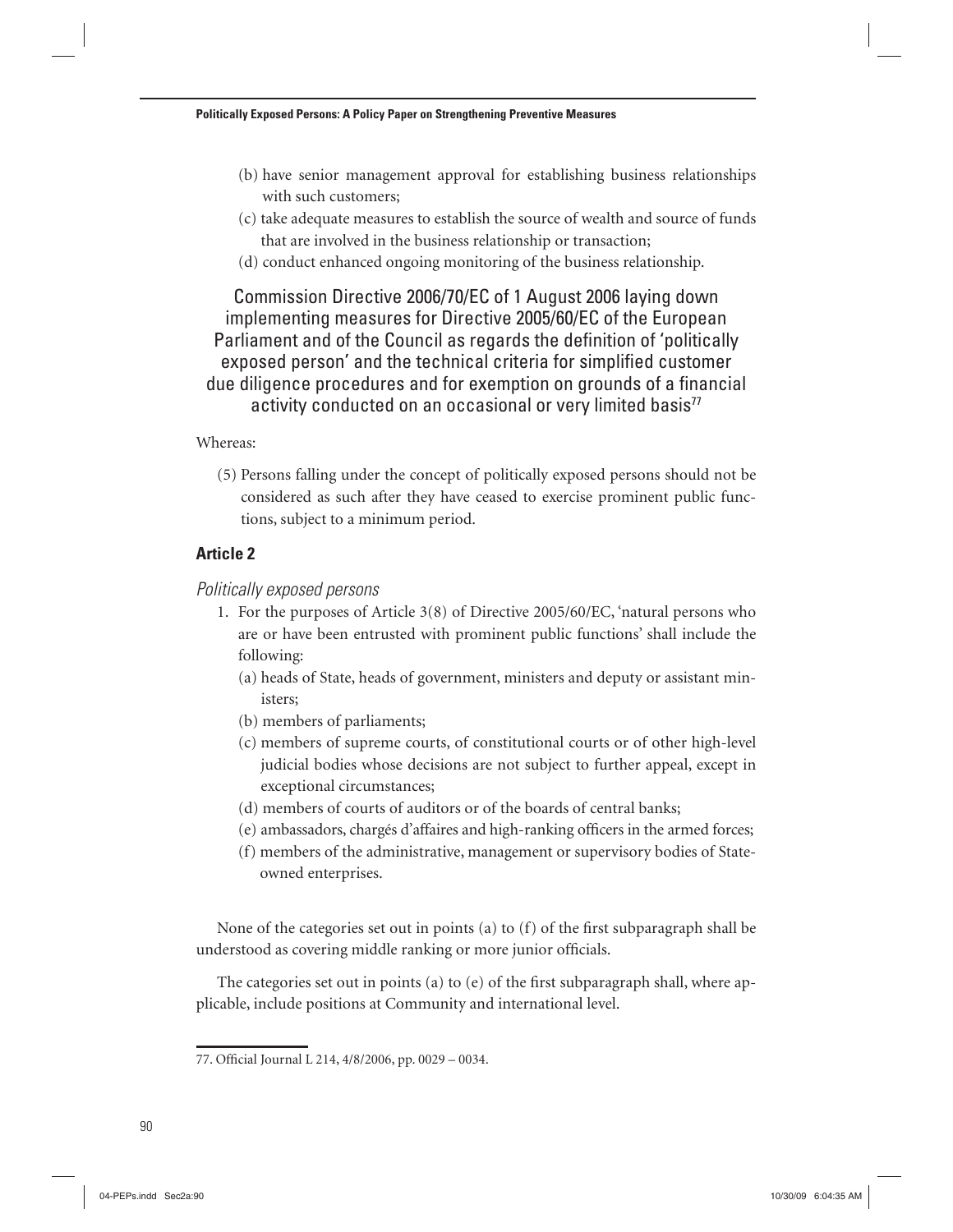- 2. For the purposes of Article 3(8) of Directive 2005/60/EC, 'immediate family members' shall include the following:
	- (a) the spouse;
	- (b) any partner considered by national law as equivalent to the spouse;
	- (c) the children and their spouses or partners;
	- (d) the parents.
- 3. For the purposes of Article 3(8) of Directive 2005/60/EC, 'persons known to be close associates' shall include the following:
	- (a) any natural person who is known to have joint beneficial ownership of legal entities or legal arrangements, or any other close business relations, with a person referred to in paragraph 1;
	- (b) any natural person who has sole beneficial ownership of a legal entity or legal arrangement which is known to have been set up for the benefit de facto of the person referred to in paragraph 1.
- 4. Without prejudice to the application, on a risk-sensitive basis, of enhanced customer due diligence measures, where a person has ceased to be entrusted with a prominent public function within the meaning of paragraph 1 of this Article for a period of at least one year, institutions and persons referred to in Article 2(1) of Directive 2005/60/EC shall not be obliged to consider such a person as politically exposed.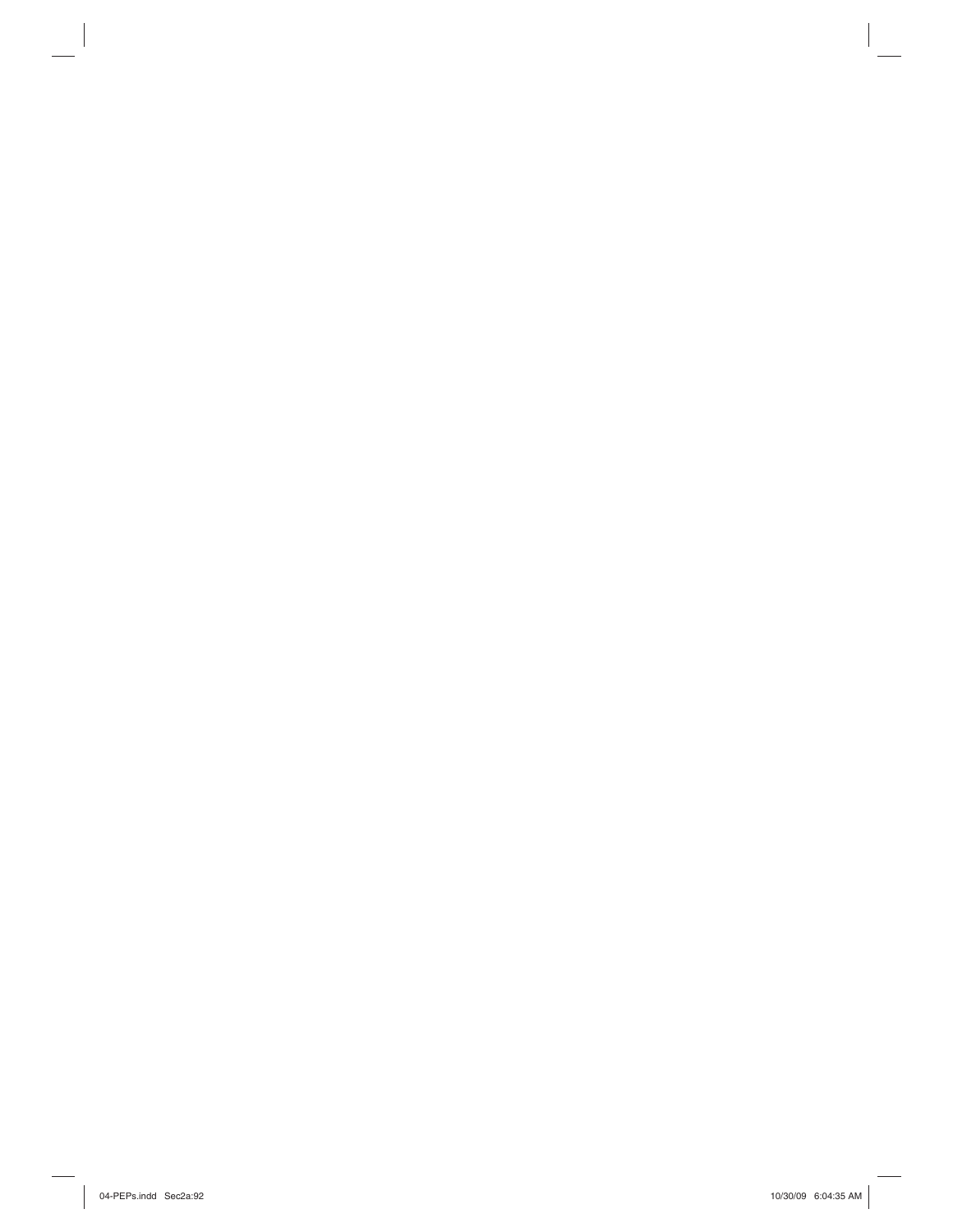# **Appendix G: Field Mission Survey— Questions for Banks, Regulators, and Financial Intelligence Units**

## **Legislative/Regulatory Framework**

#### Questions for Banks & Regulators

- 1. Please describe the legal and regulatory framework with regards to PEPs. Who is responsible for what?
- 2. How are PEPs defined in the regulations/legislation? (obtain copies of leg/reg)
- 3. What are the legal and/or regulatory obligations on financial institutions with regard to PEPs? Who else is covered? Who is exempt?
- 4. Do firms have access to further quidance on how to interpret the PEPs obligations? If so, who issues this guidance and what is its status? How is it enforced?

## **Implementation of PEPs Standards by Banks**

#### Questions for Banks only

#### **Organizational Considerations**

- 5. What are bank policies on PEPs ? If applicable, do you have different policies for different geographic or business parts of your group?
- 6. How does your institution define a PEP? If your definition differs from the legislator's/regulator's, when and why did you decide to amend it? Did you consult with the regulator and what were the results?
- 7. How do you organize your PEPs work (compliance, policy, etc)? Is there a specific person or unit in charge of PEP issues?
- 8. What training and education is provided on CDD, EDD for PEPs, reporting? Who implements it? Who receives it? When is it delivered (frequency)? What does it cover? Are these functions audited by inside/outside auditors?

#### **Procedures at Account Opening**

## *CDD*

- 9. Please describe your standard CDD policies and procedures with regard to the identification and verification of the customer and the beneficial owner. (If a form is used, we kindly request a copy of this form) Will you adapt these policies and procedures to take account of different risk levels?
- 10. If you cannot verify the customer or the beneficial owner of a new customer, legal entity/account, what procedures are followed?
- 11. What activities can be carried out on behalf of the customer prior to completion of the verification process?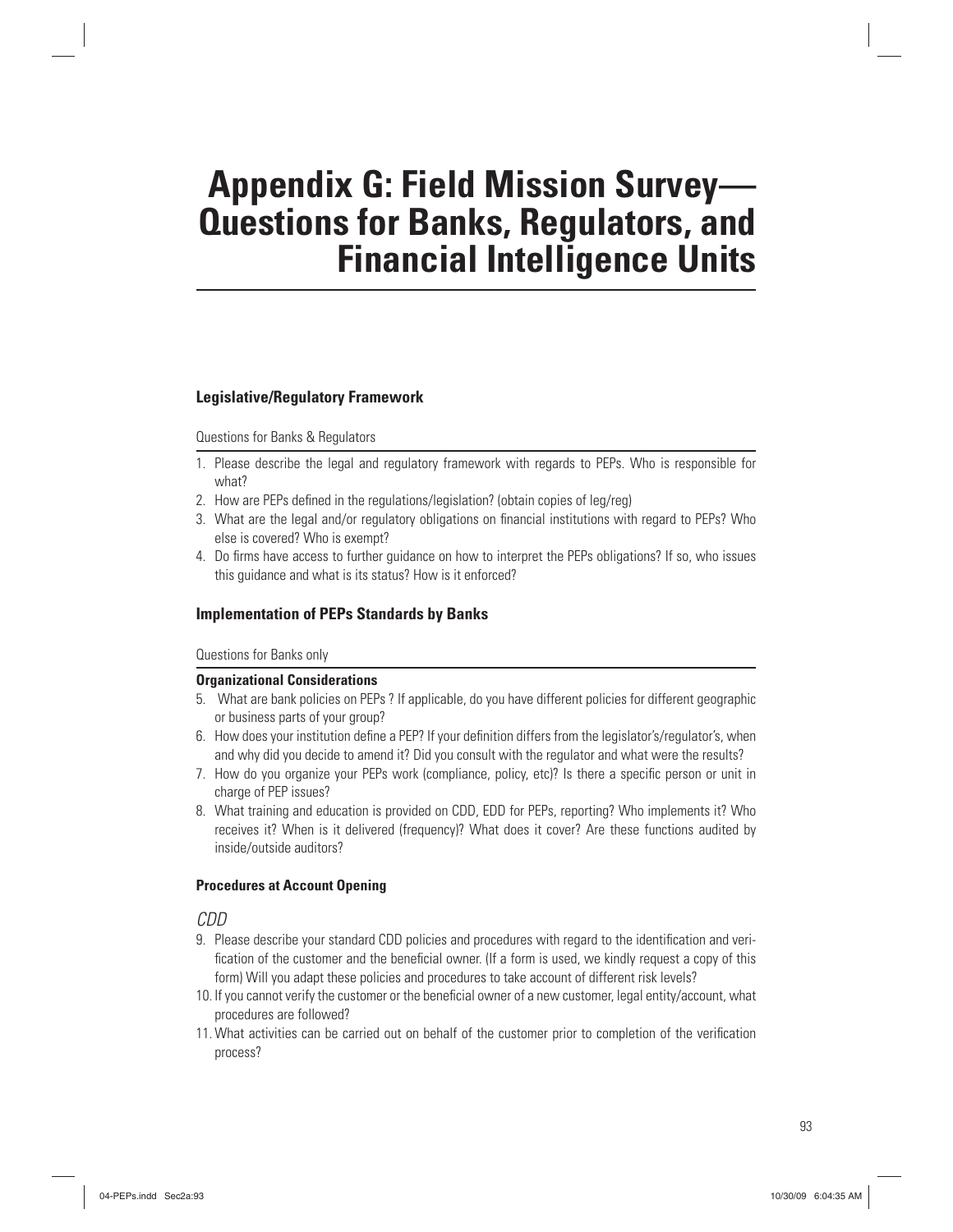## *PEPs*

- 12. Do you screen all customers for PEP purposes? Do you apply PEPs checks to beneficial owners as well?
- 13. What steps are taken to determine if a customer is a PEP? When are these steps taken? What sources are used?
- 14. Do you maintain a list of your PEP customers? Who maintains this list and how often is it updated?
- 15. What procedures are followed once a PEP is identified (e.g. risk assessment, source of wealth, source of funds, senior management approval)? How and when do these take place?
- 16. How do you determine the money laundering risk posed by a PEP customer or applicant for business?
- 17. Do you evaluate the reputation risk to your institution of corruption? How do you assess this risk? What steps are involved?
- 18. For those PEPs from countries where they must file a mandatory financial and business interest disclosure, do you request those disclosures before opening an account? If so, do you check whether the origin of the intended deposit can be identified in light of the disclosures? Do you ask for updated information on the same basis the government requires or on a different basis? How is the information provided on the form used?
- 19. Do you have or recall recent examples where a PEP was identified by the bank and the process/steps that were executed?

## *Existing Customers and Beneficial Owners*

- 20. Do you run PEPs checks on existing customers and beneficial owners?
- 21. What triggers such checks?
- 22. What procedures are followed once an existing customer or, if applicable, beneficial owner, is identified as a PEP?

## *Source of Wealth and Source of Funds*

- 23. What steps are taken to establish the source of a client's wealth and the source of a client's funds?
- 24. In the event of doubts about the source of funds, what happens? Investigation? PEP contacted? On-site visits?

## *Ongoing Monitoring*

25. How are PEP transactions monitored?

- 1. How do you determine the frequency of the monitoring?
- 2. Manual or electronic monitoring used?

## *Unusual Transactions & Reporting of Suspicious Transactions/Activity*

- 26. What are the policies and procedures for identifying and analyzing unusual transactions? Are there special procedures if a PEP is involved?
- 27. How do you decide whether a transaction involving a PEP account is suspicious?
- 28. When do you report?
- 29. What are the liability issues for reporting and failure to report? Tipping off?

## *Auditing*

- 30. Do you regularly review CDD policies, systems and controls, and transaction monitoring systems in relation to PEPs? What does this process involve? If a profile/risk database is relied upon, how is this tested?
- 31. Have you come across any difficulties or issues? What recommendations do you have to improve how regulators and financial institutions address PEP issues?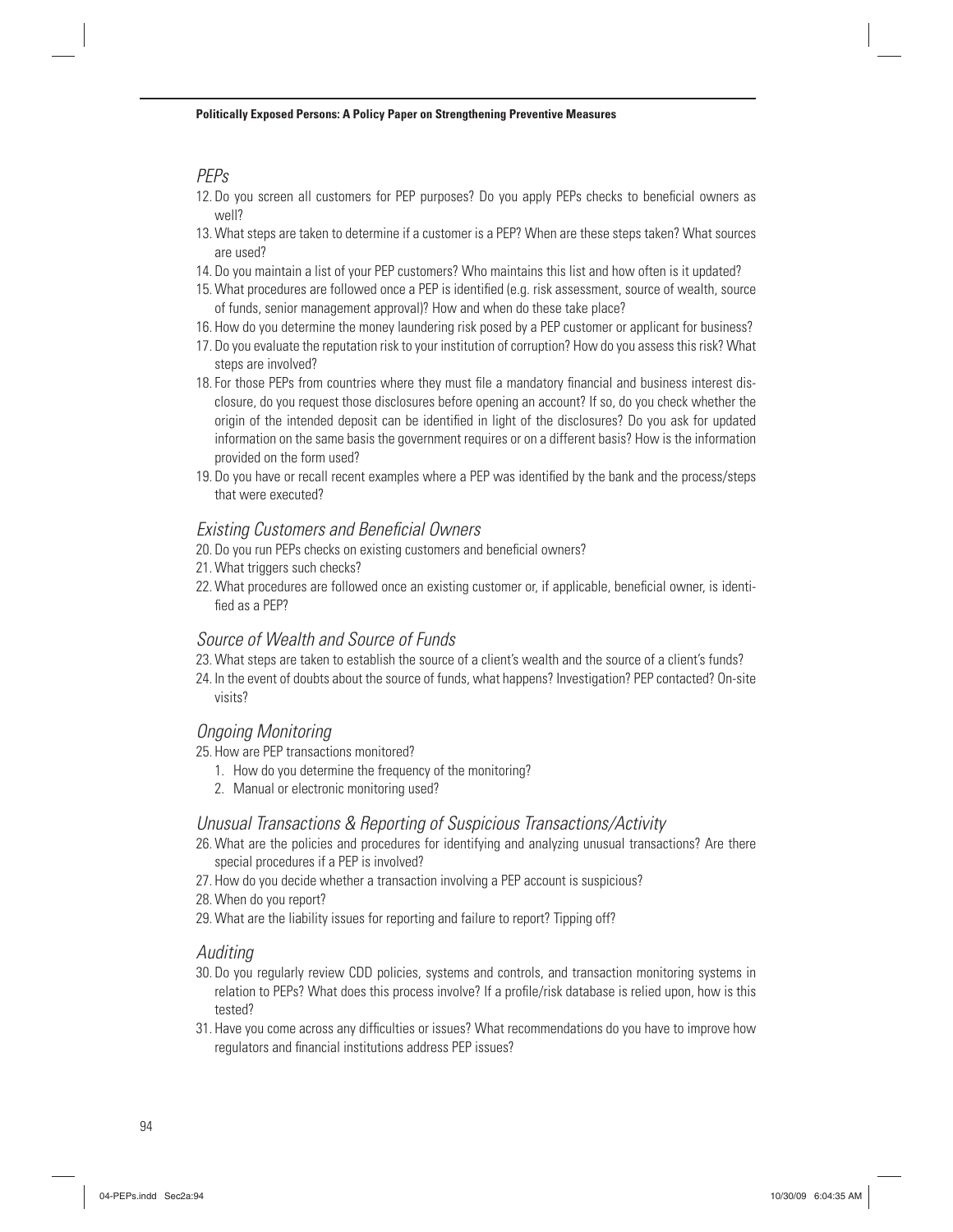## *Correspondent Banking & Financial Intermediaries*

- 32. Do you check whether correspondent banks and financial intermediaries are adequately and effectively complying with CDD and EDD for PEPs?
- 33. Do you look at PEPs in the context of FATF DNFPBs?

#### *General / Effectiveness*

- 34. Where do you think the risks of PEPs money laundering are the highest?
- 35. How effective do you think PEPs controls are in preventing the laundering of proceeds of corruption?
- 36. What do you think are the main barriers to the effective implementation of PEP systems and controls? (e.g., problems with the identification of PEPs (definition), lack of quidance, insufficient buy-in from staff)
- 37. What do you think could improve banks' compliance with PEPs requirements?
- 38. What motivates banks to comply with the PEPs requirements? (e.g., fear of sanctions, reputational risk, ethical considerations)
- 39. Is there coordination with other stakeholders in the private and/or public sector on the PEP issue?

#### **Enforcement by Supervisory Authorities of PEPs Standards**

Questions for Regulators

## *Organizational*

- 40. Please describe your approach to supervision (risk-based, compliance based, etc). How do you allocate resources, and how do you determine the frequency of visits?
- 41. What is your role in relation to anti-money laundering and PEPs?
- 42. How is your work (on AML/PEPs) organized?
- 43. Has the supervisor issued specific guidelines/manual that set out the regulatory expectations on PEPs? What happens if a firm does not respect these?
- 44. Did the supervisor draw up internal guidelines or instruction manuals to assist his/her personnel on how to assess PEPs compliance?
- 45. Are all supervisors trained to assess a firm's PEPs controls?

# *Supervision (On/Off-Site)*

- 46. How do you organize AML/PEP assessments?
- 47. Do you systematically supervise compliance with PEP provisions in each inspection program and/or on-site visit?
- 48. Do you do targeted AML inspections? If so do you focus on PEPs? Have you ever considered doing a targeted PEP inspection?
- 49. Does the supervisor routinely collect information with regard to PEP identification, monitoring and reporting (qualitative and quantitative) from banks? For example, are banks required to transmit to the supervisor copies of their PEPs-related internal procedures? Who is responsible for analyzing these, and related, documents?
- 50. Does the FIU inform the supervisor about banks that are not submitting STRs and/or STRs on PEPs? If so, what steps are taken?
- 51. Does law enforcement inform the supervisor of cases involving PEPs? If so, what steps are taken?
- 52. How is the effectiveness of a firm's PEP systems and controls assessed? If a profile/risk database is relied upon, how is this assessed?
- 53. Who is responsible for preparing the on-site visit and selecting team members? How many people on average and what are their professional backgrounds? Do they take any PEPs related training?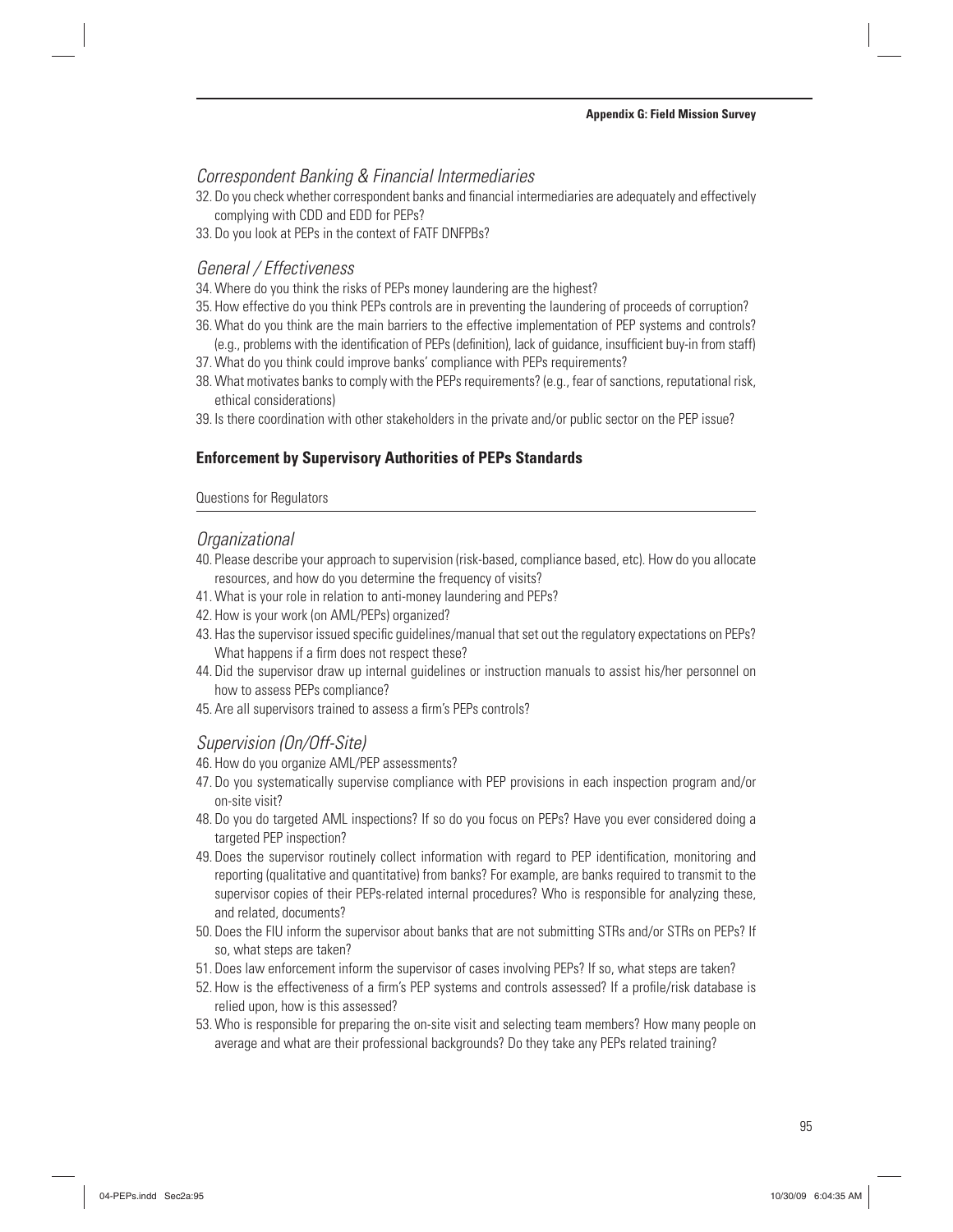- 54. Is there any coordination between the off-site department and the on-site team prior to the on-site visit?
- 55. What kind of information/data is collected about the target bank prior to the visit, specifically in relation to PEPs risks (e.g., number of PEPs, number of PEP STRs?)
- 56. Which methodology do the on-site examiners rely on (get a copy)?
- 57. How do they assess CDD & KYC; PEPs identification, risk assessment and monitoring; STR compliance? What is the depth of their examination?
- 58. What is the exact scope of the PEPs on-site inspection? Do examiners examine (i) compliance with national regulations? (ii) adequacy of internal organization, IT equipment, and internal monitoring tools? (iii) quality or effectiveness of PEP identification (effectiveness of databases, sources relied upon)?
- 59. How do examiners select the files or areas of activities to be assessed? (Please, explain scoping and sampling process)
- 60. Beyond the examination of files, is there anything else that is routinely done to assess compliance?
- 61. Do examiners obtain a copy of STRs filed and sent to the FIU? If so, do they examine the quality of the report?

## *Reporting*

- 62. Does the supervisor maintain statistics on findings? For example, on the quality of PEPs controls? If so, how are these statistics being used?
- 63. What are the common PEPs compliance failures?
- 64. When PEPs or PEP STRs have been identified by examiners, what steps are taken?
- 65. Does the FIU receive a copy of the inspection reports or at least some excerpt?

#### *Follow-Up*

- 66. Where you have identified problems with a firm's PEPs controls, do you follow up? What are your options?
- 67. Are serious failures in PEP compliance communicated to the FIU?

#### *Regulatory Actions*

- 68. Do you consider breaches of PEPs obligations to be serious?
- 69. What kind of regulatory actions can the supervisor apply to a financial institution that failed to comply with PEP requirements (scope)?
- 70. Are sanctions adequate and deterrent?
- 71. Are all rulings given by the competent authorities routinely published, and if so, in which document (annual report, official government gazette)?
- 72. Which authority is responsible for sanctioning (the supervisor, a court, the FIU) ?

#### *Effectiveness*

- 73. Where do you think the risk of PEPs money-laundering is highest?
- 74. How effective do you think PEPs provisions are in deterring or detecting the laundering of proceeds from corruption?
- 75. What do you think are the main obstacles to the effective implementation of the PEPs provisions?
- 76. Based on your supervisory work, how would you assess overall levels of compliance with the legal/ regulatory PEPs requirements?
- 77. What could be done better/what is missing?
- 78. Is there coordination among stakeholders in the private and/or public sector?